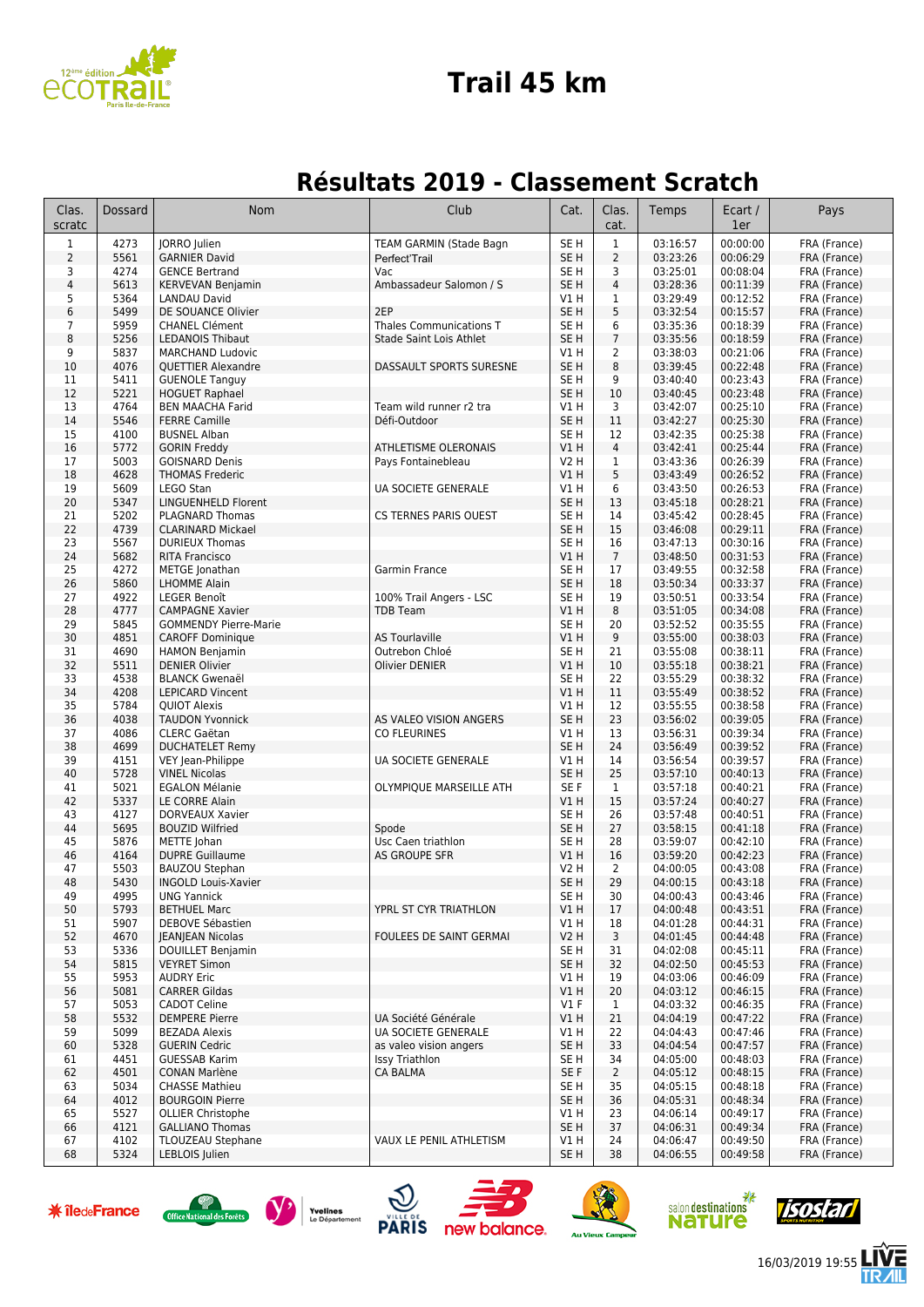# **PCOTRAL Trail 45 km - Scratch**

| Clas.<br>scratc | Dossard      | Nom                                             | Club                           | Cat.                               | Clas.<br>cat.  | Temps                | Ecart /<br>1er       | Pays                         |
|-----------------|--------------|-------------------------------------------------|--------------------------------|------------------------------------|----------------|----------------------|----------------------|------------------------------|
| 69              | 5433         | Quentin RAFFAILLAC-DESFOSSE                     |                                | SE <sub>H</sub>                    | 39             | 04:07:10             | 00:50:13             | FRA (France)                 |
| 70              | 5128         | <b>GIROUX Pierre</b>                            |                                | SE <sub>H</sub>                    | 40             | 04:07:17             | 00:50:20             | FRA (France)                 |
| 71              | 5562         | <b>GUILLOT Clément</b>                          |                                | SE H                               | 41             | 04:07:28             | 00:50:31             | FRA (France)                 |
| 72              | 5445         | HOME-SANFAUTE Jean-Philippe                     | Xrun                           | SE <sub>H</sub>                    | 42             | 04:07:52             | 00:50:55             | FRA (France)                 |
| 73              | 4711         | <b>TORRENT Vincent</b>                          |                                | SE H                               | 43             | 04:08:32             | 00:51:35             | FRA (France)                 |
| 74              | 5138         | <b>MARIE-ANNE Philippe</b>                      |                                | SE <sub>H</sub>                    | 44             | 04:08:45             | 00:51:48             | FRA (France)                 |
| 75              | 5850         | <b>TOUMI Mohamed</b>                            | cao78                          | V1 H                               | 25             | 04:09:27             | 00:52:30             | FRA (France)                 |
| 76              | 4542         | LEBEAU Jérôme                                   |                                | V1H                                | 26             | 04:10:01             | 00:53:04             | FRA (France)                 |
| 77              | 5835         | MILLET-URSIN Nathan                             |                                | SE <sub>H</sub>                    | 45             | 04:10:09             | 00:53:12             | FRA (France)                 |
| 78              | 4214         | <b>SANSREFUS Cedric</b>                         | Inxrun                         | SE <sub>H</sub>                    | 46             | 04:10:20<br>04:10:54 | 00:53:23<br>00:53:57 | FRA (France)<br>FRA (France) |
| 79<br>80        | 4633<br>4161 | <b>BESEME Arnaud</b><br>LE MINOR Julien         |                                | SE <sub>H</sub><br>SE <sub>H</sub> | 47<br>48       | 04:11:07             | 00:54:10             | FRA (France)                 |
| 81              | 4338         | <b>BONSERGENT Antoine</b>                       |                                | V1H                                | 27             | 04:11:10             | 00:54:13             | FRA (France)                 |
| 82              | 5404         | <b>HEUZEY</b> Jonathan                          |                                | SE <sub>H</sub>                    | 49             | 04:11:24             | 00:54:27             | FRA (France)                 |
| 83              | 5908         | <b>GRILOT Fabien</b>                            |                                | SE H                               | 50             | 04:12:12             | 00:55:15             | FRA (France)                 |
| 84              | 5732         | AIRIAU Stéphane                                 |                                | V1 H                               | 28             | 04:12:45             | 00:55:48             | FRA (France)                 |
| 85              | 5685         | DELARUELLE Jean-Baptiste                        | TEAM OUTDOOR                   | SE H                               | 51             | 04:12:55             | 00:55:58             | FRA (France)                 |
| 86              | 5058         | <b>BOSGIRAUD Xavier</b>                         |                                | V1 H                               | 29             | 04:13:16             | 00:56:19             | FRA (France)                 |
| 87              | 4423         | <b>SOENEN Virginie</b>                          |                                | SE F                               | 3              | 04:14:14             | 00:57:17             | <b>BEL</b> (Belgique)        |
| 88              | 5676         | <b>JUBET Fabien</b>                             | fabien jubet                   | SE <sub>H</sub>                    | 52             | 04:14:18             | 00:57:21             | FRA (France)                 |
| 89              | 5550         | <b>COUTIF Ludovic</b>                           |                                | V1 H                               | 30             | 04:14:23             | 00:57:26             | FRA (France)                 |
| 90              | 4241         | <b>DEGOUY Frederic</b>                          | <b>NextRunners</b>             | V1H                                | 31             | 04:14:47             | 00:57:50             | FRA (France)                 |
| 91              | 5618         | PAIUSCO Roman                                   |                                | SE H                               | 53             | 04:15:14             | 00:58:17             | FRA (France)                 |
| 91              | 5886         | LE MELINAIDRE Romain                            |                                | SE <sub>H</sub>                    | 53             | 04:15:14             | 00:58:17             | FRA (France)                 |
| 93              | 4206         | <b>SAVARY Quentin</b>                           | <b>BA Coutances</b>            | SE H                               | 55             | 04:15:45             | 00:58:48             | FRA (France)                 |
| 94              | 5145         | BERNARD-HERVE Jean-Pascal                       | AutourDuTrail - FreeRun        | V1H                                | 32             | 04:16:08             | 00:59:11             | FRA (France)                 |
| 94              | 5485         | <b>RIGAUD Romain</b>                            | Team Autour du Trail           | V1 H                               | 32             | 04:16:08             | 00:59:11             | FRA (France)                 |
| 96              | 4541         | PICQUENDAR Augustin                             |                                | SE <sub>H</sub>                    | 56             | 04:16:23             | 00:59:26             | FRA (France)                 |
| 97              | 5112         | PREVOST Rémi                                    |                                | SE H                               | 57             | 04:16:27             | 00:59:30             | FRA (France)                 |
| 98<br>99        | 5595<br>5773 | <b>CABRERA Cristian</b>                         | <b>Team Trail Paris</b>        | VIH<br>V1 H                        | 34<br>35       | 04:16:28             | 00:59:31<br>00:59:33 | FRA (France)                 |
| 100             | 4903         | <b>SCHWANDER Julien</b><br>ANGERMULLER Nicolas  | LEVALLOIS TRIATHLON            | SE <sub>H</sub>                    | 58             | 04:16:30<br>04:16:55 | 00:59:58             | FRA (France)<br>FRA (France) |
| 101             | 4291         | PETIT Céline                                    | Piranhas                       | SE F                               | $\overline{4}$ | 04:17:02             | 01:00:05             | FRA (France)                 |
| 102             | 5161         | <b>GAUTHERON Cyril</b>                          | SD AIX EN OTHE                 | V1H                                | 36             | 04:17:43             | 01:00:46             | FRA (France)                 |
| 103             | 5559         | <b>GAILLARD Jerome</b>                          | <b>TRIATHLON COURBEVOIE</b>    | V1 H                               | 37             | 04:17:46             | 01:00:49             | FRA (France)                 |
| 104             | 5988         | <b>SEHIER Lothain</b>                           |                                | SE <sub>H</sub>                    | 59             | 04:17:50             | 01:00:53             | FRA (France)                 |
| 105             | 5983         | <b>BIGOT Johann</b>                             | AC CELLOIS                     | SE H                               | 60             | 04:17:52             | 01:00:55             | FRA (France)                 |
| 106             | 5617         | <b>AYED Nizar</b>                               |                                | VIH                                | 38             | 04:18:18             | 01:01:21             | TUN (Tunisie)                |
| 107             | 5131         | <b>DUMAS Emile</b>                              |                                | V1H                                | 39             | 04:18:39             | 01:01:42             | FRA (France)                 |
| 108             | 4134         | <b>BOUTROT</b> Jonathan                         |                                | SE <sub>H</sub>                    | 61             | 04:18:41             | 01:01:44             | FRA (France)                 |
| 109             | 4877         | LO Jerome                                       | ADIDAS RUNNERS PARIS           | V1 H                               | 40             | 04:18:49             | 01:01:52             | FRA (France)                 |
| 110             | 4197         | <b>IAUGEY David</b>                             | <b>Bussy Saint Georges Ath</b> | V1 H                               | 41             | 04:18:52             | 01:01:55             | FRA (France)                 |
| 111             | 4149         | JEAN-PROST Helene                               | ferrieres SA                   | $VI$ F                             | $\overline{2}$ | 04:18:54             | 01:01:57             | FRA (France)                 |
| 112             | 5600         | <b>MEYER Alexandre</b>                          |                                | SE <sub>H</sub>                    | 62             | 04:18:56             | 01:01:59             | FRA (France)                 |
| 113             | 5848         | <b>HERLEZ Grégory</b>                           | Trail and Running              | SE H                               | 63             | 04:18:59             | 01:02:02             | FRA (France)                 |
| 114<br>115      | 5165<br>4176 | <b>BELIER Tristan</b><br><b>BONNINGRE Alain</b> | <b>C.O FLEURINES</b>           | VIH<br>V1 H                        | 42<br>43       | 04:19:06<br>04:20:38 | 01:02:09<br>01:03:41 | FRA (France)<br>FRA (France) |
| 116             | 4844         | <b>SCHMIDT Andrew</b>                           |                                | SE <sub>H</sub>                    | 64             | 04:21:21             | 01:04:24             | USA (Etats-Unis)             |
| 117             | 5976         | <b>RENAUD Bastien</b>                           |                                | SE H                               | 65             | 04:21:28             | 01:04:31             | FRA (France)                 |
| 118             | 5175         | <b>ANTONINI Pascal</b>                          |                                | V1H                                | 44             | 04:21:43             | 01:04:46             | FRA (France)                 |
| 119             | 5263         | <b>BERANGER Camille</b>                         |                                | SE F                               | 5              | 04:21:52             | 01:04:55             | FRA (France)                 |
| 120             | 5791         | <b>GILLERON Davy</b>                            |                                | SE <sub>H</sub>                    | 66             | 04:22:12             | 01:05:15             | FRA (France)                 |
| 121             | 4014         | PINOT Raphael                                   |                                | SE H                               | 67             | 04:22:13             | 01:05:16             | FRA (France)                 |
| 122             | 4111         | <b>PINOT Guillaume</b>                          |                                | SE <sub>H</sub>                    | 68             | 04:22:16             | 01:05:19             | FRA (France)                 |
| 123             | 4522         | <b>BENKRITLY Tanguy</b>                         |                                | SE H                               | 69             | 04:22:43             | 01:05:46             | FRA (France)                 |
| 124             | 5093         | <b>CESBRON Fabien</b>                           | 100% Trail Angers              | SE <sub>H</sub>                    | 70             | 04:23:06             | 01:06:09             | FRA (France)                 |
| 125             | 4163         | <b>TIERNY Arnaud</b>                            | gravity running experie        | V1 H                               | 45             | 04:23:08             | 01:06:11             | FRA (France)                 |
| 125             | 4833         | LAPPARRA Sebastien                              | AS CREDIT FONCIER              | V1H                                | 45             | 04:23:08             | 01:06:11             | FRA (France)                 |
| 127             | 5960         | <b>DALET Tom</b>                                |                                | SE H                               | 71             | 04:23:18             | 01:06:21             | FRA (France)                 |
| 128             | 5919         | <b>GEORGET Emmanuel</b>                         |                                | V1H                                | 47             | 04:23:30             | 01:06:33             | FRA (France)                 |
| 129             | 5135         | <b>GILSON Delphine</b>                          | <b>EACPA</b>                   | SE F                               | 6              | 04:23:36             | 01:06:39             | FRA (France)                 |
| 130<br>131      | 5950<br>5423 | <b>BERG Orion</b><br><b>BRULE Richard</b>       |                                | V1H<br>SE H                        | 48<br>72       | 04:23:47<br>04:24:11 | 01:06:50<br>01:07:14 | FRA (France)<br>FRA (France) |
| 132             | 4406         | <b>GROUES Thierry</b>                           |                                | SE <sub>H</sub>                    | 73             | 04:24:17             | 01:07:20             | FRA (France)                 |
| 133             | 4911         | ROGEZ Antoine                                   |                                | SE H                               | 74             | 04:24:21             | 01:07:24             | FRA (France)                 |
| 134             | 5925         | <b>MAZOYER Thierry</b>                          | XV ATHLETIC CLUC               | V2 H                               | 4              | 04:24:22             | 01:07:25             | FRA (France)                 |
| 135             | 4592         | SAUVINEAU Eric                                  |                                | V <sub>2</sub> H                   | 5              | 04:24:26             | 01:07:29             | FRA (France)                 |
| 136             | 4043         | MELLERIN Julien                                 |                                | SE <sub>H</sub>                    | 75             | 04:24:35             | 01:07:38             | FRA (France)                 |
| 136             | 4472         | <b>NORMAND Loic</b>                             | <b>NORMAND TEAM</b>            | V1 H                               | 49             | 04:24:35             | 01:07:38             | FRA (France)                 |
| 138             | 5042         | <b>LEMAY Martin</b>                             |                                | SE <sub>H</sub>                    | 76             | 04:24:53             | 01:07:56             | FRA (France)                 |
| 139             | 4146         | <b>NOLET</b> Jean-Marie                         |                                | <b>V2 H</b>                        | 6              | 04:24:55             | 01:07:58             | FRA (France)                 |
| 140             | 5849         | <b>CORREIA Katia</b>                            |                                | SE F                               | $\overline{7}$ | 04:25:14             | 01:08:17             | FRA (France)                 |
| 141             | 4276         | PANOZZO Jimmy                                   | Tete d'or runners              | SE H                               | 77             | 04:25:37             | 01:08:40             | FRA (France)                 |
| 141             | 4487         | <b>CHOUQUET Thibaut</b>                         | Azur Olympique Charento        | SE <sub>H</sub>                    | 77             | 04:25:37             | 01:08:40             | FRA (France)                 |
| 143             | 4277         | <b>GRANJON Nicolas</b>                          | <b>ESL Francheville</b>        | V1 H                               | 50             | 04:25:39             | 01:08:42             | FRA (France)                 |

















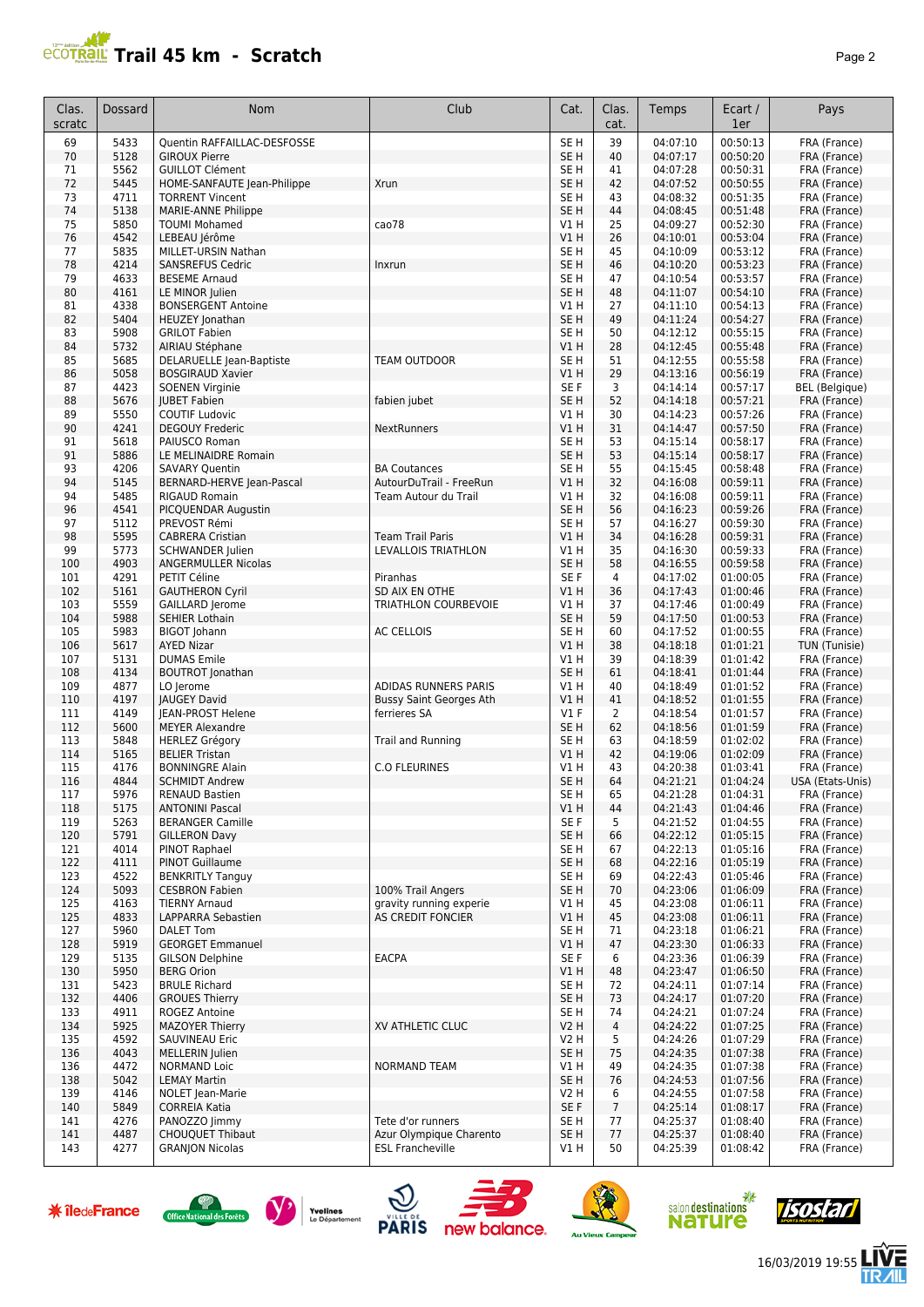# **Trail 45 km - Scratch Page 3 Page 3 Page 3**

| Clas.<br>scratc | Dossard | <b>Nom</b>                      | Club                      | Cat.             | Clas.<br>cat.  | Temps    | Ecart /<br>1er | Pays                  |
|-----------------|---------|---------------------------------|---------------------------|------------------|----------------|----------|----------------|-----------------------|
| 144             | 4171    | <b>BELLOY Charles-Henry</b>     | Team trail paris          | SE <sub>H</sub>  | 79             | 04:25:40 | 01:08:43       | FRA (France)          |
| 145             | 5306    | <b>PINGUET Romain</b>           | Team Trail Paris          | SE <sub>H</sub>  | 80             | 04:25:56 | 01:08:59       | FRA (France)          |
| 146             | 5356    | <b>RICHARD Daniel</b>           | Let's Run Paris           | SE H             | 81             | 04:26:07 | 01:09:10       | FRA (France)          |
| 147             | 5877    | <b>DERQUENNE Augustin</b>       |                           | SE <sub>H</sub>  | 82             | 04:26:17 | 01:09:20       | FRA (France)          |
| 148             | 4816    | <b>KNAUB Christophe</b>         | Team Banfi                | V1 H             | 51             | 04:26:23 | 01:09:26       | FRA (France)          |
| 148             | 5781    | <b>BRUEL Tristan</b>            |                           | SE <sub>H</sub>  | 83             | 04:26:23 | 01:09:26       | FRA (France)          |
| 150             | 5770    | <b>STROH Olivier</b>            | club athletique caussad   | SE <sub>H</sub>  | 84             | 04:26:29 | 01:09:32       | FRA (France)          |
| 151             | 5412    | <b>LEMAIRE</b> Ivan             |                           | VIH              | 52             | 04:27:02 | 01:10:05       | <b>BEL</b> (Belgique) |
| 152             | 4884    | DEHARBE Christophe              | CYT 91                    | V1 H             | 53             | 04:27:27 | 01:10:30       | FRA (France)          |
| 153             | 4430    | <b>DUVAL Olivier</b>            |                           | SE <sub>H</sub>  | 85             | 04:27:29 | 01:10:32       | FRA (France)          |
| 154             | 5326    | DRANSART Philippe               | EAPE                      | SE <sub>H</sub>  | 86             | 04:27:55 | 01:10:58       | FRA (France)          |
| 155             | 4974    | <b>PETER Mathieu</b>            | BROS 4012(Balade Randon   | SE <sub>H</sub>  | 87             | 04:28:14 | 01:11:17       | FRA (France)          |
| 156             | 5666    | <b>FISCHER Laurent</b>          | Laurent FISCHER           | V1H              | 54             | 04:28:17 | 01:11:20       | FRA (France)          |
| 157             | 4027    | <b>CHIRENT Thomas</b>           | <b>MSV</b>                | SE <sub>H</sub>  | 88             | 04:28:28 | 01:11:31       | FRA (France)          |
| 158             | 4368    | <b>NUTTENS Charles</b>          | Paris Université Club     | SE H             | 89             | 04:28:40 | 01:11:43       | FRA (France)          |
| 159             | 5660    | ROUVET Gaëtan                   |                           | SE H             | 90             | 04:28:44 | 01:11:47       | FRA (France)          |
| 160             | 4205    | <b>COMONT Sonia</b>             | Offranville running       | SE F             | 8              | 04:28:50 | 01:11:53       | FRA (France)          |
| 161             | 4962    | <b>FLOREK Pierre</b>            | AtourDuTrail              | VIH              | 55             | 04:28:51 | 01:11:54       | FRA (France)          |
| 162             | 5727    | <b>MOULINAT Laurent</b>         |                           | SE <sub>H</sub>  | 91             | 04:28:53 | 01:11:56       | FRA (France)          |
| 163             | 4053    | PINAULT Florent                 |                           | VIH              | 56             | 04:28:59 | 01:12:02       | FRA (France)          |
| 164             | 5507    | <b>PAULY Bertrand</b>           | EA Chambéry               | V1 H             | 57             | 04:29:03 | 01:12:06       | FRA (France)          |
| 165             | 4153    | <b>NONNON Florent</b>           |                           | SE H             | 92             | 04:29:14 | 01:12:17       | FRA (France)          |
| 166             | 4732    | <b>BERRIET Florian</b>          |                           | SE H             | 93             | 04:29:22 | 01:12:25       | FRA (France)          |
| 167             | 4033    | <b>VIARDOT Anthony</b>          | Athlétic Ribocortin Sav   | VIH              | 58             | 04:29:36 | 01:12:39       | FRA (France)          |
| 168             | 5061    | <b>TORDEUX Gauthier</b>         |                           | SE <sub>H</sub>  | 94             | 04:29:40 | 01:12:43       | FRA (France)          |
| 169             | 5334    | <b>DRONNE Fabrice</b>           | Team Trail Explorer       | VIH              | 59             | 04:30:00 | 01:13:03       | FRA (France)          |
| 170             | 4410    | <b>DESSIMOND Alexandre</b>      |                           | SE H             | 95             | 04:30:30 | 01:13:33       | FRA (France)          |
| 171             | 5915    | <b>MICHEL Benjamin</b>          |                           | SE <sub>H</sub>  | 96             | 04:30:34 | 01:13:37       | FRA (France)          |
| 172             | 4243    | <b>MARECHAL Nicolas</b>         | <b>OUTDOOR AND NEWS</b>   | SE <sub>H</sub>  | 97             | 04:30:38 | 01:13:41       | FRA (France)          |
| 173             | 5264    | <b>IRALI Virgile</b>            |                           | ES <sub>H</sub>  | $\mathbf 1$    | 04:30:56 | 01:13:59       | FRA (France)          |
| 174             | 4069    | <b>CALBRY Zélie</b>             | Offranville Running       | SE F             | 9              | 04:31:00 | 01:14:03       | FRA (France)          |
| 175             | 5790    | <b>CORJON Olivier</b>           |                           | VIH              | 60             | 04:31:10 | 01:14:13       | FRA (France)          |
| 176             | 5654    | <b>DUBOURQ Corentin</b>         | Tarbes Pyrénées Athléti   | SE H             | 98             | 04:31:17 | 01:14:20       | FRA (France)          |
| 177             | 5866    | <b>VALLAT Gael</b>              | DEFI-OUTDOOR              | SE <sub>H</sub>  | 99             | 04:31:27 | 01:14:30       | FRA (France)          |
| 178             | 4774    | <b>PETIT Bertrand</b>           |                           | SE <sub>H</sub>  | 100            | 04:31:38 | 01:14:41       | FRA (France)          |
| 179             | 5922    | <b>JACOBELLI Thibaut</b>        |                           | VIH              | 61             | 04:31:42 | 01:14:45       | FRA (France)          |
| 180             | 4831    | DELHOMMAIS Mathieu              | Association Sportive Pa   | V1 H             | 62             | 04:32:09 | 01:15:12       | FRA (France)          |
| 181             | 5315    | <b>STEIN Arnaud</b>             |                           | SE <sub>H</sub>  | 101            | 04:32:19 | 01:15:22       | FRA (France)          |
| 182             | 4812    | <b>OLLIVIER Vincent</b>         |                           | SE H             | 102            | 04:32:20 | 01:15:23       | FRA (France)          |
| 183             | 4110    | <b>GARTIOUX Guillaume</b>       |                           | SE <sub>H</sub>  | 103            | 04:32:30 | 01:15:33       | FRA (France)          |
| 184             | 4095    | <b>AFTIS Larbi</b>              |                           | V2 H             | $\overline{7}$ | 04:32:34 | 01:15:37       | FRA (France)          |
| 184             | 5805    | <b>EL MHARRAF Echeme</b>        |                           | VIH              | 63             | 04:32:34 | 01:15:37       | FRA (France)          |
| 186             | 5054    | <b>BOULAIS Ulirich</b>          |                           | V1 H             | 64             | 04:32:41 | 01:15:44       | FRA (France)          |
| 187             | 4499    | <b>ROBERT Landry</b>            |                           | SE H             | 104            | 04:32:42 | 01:15:45       | FRA (France)          |
| 188             | 5451    | BEGEL Jérôme                    |                           | SE <sub>H</sub>  | 105            | 04:33:18 | 01:16:21       | FRA (France)          |
| 189             | 5602    | DAUBLIN Benjamin                |                           | SE H             | 106            | 04:33:25 | 01:16:28       | FRA (France)          |
| 190             | 5339    | <b>DUPONT Antoine</b>           |                           | SE H             | 107            | 04:33:32 | 01:16:35       | FRA (France)          |
| 191             | 5859    | <b>BOULARD Kévin</b>            |                           | SE H             | 108            | 04:33:37 | 01:16:40       | FRA (France)          |
| 192             | 5868    | <b>CHOUQUET Simon</b>           |                           | SE <sub>H</sub>  | 109            | 04:33:49 | 01:16:52       | FRA (France)          |
| 193             | 5305    | <b>GALIVEL GWENVAEL Galivel</b> |                           | SE <sub>H</sub>  | 110            | 04:33:51 | 01:16:54       | FRA (France)          |
| 193             | 5371    | <b>DUOUENNOY Alexis</b>         |                           | V1 H             | 65             | 04:33:51 | 01:16:54       | FRA (France)          |
| 195             | 5468    | <b>BEAUPERE Mickaël</b>         | LGC                       | SE <sub>H</sub>  | 111            | 04:34:04 | 01:17:07       | FRA (France)          |
| 196             | 5515    | <b>CALVEZ Pierre</b>            |                           | ES H             | 2              | 04:34:07 | 01:17:10       | FRA (France)          |
| 197             | 4616    | <b>GLOAGUEN Sébastien</b>       | <b>PUC</b>                | SE <sub>H</sub>  | 112            | 04:34:15 | 01:17:18       | FRA (France)          |
| 198             | 4927    | <b>FERREIRA Carlos</b>          | <b>SIM SUMMIT</b>         | SE <sub>H</sub>  | 113            | 04:34:57 | 01:18:00       | POR (Portugal)        |
| 198             | 5774    | <b>GAUTHIER Jean-Marc</b>       |                           | V1 H             | 66             | 04:34:57 | 01:18:00       | FRA (France)          |
| 200             | 4925    | SARMENTO André                  |                           | SE <sub>H</sub>  | 114            | 04:34:59 | 01:18:02       | FRA (France)          |
| 201             | 4598    | <b>CHARZAT Olivia</b>           |                           | V1 F             | 3              | 04:35:14 | 01:18:17       | FRA (France)          |
| 202             | 5205    | LE BORGNE Nicolas               |                           | VIH              | 67             | 04:35:15 | 01:18:18       | FRA (France)          |
| 203             | 5974    | CHRISTOPHE Jean-Philippe        |                           | ES H             | 3              | 04:35:17 | 01:18:20       | FRA (France)          |
| 204             | 4888    | <b>TEYSSANDIE Sophie</b>        |                           | $VI$ F           | 4              | 04:35:19 | 01:18:22       | FRA (France)          |
| 205             | 5006    | <b>MELET Francois</b>           | faurecia                  | <b>V2 H</b>      | 8              | 04:35:24 | 01:18:27       | FRA (France)          |
| 206             | 4030    | <b>MESSAOUDENE Maxime</b>       | <b>Tailwind Nutrition</b> | SE H             | 115            | 04:35:26 | 01:18:29       | USA (Etats-Unis)      |
| 207             | 4003    | <b>BRUGNON Isabelle</b>         |                           | $VI$ F           | 5              | 04:35:27 | 01:18:30       | FRA (France)          |
| 208             | 4525    | LE MEUR Loic                    |                           | V1 H             | 68             | 04:35:34 | 01:18:37       | FRA (France)          |
| 209             | 4240    | <b>KRANTZ Maxime</b>            | Paris Running Club        | SE <sub>H</sub>  | 116            | 04:35:35 | 01:18:38       | FRA (France)          |
| 209             | 5129    | <b>DUPRES Nicolas</b>           | EAPE                      | V1 H             | 69             | 04:35:35 | 01:18:38       | FRA (France)          |
| 211             | 5476    | <b>CHABERT Cecile</b>           | Team trail paris          | SE F             | 10             | 04:35:53 | 01:18:56       | FRA (France)          |
| 212             | 5966    | LEROY Rémi                      |                           | SE H             | 117            | 04:35:58 | 01:19:01       | FRA (France)          |
| 213             | 4058    | <b>CAYLAT Lionel</b>            |                           | V1 H             | 70             | 04:35:59 | 01:19:02       | FRA (France)          |
| 214             | 4112    | <b>DROITECOUR Henry</b>         | Team WTF                  | SE H             | 118            | 04:36:00 | 01:19:03       | FRA (France)          |
| 215             | 4630    | <b>BONED Olivier</b>            |                           | V1H              | 71             | 04:36:08 | 01:19:11       | FRA (France)          |
| 216             | 5338    | <b>HIRTZ Grégoire</b>           |                           | V1 H             | 72             | 04:36:23 | 01:19:26       | FRA (France)          |
| 217             | 4269    | <b>DROCOURT Théo</b>            |                           | SE <sub>H</sub>  | 119            | 04:36:30 | 01:19:33       | FRA (France)          |
| 218             | 5700    | <b>BERERD Patrice</b>           |                           | V <sub>2</sub> H | 9              | 04:36:31 | 01:19:34       | FRA (France)          |

















16/03/2019 19:55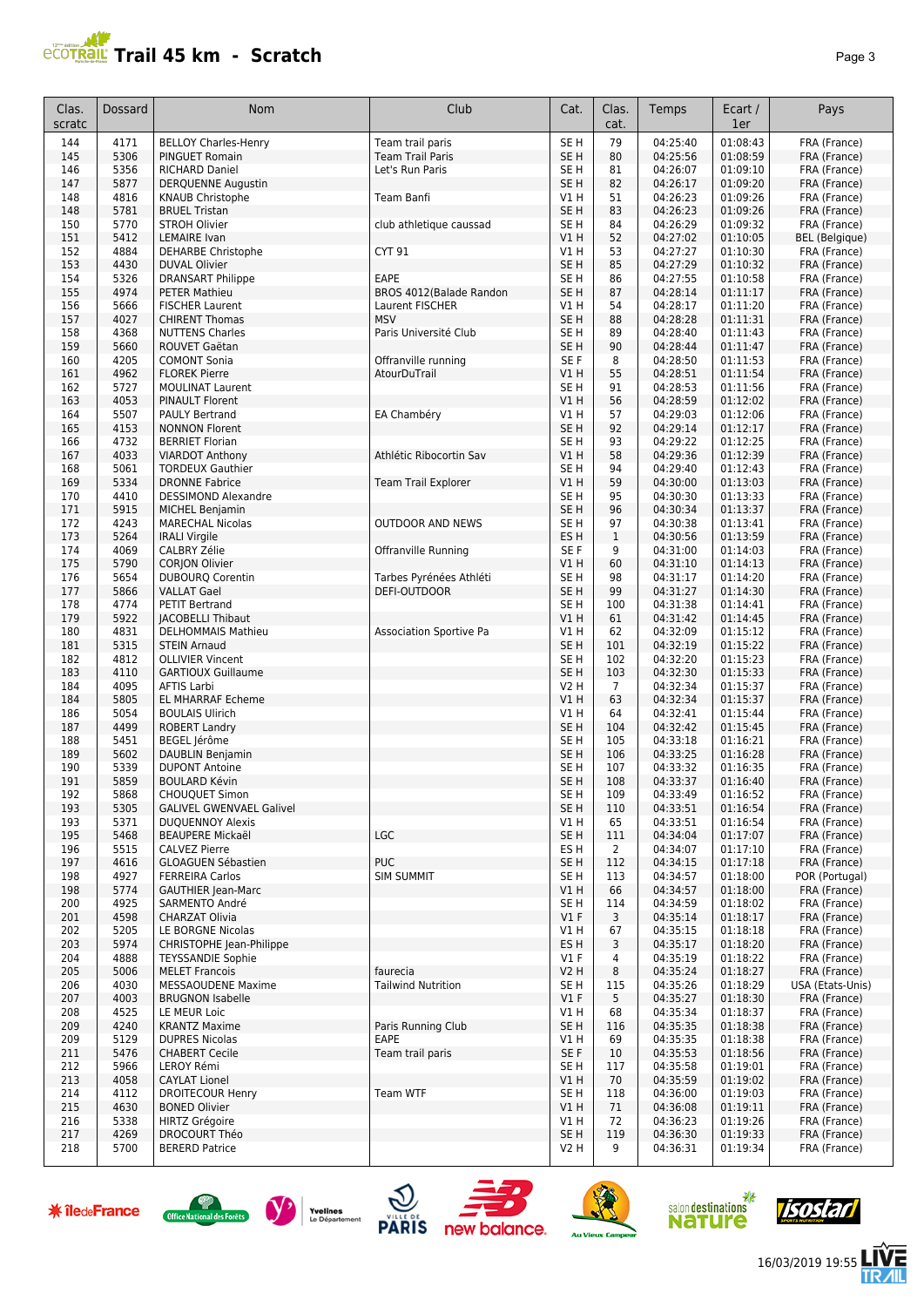# **Trail 45 km - Scratch** *Page 4*

| Clas.<br>scratc | <b>Dossard</b> | <b>Nom</b>                                     | Club                           | Cat.                           | Clas.<br>cat.  | <b>Temps</b>         | Ecart /<br>1er       | Pays                              |
|-----------------|----------------|------------------------------------------------|--------------------------------|--------------------------------|----------------|----------------------|----------------------|-----------------------------------|
| 219             | 4787           | <b>JEANNEQUIN Eric</b>                         |                                | <b>V2 H</b>                    | 10             | 04:36:40             | 01:19:43             | FRA (France)                      |
| 220             | 4145           | <b>TUAL Thomas</b>                             |                                | SE <sub>H</sub>                | 120            | 04:36:57             | 01:20:00             | FRA (France)                      |
| 221             | 5933           | CHAPSAL Grégoire                               |                                | SE H                           | 121            | 04:37:05             | 01:20:08             | FRA (France)                      |
| 222             | 5810           | <b>CHAMPION Sebastien</b>                      | SO HOUILLES                    | SE <sub>H</sub>                | 122            | 04:37:10             | 01:20:13             | FRA (France)                      |
| 223             | 4117           | DEPIERRE Jerome                                | <b>CS TERNES PARIS</b>         | V1 H                           | 73             | 04:37:19             | 01:20:22             | FRA (France)                      |
| 224             | 4362           | <b>VITOUR Damien</b>                           |                                | VIH                            | 74             | 04:37:27             | 01:20:30             | FRA (France)                      |
| 225             | 4829           | <b>COUERAUD Frederic</b>                       |                                | SE H                           | 123            | 04:37:44             | 01:20:47             | FRA (France)                      |
| 226             | 5882           | <b>LETAVERNIER Emmanuel</b>                    |                                | VIH                            | 75             | 04:37:56             | 01:20:59             | FRA (France)                      |
| 227             | 5380           | <b>MERCIER Théo</b>                            |                                | ES <sub>H</sub>                | 4              | 04:38:21             | 01:21:24             | FRA (France)                      |
| 228             | 4057           | <b>LILLO Stephane</b>                          | Dsbrtri triathlon              | V1H                            | 76             | 04:38:23             | 01:21:26             | FRA (France)                      |
| 229             | 5244           | <b>BOUGARD Julien</b>                          | Free Run                       | SE <sub>H</sub>                | 124            | 04:38:42             | 01:21:45             | FRA (France)                      |
| 230             | 4771           | POIGNANT Cedric                                | Cedric Poignant                | SE <sub>H</sub>                | 125            | 04:38:45             | 01:21:48             | FRA (France)                      |
| 231             | 5694           | <b>DELEPLANOUE Simon</b>                       |                                | SE <sub>H</sub>                | 126            | 04:38:51             | 01:21:54             | FRA (France)                      |
| 232             | 4987           | LE SOLLEU Erwan                                |                                | V1H                            | 77             | 04:38:52             | 01:21:55             | FRA (France)                      |
| 233             | 5506           | <b>DUNY Philippe</b>                           |                                | <b>V2 H</b>                    | 11             | 04:38:53             | 01:21:56             | FRA (France)                      |
| 234             | 4388           | <b>POREE Emmanuel</b>                          | <b>FFCAM</b>                   | SE <sub>H</sub>                | 127            | 04:38:57             | 01:22:00             | FRA (France)                      |
| 235             | 5864           | <b>MOURRAT David</b>                           |                                | <b>V2 H</b>                    | 12             | 04:39:02             | 01:22:05             | FRA (France)                      |
| 236             | 5841           | ROSALES Michel                                 | VENEZUELATRAILRUNNERS          | SE <sub>H</sub>                | 128            | 04:39:10             | 01:22:13             | VEN (Venezuela)                   |
| 237             | 5678           | MASSON Jacky                                   | <b>TOBESPORT</b>               | V1 H                           | 78             | 04:39:14             | 01:22:17             | FRA (France)                      |
| 238             | 4671           | DI BARTOLO Florent                             |                                | SE <sub>H</sub>                | 129            | 04:39:18             | 01:22:21             | FRA (France)                      |
| 239             | 4032           | <b>CUBIZOLLES Christelle</b>                   |                                | <b>V1 F</b>                    | 6              | 04:39:29             | 01:22:32             | FRA (France)                      |
| 240             | 4736           | <b>MELCHIORRE Michel</b>                       |                                | SE <sub>H</sub>                | 130            | 04:39:30             | 01:22:33             | FRA (France)                      |
| 241             | 4136           | <b>COURTAT Anthony</b>                         |                                | <b>V1 H</b>                    | 79             | 04:39:42             | 01:22:45             | FRA (France)                      |
| 242             | 5920           | RANDRIAMANANTENA THIEFFRY Fanny                | Clapham Chasers (UK)           | SE F                           | 11             | 04:40:21             | 01:23:24             | FRA (France)                      |
| 243             | 4863           | <b>GIRAUD Guillaume</b>                        |                                | V1H                            | 80             | 04:40:23             | 01:23:26             | FRA (France)                      |
| 244             | 4855           | <b>GOUBIN Damien</b>                           |                                | SE <sub>H</sub>                | 131            | 04:40:25             | 01:23:28             | FRA (France)                      |
| 245             | 4885           | LE GOFF Vincent                                |                                | SE H                           | 132            | 04:40:26             | 01:23:29             | FRA (France)                      |
| 246             | 5438           | <b>CHAROTTE Lucie</b>                          | Moissac Athlé                  | SE F                           | 12             | 04:40:29             | 01:23:32             | FRA (France)                      |
| 247             | 4319           | MEYKIECHEL Guylain                             |                                | SE H                           | 133            | 04:40:32             | 01:23:35             | FRA (France)                      |
| 248             | 4759           | <b>PUTHOD Frederic</b>                         |                                | VIH                            | 81             | 04:40:34             | 01:23:37             | FRA (France)                      |
| 249             | 5480           | <b>VINCLAIR Christian-Francoise</b>            | courir à Moelan                | V3H                            | 1              | 04:40:35             | 01:23:38             | FRA (France)                      |
| 250             | 4576           | DELATTRE Jean-Baptiste                         |                                | SE <sub>H</sub>                | 134            | 04:40:44             | 01:23:47             | FRA (France)                      |
| 251             | 5525           | <b>ALIBERT Pierre</b>                          |                                | SE <sub>H</sub>                | 135            | 04:40:47             | 01:23:50             | FRA (France)                      |
| 252             | 4782           | <b>GONDARD Alexandre</b>                       |                                | V1H                            | 82             | 04:40:53             | 01:23:56             | FRA (France)                      |
| 252             | 5367           | <b>METEAU Rodolphe</b>                         |                                | <b>V2 H</b>                    | 13             | 04:40:53             | 01:23:56             | FRA (France)                      |
| 254             | 4286           | <b>BILLARD Morgane</b>                         | TDR Grenoble / Grenoble        | SE F                           | 13             | 04:41:25             | 01:24:28             | FRA (France)                      |
| 255             | 5970           | RABOUIN Jérémy                                 |                                | SE <sub>H</sub>                | 136            | 04:41:33             | 01:24:36             | FRA (France)                      |
| 256             | 5901           | <b>GURBUZ Fatih</b>                            |                                | V1H                            | 83             | 04:41:40             | 01:24:43             | TUR (Turquie)                     |
| 257             | 4550           | <b>CABANNES Pierre</b>                         |                                | SE <sub>H</sub>                | 137            | 04:41:45             | 01:24:48             | FRA (France)                      |
| 258             | 5962           | <b>DULAC Cyprien</b>                           |                                | SE <sub>H</sub>                | 138            | 04:42:04             | 01:25:07             | FRA (France)                      |
| 259             | 5883           | <b>TREMEY Benjamin</b>                         |                                | V1 H                           | 84             | 04:42:07             | 01:25:10             | FRA (France)                      |
| 260             | 5565           | <b>DERVILLE Benjamin</b>                       |                                | SE <sub>H</sub>                | 139            | 04:42:09             | 01:25:12             | FRA (France)                      |
| 261             | 5556           | <b>ANCEL JAMES Patrick</b>                     | LES FURIEUX DU BITUME          | V1 H                           | 85             | 04:42:11             | 01:25:14             | FRA (France)                      |
| 262             | 4588           | <b>SANTENAC Eric</b>                           |                                | <b>V2 H</b>                    | 14             | 04:42:14             | 01:25:17             | FRA (France)                      |
| 263             | 5720           | <b>TERRIEN Samuel</b>                          |                                | V1 H                           | 86             | 04:42:15             | 01:25:18             | FRA (France)                      |
| 264             | 5965           | <b>LENCEL Thibaut</b>                          |                                | SE <sub>H</sub>                | 140            | 04:42:17             | 01:25:20             | FRA (France)                      |
| 265             | 4042           | LIEBART Stéphanie                              | Pays de Fontainebleau-A        | <b>V1 F</b>                    | $\overline{7}$ | 04:42:27             | 01:25:30             | FRA (France)                      |
| 266             | 5601           | <b>BORD Jean-Antoine</b>                       | LES FURIEUX DU BITUME          | V1H                            | 87             | 04:42:35             | 01:25:38             | FRA (France)                      |
| 267             | 4643           | <b>JOIN-LAMBERT Flora</b>                      |                                | SE F                           | 14             | 04:42:55             | 01:25:58             | FRA (France)                      |
| 268             | 4955           | <b>OUDAR Pierre</b>                            |                                | SE <sub>H</sub>                | 141            | 04:42:56             | 01:25:59             | FRA (France)                      |
| 269             | 5693           | DELEPLANQUE Thomas                             |                                | SE <sub>H</sub>                | 142            | 04:43:34             | 01:26:37             | FRA (France)                      |
| 270             | 4819           | <b>GERVAIS Vincent</b>                         | Gervais                        | V1H                            | 88             | 04:43:47             | 01:26:50             | FRA (France)                      |
| 271             | 4820           | <b>MANSIRE Alain</b>                           |                                | V2 H                           | 15             | 04:43:51             | 01:26:54             | FRA (France)                      |
| 272             | 5163           | DE MENTHIERE Raphael                           |                                | SE H<br>SE H                   | 143<br>144     | 04:43:54             | 01:26:57             | FRA (France)<br>GBR (Royaume-Uni) |
| 273             | 5831           | <b>WALTERS</b> Jamie                           |                                |                                |                | 04:43:55             | 01:26:58             |                                   |
| 274             | 4886           | <b>DELANOE Yvonnick</b>                        |                                | V1H                            | 89             | 04:44:02             | 01:27:05             | FRA (France)                      |
| 275             | 5549           | <b>WERBROUCK Coralie</b>                       |                                | SE F                           | 15             | 04:44:03             | 01:27:06             | FRA (France)                      |
| 276             | 5400           | RAYNAL Fabien                                  |                                | SE <sub>H</sub><br><b>V1 H</b> | 145<br>90      | 04:44:04             | 01:27:07             | FRA (France)                      |
| 277             | 5260           | <b>IMBERT Eric</b>                             |                                | SE <sub>H</sub>                |                | 04:44:06<br>04:44:18 | 01:27:09             | FRA (France)                      |
| 278             | 4300           | <b>SAINTIER Olivier</b>                        |                                | SE <sub>H</sub>                | 146            |                      | 01:27:21<br>01:27:24 | FRA (France)                      |
| 279             | 4432           | <b>SERRE Florian</b>                           |                                |                                | 147            | 04:44:21             |                      | FRA (France)                      |
| 280             | 4993           | <b>FOURNIER Thibault</b>                       | into the wild                  | SE <sub>H</sub>                | 148            | 04:44:22             | 01:27:25<br>01:27:28 | FRA (France)                      |
| 281             | 4498           | <b>BEDIN Fabrice</b>                           |                                | V2 H                           | 16             | 04:44:25             |                      | FRA (France)                      |
| 282             | 5544           | <b>GUERIN Martin</b><br><b>BARBOT Timothée</b> | <b>Entente Sportive Renaul</b> | SE H                           | 149            | 04:44:26<br>04:44:29 | 01:27:29<br>01:27:32 | FRA (France)                      |
| 283             | 5948           |                                                |                                | SE H<br>SE <sub>H</sub>        | 150            |                      |                      | FRA (France)                      |
| 284<br>285      | 5796<br>4854   | <b>CHAIEB Aimed</b><br><b>BERTON Laurent</b>   | Aimed                          | V1 H                           | 151<br>91      | 04:44:37<br>04:44:45 | 01:27:40             | ALG (Algérie)<br>FRA (France)     |
|                 | 4329           | <b>LACOMBE Xavier</b>                          |                                | V1H                            | 92             | 04:44:49             | 01:27:48<br>01:27:52 | FRA (France)                      |
| 286<br>287      | 4637           | SAUGER-MELIAND Nicolas                         |                                | V1 H                           | 93             | 04:44:50             | 01:27:53             | FRA (France)                      |
| 288             | 4485           | <b>DURANTON Guillaume</b>                      | Andrésy Athlétisme             | V1H                            | 94             | 04:45:00             | 01:28:03             | FRA (France)                      |
| 289             | 4395           | <b>GRATIA Benoit</b>                           |                                | SE H                           | 152            | 04:45:05             | 01:28:08             | FRA (France)                      |
| 290             | 5923           | ROLAND Christele                               |                                | V2F                            | $\mathbf{1}$   | 04:45:19             | 01:28:22             | FRA (France)                      |
| 291             | 4408           | MANDELBAUM Joel                                |                                | SE H                           | 153            | 04:45:49             | 01:28:52             | FRA (France)                      |
| 292             | 4728           | <b>BEIGNON Raphael</b>                         |                                | SE <sub>H</sub>                | 154            | 04:46:08             | 01:29:11             | FRA (France)                      |
| 293             | 5218           | CARNAZZA Julien                                |                                | SE H                           | 155            | 04:46:19             | 01:29:22             | FRA (France)                      |
|                 |                |                                                |                                |                                |                |                      |                      |                                   |

















**LIVE<br>TR***A***IL** 16/03/2019 19:55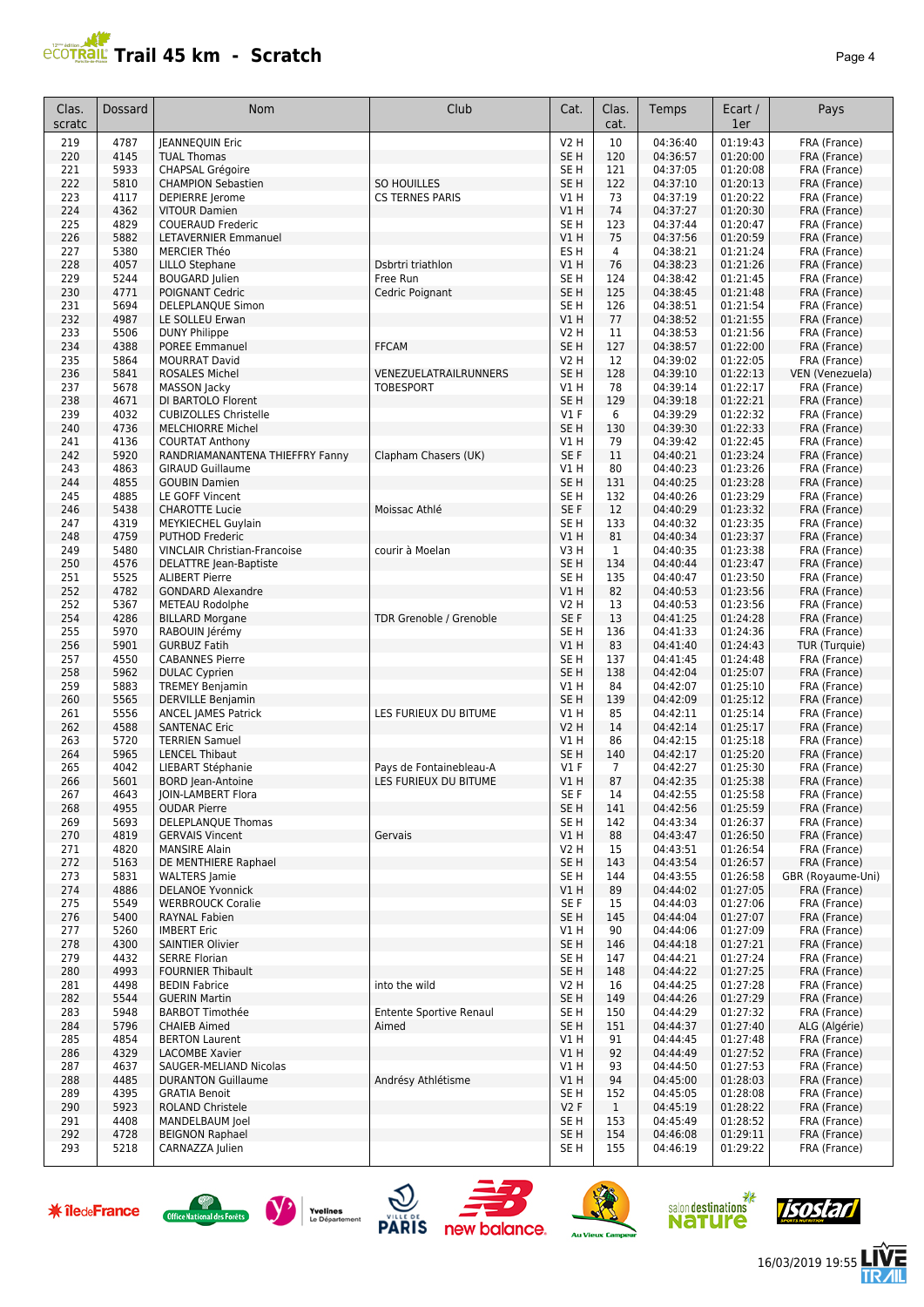# **PCOTRAL Trail 45 km - Scratch**

|--|--|--|

| Clas.<br>scratc | Dossard      | <b>Nom</b>                                          | Club                                        | Cat.                           | Clas.<br>cat.  | Temps                | Ecart /<br>1er       | Pays                           |
|-----------------|--------------|-----------------------------------------------------|---------------------------------------------|--------------------------------|----------------|----------------------|----------------------|--------------------------------|
| 294             | 4475         | <b>NOUHOUM Mohamed Nabhane</b>                      |                                             | SE <sub>H</sub>                | 156            | 04:46:23             | 01:29:26             | BEN (Bénin)                    |
| 295             | 5405         | <b>ROY Simon</b>                                    |                                             | SE <sub>H</sub>                | 157            | 04:46:28             | 01:29:31             | FRA (France)                   |
| 296             | 5558         | <b>MOREAU Fabrice</b>                               |                                             | V1H                            | 95             | 04:46:40             | 01:29:43             | FRA (France)                   |
| 297             | 4923         | <b>GILBERT Maxime</b>                               | 100% Trail Angers                           | SE <sub>H</sub>                | 158            | 04:46:46             | 01:29:49             | FRA (France)                   |
| 298<br>299      | 4297<br>4721 | <b>MADUREIRA Vitor</b><br><b>PEZILLIER Patrice</b>  |                                             | V1 H<br>V1H                    | 96<br>97       | 04:46:50<br>04:46:51 | 01:29:53<br>01:29:54 | POR (Portugal)<br>FRA (France) |
| 300             | 4697         | <b>DELATTRE Guillaume</b>                           |                                             | SE <sub>H</sub>                | 159            | 04:46:57             | 01:30:00             | FRA (France)                   |
| 300             | 5918         | <b>DELARBRE Christophe</b>                          |                                             | V1H                            | 98             | 04:46:57             | 01:30:00             | FRA (France)                   |
| 302             | 4305         | <b>CARRE Claude</b>                                 | <b>COURIR A DOL</b>                         | V1 H                           | 99             | 04:47:06             | 01:30:09             | FRA (France)                   |
| 303             | 4433         | <b>CLERE Benjamin</b>                               |                                             | SE <sub>H</sub>                | 160            | 04:47:18             | 01:30:21             | FRA (France)                   |
| 304             | 4907         | <b>DEJEAN Olivier</b>                               | Us metro                                    | V2 H                           | 17             | 04:47:19             | 01:30:22             | FRA (France)                   |
| 305             | 5823         | ROSIER Jean Marc                                    |                                             | V3H                            | $\overline{2}$ | 04:47:33             | 01:30:36             | FRA (France)                   |
| 306             | 5564         | <b>FRANCON David</b>                                |                                             | V1H                            | 100            | 04:47:36             | 01:30:39             | FRA (France)                   |
| 307             | 5526         | <b>ABEN Bart</b>                                    |                                             | V1H                            | 101            | 04:47:41             | 01:30:44             | NED (Pays-Bas)<br>FRA (France) |
| 308<br>309      | 4677<br>5641 | <b>BOULNOIS Stephanie</b><br><b>BROCHARD Pierre</b> |                                             | SE F<br><b>V2 H</b>            | 16<br>18       | 04:47:42<br>04:47:44 | 01:30:45<br>01:30:47 | FRA (France)                   |
| 310             | 4835         | <b>ROBERT Antoine</b>                               |                                             | SE <sub>H</sub>                | 161            | 04:47:53             | 01:30:56             | FRA (France)                   |
| 311             | 4935         | <b>MARTINEAU Damien</b>                             |                                             | V1H                            | 102            | 04:47:54             | 01:30:57             | FRA (France)                   |
| 312             | 5355         | POULLAIN Gaylord                                    |                                             | SE <sub>H</sub>                | 162            | 04:47:55             | 01:30:58             | FRA (France)                   |
| 313             | 4531         | <b>DELABROSSE Philippe</b>                          |                                             | V3H                            | 3              | 04:48:03             | 01:31:06             | FRA (France)                   |
| 314             | 5385         | <b>DEVIC Martin</b>                                 |                                             | ES <sub>H</sub>                | 5              | 04:48:15             | 01:31:18             | FRA (France)                   |
| 315             | 4170         | <b>DERVILLE Ghislain</b>                            |                                             | V1H                            | 103            | 04:48:20             | 01:31:23             | FRA (France)                   |
| 316             | 4360         | <b>ROLLAND Erwan</b>                                |                                             | V2 H                           | 19             | 04:48:27             | 01:31:30             | FRA (France)                   |
| 316<br>318      | 4624<br>5926 | DESPOUYS Jean-Bruno                                 | <b>DESPOUYS</b><br><b>ISSY TRIATHLON</b>    | V1 H<br>SE <sub>H</sub>        | 104<br>163     | 04:48:27<br>04:48:32 | 01:31:30<br>01:31:35 | FRA (France)                   |
| 319             | 5319         | LABASQUE Aurelien<br><b>GOULARD Alain</b>           |                                             | V1H                            | 105            | 04:48:33             | 01:31:36             | FRA (France)<br>FRA (France)   |
| 320             | 5521         | MINOT Jean-Louis                                    |                                             | <b>V2 H</b>                    | 20             | 04:48:38             | 01:31:41             | FRA (France)                   |
| 321             | 4193         | <b>LEDRU Olivier</b>                                |                                             | V1H                            | 106            | 04:48:55             | 01:31:58             | FRA (France)                   |
| 322             | 5957         | <b>BOIN Bertrand</b>                                |                                             | SE <sub>H</sub>                | 164            | 04:49:03             | 01:32:06             | FRA (France)                   |
| 323             | 4586         | <b>DELVAL Alexandre</b>                             | alexandre delval                            | SE <sub>H</sub>                | 165            | 04:49:32             | 01:32:35             | FRA (France)                   |
| 324             | 5977         | EL KHOUROUJ Rayhane                                 |                                             | SE <sub>H</sub>                | 166            | 04:49:47             | 01:32:50             | FRA (France)                   |
| 325             | 5978         | <b>NAMANI Samir</b>                                 |                                             | SE <sub>H</sub>                | 167            | 04:49:48             | 01:32:51             | FRA (France)                   |
| 326<br>327      | 4957<br>5210 | CORDOUAN Julien<br><b>ORPEL Olivier</b>             |                                             | SE <sub>H</sub>                | 168            | 04:49:52             | 01:32:55<br>01:33:05 | FRA (France)                   |
| 328             | 5327         | <b>THOMSON Philippe</b>                             | <b>Versailles Triathlon</b>                 | VIH<br>V3H                     | 107<br>4       | 04:50:02<br>04:50:06 | 01:33:09             | FRA (France)<br>FRA (France)   |
| 329             | 4090         | KOUAME AKA Thomas                                   |                                             | SE <sub>H</sub>                | 169            | 04:50:09             | 01:33:12             | FRA (France)                   |
| 330             | 4724         | <b>BREDY Franck</b>                                 | Athlétic club colombes                      | V1 H                           | 108            | 04:50:30             | 01:33:33             | FRA (France)                   |
| 330             | 5636         | <b>CHAPRON Camille</b>                              | <b>ACBB</b>                                 | SE F                           | 17             | 04:50:30             | 01:33:33             | FRA (France)                   |
| 332             | 4575         | <b>FOURNIER Damien</b>                              |                                             | SE <sub>H</sub>                | 170            | 04:50:31             | 01:33:34             | FRA (France)                   |
| 333             | 5681         | <b>LEHEC Regis</b>                                  |                                             | V1H                            | 109            | 04:50:36             | 01:33:39             | FRA (France)                   |
| 334             | 4536         | <b>MARCOS Olivier</b>                               |                                             | V1H                            | 110            | 04:50:47             | 01:33:50             | FRA (France)                   |
| 335<br>336      | 5640<br>5851 | <b>VILGRAIN Thomas</b><br><b>HERAIL Didier</b>      | <b>OUEST ESSONNE ATHLETISM</b>              | SE <sub>H</sub><br><b>V2 H</b> | 171<br>21      | 04:50:48<br>04:50:57 | 01:33:51<br>01:34:00 | FRA (France)<br>FRA (France)   |
| 337             | 4242         | <b>BENOIT Florent</b>                               |                                             | SE <sub>H</sub>                | 172            | 04:51:05             | 01:34:08             | FRA (France)                   |
| 338             | 4091         | BELHANDOUZ Sébastien                                |                                             | V1H                            | 111            | 04:51:06             | 01:34:09             | FRA (France)                   |
| 339             | 4856         | <b>ANTHOINE Pascal</b>                              |                                             | <b>V2 H</b>                    | 22             | 04:51:07             | 01:34:10             | FRA (France)                   |
| 340             | 5446         | MAJSTOROVIC-LAGRON Nina                             |                                             | $VI$ F                         | 8              | 04:51:08             | 01:34:11             | FRA (France)                   |
| 341             | 4308         | PIERRE Raphael                                      | RAPHAEL PIERRE                              | VIH                            | 112            | 04:51:09             | 01:34:12             | FRA (France)                   |
| 342             | 5975         | CATTO Jerome                                        | <b>FUNEVENT / KIKOUROU</b>                  | V1 H                           | 113            | 04:51:23             | 01:34:26             | FRA (France)                   |
| 343             | 5996         | <b>CLECH Hugo</b>                                   |                                             | SE <sub>H</sub>                | 173            | 04:51:29             | 01:34:32             | FRA (France)                   |
| 344<br>345      | 5599<br>4638 | PAUZIE Nicolas<br><b>VOISIN Nicolas</b>             | <b>VERSAILLES TRIATHLON</b><br>SAM Paris 12 | V1 H<br>SE <sub>H</sub>        | 114<br>174     | 04:51:38<br>04:51:47 | 01:34:41<br>01:34:50 | FRA (France)<br>FRA (France)   |
| 346             | 5740         | PEREZ Salvador                                      | salvador perez                              | SE H                           | 175            | 04:51:54             | 01:34:57             | FRA (France)                   |
| 347             | 4157         | <b>DUNEUFGERMAIN Florent</b>                        | <b>USCA Amiens</b>                          | V1 H                           | 115            | 04:52:10             | 01:35:13             | FRA (France)                   |
| 348             | 4864         | <b>BIESSE Nicolas</b>                               |                                             | SE <sub>H</sub>                | 176            | 04:52:18             | 01:35:21             | FRA (France)                   |
| 349             | 4504         | <b>CAGNIN Xavier</b>                                | PARIS ATHLETIC                              | V1H                            | 116            | 04:52:21             | 01:35:24             | FRA (France)                   |
| 350             | 5422         | <b>ROCHER Philippe</b>                              |                                             | V2 H                           | 23             | 04:52:30             | 01:35:33             | FRA (France)                   |
| 351             | 5786         | <b>FAWAZ Marwan</b>                                 |                                             | SE <sub>H</sub>                | 177            | 04:52:31             | 01:35:34             | LBN (Liban)                    |
| 352             | 4180         | <b>TOUR Cyril</b>                                   | <b>Team Saint-Louis</b>                     | V2 H                           | 24             | 04:52:36             | 01:35:39             | FRA (France)<br>FRA (France)   |
| 353<br>354      | 4928<br>4021 | <b>GUILLET Remi</b><br><b>VERNIER Laurent</b>       |                                             | SE <sub>H</sub><br>SE H        | 178<br>179     | 04:52:40<br>04:52:47 | 01:35:43<br>01:35:50 | FRA (France)                   |
| 355             | 5626         | <b>VIVIER-BOUDRIER Sarah</b>                        |                                             | ES <sub>F</sub>                | $\mathbf{1}$   | 04:52:50             | 01:35:53             | FRA (France)                   |
| 356             | 5199         | <b>MOUSTAID Mohamed</b>                             |                                             | V2 H                           | 25             | 04:52:59             | 01:36:02             | FRA (France)                   |
| 357             | 4889         | PELLIER Pascal                                      |                                             | <b>V2 H</b>                    | 26             | 04:53:02             | 01:36:05             | FRA (France)                   |
| 358             | 5030         | <b>BUYSSCHAERT Hélène</b>                           |                                             | $VI$ F                         | 9              | 04:53:11             | 01:36:14             | FRA (France)                   |
| 359             | 5573         | Frédéric TORCHEUX                                   |                                             | SE H                           | 180            | 04:53:17             | 01:36:20             | FRA (France)                   |
| 360             | 5704         | <b>TANCHOUX Bernard</b>                             |                                             | V1 H                           | 117            | 04:53:24             | 01:36:27             | FRA (France)                   |
| 361<br>362      | 4861<br>5739 | <b>FAGET Philippe</b><br><b>BARON Benoît</b>        |                                             | SE <sub>H</sub><br>SE H        | 181<br>182     | 04:53:34<br>04:53:37 | 01:36:37<br>01:36:40 | FRA (France)<br>FRA (France)   |
| 363             | 5898         | <b>GALTIER Samuel</b>                               |                                             | SE H                           | 183            | 04:53:50             | 01:36:53             | FRA (France)                   |
| 364             | 4047         | <b>STINUS Nicolas</b>                               | les foulées breuilletoi                     | V1 H                           | 118            | 04:53:54             | 01:36:57             | FRA (France)                   |
| 365             | 5911         | <b>WERY Jean Baptiste</b>                           |                                             | SE H                           | 184            | 04:53:58             | 01:37:01             | FRA (France)                   |
| 366             | 4497         | <b>BENICHOU David</b>                               |                                             | V1 H                           | 119            | 04:54:01             | 01:37:04             | FRA (France)                   |
| 367             | 5137         | <b>LATRASSE Tristan</b>                             |                                             | SE <sub>H</sub>                | 185            | 04:54:02             | 01:37:05             | FRA (France)                   |
| 368             | 4591         | <b>BALES Vincent</b>                                |                                             | V1 H                           | 120            | 04:54:09             | 01:37:12             | FRA (France)                   |















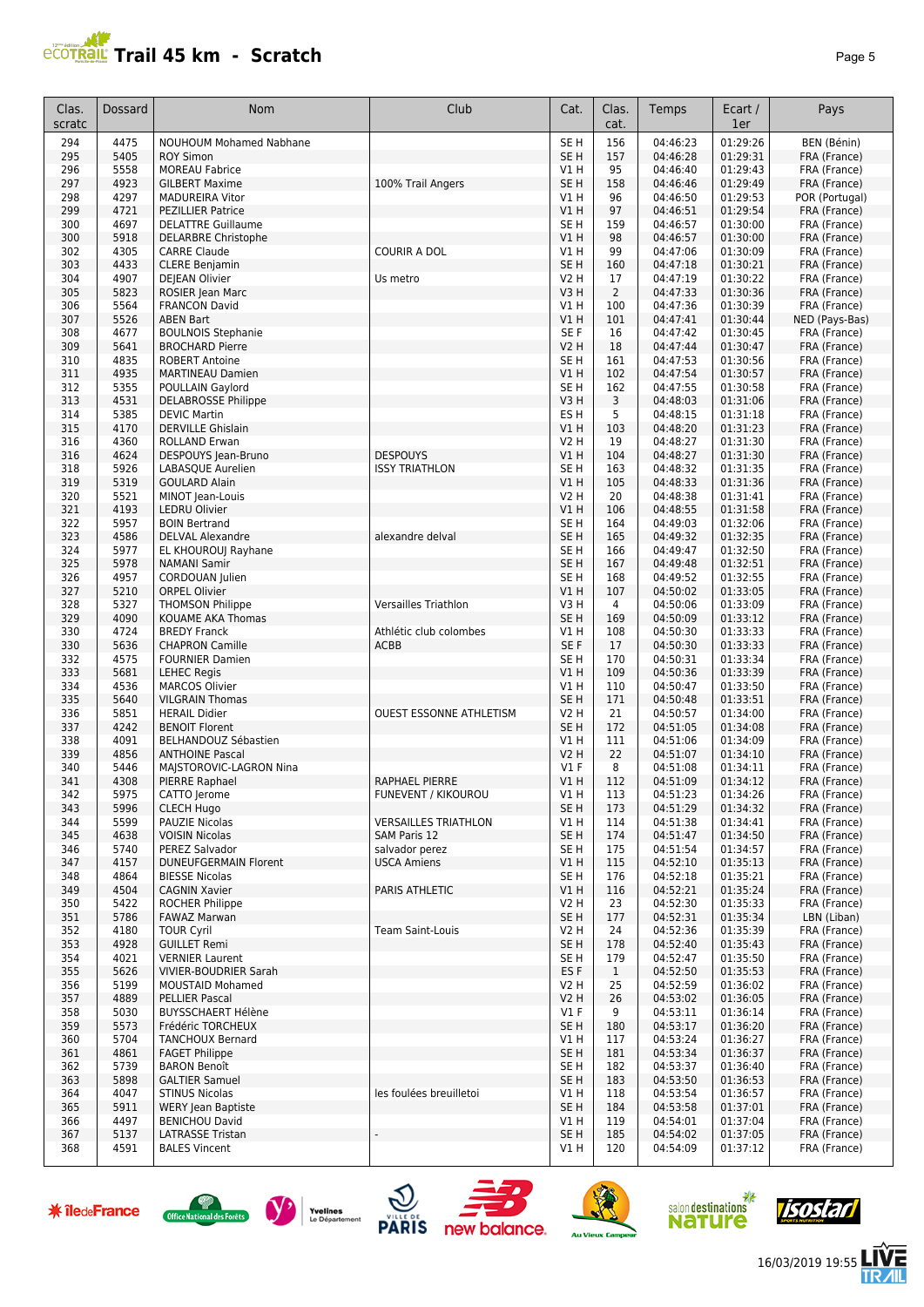# **PROTRAIL Trail 45 km - Scratch**

|--|

| 186<br>5026<br>FAVRIOT Jérémy<br>SE <sub>H</sub><br>04:54:15<br>01:37:18<br>FRA (France)<br>369<br>04:54:26<br>01:37:29<br>4459<br>V1H<br>FRA (France)<br>370<br><b>MAUGUIL Sylvain</b><br>121<br>4880<br><b>DUPUIS Olivier</b><br><b>V2 H</b><br>27<br>04:54:32<br>01:37:35<br>371<br>CARIGNAN SPORT NATURE<br>FRA (France)<br>372<br>5927<br>DE STAEL Arnaud<br><b>TRAILERS DE PARIS</b><br><b>V2 H</b><br>28<br>04:54:44<br>01:37:47<br>FRA (France)<br>4898<br><b>V2 H</b><br>29<br>04:55:02<br>01:38:05<br>373<br><b>CHATEL Bruno</b><br>FRA (France)<br>374<br>4228<br>SCHOENMOTTEL Christian<br>Michael Arend Training<br>SE <sub>H</sub><br>187<br>04:55:05<br>01:38:08<br>GER (Allemagne)<br>4704<br>122<br>01:38:18<br>FRA (France)<br>375<br><b>DUCHESNE Guillaume</b><br>V1 H<br>04:55:15<br>4405<br><b>FAVO</b><br>30<br>376<br><b>AVARO Christian</b><br>V2 H<br>04:55:16<br>01:38:19<br>FRA (France)<br>4703<br>SE <sub>H</sub><br>188<br>04:55:18<br>01:38:21<br>377<br><b>DUCHESNE Benjamin</b><br>FRA (France)<br>378<br>5344<br>V1H<br>123<br>04:55:20<br>01:38:23<br>CAZOTTES Stephane<br>FRA (France)<br>4098<br>SE F<br>18<br>04:55:43<br>01:38:46<br>379<br><b>LEMAIRE Aurélie</b><br>FRA (France)<br>379<br>4891<br><b>BAROTTE Olivier</b><br>124<br>04:55:43<br>01:38:46<br><b>Barotte</b><br>V1 H<br>FRA (France)<br>4748<br><b>TAILLEFER Elodie</b><br>SE F<br>19<br>04:55:49<br>01:38:52<br>FRA (France)<br>381<br>01:38:54<br>5194<br><b>LARTIGUE Cyrille</b><br>SE <sub>H</sub><br>189<br>04:55:51<br>FRA (France)<br>382<br>4805<br>IN SIEME CONSULTING<br>$VI$ F<br>10<br>04:55:59<br>01:39:02<br>383<br><b>BRULAIS Florence</b><br>FRA (France)<br>5504<br>ROUXEL Christophe<br><b>V2 H</b><br>31<br>04:56:24<br>01:39:27<br>FRA (France)<br>384<br>5094<br>6<br>01:39:46<br>385<br><b>DUPARC Adrien</b><br>ES H<br>04:56:43<br>FRA (France)<br>Duparc<br>4394<br>01:39:50<br>386<br><b>HEMERY Xavier</b><br>V1 H<br>125<br>04:56:47<br>FRA (France)<br>4457<br>126<br>387<br><b>CHAVANEL Vincent</b><br>V1 H<br>04:57:00<br>01:40:03<br>FRA (France)<br>5745<br>190<br><b>BOURREL Nathan</b><br>SE H<br>04:57:00<br>01:40:03<br>FRA (France)<br>387<br>389<br>5075<br>5<br>DUFRESNE Jean François<br>V3 H<br>04:57:06<br>01:40:09<br>FRA (France)<br>4344<br>ASC BNP PARIBAS PARIS<br>SE <sub>H</sub><br>191<br>04:57:19<br>01:40:22<br>390<br><b>CHEVALIER Alexandre</b><br>FRA (France)<br>391<br>5486<br>V1H<br>127<br>04:57:20<br>01:40:23<br><b>Guyot SEBASTIEN</b><br>FRA (France)<br>4639<br>SE <sub>H</sub><br>192<br>04:57:23<br>01:40:26<br>392<br><b>RAGOT Fabien</b><br><b>Triathlon Sannois Franc</b><br>FRA (France)<br>01:40:26<br>5241<br>SE <sub>H</sub><br>192<br>04:57:23<br>392<br>COZELIN Julien<br>X-Trail Team<br>FRA (France)<br>4678<br>VIH<br>128<br>04:57:28<br>01:40:31<br>FRA (France)<br>394<br><b>GUIHARD Thierry</b><br>5330<br><b>LATOUR Loïc</b><br>SE <sub>H</sub><br>194<br>04:57:28<br>01:40:31<br>394<br>FRA (France)<br>4781<br><b>BAUDOUIN Emmanuel</b><br>V1H<br>129<br>04:57:29<br>01:40:32<br>FRA (France)<br>396<br>5818<br><b>ROUXEL Philippe</b><br>32<br>04:57:30<br>01:40:33<br>397<br>V2 H<br>FRA (France)<br>5733<br>HETIER Jean Raphaël<br>33<br>04:57:31<br>01:40:34<br>FRA (France)<br>398<br><b>V2 H</b><br>4304<br>130<br>01:40:35<br>399<br>LANGLAIS Jérémy<br>V1 H<br>04:57:32<br>FRA (France)<br>5538<br>SE <sub>H</sub><br>195<br><b>PRADES Vincent</b><br>04:57:36<br>01:40:39<br>FRA (France)<br>400<br>5108<br>V1H<br>01:40:40<br><b>GAUDEVIN Fabrice</b><br>131<br>04:57:37<br>FRA (France)<br>401<br>4456<br>SE <sub>H</sub><br>196<br>04:57:40<br>01:40:43<br>402<br><b>GIL Ludovic</b><br>FRA (France)<br>5574<br>US CREPY-EN-VALOIS<br>SE <sub>H</sub><br>197<br>04:57:41<br>01:40:44<br>403<br>PIFFAULT Michael<br>FRA (France)<br>4934<br><b>Team Trail Paris</b><br>SE <sub>H</sub><br>198<br>04:57:46<br>01:40:49<br>FRA (France)<br>404<br>RUBIN DE CERVENS Jerome<br>4124<br>2<br>04:57:52<br>01:40:55<br>405<br>DOARE Anne<br>V2F<br>FRA (France)<br>4625<br>VIH<br>04:57:56<br>01:40:59<br>406<br><b>KEREBEL Erwan</b><br>BLES D OR GOUESNOU<br>132<br>FRA (France)<br>4617<br>V1H<br>04:58:09<br>01:41:12<br>FRA (France)<br>407<br><b>LEPILLIER Antoine</b><br>133<br>5360<br><b>V2 H</b><br>34<br>04:58:15<br>01:41:18<br>FRA (France)<br>408<br><b>CARON Fabrice</b><br>5011<br>199<br>04:58:20<br>01:41:23<br>409<br><b>WIELICZKO Thomas</b><br>SE H<br>FRA (France)<br>4325<br>04:58:21<br>01:41:24<br>FRA (France)<br>410<br><b>STICHELBAUT Pierre</b><br>Dinard jogging<br>V1 H<br>134<br>411<br>5581<br><b>PERRIN Henri Pierre</b><br>V1 H<br>135<br>04:58:25<br>01:41:28<br>FRA (France)<br>5895<br>V1H<br><b>IEAN Romain</b><br>135<br>04:58:25<br>01:41:28<br>FRA (France)<br>411<br>4747<br>SE <sub>H</sub><br>200<br>413<br><b>PERRIN Migwel</b><br>04:58:32<br>01:41:35<br>FRA (France)<br>15<br>04:58:38<br>01:41:41<br>414<br><b>PERRIN Herve</b><br>V1 H<br>137<br>FRA (France)<br>415<br>5634<br>201<br><b>FLEURIER Valentin</b><br>SE H<br>04:58:39<br>01:41:42<br>FRA (France)<br>4554<br>SE <sub>H</sub><br>202<br>04:58:46<br>416<br><b>LECLERC Morgan</b><br>01:41:49<br>FRA (France)<br><b>GREGOIRE Maxime</b><br>203<br>01:41:50<br>4130<br>04:58:47<br>FRA (France)<br>417<br>5E H<br>01:41:56<br>MILCENDEAU Jerome<br>V1 H<br>04:58:53<br>FRA (France)<br>418<br>4204<br>138<br>5887<br>COPPOLANI Jérôme<br>SE <sub>H</sub><br>04:59:16<br>01:42:19<br>FRA (France)<br>419<br>204<br>SE <sub>H</sub><br>205<br>04:59:19<br>01:42:22<br>FRA (France)<br>420<br>4322<br><b>LANCRENON Julien</b><br>04:59:24<br>01:42:27<br>421<br>5726<br><b>BRIBARD Quentin</b><br>SE H<br>206<br>FRA (France)<br><b>ST Bern</b><br>422<br>4437<br><b>WINKLER Thomas</b><br>V1 H<br>139<br>04:59:26<br>01:42:29<br>SUI (Suisse)<br>5290<br>423<br><b>MORIN Alain</b><br>V1 H<br>140<br>04:59:55<br>01:42:58<br>FRA (France)<br>SE <sub>H</sub><br>424<br>5742<br>CHAUSSADE Jérémie<br>207<br>05:00:03<br>01:43:06<br>FRA (France)<br>5460<br>GUILLE Jerome<br>SE H<br>208<br>05:00:06<br>01:43:09<br>FRA (France)<br>425<br>4341<br>426<br><b>IMBERECHTS Gael</b><br>V1H<br>141<br>05:00:09<br>01:43:12<br><b>BEL</b> (Belgique)<br>4288<br>05:00:35<br>01:43:38<br>427<br><b>JOUARDET Guillaume</b><br>V1 H<br>142<br>FRA (France)<br>4359<br><b>V2 H</b><br>35<br>05:00:39<br>01:43:42<br>428<br><b>DRUELLE Christophe</b><br>FRA (France)<br>4669<br>01:43:44<br>429<br>PICHARD Alain<br>Saint Michel Sports<br>V2 H<br>36<br>05:00:41<br>FRA (France)<br>4717<br><b>Trotterien Landi</b><br>SE F<br>01:43:44<br>429<br><b>AUBRY Celine</b><br>20<br>05:00:41<br>FRA (France)<br>01:43:45<br>4848<br><b>LEGROS Nicolas</b><br>AC VELIZY-VILLACOUBLAY<br>V1 H<br>143<br>05:00:42<br>FRA (France)<br>431<br>5407<br>SE <sub>H</sub><br>209<br>01:43:49<br>432<br><b>GUILLAUME Maxime</b><br>05:00:46<br>FRA (France)<br>6<br>433<br>4676<br><b>BOULNOIS Luc</b><br>V3 H<br>05:00:47<br>01:43:50<br>FRA (France)<br>05:00:47<br>433<br>5955<br><b>BAZIN Jean-Marc</b><br>SE H<br>210<br>01:43:50<br>FRA (France)<br>435<br>5747<br><b>BERES Yannick</b><br>SE H<br>211<br>05:00:50<br>01:43:53<br>GER (Allemagne)<br>5627<br>SEIFARTH Sebastian<br>Tsv 1880 Gera - Zwötzen<br>SE F<br>21<br>05:00:51<br>01:43:54<br>GER (Allemagne)<br>436<br>4990<br>LE BRIS Alexis<br>V1 H<br>144<br>05:00:58<br>01:44:01<br>FRA (France)<br>437<br>01:44:03<br>438<br>5100<br>SOW Oumar<br>SE H<br>212<br>05:01:00<br>FRA (France)<br>4803<br>439<br>SAVARY DE BEAUREGARD Pierre<br>SE H<br>213<br>05:01:13<br>01:44:16<br>FRA (France)<br>4256<br>sport et amitié montcor<br>SE <sub>H</sub><br>01:44:18<br>440<br>KOUTITI Jonathan<br>214<br>05:01:15<br>FRA (France)<br>5891<br><b>EVASION TONIC MONTREVEL</b><br>441<br><b>MOREL Alexandre</b><br>SE H<br>215<br>05:01:17<br>01:44:20<br>FRA (France)<br>4902<br>FEDELE Jean<br>37<br>05:01:33<br>01:44:36<br>FRA (France)<br>442<br>V2 H<br>443<br>5829<br><b>MARQUIS Paul</b><br>SE H<br>216<br>05:01:52<br>01:44:55<br>器<br>salon destinations<br>Jisostar<br><b>米 îledeFrance</b><br>Yvelines | Clas.<br>scratc | Dossard | Nom                                                 | Club         | Cat. | Clas.<br>cat. | Temps | Ecart /<br>1er | Pays         |
|------------------------------------------------------------------------------------------------------------------------------------------------------------------------------------------------------------------------------------------------------------------------------------------------------------------------------------------------------------------------------------------------------------------------------------------------------------------------------------------------------------------------------------------------------------------------------------------------------------------------------------------------------------------------------------------------------------------------------------------------------------------------------------------------------------------------------------------------------------------------------------------------------------------------------------------------------------------------------------------------------------------------------------------------------------------------------------------------------------------------------------------------------------------------------------------------------------------------------------------------------------------------------------------------------------------------------------------------------------------------------------------------------------------------------------------------------------------------------------------------------------------------------------------------------------------------------------------------------------------------------------------------------------------------------------------------------------------------------------------------------------------------------------------------------------------------------------------------------------------------------------------------------------------------------------------------------------------------------------------------------------------------------------------------------------------------------------------------------------------------------------------------------------------------------------------------------------------------------------------------------------------------------------------------------------------------------------------------------------------------------------------------------------------------------------------------------------------------------------------------------------------------------------------------------------------------------------------------------------------------------------------------------------------------------------------------------------------------------------------------------------------------------------------------------------------------------------------------------------------------------------------------------------------------------------------------------------------------------------------------------------------------------------------------------------------------------------------------------------------------------------------------------------------------------------------------------------------------------------------------------------------------------------------------------------------------------------------------------------------------------------------------------------------------------------------------------------------------------------------------------------------------------------------------------------------------------------------------------------------------------------------------------------------------------------------------------------------------------------------------------------------------------------------------------------------------------------------------------------------------------------------------------------------------------------------------------------------------------------------------------------------------------------------------------------------------------------------------------------------------------------------------------------------------------------------------------------------------------------------------------------------------------------------------------------------------------------------------------------------------------------------------------------------------------------------------------------------------------------------------------------------------------------------------------------------------------------------------------------------------------------------------------------------------------------------------------------------------------------------------------------------------------------------------------------------------------------------------------------------------------------------------------------------------------------------------------------------------------------------------------------------------------------------------------------------------------------------------------------------------------------------------------------------------------------------------------------------------------------------------------------------------------------------------------------------------------------------------------------------------------------------------------------------------------------------------------------------------------------------------------------------------------------------------------------------------------------------------------------------------------------------------------------------------------------------------------------------------------------------------------------------------------------------------------------------------------------------------------------------------------------------------------------------------------------------------------------------------------------------------------------------------------------------------------------------------------------------------------------------------------------------------------------------------------------------------------------------------------------------------------------------------------------------------------------------------------------------------------------------------------------------------------------------------------------------------------------------------------------------------------------------------------------------------------------------------------------------------------------------------------------------------------------------------------------------------------------------------------------------------------------------------------------------------------------------------------------------------------------------------------------------------------------------------------------------------------------------------------------------------------------------------------------------------------------------------------------------------------------------------------------------------------------------------------------------------------------------------------------------------------------------------------------------------------------------------------------------------------------------------------------------------------------------------------------------------------------------------------------------------------------------------------------------------------------------------------------------------------------------------------------------------------------------------------------------------------------------------------------------------------------------------------------------------------------------------------------------------------------------------------------------------------------------------------------------------------------------------------------------------------------------------------------------------------------------------------------------------------------------------------------------------------------------|-----------------|---------|-----------------------------------------------------|--------------|------|---------------|-------|----------------|--------------|
|                                                                                                                                                                                                                                                                                                                                                                                                                                                                                                                                                                                                                                                                                                                                                                                                                                                                                                                                                                                                                                                                                                                                                                                                                                                                                                                                                                                                                                                                                                                                                                                                                                                                                                                                                                                                                                                                                                                                                                                                                                                                                                                                                                                                                                                                                                                                                                                                                                                                                                                                                                                                                                                                                                                                                                                                                                                                                                                                                                                                                                                                                                                                                                                                                                                                                                                                                                                                                                                                                                                                                                                                                                                                                                                                                                                                                                                                                                                                                                                                                                                                                                                                                                                                                                                                                                                                                                                                                                                                                                                                                                                                                                                                                                                                                                                                                                                                                                                                                                                                                                                                                                                                                                                                                                                                                                                                                                                                                                                                                                                                                                                                                                                                                                                                                                                                                                                                                                                                                                                                                                                                                                                                                                                                                                                                                                                                                                                                                                                                                                                                                                                                                                                                                                                                                                                                                                                                                                                                                                                                                                                                                                                                                                                                                                                                                                                                                                                                                                                                                                                                                                                                                                                                                                                                                                                                                                                                                                                                                                                                                                                                                                                                                                  |                 |         |                                                     |              |      |               |       |                |              |
|                                                                                                                                                                                                                                                                                                                                                                                                                                                                                                                                                                                                                                                                                                                                                                                                                                                                                                                                                                                                                                                                                                                                                                                                                                                                                                                                                                                                                                                                                                                                                                                                                                                                                                                                                                                                                                                                                                                                                                                                                                                                                                                                                                                                                                                                                                                                                                                                                                                                                                                                                                                                                                                                                                                                                                                                                                                                                                                                                                                                                                                                                                                                                                                                                                                                                                                                                                                                                                                                                                                                                                                                                                                                                                                                                                                                                                                                                                                                                                                                                                                                                                                                                                                                                                                                                                                                                                                                                                                                                                                                                                                                                                                                                                                                                                                                                                                                                                                                                                                                                                                                                                                                                                                                                                                                                                                                                                                                                                                                                                                                                                                                                                                                                                                                                                                                                                                                                                                                                                                                                                                                                                                                                                                                                                                                                                                                                                                                                                                                                                                                                                                                                                                                                                                                                                                                                                                                                                                                                                                                                                                                                                                                                                                                                                                                                                                                                                                                                                                                                                                                                                                                                                                                                                                                                                                                                                                                                                                                                                                                                                                                                                                                                                  |                 |         |                                                     |              |      |               |       |                |              |
|                                                                                                                                                                                                                                                                                                                                                                                                                                                                                                                                                                                                                                                                                                                                                                                                                                                                                                                                                                                                                                                                                                                                                                                                                                                                                                                                                                                                                                                                                                                                                                                                                                                                                                                                                                                                                                                                                                                                                                                                                                                                                                                                                                                                                                                                                                                                                                                                                                                                                                                                                                                                                                                                                                                                                                                                                                                                                                                                                                                                                                                                                                                                                                                                                                                                                                                                                                                                                                                                                                                                                                                                                                                                                                                                                                                                                                                                                                                                                                                                                                                                                                                                                                                                                                                                                                                                                                                                                                                                                                                                                                                                                                                                                                                                                                                                                                                                                                                                                                                                                                                                                                                                                                                                                                                                                                                                                                                                                                                                                                                                                                                                                                                                                                                                                                                                                                                                                                                                                                                                                                                                                                                                                                                                                                                                                                                                                                                                                                                                                                                                                                                                                                                                                                                                                                                                                                                                                                                                                                                                                                                                                                                                                                                                                                                                                                                                                                                                                                                                                                                                                                                                                                                                                                                                                                                                                                                                                                                                                                                                                                                                                                                                                                  |                 |         |                                                     |              |      |               |       |                |              |
|                                                                                                                                                                                                                                                                                                                                                                                                                                                                                                                                                                                                                                                                                                                                                                                                                                                                                                                                                                                                                                                                                                                                                                                                                                                                                                                                                                                                                                                                                                                                                                                                                                                                                                                                                                                                                                                                                                                                                                                                                                                                                                                                                                                                                                                                                                                                                                                                                                                                                                                                                                                                                                                                                                                                                                                                                                                                                                                                                                                                                                                                                                                                                                                                                                                                                                                                                                                                                                                                                                                                                                                                                                                                                                                                                                                                                                                                                                                                                                                                                                                                                                                                                                                                                                                                                                                                                                                                                                                                                                                                                                                                                                                                                                                                                                                                                                                                                                                                                                                                                                                                                                                                                                                                                                                                                                                                                                                                                                                                                                                                                                                                                                                                                                                                                                                                                                                                                                                                                                                                                                                                                                                                                                                                                                                                                                                                                                                                                                                                                                                                                                                                                                                                                                                                                                                                                                                                                                                                                                                                                                                                                                                                                                                                                                                                                                                                                                                                                                                                                                                                                                                                                                                                                                                                                                                                                                                                                                                                                                                                                                                                                                                                                                  |                 |         |                                                     |              |      |               |       |                |              |
|                                                                                                                                                                                                                                                                                                                                                                                                                                                                                                                                                                                                                                                                                                                                                                                                                                                                                                                                                                                                                                                                                                                                                                                                                                                                                                                                                                                                                                                                                                                                                                                                                                                                                                                                                                                                                                                                                                                                                                                                                                                                                                                                                                                                                                                                                                                                                                                                                                                                                                                                                                                                                                                                                                                                                                                                                                                                                                                                                                                                                                                                                                                                                                                                                                                                                                                                                                                                                                                                                                                                                                                                                                                                                                                                                                                                                                                                                                                                                                                                                                                                                                                                                                                                                                                                                                                                                                                                                                                                                                                                                                                                                                                                                                                                                                                                                                                                                                                                                                                                                                                                                                                                                                                                                                                                                                                                                                                                                                                                                                                                                                                                                                                                                                                                                                                                                                                                                                                                                                                                                                                                                                                                                                                                                                                                                                                                                                                                                                                                                                                                                                                                                                                                                                                                                                                                                                                                                                                                                                                                                                                                                                                                                                                                                                                                                                                                                                                                                                                                                                                                                                                                                                                                                                                                                                                                                                                                                                                                                                                                                                                                                                                                                                  |                 |         |                                                     |              |      |               |       |                |              |
|                                                                                                                                                                                                                                                                                                                                                                                                                                                                                                                                                                                                                                                                                                                                                                                                                                                                                                                                                                                                                                                                                                                                                                                                                                                                                                                                                                                                                                                                                                                                                                                                                                                                                                                                                                                                                                                                                                                                                                                                                                                                                                                                                                                                                                                                                                                                                                                                                                                                                                                                                                                                                                                                                                                                                                                                                                                                                                                                                                                                                                                                                                                                                                                                                                                                                                                                                                                                                                                                                                                                                                                                                                                                                                                                                                                                                                                                                                                                                                                                                                                                                                                                                                                                                                                                                                                                                                                                                                                                                                                                                                                                                                                                                                                                                                                                                                                                                                                                                                                                                                                                                                                                                                                                                                                                                                                                                                                                                                                                                                                                                                                                                                                                                                                                                                                                                                                                                                                                                                                                                                                                                                                                                                                                                                                                                                                                                                                                                                                                                                                                                                                                                                                                                                                                                                                                                                                                                                                                                                                                                                                                                                                                                                                                                                                                                                                                                                                                                                                                                                                                                                                                                                                                                                                                                                                                                                                                                                                                                                                                                                                                                                                                                                  |                 |         |                                                     |              |      |               |       |                |              |
|                                                                                                                                                                                                                                                                                                                                                                                                                                                                                                                                                                                                                                                                                                                                                                                                                                                                                                                                                                                                                                                                                                                                                                                                                                                                                                                                                                                                                                                                                                                                                                                                                                                                                                                                                                                                                                                                                                                                                                                                                                                                                                                                                                                                                                                                                                                                                                                                                                                                                                                                                                                                                                                                                                                                                                                                                                                                                                                                                                                                                                                                                                                                                                                                                                                                                                                                                                                                                                                                                                                                                                                                                                                                                                                                                                                                                                                                                                                                                                                                                                                                                                                                                                                                                                                                                                                                                                                                                                                                                                                                                                                                                                                                                                                                                                                                                                                                                                                                                                                                                                                                                                                                                                                                                                                                                                                                                                                                                                                                                                                                                                                                                                                                                                                                                                                                                                                                                                                                                                                                                                                                                                                                                                                                                                                                                                                                                                                                                                                                                                                                                                                                                                                                                                                                                                                                                                                                                                                                                                                                                                                                                                                                                                                                                                                                                                                                                                                                                                                                                                                                                                                                                                                                                                                                                                                                                                                                                                                                                                                                                                                                                                                                                                  |                 |         |                                                     |              |      |               |       |                |              |
|                                                                                                                                                                                                                                                                                                                                                                                                                                                                                                                                                                                                                                                                                                                                                                                                                                                                                                                                                                                                                                                                                                                                                                                                                                                                                                                                                                                                                                                                                                                                                                                                                                                                                                                                                                                                                                                                                                                                                                                                                                                                                                                                                                                                                                                                                                                                                                                                                                                                                                                                                                                                                                                                                                                                                                                                                                                                                                                                                                                                                                                                                                                                                                                                                                                                                                                                                                                                                                                                                                                                                                                                                                                                                                                                                                                                                                                                                                                                                                                                                                                                                                                                                                                                                                                                                                                                                                                                                                                                                                                                                                                                                                                                                                                                                                                                                                                                                                                                                                                                                                                                                                                                                                                                                                                                                                                                                                                                                                                                                                                                                                                                                                                                                                                                                                                                                                                                                                                                                                                                                                                                                                                                                                                                                                                                                                                                                                                                                                                                                                                                                                                                                                                                                                                                                                                                                                                                                                                                                                                                                                                                                                                                                                                                                                                                                                                                                                                                                                                                                                                                                                                                                                                                                                                                                                                                                                                                                                                                                                                                                                                                                                                                                                  |                 |         |                                                     |              |      |               |       |                |              |
|                                                                                                                                                                                                                                                                                                                                                                                                                                                                                                                                                                                                                                                                                                                                                                                                                                                                                                                                                                                                                                                                                                                                                                                                                                                                                                                                                                                                                                                                                                                                                                                                                                                                                                                                                                                                                                                                                                                                                                                                                                                                                                                                                                                                                                                                                                                                                                                                                                                                                                                                                                                                                                                                                                                                                                                                                                                                                                                                                                                                                                                                                                                                                                                                                                                                                                                                                                                                                                                                                                                                                                                                                                                                                                                                                                                                                                                                                                                                                                                                                                                                                                                                                                                                                                                                                                                                                                                                                                                                                                                                                                                                                                                                                                                                                                                                                                                                                                                                                                                                                                                                                                                                                                                                                                                                                                                                                                                                                                                                                                                                                                                                                                                                                                                                                                                                                                                                                                                                                                                                                                                                                                                                                                                                                                                                                                                                                                                                                                                                                                                                                                                                                                                                                                                                                                                                                                                                                                                                                                                                                                                                                                                                                                                                                                                                                                                                                                                                                                                                                                                                                                                                                                                                                                                                                                                                                                                                                                                                                                                                                                                                                                                                                                  |                 |         |                                                     |              |      |               |       |                |              |
|                                                                                                                                                                                                                                                                                                                                                                                                                                                                                                                                                                                                                                                                                                                                                                                                                                                                                                                                                                                                                                                                                                                                                                                                                                                                                                                                                                                                                                                                                                                                                                                                                                                                                                                                                                                                                                                                                                                                                                                                                                                                                                                                                                                                                                                                                                                                                                                                                                                                                                                                                                                                                                                                                                                                                                                                                                                                                                                                                                                                                                                                                                                                                                                                                                                                                                                                                                                                                                                                                                                                                                                                                                                                                                                                                                                                                                                                                                                                                                                                                                                                                                                                                                                                                                                                                                                                                                                                                                                                                                                                                                                                                                                                                                                                                                                                                                                                                                                                                                                                                                                                                                                                                                                                                                                                                                                                                                                                                                                                                                                                                                                                                                                                                                                                                                                                                                                                                                                                                                                                                                                                                                                                                                                                                                                                                                                                                                                                                                                                                                                                                                                                                                                                                                                                                                                                                                                                                                                                                                                                                                                                                                                                                                                                                                                                                                                                                                                                                                                                                                                                                                                                                                                                                                                                                                                                                                                                                                                                                                                                                                                                                                                                                                  |                 |         |                                                     |              |      |               |       |                |              |
|                                                                                                                                                                                                                                                                                                                                                                                                                                                                                                                                                                                                                                                                                                                                                                                                                                                                                                                                                                                                                                                                                                                                                                                                                                                                                                                                                                                                                                                                                                                                                                                                                                                                                                                                                                                                                                                                                                                                                                                                                                                                                                                                                                                                                                                                                                                                                                                                                                                                                                                                                                                                                                                                                                                                                                                                                                                                                                                                                                                                                                                                                                                                                                                                                                                                                                                                                                                                                                                                                                                                                                                                                                                                                                                                                                                                                                                                                                                                                                                                                                                                                                                                                                                                                                                                                                                                                                                                                                                                                                                                                                                                                                                                                                                                                                                                                                                                                                                                                                                                                                                                                                                                                                                                                                                                                                                                                                                                                                                                                                                                                                                                                                                                                                                                                                                                                                                                                                                                                                                                                                                                                                                                                                                                                                                                                                                                                                                                                                                                                                                                                                                                                                                                                                                                                                                                                                                                                                                                                                                                                                                                                                                                                                                                                                                                                                                                                                                                                                                                                                                                                                                                                                                                                                                                                                                                                                                                                                                                                                                                                                                                                                                                                                  |                 |         |                                                     |              |      |               |       |                |              |
|                                                                                                                                                                                                                                                                                                                                                                                                                                                                                                                                                                                                                                                                                                                                                                                                                                                                                                                                                                                                                                                                                                                                                                                                                                                                                                                                                                                                                                                                                                                                                                                                                                                                                                                                                                                                                                                                                                                                                                                                                                                                                                                                                                                                                                                                                                                                                                                                                                                                                                                                                                                                                                                                                                                                                                                                                                                                                                                                                                                                                                                                                                                                                                                                                                                                                                                                                                                                                                                                                                                                                                                                                                                                                                                                                                                                                                                                                                                                                                                                                                                                                                                                                                                                                                                                                                                                                                                                                                                                                                                                                                                                                                                                                                                                                                                                                                                                                                                                                                                                                                                                                                                                                                                                                                                                                                                                                                                                                                                                                                                                                                                                                                                                                                                                                                                                                                                                                                                                                                                                                                                                                                                                                                                                                                                                                                                                                                                                                                                                                                                                                                                                                                                                                                                                                                                                                                                                                                                                                                                                                                                                                                                                                                                                                                                                                                                                                                                                                                                                                                                                                                                                                                                                                                                                                                                                                                                                                                                                                                                                                                                                                                                                                                  |                 |         |                                                     |              |      |               |       |                |              |
|                                                                                                                                                                                                                                                                                                                                                                                                                                                                                                                                                                                                                                                                                                                                                                                                                                                                                                                                                                                                                                                                                                                                                                                                                                                                                                                                                                                                                                                                                                                                                                                                                                                                                                                                                                                                                                                                                                                                                                                                                                                                                                                                                                                                                                                                                                                                                                                                                                                                                                                                                                                                                                                                                                                                                                                                                                                                                                                                                                                                                                                                                                                                                                                                                                                                                                                                                                                                                                                                                                                                                                                                                                                                                                                                                                                                                                                                                                                                                                                                                                                                                                                                                                                                                                                                                                                                                                                                                                                                                                                                                                                                                                                                                                                                                                                                                                                                                                                                                                                                                                                                                                                                                                                                                                                                                                                                                                                                                                                                                                                                                                                                                                                                                                                                                                                                                                                                                                                                                                                                                                                                                                                                                                                                                                                                                                                                                                                                                                                                                                                                                                                                                                                                                                                                                                                                                                                                                                                                                                                                                                                                                                                                                                                                                                                                                                                                                                                                                                                                                                                                                                                                                                                                                                                                                                                                                                                                                                                                                                                                                                                                                                                                                                  |                 |         |                                                     |              |      |               |       |                |              |
|                                                                                                                                                                                                                                                                                                                                                                                                                                                                                                                                                                                                                                                                                                                                                                                                                                                                                                                                                                                                                                                                                                                                                                                                                                                                                                                                                                                                                                                                                                                                                                                                                                                                                                                                                                                                                                                                                                                                                                                                                                                                                                                                                                                                                                                                                                                                                                                                                                                                                                                                                                                                                                                                                                                                                                                                                                                                                                                                                                                                                                                                                                                                                                                                                                                                                                                                                                                                                                                                                                                                                                                                                                                                                                                                                                                                                                                                                                                                                                                                                                                                                                                                                                                                                                                                                                                                                                                                                                                                                                                                                                                                                                                                                                                                                                                                                                                                                                                                                                                                                                                                                                                                                                                                                                                                                                                                                                                                                                                                                                                                                                                                                                                                                                                                                                                                                                                                                                                                                                                                                                                                                                                                                                                                                                                                                                                                                                                                                                                                                                                                                                                                                                                                                                                                                                                                                                                                                                                                                                                                                                                                                                                                                                                                                                                                                                                                                                                                                                                                                                                                                                                                                                                                                                                                                                                                                                                                                                                                                                                                                                                                                                                                                                  |                 |         |                                                     |              |      |               |       |                |              |
|                                                                                                                                                                                                                                                                                                                                                                                                                                                                                                                                                                                                                                                                                                                                                                                                                                                                                                                                                                                                                                                                                                                                                                                                                                                                                                                                                                                                                                                                                                                                                                                                                                                                                                                                                                                                                                                                                                                                                                                                                                                                                                                                                                                                                                                                                                                                                                                                                                                                                                                                                                                                                                                                                                                                                                                                                                                                                                                                                                                                                                                                                                                                                                                                                                                                                                                                                                                                                                                                                                                                                                                                                                                                                                                                                                                                                                                                                                                                                                                                                                                                                                                                                                                                                                                                                                                                                                                                                                                                                                                                                                                                                                                                                                                                                                                                                                                                                                                                                                                                                                                                                                                                                                                                                                                                                                                                                                                                                                                                                                                                                                                                                                                                                                                                                                                                                                                                                                                                                                                                                                                                                                                                                                                                                                                                                                                                                                                                                                                                                                                                                                                                                                                                                                                                                                                                                                                                                                                                                                                                                                                                                                                                                                                                                                                                                                                                                                                                                                                                                                                                                                                                                                                                                                                                                                                                                                                                                                                                                                                                                                                                                                                                                                  |                 |         |                                                     |              |      |               |       |                |              |
|                                                                                                                                                                                                                                                                                                                                                                                                                                                                                                                                                                                                                                                                                                                                                                                                                                                                                                                                                                                                                                                                                                                                                                                                                                                                                                                                                                                                                                                                                                                                                                                                                                                                                                                                                                                                                                                                                                                                                                                                                                                                                                                                                                                                                                                                                                                                                                                                                                                                                                                                                                                                                                                                                                                                                                                                                                                                                                                                                                                                                                                                                                                                                                                                                                                                                                                                                                                                                                                                                                                                                                                                                                                                                                                                                                                                                                                                                                                                                                                                                                                                                                                                                                                                                                                                                                                                                                                                                                                                                                                                                                                                                                                                                                                                                                                                                                                                                                                                                                                                                                                                                                                                                                                                                                                                                                                                                                                                                                                                                                                                                                                                                                                                                                                                                                                                                                                                                                                                                                                                                                                                                                                                                                                                                                                                                                                                                                                                                                                                                                                                                                                                                                                                                                                                                                                                                                                                                                                                                                                                                                                                                                                                                                                                                                                                                                                                                                                                                                                                                                                                                                                                                                                                                                                                                                                                                                                                                                                                                                                                                                                                                                                                                                  |                 |         |                                                     |              |      |               |       |                |              |
|                                                                                                                                                                                                                                                                                                                                                                                                                                                                                                                                                                                                                                                                                                                                                                                                                                                                                                                                                                                                                                                                                                                                                                                                                                                                                                                                                                                                                                                                                                                                                                                                                                                                                                                                                                                                                                                                                                                                                                                                                                                                                                                                                                                                                                                                                                                                                                                                                                                                                                                                                                                                                                                                                                                                                                                                                                                                                                                                                                                                                                                                                                                                                                                                                                                                                                                                                                                                                                                                                                                                                                                                                                                                                                                                                                                                                                                                                                                                                                                                                                                                                                                                                                                                                                                                                                                                                                                                                                                                                                                                                                                                                                                                                                                                                                                                                                                                                                                                                                                                                                                                                                                                                                                                                                                                                                                                                                                                                                                                                                                                                                                                                                                                                                                                                                                                                                                                                                                                                                                                                                                                                                                                                                                                                                                                                                                                                                                                                                                                                                                                                                                                                                                                                                                                                                                                                                                                                                                                                                                                                                                                                                                                                                                                                                                                                                                                                                                                                                                                                                                                                                                                                                                                                                                                                                                                                                                                                                                                                                                                                                                                                                                                                                  |                 |         |                                                     |              |      |               |       |                |              |
|                                                                                                                                                                                                                                                                                                                                                                                                                                                                                                                                                                                                                                                                                                                                                                                                                                                                                                                                                                                                                                                                                                                                                                                                                                                                                                                                                                                                                                                                                                                                                                                                                                                                                                                                                                                                                                                                                                                                                                                                                                                                                                                                                                                                                                                                                                                                                                                                                                                                                                                                                                                                                                                                                                                                                                                                                                                                                                                                                                                                                                                                                                                                                                                                                                                                                                                                                                                                                                                                                                                                                                                                                                                                                                                                                                                                                                                                                                                                                                                                                                                                                                                                                                                                                                                                                                                                                                                                                                                                                                                                                                                                                                                                                                                                                                                                                                                                                                                                                                                                                                                                                                                                                                                                                                                                                                                                                                                                                                                                                                                                                                                                                                                                                                                                                                                                                                                                                                                                                                                                                                                                                                                                                                                                                                                                                                                                                                                                                                                                                                                                                                                                                                                                                                                                                                                                                                                                                                                                                                                                                                                                                                                                                                                                                                                                                                                                                                                                                                                                                                                                                                                                                                                                                                                                                                                                                                                                                                                                                                                                                                                                                                                                                                  |                 |         |                                                     |              |      |               |       |                |              |
|                                                                                                                                                                                                                                                                                                                                                                                                                                                                                                                                                                                                                                                                                                                                                                                                                                                                                                                                                                                                                                                                                                                                                                                                                                                                                                                                                                                                                                                                                                                                                                                                                                                                                                                                                                                                                                                                                                                                                                                                                                                                                                                                                                                                                                                                                                                                                                                                                                                                                                                                                                                                                                                                                                                                                                                                                                                                                                                                                                                                                                                                                                                                                                                                                                                                                                                                                                                                                                                                                                                                                                                                                                                                                                                                                                                                                                                                                                                                                                                                                                                                                                                                                                                                                                                                                                                                                                                                                                                                                                                                                                                                                                                                                                                                                                                                                                                                                                                                                                                                                                                                                                                                                                                                                                                                                                                                                                                                                                                                                                                                                                                                                                                                                                                                                                                                                                                                                                                                                                                                                                                                                                                                                                                                                                                                                                                                                                                                                                                                                                                                                                                                                                                                                                                                                                                                                                                                                                                                                                                                                                                                                                                                                                                                                                                                                                                                                                                                                                                                                                                                                                                                                                                                                                                                                                                                                                                                                                                                                                                                                                                                                                                                                                  |                 |         |                                                     |              |      |               |       |                |              |
|                                                                                                                                                                                                                                                                                                                                                                                                                                                                                                                                                                                                                                                                                                                                                                                                                                                                                                                                                                                                                                                                                                                                                                                                                                                                                                                                                                                                                                                                                                                                                                                                                                                                                                                                                                                                                                                                                                                                                                                                                                                                                                                                                                                                                                                                                                                                                                                                                                                                                                                                                                                                                                                                                                                                                                                                                                                                                                                                                                                                                                                                                                                                                                                                                                                                                                                                                                                                                                                                                                                                                                                                                                                                                                                                                                                                                                                                                                                                                                                                                                                                                                                                                                                                                                                                                                                                                                                                                                                                                                                                                                                                                                                                                                                                                                                                                                                                                                                                                                                                                                                                                                                                                                                                                                                                                                                                                                                                                                                                                                                                                                                                                                                                                                                                                                                                                                                                                                                                                                                                                                                                                                                                                                                                                                                                                                                                                                                                                                                                                                                                                                                                                                                                                                                                                                                                                                                                                                                                                                                                                                                                                                                                                                                                                                                                                                                                                                                                                                                                                                                                                                                                                                                                                                                                                                                                                                                                                                                                                                                                                                                                                                                                                                  |                 |         |                                                     |              |      |               |       |                |              |
|                                                                                                                                                                                                                                                                                                                                                                                                                                                                                                                                                                                                                                                                                                                                                                                                                                                                                                                                                                                                                                                                                                                                                                                                                                                                                                                                                                                                                                                                                                                                                                                                                                                                                                                                                                                                                                                                                                                                                                                                                                                                                                                                                                                                                                                                                                                                                                                                                                                                                                                                                                                                                                                                                                                                                                                                                                                                                                                                                                                                                                                                                                                                                                                                                                                                                                                                                                                                                                                                                                                                                                                                                                                                                                                                                                                                                                                                                                                                                                                                                                                                                                                                                                                                                                                                                                                                                                                                                                                                                                                                                                                                                                                                                                                                                                                                                                                                                                                                                                                                                                                                                                                                                                                                                                                                                                                                                                                                                                                                                                                                                                                                                                                                                                                                                                                                                                                                                                                                                                                                                                                                                                                                                                                                                                                                                                                                                                                                                                                                                                                                                                                                                                                                                                                                                                                                                                                                                                                                                                                                                                                                                                                                                                                                                                                                                                                                                                                                                                                                                                                                                                                                                                                                                                                                                                                                                                                                                                                                                                                                                                                                                                                                                                  |                 |         |                                                     |              |      |               |       |                |              |
|                                                                                                                                                                                                                                                                                                                                                                                                                                                                                                                                                                                                                                                                                                                                                                                                                                                                                                                                                                                                                                                                                                                                                                                                                                                                                                                                                                                                                                                                                                                                                                                                                                                                                                                                                                                                                                                                                                                                                                                                                                                                                                                                                                                                                                                                                                                                                                                                                                                                                                                                                                                                                                                                                                                                                                                                                                                                                                                                                                                                                                                                                                                                                                                                                                                                                                                                                                                                                                                                                                                                                                                                                                                                                                                                                                                                                                                                                                                                                                                                                                                                                                                                                                                                                                                                                                                                                                                                                                                                                                                                                                                                                                                                                                                                                                                                                                                                                                                                                                                                                                                                                                                                                                                                                                                                                                                                                                                                                                                                                                                                                                                                                                                                                                                                                                                                                                                                                                                                                                                                                                                                                                                                                                                                                                                                                                                                                                                                                                                                                                                                                                                                                                                                                                                                                                                                                                                                                                                                                                                                                                                                                                                                                                                                                                                                                                                                                                                                                                                                                                                                                                                                                                                                                                                                                                                                                                                                                                                                                                                                                                                                                                                                                                  |                 |         |                                                     |              |      |               |       |                |              |
|                                                                                                                                                                                                                                                                                                                                                                                                                                                                                                                                                                                                                                                                                                                                                                                                                                                                                                                                                                                                                                                                                                                                                                                                                                                                                                                                                                                                                                                                                                                                                                                                                                                                                                                                                                                                                                                                                                                                                                                                                                                                                                                                                                                                                                                                                                                                                                                                                                                                                                                                                                                                                                                                                                                                                                                                                                                                                                                                                                                                                                                                                                                                                                                                                                                                                                                                                                                                                                                                                                                                                                                                                                                                                                                                                                                                                                                                                                                                                                                                                                                                                                                                                                                                                                                                                                                                                                                                                                                                                                                                                                                                                                                                                                                                                                                                                                                                                                                                                                                                                                                                                                                                                                                                                                                                                                                                                                                                                                                                                                                                                                                                                                                                                                                                                                                                                                                                                                                                                                                                                                                                                                                                                                                                                                                                                                                                                                                                                                                                                                                                                                                                                                                                                                                                                                                                                                                                                                                                                                                                                                                                                                                                                                                                                                                                                                                                                                                                                                                                                                                                                                                                                                                                                                                                                                                                                                                                                                                                                                                                                                                                                                                                                                  |                 |         |                                                     |              |      |               |       |                |              |
|                                                                                                                                                                                                                                                                                                                                                                                                                                                                                                                                                                                                                                                                                                                                                                                                                                                                                                                                                                                                                                                                                                                                                                                                                                                                                                                                                                                                                                                                                                                                                                                                                                                                                                                                                                                                                                                                                                                                                                                                                                                                                                                                                                                                                                                                                                                                                                                                                                                                                                                                                                                                                                                                                                                                                                                                                                                                                                                                                                                                                                                                                                                                                                                                                                                                                                                                                                                                                                                                                                                                                                                                                                                                                                                                                                                                                                                                                                                                                                                                                                                                                                                                                                                                                                                                                                                                                                                                                                                                                                                                                                                                                                                                                                                                                                                                                                                                                                                                                                                                                                                                                                                                                                                                                                                                                                                                                                                                                                                                                                                                                                                                                                                                                                                                                                                                                                                                                                                                                                                                                                                                                                                                                                                                                                                                                                                                                                                                                                                                                                                                                                                                                                                                                                                                                                                                                                                                                                                                                                                                                                                                                                                                                                                                                                                                                                                                                                                                                                                                                                                                                                                                                                                                                                                                                                                                                                                                                                                                                                                                                                                                                                                                                                  |                 |         |                                                     |              |      |               |       |                |              |
|                                                                                                                                                                                                                                                                                                                                                                                                                                                                                                                                                                                                                                                                                                                                                                                                                                                                                                                                                                                                                                                                                                                                                                                                                                                                                                                                                                                                                                                                                                                                                                                                                                                                                                                                                                                                                                                                                                                                                                                                                                                                                                                                                                                                                                                                                                                                                                                                                                                                                                                                                                                                                                                                                                                                                                                                                                                                                                                                                                                                                                                                                                                                                                                                                                                                                                                                                                                                                                                                                                                                                                                                                                                                                                                                                                                                                                                                                                                                                                                                                                                                                                                                                                                                                                                                                                                                                                                                                                                                                                                                                                                                                                                                                                                                                                                                                                                                                                                                                                                                                                                                                                                                                                                                                                                                                                                                                                                                                                                                                                                                                                                                                                                                                                                                                                                                                                                                                                                                                                                                                                                                                                                                                                                                                                                                                                                                                                                                                                                                                                                                                                                                                                                                                                                                                                                                                                                                                                                                                                                                                                                                                                                                                                                                                                                                                                                                                                                                                                                                                                                                                                                                                                                                                                                                                                                                                                                                                                                                                                                                                                                                                                                                                                  |                 |         |                                                     |              |      |               |       |                |              |
|                                                                                                                                                                                                                                                                                                                                                                                                                                                                                                                                                                                                                                                                                                                                                                                                                                                                                                                                                                                                                                                                                                                                                                                                                                                                                                                                                                                                                                                                                                                                                                                                                                                                                                                                                                                                                                                                                                                                                                                                                                                                                                                                                                                                                                                                                                                                                                                                                                                                                                                                                                                                                                                                                                                                                                                                                                                                                                                                                                                                                                                                                                                                                                                                                                                                                                                                                                                                                                                                                                                                                                                                                                                                                                                                                                                                                                                                                                                                                                                                                                                                                                                                                                                                                                                                                                                                                                                                                                                                                                                                                                                                                                                                                                                                                                                                                                                                                                                                                                                                                                                                                                                                                                                                                                                                                                                                                                                                                                                                                                                                                                                                                                                                                                                                                                                                                                                                                                                                                                                                                                                                                                                                                                                                                                                                                                                                                                                                                                                                                                                                                                                                                                                                                                                                                                                                                                                                                                                                                                                                                                                                                                                                                                                                                                                                                                                                                                                                                                                                                                                                                                                                                                                                                                                                                                                                                                                                                                                                                                                                                                                                                                                                                                  |                 |         |                                                     |              |      |               |       |                |              |
|                                                                                                                                                                                                                                                                                                                                                                                                                                                                                                                                                                                                                                                                                                                                                                                                                                                                                                                                                                                                                                                                                                                                                                                                                                                                                                                                                                                                                                                                                                                                                                                                                                                                                                                                                                                                                                                                                                                                                                                                                                                                                                                                                                                                                                                                                                                                                                                                                                                                                                                                                                                                                                                                                                                                                                                                                                                                                                                                                                                                                                                                                                                                                                                                                                                                                                                                                                                                                                                                                                                                                                                                                                                                                                                                                                                                                                                                                                                                                                                                                                                                                                                                                                                                                                                                                                                                                                                                                                                                                                                                                                                                                                                                                                                                                                                                                                                                                                                                                                                                                                                                                                                                                                                                                                                                                                                                                                                                                                                                                                                                                                                                                                                                                                                                                                                                                                                                                                                                                                                                                                                                                                                                                                                                                                                                                                                                                                                                                                                                                                                                                                                                                                                                                                                                                                                                                                                                                                                                                                                                                                                                                                                                                                                                                                                                                                                                                                                                                                                                                                                                                                                                                                                                                                                                                                                                                                                                                                                                                                                                                                                                                                                                                                  |                 |         |                                                     |              |      |               |       |                |              |
|                                                                                                                                                                                                                                                                                                                                                                                                                                                                                                                                                                                                                                                                                                                                                                                                                                                                                                                                                                                                                                                                                                                                                                                                                                                                                                                                                                                                                                                                                                                                                                                                                                                                                                                                                                                                                                                                                                                                                                                                                                                                                                                                                                                                                                                                                                                                                                                                                                                                                                                                                                                                                                                                                                                                                                                                                                                                                                                                                                                                                                                                                                                                                                                                                                                                                                                                                                                                                                                                                                                                                                                                                                                                                                                                                                                                                                                                                                                                                                                                                                                                                                                                                                                                                                                                                                                                                                                                                                                                                                                                                                                                                                                                                                                                                                                                                                                                                                                                                                                                                                                                                                                                                                                                                                                                                                                                                                                                                                                                                                                                                                                                                                                                                                                                                                                                                                                                                                                                                                                                                                                                                                                                                                                                                                                                                                                                                                                                                                                                                                                                                                                                                                                                                                                                                                                                                                                                                                                                                                                                                                                                                                                                                                                                                                                                                                                                                                                                                                                                                                                                                                                                                                                                                                                                                                                                                                                                                                                                                                                                                                                                                                                                                                  |                 |         |                                                     |              |      |               |       |                |              |
|                                                                                                                                                                                                                                                                                                                                                                                                                                                                                                                                                                                                                                                                                                                                                                                                                                                                                                                                                                                                                                                                                                                                                                                                                                                                                                                                                                                                                                                                                                                                                                                                                                                                                                                                                                                                                                                                                                                                                                                                                                                                                                                                                                                                                                                                                                                                                                                                                                                                                                                                                                                                                                                                                                                                                                                                                                                                                                                                                                                                                                                                                                                                                                                                                                                                                                                                                                                                                                                                                                                                                                                                                                                                                                                                                                                                                                                                                                                                                                                                                                                                                                                                                                                                                                                                                                                                                                                                                                                                                                                                                                                                                                                                                                                                                                                                                                                                                                                                                                                                                                                                                                                                                                                                                                                                                                                                                                                                                                                                                                                                                                                                                                                                                                                                                                                                                                                                                                                                                                                                                                                                                                                                                                                                                                                                                                                                                                                                                                                                                                                                                                                                                                                                                                                                                                                                                                                                                                                                                                                                                                                                                                                                                                                                                                                                                                                                                                                                                                                                                                                                                                                                                                                                                                                                                                                                                                                                                                                                                                                                                                                                                                                                                                  |                 |         |                                                     |              |      |               |       |                |              |
|                                                                                                                                                                                                                                                                                                                                                                                                                                                                                                                                                                                                                                                                                                                                                                                                                                                                                                                                                                                                                                                                                                                                                                                                                                                                                                                                                                                                                                                                                                                                                                                                                                                                                                                                                                                                                                                                                                                                                                                                                                                                                                                                                                                                                                                                                                                                                                                                                                                                                                                                                                                                                                                                                                                                                                                                                                                                                                                                                                                                                                                                                                                                                                                                                                                                                                                                                                                                                                                                                                                                                                                                                                                                                                                                                                                                                                                                                                                                                                                                                                                                                                                                                                                                                                                                                                                                                                                                                                                                                                                                                                                                                                                                                                                                                                                                                                                                                                                                                                                                                                                                                                                                                                                                                                                                                                                                                                                                                                                                                                                                                                                                                                                                                                                                                                                                                                                                                                                                                                                                                                                                                                                                                                                                                                                                                                                                                                                                                                                                                                                                                                                                                                                                                                                                                                                                                                                                                                                                                                                                                                                                                                                                                                                                                                                                                                                                                                                                                                                                                                                                                                                                                                                                                                                                                                                                                                                                                                                                                                                                                                                                                                                                                                  |                 |         |                                                     |              |      |               |       |                |              |
|                                                                                                                                                                                                                                                                                                                                                                                                                                                                                                                                                                                                                                                                                                                                                                                                                                                                                                                                                                                                                                                                                                                                                                                                                                                                                                                                                                                                                                                                                                                                                                                                                                                                                                                                                                                                                                                                                                                                                                                                                                                                                                                                                                                                                                                                                                                                                                                                                                                                                                                                                                                                                                                                                                                                                                                                                                                                                                                                                                                                                                                                                                                                                                                                                                                                                                                                                                                                                                                                                                                                                                                                                                                                                                                                                                                                                                                                                                                                                                                                                                                                                                                                                                                                                                                                                                                                                                                                                                                                                                                                                                                                                                                                                                                                                                                                                                                                                                                                                                                                                                                                                                                                                                                                                                                                                                                                                                                                                                                                                                                                                                                                                                                                                                                                                                                                                                                                                                                                                                                                                                                                                                                                                                                                                                                                                                                                                                                                                                                                                                                                                                                                                                                                                                                                                                                                                                                                                                                                                                                                                                                                                                                                                                                                                                                                                                                                                                                                                                                                                                                                                                                                                                                                                                                                                                                                                                                                                                                                                                                                                                                                                                                                                                  |                 |         |                                                     |              |      |               |       |                |              |
|                                                                                                                                                                                                                                                                                                                                                                                                                                                                                                                                                                                                                                                                                                                                                                                                                                                                                                                                                                                                                                                                                                                                                                                                                                                                                                                                                                                                                                                                                                                                                                                                                                                                                                                                                                                                                                                                                                                                                                                                                                                                                                                                                                                                                                                                                                                                                                                                                                                                                                                                                                                                                                                                                                                                                                                                                                                                                                                                                                                                                                                                                                                                                                                                                                                                                                                                                                                                                                                                                                                                                                                                                                                                                                                                                                                                                                                                                                                                                                                                                                                                                                                                                                                                                                                                                                                                                                                                                                                                                                                                                                                                                                                                                                                                                                                                                                                                                                                                                                                                                                                                                                                                                                                                                                                                                                                                                                                                                                                                                                                                                                                                                                                                                                                                                                                                                                                                                                                                                                                                                                                                                                                                                                                                                                                                                                                                                                                                                                                                                                                                                                                                                                                                                                                                                                                                                                                                                                                                                                                                                                                                                                                                                                                                                                                                                                                                                                                                                                                                                                                                                                                                                                                                                                                                                                                                                                                                                                                                                                                                                                                                                                                                                                  |                 |         |                                                     |              |      |               |       |                |              |
|                                                                                                                                                                                                                                                                                                                                                                                                                                                                                                                                                                                                                                                                                                                                                                                                                                                                                                                                                                                                                                                                                                                                                                                                                                                                                                                                                                                                                                                                                                                                                                                                                                                                                                                                                                                                                                                                                                                                                                                                                                                                                                                                                                                                                                                                                                                                                                                                                                                                                                                                                                                                                                                                                                                                                                                                                                                                                                                                                                                                                                                                                                                                                                                                                                                                                                                                                                                                                                                                                                                                                                                                                                                                                                                                                                                                                                                                                                                                                                                                                                                                                                                                                                                                                                                                                                                                                                                                                                                                                                                                                                                                                                                                                                                                                                                                                                                                                                                                                                                                                                                                                                                                                                                                                                                                                                                                                                                                                                                                                                                                                                                                                                                                                                                                                                                                                                                                                                                                                                                                                                                                                                                                                                                                                                                                                                                                                                                                                                                                                                                                                                                                                                                                                                                                                                                                                                                                                                                                                                                                                                                                                                                                                                                                                                                                                                                                                                                                                                                                                                                                                                                                                                                                                                                                                                                                                                                                                                                                                                                                                                                                                                                                                                  |                 |         |                                                     |              |      |               |       |                |              |
|                                                                                                                                                                                                                                                                                                                                                                                                                                                                                                                                                                                                                                                                                                                                                                                                                                                                                                                                                                                                                                                                                                                                                                                                                                                                                                                                                                                                                                                                                                                                                                                                                                                                                                                                                                                                                                                                                                                                                                                                                                                                                                                                                                                                                                                                                                                                                                                                                                                                                                                                                                                                                                                                                                                                                                                                                                                                                                                                                                                                                                                                                                                                                                                                                                                                                                                                                                                                                                                                                                                                                                                                                                                                                                                                                                                                                                                                                                                                                                                                                                                                                                                                                                                                                                                                                                                                                                                                                                                                                                                                                                                                                                                                                                                                                                                                                                                                                                                                                                                                                                                                                                                                                                                                                                                                                                                                                                                                                                                                                                                                                                                                                                                                                                                                                                                                                                                                                                                                                                                                                                                                                                                                                                                                                                                                                                                                                                                                                                                                                                                                                                                                                                                                                                                                                                                                                                                                                                                                                                                                                                                                                                                                                                                                                                                                                                                                                                                                                                                                                                                                                                                                                                                                                                                                                                                                                                                                                                                                                                                                                                                                                                                                                                  |                 |         |                                                     |              |      |               |       |                |              |
|                                                                                                                                                                                                                                                                                                                                                                                                                                                                                                                                                                                                                                                                                                                                                                                                                                                                                                                                                                                                                                                                                                                                                                                                                                                                                                                                                                                                                                                                                                                                                                                                                                                                                                                                                                                                                                                                                                                                                                                                                                                                                                                                                                                                                                                                                                                                                                                                                                                                                                                                                                                                                                                                                                                                                                                                                                                                                                                                                                                                                                                                                                                                                                                                                                                                                                                                                                                                                                                                                                                                                                                                                                                                                                                                                                                                                                                                                                                                                                                                                                                                                                                                                                                                                                                                                                                                                                                                                                                                                                                                                                                                                                                                                                                                                                                                                                                                                                                                                                                                                                                                                                                                                                                                                                                                                                                                                                                                                                                                                                                                                                                                                                                                                                                                                                                                                                                                                                                                                                                                                                                                                                                                                                                                                                                                                                                                                                                                                                                                                                                                                                                                                                                                                                                                                                                                                                                                                                                                                                                                                                                                                                                                                                                                                                                                                                                                                                                                                                                                                                                                                                                                                                                                                                                                                                                                                                                                                                                                                                                                                                                                                                                                                                  |                 |         |                                                     |              |      |               |       |                |              |
|                                                                                                                                                                                                                                                                                                                                                                                                                                                                                                                                                                                                                                                                                                                                                                                                                                                                                                                                                                                                                                                                                                                                                                                                                                                                                                                                                                                                                                                                                                                                                                                                                                                                                                                                                                                                                                                                                                                                                                                                                                                                                                                                                                                                                                                                                                                                                                                                                                                                                                                                                                                                                                                                                                                                                                                                                                                                                                                                                                                                                                                                                                                                                                                                                                                                                                                                                                                                                                                                                                                                                                                                                                                                                                                                                                                                                                                                                                                                                                                                                                                                                                                                                                                                                                                                                                                                                                                                                                                                                                                                                                                                                                                                                                                                                                                                                                                                                                                                                                                                                                                                                                                                                                                                                                                                                                                                                                                                                                                                                                                                                                                                                                                                                                                                                                                                                                                                                                                                                                                                                                                                                                                                                                                                                                                                                                                                                                                                                                                                                                                                                                                                                                                                                                                                                                                                                                                                                                                                                                                                                                                                                                                                                                                                                                                                                                                                                                                                                                                                                                                                                                                                                                                                                                                                                                                                                                                                                                                                                                                                                                                                                                                                                                  |                 |         |                                                     |              |      |               |       |                |              |
|                                                                                                                                                                                                                                                                                                                                                                                                                                                                                                                                                                                                                                                                                                                                                                                                                                                                                                                                                                                                                                                                                                                                                                                                                                                                                                                                                                                                                                                                                                                                                                                                                                                                                                                                                                                                                                                                                                                                                                                                                                                                                                                                                                                                                                                                                                                                                                                                                                                                                                                                                                                                                                                                                                                                                                                                                                                                                                                                                                                                                                                                                                                                                                                                                                                                                                                                                                                                                                                                                                                                                                                                                                                                                                                                                                                                                                                                                                                                                                                                                                                                                                                                                                                                                                                                                                                                                                                                                                                                                                                                                                                                                                                                                                                                                                                                                                                                                                                                                                                                                                                                                                                                                                                                                                                                                                                                                                                                                                                                                                                                                                                                                                                                                                                                                                                                                                                                                                                                                                                                                                                                                                                                                                                                                                                                                                                                                                                                                                                                                                                                                                                                                                                                                                                                                                                                                                                                                                                                                                                                                                                                                                                                                                                                                                                                                                                                                                                                                                                                                                                                                                                                                                                                                                                                                                                                                                                                                                                                                                                                                                                                                                                                                                  |                 |         |                                                     |              |      |               |       |                |              |
|                                                                                                                                                                                                                                                                                                                                                                                                                                                                                                                                                                                                                                                                                                                                                                                                                                                                                                                                                                                                                                                                                                                                                                                                                                                                                                                                                                                                                                                                                                                                                                                                                                                                                                                                                                                                                                                                                                                                                                                                                                                                                                                                                                                                                                                                                                                                                                                                                                                                                                                                                                                                                                                                                                                                                                                                                                                                                                                                                                                                                                                                                                                                                                                                                                                                                                                                                                                                                                                                                                                                                                                                                                                                                                                                                                                                                                                                                                                                                                                                                                                                                                                                                                                                                                                                                                                                                                                                                                                                                                                                                                                                                                                                                                                                                                                                                                                                                                                                                                                                                                                                                                                                                                                                                                                                                                                                                                                                                                                                                                                                                                                                                                                                                                                                                                                                                                                                                                                                                                                                                                                                                                                                                                                                                                                                                                                                                                                                                                                                                                                                                                                                                                                                                                                                                                                                                                                                                                                                                                                                                                                                                                                                                                                                                                                                                                                                                                                                                                                                                                                                                                                                                                                                                                                                                                                                                                                                                                                                                                                                                                                                                                                                                                  |                 |         |                                                     |              |      |               |       |                |              |
|                                                                                                                                                                                                                                                                                                                                                                                                                                                                                                                                                                                                                                                                                                                                                                                                                                                                                                                                                                                                                                                                                                                                                                                                                                                                                                                                                                                                                                                                                                                                                                                                                                                                                                                                                                                                                                                                                                                                                                                                                                                                                                                                                                                                                                                                                                                                                                                                                                                                                                                                                                                                                                                                                                                                                                                                                                                                                                                                                                                                                                                                                                                                                                                                                                                                                                                                                                                                                                                                                                                                                                                                                                                                                                                                                                                                                                                                                                                                                                                                                                                                                                                                                                                                                                                                                                                                                                                                                                                                                                                                                                                                                                                                                                                                                                                                                                                                                                                                                                                                                                                                                                                                                                                                                                                                                                                                                                                                                                                                                                                                                                                                                                                                                                                                                                                                                                                                                                                                                                                                                                                                                                                                                                                                                                                                                                                                                                                                                                                                                                                                                                                                                                                                                                                                                                                                                                                                                                                                                                                                                                                                                                                                                                                                                                                                                                                                                                                                                                                                                                                                                                                                                                                                                                                                                                                                                                                                                                                                                                                                                                                                                                                                                                  |                 |         |                                                     |              |      |               |       |                |              |
|                                                                                                                                                                                                                                                                                                                                                                                                                                                                                                                                                                                                                                                                                                                                                                                                                                                                                                                                                                                                                                                                                                                                                                                                                                                                                                                                                                                                                                                                                                                                                                                                                                                                                                                                                                                                                                                                                                                                                                                                                                                                                                                                                                                                                                                                                                                                                                                                                                                                                                                                                                                                                                                                                                                                                                                                                                                                                                                                                                                                                                                                                                                                                                                                                                                                                                                                                                                                                                                                                                                                                                                                                                                                                                                                                                                                                                                                                                                                                                                                                                                                                                                                                                                                                                                                                                                                                                                                                                                                                                                                                                                                                                                                                                                                                                                                                                                                                                                                                                                                                                                                                                                                                                                                                                                                                                                                                                                                                                                                                                                                                                                                                                                                                                                                                                                                                                                                                                                                                                                                                                                                                                                                                                                                                                                                                                                                                                                                                                                                                                                                                                                                                                                                                                                                                                                                                                                                                                                                                                                                                                                                                                                                                                                                                                                                                                                                                                                                                                                                                                                                                                                                                                                                                                                                                                                                                                                                                                                                                                                                                                                                                                                                                                  |                 |         |                                                     |              |      |               |       |                |              |
|                                                                                                                                                                                                                                                                                                                                                                                                                                                                                                                                                                                                                                                                                                                                                                                                                                                                                                                                                                                                                                                                                                                                                                                                                                                                                                                                                                                                                                                                                                                                                                                                                                                                                                                                                                                                                                                                                                                                                                                                                                                                                                                                                                                                                                                                                                                                                                                                                                                                                                                                                                                                                                                                                                                                                                                                                                                                                                                                                                                                                                                                                                                                                                                                                                                                                                                                                                                                                                                                                                                                                                                                                                                                                                                                                                                                                                                                                                                                                                                                                                                                                                                                                                                                                                                                                                                                                                                                                                                                                                                                                                                                                                                                                                                                                                                                                                                                                                                                                                                                                                                                                                                                                                                                                                                                                                                                                                                                                                                                                                                                                                                                                                                                                                                                                                                                                                                                                                                                                                                                                                                                                                                                                                                                                                                                                                                                                                                                                                                                                                                                                                                                                                                                                                                                                                                                                                                                                                                                                                                                                                                                                                                                                                                                                                                                                                                                                                                                                                                                                                                                                                                                                                                                                                                                                                                                                                                                                                                                                                                                                                                                                                                                                                  |                 |         |                                                     |              |      |               |       |                |              |
|                                                                                                                                                                                                                                                                                                                                                                                                                                                                                                                                                                                                                                                                                                                                                                                                                                                                                                                                                                                                                                                                                                                                                                                                                                                                                                                                                                                                                                                                                                                                                                                                                                                                                                                                                                                                                                                                                                                                                                                                                                                                                                                                                                                                                                                                                                                                                                                                                                                                                                                                                                                                                                                                                                                                                                                                                                                                                                                                                                                                                                                                                                                                                                                                                                                                                                                                                                                                                                                                                                                                                                                                                                                                                                                                                                                                                                                                                                                                                                                                                                                                                                                                                                                                                                                                                                                                                                                                                                                                                                                                                                                                                                                                                                                                                                                                                                                                                                                                                                                                                                                                                                                                                                                                                                                                                                                                                                                                                                                                                                                                                                                                                                                                                                                                                                                                                                                                                                                                                                                                                                                                                                                                                                                                                                                                                                                                                                                                                                                                                                                                                                                                                                                                                                                                                                                                                                                                                                                                                                                                                                                                                                                                                                                                                                                                                                                                                                                                                                                                                                                                                                                                                                                                                                                                                                                                                                                                                                                                                                                                                                                                                                                                                                  |                 |         |                                                     |              |      |               |       |                |              |
|                                                                                                                                                                                                                                                                                                                                                                                                                                                                                                                                                                                                                                                                                                                                                                                                                                                                                                                                                                                                                                                                                                                                                                                                                                                                                                                                                                                                                                                                                                                                                                                                                                                                                                                                                                                                                                                                                                                                                                                                                                                                                                                                                                                                                                                                                                                                                                                                                                                                                                                                                                                                                                                                                                                                                                                                                                                                                                                                                                                                                                                                                                                                                                                                                                                                                                                                                                                                                                                                                                                                                                                                                                                                                                                                                                                                                                                                                                                                                                                                                                                                                                                                                                                                                                                                                                                                                                                                                                                                                                                                                                                                                                                                                                                                                                                                                                                                                                                                                                                                                                                                                                                                                                                                                                                                                                                                                                                                                                                                                                                                                                                                                                                                                                                                                                                                                                                                                                                                                                                                                                                                                                                                                                                                                                                                                                                                                                                                                                                                                                                                                                                                                                                                                                                                                                                                                                                                                                                                                                                                                                                                                                                                                                                                                                                                                                                                                                                                                                                                                                                                                                                                                                                                                                                                                                                                                                                                                                                                                                                                                                                                                                                                                                  |                 |         |                                                     |              |      |               |       |                |              |
|                                                                                                                                                                                                                                                                                                                                                                                                                                                                                                                                                                                                                                                                                                                                                                                                                                                                                                                                                                                                                                                                                                                                                                                                                                                                                                                                                                                                                                                                                                                                                                                                                                                                                                                                                                                                                                                                                                                                                                                                                                                                                                                                                                                                                                                                                                                                                                                                                                                                                                                                                                                                                                                                                                                                                                                                                                                                                                                                                                                                                                                                                                                                                                                                                                                                                                                                                                                                                                                                                                                                                                                                                                                                                                                                                                                                                                                                                                                                                                                                                                                                                                                                                                                                                                                                                                                                                                                                                                                                                                                                                                                                                                                                                                                                                                                                                                                                                                                                                                                                                                                                                                                                                                                                                                                                                                                                                                                                                                                                                                                                                                                                                                                                                                                                                                                                                                                                                                                                                                                                                                                                                                                                                                                                                                                                                                                                                                                                                                                                                                                                                                                                                                                                                                                                                                                                                                                                                                                                                                                                                                                                                                                                                                                                                                                                                                                                                                                                                                                                                                                                                                                                                                                                                                                                                                                                                                                                                                                                                                                                                                                                                                                                                                  |                 |         |                                                     |              |      |               |       |                |              |
|                                                                                                                                                                                                                                                                                                                                                                                                                                                                                                                                                                                                                                                                                                                                                                                                                                                                                                                                                                                                                                                                                                                                                                                                                                                                                                                                                                                                                                                                                                                                                                                                                                                                                                                                                                                                                                                                                                                                                                                                                                                                                                                                                                                                                                                                                                                                                                                                                                                                                                                                                                                                                                                                                                                                                                                                                                                                                                                                                                                                                                                                                                                                                                                                                                                                                                                                                                                                                                                                                                                                                                                                                                                                                                                                                                                                                                                                                                                                                                                                                                                                                                                                                                                                                                                                                                                                                                                                                                                                                                                                                                                                                                                                                                                                                                                                                                                                                                                                                                                                                                                                                                                                                                                                                                                                                                                                                                                                                                                                                                                                                                                                                                                                                                                                                                                                                                                                                                                                                                                                                                                                                                                                                                                                                                                                                                                                                                                                                                                                                                                                                                                                                                                                                                                                                                                                                                                                                                                                                                                                                                                                                                                                                                                                                                                                                                                                                                                                                                                                                                                                                                                                                                                                                                                                                                                                                                                                                                                                                                                                                                                                                                                                                                  |                 |         |                                                     |              |      |               |       |                |              |
|                                                                                                                                                                                                                                                                                                                                                                                                                                                                                                                                                                                                                                                                                                                                                                                                                                                                                                                                                                                                                                                                                                                                                                                                                                                                                                                                                                                                                                                                                                                                                                                                                                                                                                                                                                                                                                                                                                                                                                                                                                                                                                                                                                                                                                                                                                                                                                                                                                                                                                                                                                                                                                                                                                                                                                                                                                                                                                                                                                                                                                                                                                                                                                                                                                                                                                                                                                                                                                                                                                                                                                                                                                                                                                                                                                                                                                                                                                                                                                                                                                                                                                                                                                                                                                                                                                                                                                                                                                                                                                                                                                                                                                                                                                                                                                                                                                                                                                                                                                                                                                                                                                                                                                                                                                                                                                                                                                                                                                                                                                                                                                                                                                                                                                                                                                                                                                                                                                                                                                                                                                                                                                                                                                                                                                                                                                                                                                                                                                                                                                                                                                                                                                                                                                                                                                                                                                                                                                                                                                                                                                                                                                                                                                                                                                                                                                                                                                                                                                                                                                                                                                                                                                                                                                                                                                                                                                                                                                                                                                                                                                                                                                                                                                  |                 |         |                                                     |              |      |               |       |                |              |
|                                                                                                                                                                                                                                                                                                                                                                                                                                                                                                                                                                                                                                                                                                                                                                                                                                                                                                                                                                                                                                                                                                                                                                                                                                                                                                                                                                                                                                                                                                                                                                                                                                                                                                                                                                                                                                                                                                                                                                                                                                                                                                                                                                                                                                                                                                                                                                                                                                                                                                                                                                                                                                                                                                                                                                                                                                                                                                                                                                                                                                                                                                                                                                                                                                                                                                                                                                                                                                                                                                                                                                                                                                                                                                                                                                                                                                                                                                                                                                                                                                                                                                                                                                                                                                                                                                                                                                                                                                                                                                                                                                                                                                                                                                                                                                                                                                                                                                                                                                                                                                                                                                                                                                                                                                                                                                                                                                                                                                                                                                                                                                                                                                                                                                                                                                                                                                                                                                                                                                                                                                                                                                                                                                                                                                                                                                                                                                                                                                                                                                                                                                                                                                                                                                                                                                                                                                                                                                                                                                                                                                                                                                                                                                                                                                                                                                                                                                                                                                                                                                                                                                                                                                                                                                                                                                                                                                                                                                                                                                                                                                                                                                                                                                  |                 |         |                                                     |              |      |               |       |                |              |
|                                                                                                                                                                                                                                                                                                                                                                                                                                                                                                                                                                                                                                                                                                                                                                                                                                                                                                                                                                                                                                                                                                                                                                                                                                                                                                                                                                                                                                                                                                                                                                                                                                                                                                                                                                                                                                                                                                                                                                                                                                                                                                                                                                                                                                                                                                                                                                                                                                                                                                                                                                                                                                                                                                                                                                                                                                                                                                                                                                                                                                                                                                                                                                                                                                                                                                                                                                                                                                                                                                                                                                                                                                                                                                                                                                                                                                                                                                                                                                                                                                                                                                                                                                                                                                                                                                                                                                                                                                                                                                                                                                                                                                                                                                                                                                                                                                                                                                                                                                                                                                                                                                                                                                                                                                                                                                                                                                                                                                                                                                                                                                                                                                                                                                                                                                                                                                                                                                                                                                                                                                                                                                                                                                                                                                                                                                                                                                                                                                                                                                                                                                                                                                                                                                                                                                                                                                                                                                                                                                                                                                                                                                                                                                                                                                                                                                                                                                                                                                                                                                                                                                                                                                                                                                                                                                                                                                                                                                                                                                                                                                                                                                                                                                  |                 |         |                                                     |              |      |               |       |                |              |
|                                                                                                                                                                                                                                                                                                                                                                                                                                                                                                                                                                                                                                                                                                                                                                                                                                                                                                                                                                                                                                                                                                                                                                                                                                                                                                                                                                                                                                                                                                                                                                                                                                                                                                                                                                                                                                                                                                                                                                                                                                                                                                                                                                                                                                                                                                                                                                                                                                                                                                                                                                                                                                                                                                                                                                                                                                                                                                                                                                                                                                                                                                                                                                                                                                                                                                                                                                                                                                                                                                                                                                                                                                                                                                                                                                                                                                                                                                                                                                                                                                                                                                                                                                                                                                                                                                                                                                                                                                                                                                                                                                                                                                                                                                                                                                                                                                                                                                                                                                                                                                                                                                                                                                                                                                                                                                                                                                                                                                                                                                                                                                                                                                                                                                                                                                                                                                                                                                                                                                                                                                                                                                                                                                                                                                                                                                                                                                                                                                                                                                                                                                                                                                                                                                                                                                                                                                                                                                                                                                                                                                                                                                                                                                                                                                                                                                                                                                                                                                                                                                                                                                                                                                                                                                                                                                                                                                                                                                                                                                                                                                                                                                                                                                  |                 |         |                                                     |              |      |               |       |                |              |
|                                                                                                                                                                                                                                                                                                                                                                                                                                                                                                                                                                                                                                                                                                                                                                                                                                                                                                                                                                                                                                                                                                                                                                                                                                                                                                                                                                                                                                                                                                                                                                                                                                                                                                                                                                                                                                                                                                                                                                                                                                                                                                                                                                                                                                                                                                                                                                                                                                                                                                                                                                                                                                                                                                                                                                                                                                                                                                                                                                                                                                                                                                                                                                                                                                                                                                                                                                                                                                                                                                                                                                                                                                                                                                                                                                                                                                                                                                                                                                                                                                                                                                                                                                                                                                                                                                                                                                                                                                                                                                                                                                                                                                                                                                                                                                                                                                                                                                                                                                                                                                                                                                                                                                                                                                                                                                                                                                                                                                                                                                                                                                                                                                                                                                                                                                                                                                                                                                                                                                                                                                                                                                                                                                                                                                                                                                                                                                                                                                                                                                                                                                                                                                                                                                                                                                                                                                                                                                                                                                                                                                                                                                                                                                                                                                                                                                                                                                                                                                                                                                                                                                                                                                                                                                                                                                                                                                                                                                                                                                                                                                                                                                                                                                  |                 |         |                                                     |              |      |               |       |                |              |
|                                                                                                                                                                                                                                                                                                                                                                                                                                                                                                                                                                                                                                                                                                                                                                                                                                                                                                                                                                                                                                                                                                                                                                                                                                                                                                                                                                                                                                                                                                                                                                                                                                                                                                                                                                                                                                                                                                                                                                                                                                                                                                                                                                                                                                                                                                                                                                                                                                                                                                                                                                                                                                                                                                                                                                                                                                                                                                                                                                                                                                                                                                                                                                                                                                                                                                                                                                                                                                                                                                                                                                                                                                                                                                                                                                                                                                                                                                                                                                                                                                                                                                                                                                                                                                                                                                                                                                                                                                                                                                                                                                                                                                                                                                                                                                                                                                                                                                                                                                                                                                                                                                                                                                                                                                                                                                                                                                                                                                                                                                                                                                                                                                                                                                                                                                                                                                                                                                                                                                                                                                                                                                                                                                                                                                                                                                                                                                                                                                                                                                                                                                                                                                                                                                                                                                                                                                                                                                                                                                                                                                                                                                                                                                                                                                                                                                                                                                                                                                                                                                                                                                                                                                                                                                                                                                                                                                                                                                                                                                                                                                                                                                                                                                  |                 |         |                                                     |              |      |               |       |                |              |
|                                                                                                                                                                                                                                                                                                                                                                                                                                                                                                                                                                                                                                                                                                                                                                                                                                                                                                                                                                                                                                                                                                                                                                                                                                                                                                                                                                                                                                                                                                                                                                                                                                                                                                                                                                                                                                                                                                                                                                                                                                                                                                                                                                                                                                                                                                                                                                                                                                                                                                                                                                                                                                                                                                                                                                                                                                                                                                                                                                                                                                                                                                                                                                                                                                                                                                                                                                                                                                                                                                                                                                                                                                                                                                                                                                                                                                                                                                                                                                                                                                                                                                                                                                                                                                                                                                                                                                                                                                                                                                                                                                                                                                                                                                                                                                                                                                                                                                                                                                                                                                                                                                                                                                                                                                                                                                                                                                                                                                                                                                                                                                                                                                                                                                                                                                                                                                                                                                                                                                                                                                                                                                                                                                                                                                                                                                                                                                                                                                                                                                                                                                                                                                                                                                                                                                                                                                                                                                                                                                                                                                                                                                                                                                                                                                                                                                                                                                                                                                                                                                                                                                                                                                                                                                                                                                                                                                                                                                                                                                                                                                                                                                                                                                  |                 |         |                                                     |              |      |               |       |                |              |
|                                                                                                                                                                                                                                                                                                                                                                                                                                                                                                                                                                                                                                                                                                                                                                                                                                                                                                                                                                                                                                                                                                                                                                                                                                                                                                                                                                                                                                                                                                                                                                                                                                                                                                                                                                                                                                                                                                                                                                                                                                                                                                                                                                                                                                                                                                                                                                                                                                                                                                                                                                                                                                                                                                                                                                                                                                                                                                                                                                                                                                                                                                                                                                                                                                                                                                                                                                                                                                                                                                                                                                                                                                                                                                                                                                                                                                                                                                                                                                                                                                                                                                                                                                                                                                                                                                                                                                                                                                                                                                                                                                                                                                                                                                                                                                                                                                                                                                                                                                                                                                                                                                                                                                                                                                                                                                                                                                                                                                                                                                                                                                                                                                                                                                                                                                                                                                                                                                                                                                                                                                                                                                                                                                                                                                                                                                                                                                                                                                                                                                                                                                                                                                                                                                                                                                                                                                                                                                                                                                                                                                                                                                                                                                                                                                                                                                                                                                                                                                                                                                                                                                                                                                                                                                                                                                                                                                                                                                                                                                                                                                                                                                                                                                  |                 |         |                                                     |              |      |               |       |                |              |
|                                                                                                                                                                                                                                                                                                                                                                                                                                                                                                                                                                                                                                                                                                                                                                                                                                                                                                                                                                                                                                                                                                                                                                                                                                                                                                                                                                                                                                                                                                                                                                                                                                                                                                                                                                                                                                                                                                                                                                                                                                                                                                                                                                                                                                                                                                                                                                                                                                                                                                                                                                                                                                                                                                                                                                                                                                                                                                                                                                                                                                                                                                                                                                                                                                                                                                                                                                                                                                                                                                                                                                                                                                                                                                                                                                                                                                                                                                                                                                                                                                                                                                                                                                                                                                                                                                                                                                                                                                                                                                                                                                                                                                                                                                                                                                                                                                                                                                                                                                                                                                                                                                                                                                                                                                                                                                                                                                                                                                                                                                                                                                                                                                                                                                                                                                                                                                                                                                                                                                                                                                                                                                                                                                                                                                                                                                                                                                                                                                                                                                                                                                                                                                                                                                                                                                                                                                                                                                                                                                                                                                                                                                                                                                                                                                                                                                                                                                                                                                                                                                                                                                                                                                                                                                                                                                                                                                                                                                                                                                                                                                                                                                                                                                  |                 |         |                                                     |              |      |               |       |                |              |
|                                                                                                                                                                                                                                                                                                                                                                                                                                                                                                                                                                                                                                                                                                                                                                                                                                                                                                                                                                                                                                                                                                                                                                                                                                                                                                                                                                                                                                                                                                                                                                                                                                                                                                                                                                                                                                                                                                                                                                                                                                                                                                                                                                                                                                                                                                                                                                                                                                                                                                                                                                                                                                                                                                                                                                                                                                                                                                                                                                                                                                                                                                                                                                                                                                                                                                                                                                                                                                                                                                                                                                                                                                                                                                                                                                                                                                                                                                                                                                                                                                                                                                                                                                                                                                                                                                                                                                                                                                                                                                                                                                                                                                                                                                                                                                                                                                                                                                                                                                                                                                                                                                                                                                                                                                                                                                                                                                                                                                                                                                                                                                                                                                                                                                                                                                                                                                                                                                                                                                                                                                                                                                                                                                                                                                                                                                                                                                                                                                                                                                                                                                                                                                                                                                                                                                                                                                                                                                                                                                                                                                                                                                                                                                                                                                                                                                                                                                                                                                                                                                                                                                                                                                                                                                                                                                                                                                                                                                                                                                                                                                                                                                                                                                  |                 |         |                                                     |              |      |               |       |                |              |
|                                                                                                                                                                                                                                                                                                                                                                                                                                                                                                                                                                                                                                                                                                                                                                                                                                                                                                                                                                                                                                                                                                                                                                                                                                                                                                                                                                                                                                                                                                                                                                                                                                                                                                                                                                                                                                                                                                                                                                                                                                                                                                                                                                                                                                                                                                                                                                                                                                                                                                                                                                                                                                                                                                                                                                                                                                                                                                                                                                                                                                                                                                                                                                                                                                                                                                                                                                                                                                                                                                                                                                                                                                                                                                                                                                                                                                                                                                                                                                                                                                                                                                                                                                                                                                                                                                                                                                                                                                                                                                                                                                                                                                                                                                                                                                                                                                                                                                                                                                                                                                                                                                                                                                                                                                                                                                                                                                                                                                                                                                                                                                                                                                                                                                                                                                                                                                                                                                                                                                                                                                                                                                                                                                                                                                                                                                                                                                                                                                                                                                                                                                                                                                                                                                                                                                                                                                                                                                                                                                                                                                                                                                                                                                                                                                                                                                                                                                                                                                                                                                                                                                                                                                                                                                                                                                                                                                                                                                                                                                                                                                                                                                                                                                  |                 |         |                                                     |              |      |               |       |                |              |
|                                                                                                                                                                                                                                                                                                                                                                                                                                                                                                                                                                                                                                                                                                                                                                                                                                                                                                                                                                                                                                                                                                                                                                                                                                                                                                                                                                                                                                                                                                                                                                                                                                                                                                                                                                                                                                                                                                                                                                                                                                                                                                                                                                                                                                                                                                                                                                                                                                                                                                                                                                                                                                                                                                                                                                                                                                                                                                                                                                                                                                                                                                                                                                                                                                                                                                                                                                                                                                                                                                                                                                                                                                                                                                                                                                                                                                                                                                                                                                                                                                                                                                                                                                                                                                                                                                                                                                                                                                                                                                                                                                                                                                                                                                                                                                                                                                                                                                                                                                                                                                                                                                                                                                                                                                                                                                                                                                                                                                                                                                                                                                                                                                                                                                                                                                                                                                                                                                                                                                                                                                                                                                                                                                                                                                                                                                                                                                                                                                                                                                                                                                                                                                                                                                                                                                                                                                                                                                                                                                                                                                                                                                                                                                                                                                                                                                                                                                                                                                                                                                                                                                                                                                                                                                                                                                                                                                                                                                                                                                                                                                                                                                                                                                  |                 |         |                                                     |              |      |               |       |                |              |
|                                                                                                                                                                                                                                                                                                                                                                                                                                                                                                                                                                                                                                                                                                                                                                                                                                                                                                                                                                                                                                                                                                                                                                                                                                                                                                                                                                                                                                                                                                                                                                                                                                                                                                                                                                                                                                                                                                                                                                                                                                                                                                                                                                                                                                                                                                                                                                                                                                                                                                                                                                                                                                                                                                                                                                                                                                                                                                                                                                                                                                                                                                                                                                                                                                                                                                                                                                                                                                                                                                                                                                                                                                                                                                                                                                                                                                                                                                                                                                                                                                                                                                                                                                                                                                                                                                                                                                                                                                                                                                                                                                                                                                                                                                                                                                                                                                                                                                                                                                                                                                                                                                                                                                                                                                                                                                                                                                                                                                                                                                                                                                                                                                                                                                                                                                                                                                                                                                                                                                                                                                                                                                                                                                                                                                                                                                                                                                                                                                                                                                                                                                                                                                                                                                                                                                                                                                                                                                                                                                                                                                                                                                                                                                                                                                                                                                                                                                                                                                                                                                                                                                                                                                                                                                                                                                                                                                                                                                                                                                                                                                                                                                                                                                  |                 |         |                                                     |              |      |               |       |                |              |
|                                                                                                                                                                                                                                                                                                                                                                                                                                                                                                                                                                                                                                                                                                                                                                                                                                                                                                                                                                                                                                                                                                                                                                                                                                                                                                                                                                                                                                                                                                                                                                                                                                                                                                                                                                                                                                                                                                                                                                                                                                                                                                                                                                                                                                                                                                                                                                                                                                                                                                                                                                                                                                                                                                                                                                                                                                                                                                                                                                                                                                                                                                                                                                                                                                                                                                                                                                                                                                                                                                                                                                                                                                                                                                                                                                                                                                                                                                                                                                                                                                                                                                                                                                                                                                                                                                                                                                                                                                                                                                                                                                                                                                                                                                                                                                                                                                                                                                                                                                                                                                                                                                                                                                                                                                                                                                                                                                                                                                                                                                                                                                                                                                                                                                                                                                                                                                                                                                                                                                                                                                                                                                                                                                                                                                                                                                                                                                                                                                                                                                                                                                                                                                                                                                                                                                                                                                                                                                                                                                                                                                                                                                                                                                                                                                                                                                                                                                                                                                                                                                                                                                                                                                                                                                                                                                                                                                                                                                                                                                                                                                                                                                                                                                  |                 |         |                                                     |              |      |               |       |                |              |
|                                                                                                                                                                                                                                                                                                                                                                                                                                                                                                                                                                                                                                                                                                                                                                                                                                                                                                                                                                                                                                                                                                                                                                                                                                                                                                                                                                                                                                                                                                                                                                                                                                                                                                                                                                                                                                                                                                                                                                                                                                                                                                                                                                                                                                                                                                                                                                                                                                                                                                                                                                                                                                                                                                                                                                                                                                                                                                                                                                                                                                                                                                                                                                                                                                                                                                                                                                                                                                                                                                                                                                                                                                                                                                                                                                                                                                                                                                                                                                                                                                                                                                                                                                                                                                                                                                                                                                                                                                                                                                                                                                                                                                                                                                                                                                                                                                                                                                                                                                                                                                                                                                                                                                                                                                                                                                                                                                                                                                                                                                                                                                                                                                                                                                                                                                                                                                                                                                                                                                                                                                                                                                                                                                                                                                                                                                                                                                                                                                                                                                                                                                                                                                                                                                                                                                                                                                                                                                                                                                                                                                                                                                                                                                                                                                                                                                                                                                                                                                                                                                                                                                                                                                                                                                                                                                                                                                                                                                                                                                                                                                                                                                                                                                  |                 |         |                                                     |              |      |               |       |                |              |
|                                                                                                                                                                                                                                                                                                                                                                                                                                                                                                                                                                                                                                                                                                                                                                                                                                                                                                                                                                                                                                                                                                                                                                                                                                                                                                                                                                                                                                                                                                                                                                                                                                                                                                                                                                                                                                                                                                                                                                                                                                                                                                                                                                                                                                                                                                                                                                                                                                                                                                                                                                                                                                                                                                                                                                                                                                                                                                                                                                                                                                                                                                                                                                                                                                                                                                                                                                                                                                                                                                                                                                                                                                                                                                                                                                                                                                                                                                                                                                                                                                                                                                                                                                                                                                                                                                                                                                                                                                                                                                                                                                                                                                                                                                                                                                                                                                                                                                                                                                                                                                                                                                                                                                                                                                                                                                                                                                                                                                                                                                                                                                                                                                                                                                                                                                                                                                                                                                                                                                                                                                                                                                                                                                                                                                                                                                                                                                                                                                                                                                                                                                                                                                                                                                                                                                                                                                                                                                                                                                                                                                                                                                                                                                                                                                                                                                                                                                                                                                                                                                                                                                                                                                                                                                                                                                                                                                                                                                                                                                                                                                                                                                                                                                  |                 |         |                                                     |              |      |               |       |                |              |
|                                                                                                                                                                                                                                                                                                                                                                                                                                                                                                                                                                                                                                                                                                                                                                                                                                                                                                                                                                                                                                                                                                                                                                                                                                                                                                                                                                                                                                                                                                                                                                                                                                                                                                                                                                                                                                                                                                                                                                                                                                                                                                                                                                                                                                                                                                                                                                                                                                                                                                                                                                                                                                                                                                                                                                                                                                                                                                                                                                                                                                                                                                                                                                                                                                                                                                                                                                                                                                                                                                                                                                                                                                                                                                                                                                                                                                                                                                                                                                                                                                                                                                                                                                                                                                                                                                                                                                                                                                                                                                                                                                                                                                                                                                                                                                                                                                                                                                                                                                                                                                                                                                                                                                                                                                                                                                                                                                                                                                                                                                                                                                                                                                                                                                                                                                                                                                                                                                                                                                                                                                                                                                                                                                                                                                                                                                                                                                                                                                                                                                                                                                                                                                                                                                                                                                                                                                                                                                                                                                                                                                                                                                                                                                                                                                                                                                                                                                                                                                                                                                                                                                                                                                                                                                                                                                                                                                                                                                                                                                                                                                                                                                                                                                  |                 |         |                                                     |              |      |               |       |                |              |
|                                                                                                                                                                                                                                                                                                                                                                                                                                                                                                                                                                                                                                                                                                                                                                                                                                                                                                                                                                                                                                                                                                                                                                                                                                                                                                                                                                                                                                                                                                                                                                                                                                                                                                                                                                                                                                                                                                                                                                                                                                                                                                                                                                                                                                                                                                                                                                                                                                                                                                                                                                                                                                                                                                                                                                                                                                                                                                                                                                                                                                                                                                                                                                                                                                                                                                                                                                                                                                                                                                                                                                                                                                                                                                                                                                                                                                                                                                                                                                                                                                                                                                                                                                                                                                                                                                                                                                                                                                                                                                                                                                                                                                                                                                                                                                                                                                                                                                                                                                                                                                                                                                                                                                                                                                                                                                                                                                                                                                                                                                                                                                                                                                                                                                                                                                                                                                                                                                                                                                                                                                                                                                                                                                                                                                                                                                                                                                                                                                                                                                                                                                                                                                                                                                                                                                                                                                                                                                                                                                                                                                                                                                                                                                                                                                                                                                                                                                                                                                                                                                                                                                                                                                                                                                                                                                                                                                                                                                                                                                                                                                                                                                                                                                  |                 |         |                                                     |              |      |               |       |                |              |
|                                                                                                                                                                                                                                                                                                                                                                                                                                                                                                                                                                                                                                                                                                                                                                                                                                                                                                                                                                                                                                                                                                                                                                                                                                                                                                                                                                                                                                                                                                                                                                                                                                                                                                                                                                                                                                                                                                                                                                                                                                                                                                                                                                                                                                                                                                                                                                                                                                                                                                                                                                                                                                                                                                                                                                                                                                                                                                                                                                                                                                                                                                                                                                                                                                                                                                                                                                                                                                                                                                                                                                                                                                                                                                                                                                                                                                                                                                                                                                                                                                                                                                                                                                                                                                                                                                                                                                                                                                                                                                                                                                                                                                                                                                                                                                                                                                                                                                                                                                                                                                                                                                                                                                                                                                                                                                                                                                                                                                                                                                                                                                                                                                                                                                                                                                                                                                                                                                                                                                                                                                                                                                                                                                                                                                                                                                                                                                                                                                                                                                                                                                                                                                                                                                                                                                                                                                                                                                                                                                                                                                                                                                                                                                                                                                                                                                                                                                                                                                                                                                                                                                                                                                                                                                                                                                                                                                                                                                                                                                                                                                                                                                                                                                  |                 |         |                                                     |              |      |               |       |                |              |
|                                                                                                                                                                                                                                                                                                                                                                                                                                                                                                                                                                                                                                                                                                                                                                                                                                                                                                                                                                                                                                                                                                                                                                                                                                                                                                                                                                                                                                                                                                                                                                                                                                                                                                                                                                                                                                                                                                                                                                                                                                                                                                                                                                                                                                                                                                                                                                                                                                                                                                                                                                                                                                                                                                                                                                                                                                                                                                                                                                                                                                                                                                                                                                                                                                                                                                                                                                                                                                                                                                                                                                                                                                                                                                                                                                                                                                                                                                                                                                                                                                                                                                                                                                                                                                                                                                                                                                                                                                                                                                                                                                                                                                                                                                                                                                                                                                                                                                                                                                                                                                                                                                                                                                                                                                                                                                                                                                                                                                                                                                                                                                                                                                                                                                                                                                                                                                                                                                                                                                                                                                                                                                                                                                                                                                                                                                                                                                                                                                                                                                                                                                                                                                                                                                                                                                                                                                                                                                                                                                                                                                                                                                                                                                                                                                                                                                                                                                                                                                                                                                                                                                                                                                                                                                                                                                                                                                                                                                                                                                                                                                                                                                                                                                  |                 |         |                                                     |              |      |               |       |                |              |
|                                                                                                                                                                                                                                                                                                                                                                                                                                                                                                                                                                                                                                                                                                                                                                                                                                                                                                                                                                                                                                                                                                                                                                                                                                                                                                                                                                                                                                                                                                                                                                                                                                                                                                                                                                                                                                                                                                                                                                                                                                                                                                                                                                                                                                                                                                                                                                                                                                                                                                                                                                                                                                                                                                                                                                                                                                                                                                                                                                                                                                                                                                                                                                                                                                                                                                                                                                                                                                                                                                                                                                                                                                                                                                                                                                                                                                                                                                                                                                                                                                                                                                                                                                                                                                                                                                                                                                                                                                                                                                                                                                                                                                                                                                                                                                                                                                                                                                                                                                                                                                                                                                                                                                                                                                                                                                                                                                                                                                                                                                                                                                                                                                                                                                                                                                                                                                                                                                                                                                                                                                                                                                                                                                                                                                                                                                                                                                                                                                                                                                                                                                                                                                                                                                                                                                                                                                                                                                                                                                                                                                                                                                                                                                                                                                                                                                                                                                                                                                                                                                                                                                                                                                                                                                                                                                                                                                                                                                                                                                                                                                                                                                                                                                  |                 |         |                                                     |              |      |               |       |                |              |
|                                                                                                                                                                                                                                                                                                                                                                                                                                                                                                                                                                                                                                                                                                                                                                                                                                                                                                                                                                                                                                                                                                                                                                                                                                                                                                                                                                                                                                                                                                                                                                                                                                                                                                                                                                                                                                                                                                                                                                                                                                                                                                                                                                                                                                                                                                                                                                                                                                                                                                                                                                                                                                                                                                                                                                                                                                                                                                                                                                                                                                                                                                                                                                                                                                                                                                                                                                                                                                                                                                                                                                                                                                                                                                                                                                                                                                                                                                                                                                                                                                                                                                                                                                                                                                                                                                                                                                                                                                                                                                                                                                                                                                                                                                                                                                                                                                                                                                                                                                                                                                                                                                                                                                                                                                                                                                                                                                                                                                                                                                                                                                                                                                                                                                                                                                                                                                                                                                                                                                                                                                                                                                                                                                                                                                                                                                                                                                                                                                                                                                                                                                                                                                                                                                                                                                                                                                                                                                                                                                                                                                                                                                                                                                                                                                                                                                                                                                                                                                                                                                                                                                                                                                                                                                                                                                                                                                                                                                                                                                                                                                                                                                                                                                  |                 |         |                                                     |              |      |               |       |                |              |
|                                                                                                                                                                                                                                                                                                                                                                                                                                                                                                                                                                                                                                                                                                                                                                                                                                                                                                                                                                                                                                                                                                                                                                                                                                                                                                                                                                                                                                                                                                                                                                                                                                                                                                                                                                                                                                                                                                                                                                                                                                                                                                                                                                                                                                                                                                                                                                                                                                                                                                                                                                                                                                                                                                                                                                                                                                                                                                                                                                                                                                                                                                                                                                                                                                                                                                                                                                                                                                                                                                                                                                                                                                                                                                                                                                                                                                                                                                                                                                                                                                                                                                                                                                                                                                                                                                                                                                                                                                                                                                                                                                                                                                                                                                                                                                                                                                                                                                                                                                                                                                                                                                                                                                                                                                                                                                                                                                                                                                                                                                                                                                                                                                                                                                                                                                                                                                                                                                                                                                                                                                                                                                                                                                                                                                                                                                                                                                                                                                                                                                                                                                                                                                                                                                                                                                                                                                                                                                                                                                                                                                                                                                                                                                                                                                                                                                                                                                                                                                                                                                                                                                                                                                                                                                                                                                                                                                                                                                                                                                                                                                                                                                                                                                  |                 |         |                                                     |              |      |               |       |                |              |
|                                                                                                                                                                                                                                                                                                                                                                                                                                                                                                                                                                                                                                                                                                                                                                                                                                                                                                                                                                                                                                                                                                                                                                                                                                                                                                                                                                                                                                                                                                                                                                                                                                                                                                                                                                                                                                                                                                                                                                                                                                                                                                                                                                                                                                                                                                                                                                                                                                                                                                                                                                                                                                                                                                                                                                                                                                                                                                                                                                                                                                                                                                                                                                                                                                                                                                                                                                                                                                                                                                                                                                                                                                                                                                                                                                                                                                                                                                                                                                                                                                                                                                                                                                                                                                                                                                                                                                                                                                                                                                                                                                                                                                                                                                                                                                                                                                                                                                                                                                                                                                                                                                                                                                                                                                                                                                                                                                                                                                                                                                                                                                                                                                                                                                                                                                                                                                                                                                                                                                                                                                                                                                                                                                                                                                                                                                                                                                                                                                                                                                                                                                                                                                                                                                                                                                                                                                                                                                                                                                                                                                                                                                                                                                                                                                                                                                                                                                                                                                                                                                                                                                                                                                                                                                                                                                                                                                                                                                                                                                                                                                                                                                                                                                  |                 |         |                                                     |              |      |               |       |                |              |
|                                                                                                                                                                                                                                                                                                                                                                                                                                                                                                                                                                                                                                                                                                                                                                                                                                                                                                                                                                                                                                                                                                                                                                                                                                                                                                                                                                                                                                                                                                                                                                                                                                                                                                                                                                                                                                                                                                                                                                                                                                                                                                                                                                                                                                                                                                                                                                                                                                                                                                                                                                                                                                                                                                                                                                                                                                                                                                                                                                                                                                                                                                                                                                                                                                                                                                                                                                                                                                                                                                                                                                                                                                                                                                                                                                                                                                                                                                                                                                                                                                                                                                                                                                                                                                                                                                                                                                                                                                                                                                                                                                                                                                                                                                                                                                                                                                                                                                                                                                                                                                                                                                                                                                                                                                                                                                                                                                                                                                                                                                                                                                                                                                                                                                                                                                                                                                                                                                                                                                                                                                                                                                                                                                                                                                                                                                                                                                                                                                                                                                                                                                                                                                                                                                                                                                                                                                                                                                                                                                                                                                                                                                                                                                                                                                                                                                                                                                                                                                                                                                                                                                                                                                                                                                                                                                                                                                                                                                                                                                                                                                                                                                                                                                  |                 |         |                                                     |              |      |               |       |                |              |
|                                                                                                                                                                                                                                                                                                                                                                                                                                                                                                                                                                                                                                                                                                                                                                                                                                                                                                                                                                                                                                                                                                                                                                                                                                                                                                                                                                                                                                                                                                                                                                                                                                                                                                                                                                                                                                                                                                                                                                                                                                                                                                                                                                                                                                                                                                                                                                                                                                                                                                                                                                                                                                                                                                                                                                                                                                                                                                                                                                                                                                                                                                                                                                                                                                                                                                                                                                                                                                                                                                                                                                                                                                                                                                                                                                                                                                                                                                                                                                                                                                                                                                                                                                                                                                                                                                                                                                                                                                                                                                                                                                                                                                                                                                                                                                                                                                                                                                                                                                                                                                                                                                                                                                                                                                                                                                                                                                                                                                                                                                                                                                                                                                                                                                                                                                                                                                                                                                                                                                                                                                                                                                                                                                                                                                                                                                                                                                                                                                                                                                                                                                                                                                                                                                                                                                                                                                                                                                                                                                                                                                                                                                                                                                                                                                                                                                                                                                                                                                                                                                                                                                                                                                                                                                                                                                                                                                                                                                                                                                                                                                                                                                                                                                  |                 |         |                                                     |              |      |               |       |                |              |
|                                                                                                                                                                                                                                                                                                                                                                                                                                                                                                                                                                                                                                                                                                                                                                                                                                                                                                                                                                                                                                                                                                                                                                                                                                                                                                                                                                                                                                                                                                                                                                                                                                                                                                                                                                                                                                                                                                                                                                                                                                                                                                                                                                                                                                                                                                                                                                                                                                                                                                                                                                                                                                                                                                                                                                                                                                                                                                                                                                                                                                                                                                                                                                                                                                                                                                                                                                                                                                                                                                                                                                                                                                                                                                                                                                                                                                                                                                                                                                                                                                                                                                                                                                                                                                                                                                                                                                                                                                                                                                                                                                                                                                                                                                                                                                                                                                                                                                                                                                                                                                                                                                                                                                                                                                                                                                                                                                                                                                                                                                                                                                                                                                                                                                                                                                                                                                                                                                                                                                                                                                                                                                                                                                                                                                                                                                                                                                                                                                                                                                                                                                                                                                                                                                                                                                                                                                                                                                                                                                                                                                                                                                                                                                                                                                                                                                                                                                                                                                                                                                                                                                                                                                                                                                                                                                                                                                                                                                                                                                                                                                                                                                                                                                  |                 |         |                                                     |              |      |               |       |                |              |
|                                                                                                                                                                                                                                                                                                                                                                                                                                                                                                                                                                                                                                                                                                                                                                                                                                                                                                                                                                                                                                                                                                                                                                                                                                                                                                                                                                                                                                                                                                                                                                                                                                                                                                                                                                                                                                                                                                                                                                                                                                                                                                                                                                                                                                                                                                                                                                                                                                                                                                                                                                                                                                                                                                                                                                                                                                                                                                                                                                                                                                                                                                                                                                                                                                                                                                                                                                                                                                                                                                                                                                                                                                                                                                                                                                                                                                                                                                                                                                                                                                                                                                                                                                                                                                                                                                                                                                                                                                                                                                                                                                                                                                                                                                                                                                                                                                                                                                                                                                                                                                                                                                                                                                                                                                                                                                                                                                                                                                                                                                                                                                                                                                                                                                                                                                                                                                                                                                                                                                                                                                                                                                                                                                                                                                                                                                                                                                                                                                                                                                                                                                                                                                                                                                                                                                                                                                                                                                                                                                                                                                                                                                                                                                                                                                                                                                                                                                                                                                                                                                                                                                                                                                                                                                                                                                                                                                                                                                                                                                                                                                                                                                                                                                  |                 |         |                                                     |              |      |               |       |                |              |
|                                                                                                                                                                                                                                                                                                                                                                                                                                                                                                                                                                                                                                                                                                                                                                                                                                                                                                                                                                                                                                                                                                                                                                                                                                                                                                                                                                                                                                                                                                                                                                                                                                                                                                                                                                                                                                                                                                                                                                                                                                                                                                                                                                                                                                                                                                                                                                                                                                                                                                                                                                                                                                                                                                                                                                                                                                                                                                                                                                                                                                                                                                                                                                                                                                                                                                                                                                                                                                                                                                                                                                                                                                                                                                                                                                                                                                                                                                                                                                                                                                                                                                                                                                                                                                                                                                                                                                                                                                                                                                                                                                                                                                                                                                                                                                                                                                                                                                                                                                                                                                                                                                                                                                                                                                                                                                                                                                                                                                                                                                                                                                                                                                                                                                                                                                                                                                                                                                                                                                                                                                                                                                                                                                                                                                                                                                                                                                                                                                                                                                                                                                                                                                                                                                                                                                                                                                                                                                                                                                                                                                                                                                                                                                                                                                                                                                                                                                                                                                                                                                                                                                                                                                                                                                                                                                                                                                                                                                                                                                                                                                                                                                                                                                  |                 |         |                                                     |              |      |               |       |                |              |
|                                                                                                                                                                                                                                                                                                                                                                                                                                                                                                                                                                                                                                                                                                                                                                                                                                                                                                                                                                                                                                                                                                                                                                                                                                                                                                                                                                                                                                                                                                                                                                                                                                                                                                                                                                                                                                                                                                                                                                                                                                                                                                                                                                                                                                                                                                                                                                                                                                                                                                                                                                                                                                                                                                                                                                                                                                                                                                                                                                                                                                                                                                                                                                                                                                                                                                                                                                                                                                                                                                                                                                                                                                                                                                                                                                                                                                                                                                                                                                                                                                                                                                                                                                                                                                                                                                                                                                                                                                                                                                                                                                                                                                                                                                                                                                                                                                                                                                                                                                                                                                                                                                                                                                                                                                                                                                                                                                                                                                                                                                                                                                                                                                                                                                                                                                                                                                                                                                                                                                                                                                                                                                                                                                                                                                                                                                                                                                                                                                                                                                                                                                                                                                                                                                                                                                                                                                                                                                                                                                                                                                                                                                                                                                                                                                                                                                                                                                                                                                                                                                                                                                                                                                                                                                                                                                                                                                                                                                                                                                                                                                                                                                                                                                  |                 |         |                                                     |              |      |               |       |                |              |
|                                                                                                                                                                                                                                                                                                                                                                                                                                                                                                                                                                                                                                                                                                                                                                                                                                                                                                                                                                                                                                                                                                                                                                                                                                                                                                                                                                                                                                                                                                                                                                                                                                                                                                                                                                                                                                                                                                                                                                                                                                                                                                                                                                                                                                                                                                                                                                                                                                                                                                                                                                                                                                                                                                                                                                                                                                                                                                                                                                                                                                                                                                                                                                                                                                                                                                                                                                                                                                                                                                                                                                                                                                                                                                                                                                                                                                                                                                                                                                                                                                                                                                                                                                                                                                                                                                                                                                                                                                                                                                                                                                                                                                                                                                                                                                                                                                                                                                                                                                                                                                                                                                                                                                                                                                                                                                                                                                                                                                                                                                                                                                                                                                                                                                                                                                                                                                                                                                                                                                                                                                                                                                                                                                                                                                                                                                                                                                                                                                                                                                                                                                                                                                                                                                                                                                                                                                                                                                                                                                                                                                                                                                                                                                                                                                                                                                                                                                                                                                                                                                                                                                                                                                                                                                                                                                                                                                                                                                                                                                                                                                                                                                                                                                  |                 |         |                                                     |              |      |               |       |                | FRA (France) |
| nature<br>new balance.<br><b>Au Vieux Campeur</b>                                                                                                                                                                                                                                                                                                                                                                                                                                                                                                                                                                                                                                                                                                                                                                                                                                                                                                                                                                                                                                                                                                                                                                                                                                                                                                                                                                                                                                                                                                                                                                                                                                                                                                                                                                                                                                                                                                                                                                                                                                                                                                                                                                                                                                                                                                                                                                                                                                                                                                                                                                                                                                                                                                                                                                                                                                                                                                                                                                                                                                                                                                                                                                                                                                                                                                                                                                                                                                                                                                                                                                                                                                                                                                                                                                                                                                                                                                                                                                                                                                                                                                                                                                                                                                                                                                                                                                                                                                                                                                                                                                                                                                                                                                                                                                                                                                                                                                                                                                                                                                                                                                                                                                                                                                                                                                                                                                                                                                                                                                                                                                                                                                                                                                                                                                                                                                                                                                                                                                                                                                                                                                                                                                                                                                                                                                                                                                                                                                                                                                                                                                                                                                                                                                                                                                                                                                                                                                                                                                                                                                                                                                                                                                                                                                                                                                                                                                                                                                                                                                                                                                                                                                                                                                                                                                                                                                                                                                                                                                                                                                                                                                                |                 |         | <b>Office National des Forêts</b><br>Le Département | <b>PARIS</b> |      |               |       |                |              |

















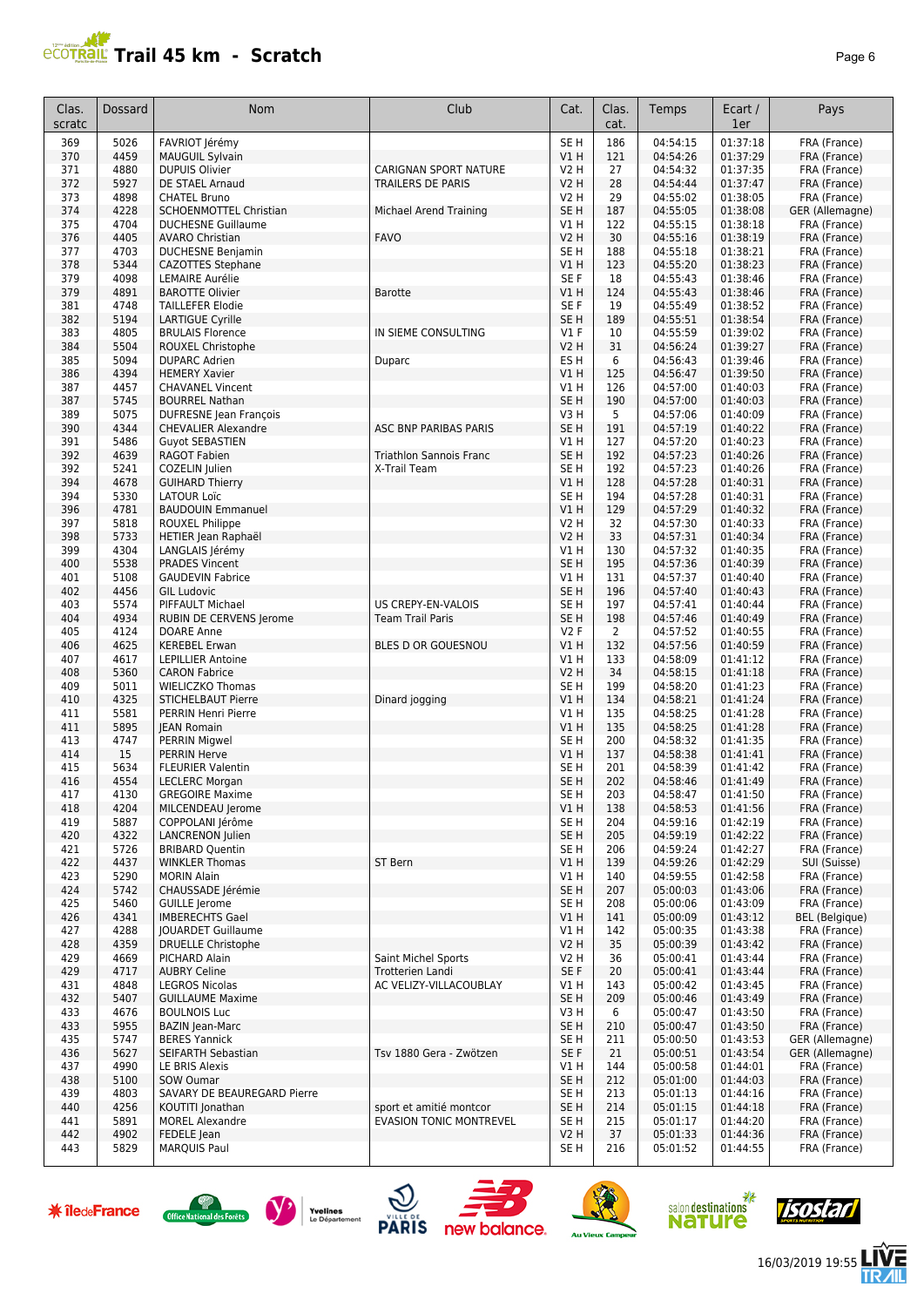# **Trail 45 km - Scratch** *Page 7 Page 7*

| Clas.<br>scratc | Dossard      | <b>Nom</b>                                         | Club                                  | Cat.                    | Clas.<br>cat.  | <b>Temps</b>         | Ecart /<br>1er       | Pays                          |
|-----------------|--------------|----------------------------------------------------|---------------------------------------|-------------------------|----------------|----------------------|----------------------|-------------------------------|
| 444             | 4458         | <b>COSQUERIC Nicolas</b>                           |                                       | V1H                     | 145            | 05:01:53             | 01:44:56             | FRA (France)                  |
| 445             | 4988         | <b>LEMONNIER Corentin</b>                          |                                       | <b>V1 H</b>             | 146            | 05:01:55             | 01:44:58             | FRA (France)                  |
| 446             | 4723         | <b>VIELPEAU Olivier</b>                            |                                       | SE <sub>H</sub>         | 217            | 05:02:00             | 01:45:03             | FRA (France)                  |
| 447             | 4094         | <b>TONDU Daniel</b>                                |                                       | <b>V2 H</b>             | 38             | 05:02:01             | 01:45:04             | FRA (France)                  |
| 448             | 5421         | <b>LACAN Pierre</b>                                |                                       | V1 H                    | 147            | 05:02:26             | 01:45:29             | FRA (France)                  |
| 449             | 4539         | <b>AKCHOTE Stéphane</b>                            |                                       | V1 H                    | 148            | 05:02:34             | 01:45:37             | FRA (France)                  |
| 449<br>451      | 5759<br>4334 | <b>REBUA Dominique</b><br>PIERSON Mathieu          |                                       | V1 H<br>SE H            | 148<br>218     | 05:02:34<br>05:02:35 | 01:45:37<br>01:45:38 | FRA (France)<br>FRA (France)  |
| 452             | 4465         | <b>GONZALEZ Robert</b>                             |                                       | SE H                    | 219            | 05:02:36             | 01:45:39             | FRA (France)                  |
| 453             | 5533         | <b>SILVA Nuno</b>                                  | Turbulentos                           | V1H                     | 150            | 05:02:43             | 01:45:46             | POR (Portugal)                |
| 454             | 4119         | <b>GROSBOIS Mickael</b>                            | Carine Grosbois                       | V1 H                    | 151            | 05:02:44             | 01:45:47             | FRA (France)                  |
| 454             | 4209         | <b>NEUVILLE Rodolphe</b>                           | Club des nageurs de Par               | SE <sub>H</sub>         | 220            | 05:02:44             | 01:45:47             | FRA (France)                  |
| 456             | 5647         | <b>CORNARDEAU Thomas</b>                           |                                       | SE <sub>H</sub>         | 221            | 05:02:48             | 01:45:51             | FRA (France)                  |
| 457             | 5056         | <b>VILLEVAL Amelie</b>                             |                                       | SE F                    | 22             | 05:02:59             | 01:46:02             | FRA (France)                  |
| 458             | 4001         | MAZELIER Léa                                       | <b>CS Ternes Paris</b>                | SE F                    | 23             | 05:03:03             | 01:46:06             | FRA (France)                  |
| 459             | 5253         | <b>FLACELIERE Cyril</b>                            | AS MARCOUSSIS ATHLETISM               | V1H                     | 152            | 05:03:09             | 01:46:12             | FRA (France)                  |
| 460             | 5889         | <b>SAINT GAUDENS Thierry</b>                       | LES BARJOTS DES COTEAUX               | SE <sub>H</sub>         | 222            | 05:03:15             | 01:46:18             | FRA (France)                  |
| 461             | 5589         | <b>DUVERGER Laurent</b>                            | <b>ISSY TRIATHLON</b>                 | V2 H                    | 39             | 05:03:23             | 01:46:26             | FRA (France)                  |
| 462<br>463      | 5545<br>5387 | <b>ROHMAN Vincent</b>                              | <b>UCCV</b>                           | SE H<br><b>V2 H</b>     | 223<br>40      | 05:03:29             | 01:46:32             | FRA (France)                  |
| 464             | 4261         | <b>COUTY Frederic</b><br><b>TECHER Marie</b>       | NANTERRE ATHLETIC CLUC                | V2F                     | 3              | 05:03:31<br>05:03:42 | 01:46:34<br>01:46:45 | FRA (France)<br>FRA (France)  |
| 464             | 5267         | <b>OULIDI</b> Jamel                                |                                       | <b>V1 H</b>             | 153            | 05:03:42             | 01:46:45             | FRA (France)                  |
| 464             | 5361         | <b>FONTANILLE Cedric</b>                           |                                       | V1H                     | 153            | 05:03:42             | 01:46:45             | GBR (Royaume-Uni)             |
| 464             | 5994         | <b>HUE Nicolas</b>                                 |                                       | SE <sub>H</sub>         | 224            | 05:03:42             | 01:46:45             | FRA (France)                  |
| 468             | 4000         | DELEPOUVE Sylvain                                  |                                       | SE <sub>H</sub>         | 225            | 05:03:49             | 01:46:52             | FRA (France)                  |
| 468             | 4852         | LE CLOAREC Christophe                              | Laisse courir lyon                    | V1H                     | 155            | 05:03:49             | 01:46:52             | FRA (France)                  |
| 470             | 5273         | MICHEL Jean Philippe                               |                                       | <b>V2 H</b>             | 41             | 05:03:53             | 01:46:56             | FRA (France)                  |
| 471             | 5132         | <b>ROBILLARD Patrick</b>                           |                                       | SE <sub>H</sub>         | 226            | 05:04:00             | 01:47:03             | FRA (France)                  |
| 472             | 4989         | <b>LAURENT Christophe</b>                          |                                       | SE H                    | 227            | 05:04:01             | 01:47:04             | FRA (France)                  |
| 473             | 4890         | <b>GIRARD Vincent</b>                              |                                       | SE <sub>H</sub>         | 228            | 05:04:15             | 01:47:18             | FRA (France)                  |
| 473             | 5332         | <b>RAMOS Miguel</b>                                |                                       | V1 H                    | 156            | 05:04:15             | 01:47:18             | FRA (France)                  |
| 475             | 5756         | <b>COURTEL Joris</b>                               | LES FURIEUX DU BITUME                 | SE H                    | 229            | 05:04:20             | 01:47:23             | FRA (France)                  |
| 476<br>477      | 5980<br>5172 | <b>FAVROT Philippe</b><br><b>RAULIN Vincent</b>    |                                       | V2 H<br>V1H             | 42<br>157      | 05:04:30<br>05:04:34 | 01:47:33<br>01:47:37 | FRA (France)                  |
| 478             | 5710         | <b>BEKTAS Ismail</b>                               | <b>Team Trail Paris</b>               | V1 H                    | 158            | 05:04:41             | 01:47:44             | FRA (France)<br>TUR (Turquie) |
| 479             | 5520         | <b>VERLET Irene</b>                                |                                       | V2F                     | $\overline{4}$ | 05:04:46             | 01:47:49             | FRA (France)                  |
| 480             | 4424         | <b>AUQUIER Quentin</b>                             |                                       | SE H                    | 230            | 05:04:49             | 01:47:52             | <b>BEL</b> (Belgique)         |
| 481             | 4263         | MAZOUTOU Ronnie                                    |                                       | V1H                     | 159            | 05:05:02             | 01:48:05             | FRA (France)                  |
| 482             | 5149         | <b>DELALANDE Caroline</b>                          |                                       | $VI$ F                  | 11             | 05:05:10             | 01:48:13             | FRA (France)                  |
| 483             | 5816         | <b>RENAUX Philippe</b>                             |                                       | <b>V2 H</b>             | 43             | 05:05:13             | 01:48:16             | FRA (France)                  |
| 484             | 5068         | <b>DENEUFCHATEL Marie</b>                          |                                       | SE F                    | 24             | 05:05:15             | 01:48:18             | FRA (France)                  |
| 485             | 4620         | POUMES BALLIHAUT Carine                            |                                       | $VI$ F                  | 12             | 05:05:17             | 01:48:20             | FRA (France)                  |
| 486             | 5961         | DENOEL Jean-Louis                                  |                                       | V3 H                    | $\overline{7}$ | 05:05:26             | 01:48:29             | FRA (France)                  |
| 487             | 4454         | <b>COSNIER Clémence</b>                            |                                       | SE F                    | 25             | 05:05:31             | 01:48:34             | FRA (France)                  |
| 488<br>489      | 5834<br>5397 | MATONDZI Josefa<br>PICQUOT Eric                    | <b>GA NOISY LE GRAND</b><br>AS Meudon | $VI$ F<br>V2 H          | 13<br>44       | 05:05:39<br>05:05:47 | 01:48:42<br>01:48:50 | FRA (France)<br>FRA (France)  |
| 490             | 4236         | THIEBAUD Jean-Baptiste                             | LES TRAILEUX D'PANAME                 | SE H                    | 231            | 05:05:52             | 01:48:55             | FRA (France)                  |
| 491             | 4818         | DAUTHEVILLE-GUIBAL Cyril                           |                                       | V2H                     | 45             | 05:05:57             | 01:49:00             | FRA (France)                  |
| 491             | 4965         | <b>HURTADO Bruno</b>                               |                                       | SE H                    | 232            | 05:05:57             | 01:49:00             | FRA (France)                  |
| 493             | 4019         | <b>DESON Sylvain</b>                               | <b>CPLP</b>                           | V1H                     | 160            | 05:06:03             | 01:49:06             | FRA (France)                  |
| 493             | 4807         | <b>VANDERBACH Vincent</b>                          |                                       | SE H                    | 233            | 05:06:03             | 01:49:06             | FRA (France)                  |
| 495             | 5134         | <b>CHARLES Eric</b>                                |                                       | V2 H                    | 46             | 05:06:12             | 01:49:15             | FRA (France)                  |
| 496             | 5368         | <b>GODINEAU Laurent</b>                            |                                       | SE H                    | 234            | 05:06:17             | 01:49:20             | FRA (France)                  |
| 497             | 4876         | <b>CRETEL Jean-Claude</b>                          |                                       | V3H                     | 8              | 05:06:22             | 01:49:25             | FRA (France)                  |
| 498             | 4191         | <b>DESILLES Marie-Rose</b>                         | US OLYMPIQUE DE CHELLES               | V2F                     | 5              | 05:06:28             | 01:49:31             | FRA (France)                  |
| 499             | 4223         | <b>DERMECHE Mohamed</b>                            | lisaforever                           | V1 H                    | 161            | 05:06:34             | 01:49:37             | FRA (France)                  |
| 500             | 4650<br>4991 | <b>IOURDAIN Roland</b><br><b>CHEVALLIER Alexis</b> |                                       | V2 H                    | 47             | 05:06:39             | 01:49:42<br>01:49:43 | FRA (France)                  |
| 501<br>502      | 5673         | PHOJO Kevin                                        | Fan de sport                          | SE <sub>H</sub><br>SE H | 235<br>236     | 05:06:40<br>05:06:50 | 01:49:53             | FRA (France)<br>FRA (France)  |
| 503             | 4414         | <b>ZANELLI Michel</b>                              |                                       | VIH                     | 162            | 05:06:58             | 01:50:01             | FRA (France)                  |
| 504             | 5522         | <b>NEYRET Marin</b>                                |                                       | ES H                    | 7              | 05:07:00             | 01:50:03             | FRA (France)                  |
| 505             | 4436         | <b>MARE Alexandre</b>                              |                                       | SE <sub>H</sub>         | 237            | 05:07:21             | 01:50:24             | FRA (France)                  |
| 506             | 4795         | <b>GALZIN Cyril</b>                                |                                       | V1 H                    | 163            | 05:07:26             | 01:50:29             | FRA (France)                  |
| 507             | 4945         | LEPLEY Christophe                                  |                                       | V1H                     | 164            | 05:07:35             | 01:50:38             | FRA (France)                  |
| 508             | 5139         | <b>MARSOT Olvier</b>                               | CLUB ATHLETIQUE AUBERGE               | V1 H                    | 165            | 05:07:36             | 01:50:39             | FRA (France)                  |
| 509             | 5222         | <b>MASSEI Pascal</b>                               |                                       | V1H                     | 166            | 05:07:38             | 01:50:41             | FRA (France)                  |
| 509             | 5224         | <b>MASSEI Christian</b>                            |                                       | V1 H                    | 166            | 05:07:38             | 01:50:41             | FRA (France)                  |
| 511             | 4983         | <b>DUFOUR Arthur</b>                               |                                       | SE <sub>H</sub>         | 238            | 05:07:43             | 01:50:46             | FRA (France)                  |
| 512             | 4231         | <b>OTTOGALLI Marine</b>                            |                                       | SE F                    | 26             | 05:07:44             | 01:50:47             | FRA (France)                  |
| 513             | 5900         | <b>RAISIN Arnaud</b>                               |                                       | SE <sub>H</sub>         | 239            | 05:07:48             | 01:50:51             | FRA (France)                  |
| 514             | 5440<br>5968 | <b>JACQUES Rudy</b><br><b>MERCIER Gilles</b>       |                                       | SE H                    | 240            | 05:07:49<br>05:08:20 | 01:50:52<br>01:51:23 | FRA (France)                  |
| 515<br>516      | 4366         | <b>ALBERT Christophe</b>                           | Mas athletisme                        | V1H<br>SE H             | 168<br>241     | 05:08:21             | 01:51:24             | FRA (France)<br>FRA (France)  |
| 517             | 4349         | <b>SIX Taissir</b>                                 |                                       | SE F                    | 27             | 05:08:22             | 01:51:25             | FRA (France)                  |
| 518             | 4577         | <b>ROY Manoel</b>                                  |                                       | SE H                    | 242            | 05:08:27             | 01:51:30             | FRA (France)                  |















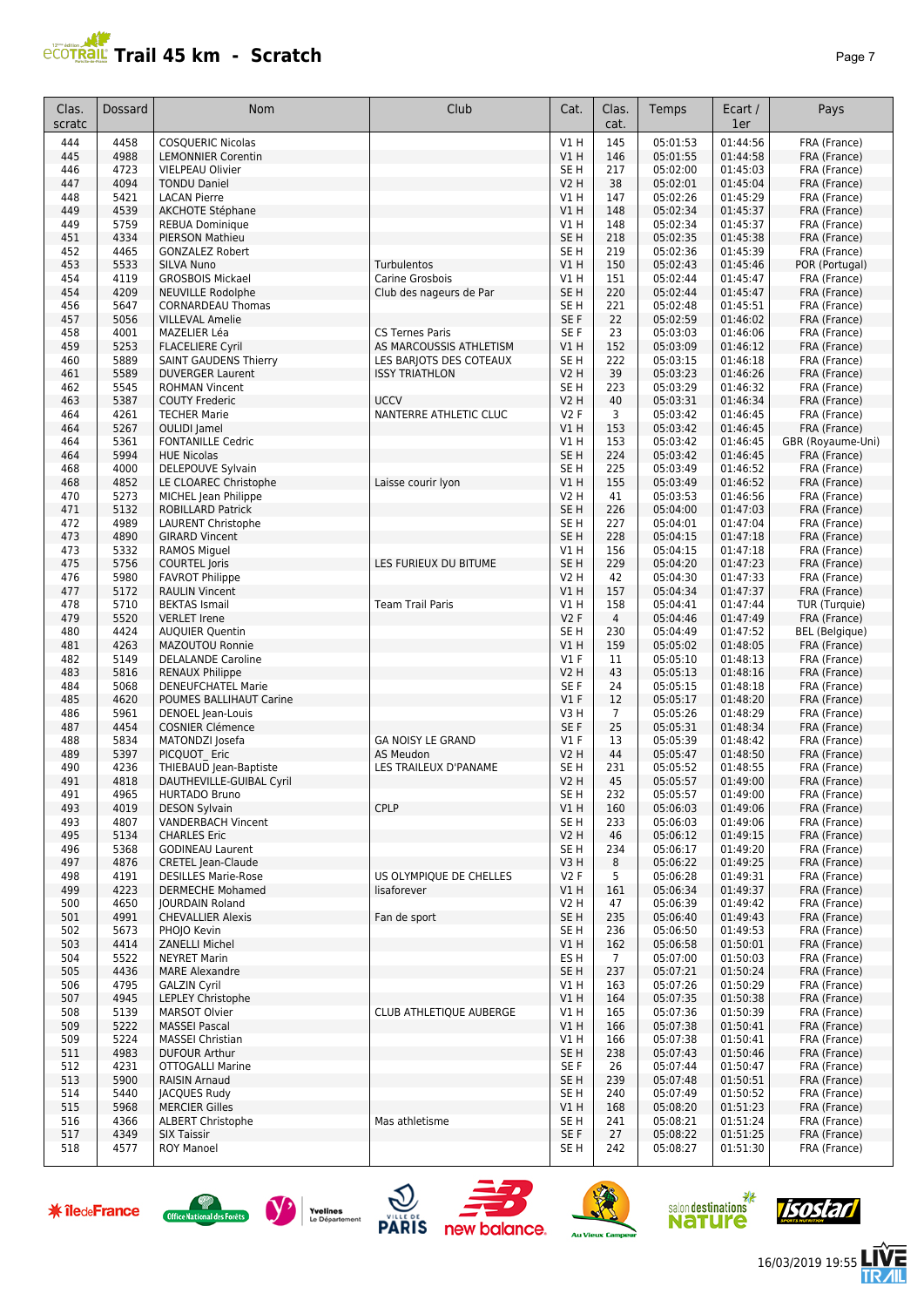# **PCOTRAIL Trail 45 km - Scratch**

Clas. Dossard

| TIAII 43 KIII<br>scratch                  |                              |                 |               |              |                | Page 8        |
|-------------------------------------------|------------------------------|-----------------|---------------|--------------|----------------|---------------|
| <b>Nom</b>                                | Club                         | Cat.            | Clas.<br>cat. | <b>Temps</b> | Ecart /<br>1er | Pays          |
| <b>VERNAY Simon</b>                       |                              | SE <sub>H</sub> | 242           | 05:08:27     | 01:51:30       | FRA (France)  |
| <b>GRAMMATICO Vincent</b>                 | ATHLETISME PROMOTION YV      | VIH             | 169           | 05:08:37     | 01:51:40       | FRA (France)  |
| <b>BLOSSIER Sebastien</b>                 |                              | SE <sub>H</sub> | 244           | 05:08:53     | 01:51:56       | FRA (France)  |
| <b>GAFFINEL Celine</b>                    | <b>Triathlonclub Etampes</b> | $VI$ F          | 14            | 05:08:56     | 01:51:59       | FRA (France)  |
| <b>DUTERTRE Sandrine</b>                  | <b>VGA Saint Maur</b>        | <b>V2F</b>      | 6             | 05:08:59     | 01:52:02       | FRA (France)  |
| <b>RICHARD Gilles</b>                     |                              | VIH             | 170           | 05:09:04     | 01:52:07       | FRA (France)  |
| <b>IIMENEZ FERNANDEZ Francisco Javier</b> |                              | <b>V1 H</b>     | 171           | 05:09:10     | 01:52:13       | ESP (Espagne) |
| <b>BOISTARD Patrice</b>                   | <b>FAY OXYGENE</b>           | <b>V2 H</b>     | 48            | 05:09:17     | 01:52:20       | FRA (France)  |
| LANGLOIS Nathalie                         | <b>FAY OXYGENE</b>           | $VI$ F          | 15            | 05:09:18     | 01:52:21       | FRA (France)  |
| <b>RICHARD Xavier</b>                     |                              | V1H             | 172           | 05:09:18     | 01:52:21       | FRA (France)  |
| <b>TRUFFY Marielle</b>                    |                              | $VI$ F          | 16            | 05:09:19     | 01:52:22       | FRA (France)  |
| <b>MAGNERON Xavier</b>                    |                              | <b>V2 H</b>     | 49            | 05:09:35     | 01:52:38       | FRA (France)  |
| <b>HERVE Quentin</b>                      |                              | SE <sub>H</sub> | 245           | 05:09:41     | 01:52:44       | FRA (France)  |
| <b>ENSARGUEIX Jean-François</b>           |                              | <b>V2 H</b>     | 50            | 05:09:46     | 01:52:49       | FRA (France)  |
|                                           |                              |                 |               |              |                |               |

| scratc               |              |                                                          |                               |                 | cat.                    |                              | 1er                  |                       |
|----------------------|--------------|----------------------------------------------------------|-------------------------------|-----------------|-------------------------|------------------------------|----------------------|-----------------------|
| 518                  | 5667         | <b>VERNAY Simon</b>                                      |                               | SE <sub>H</sub> | 242                     | 05:08:27                     | 01:51:30             | FRA (France)          |
| 520                  | 5492         | <b>GRAMMATICO Vincent</b>                                | ATHLETISME PROMOTION YV       | VIH             | 169                     | 05:08:37                     | 01:51:40             | FRA (France)          |
| 521                  | 5529         | <b>BLOSSIER Sebastien</b>                                |                               | SE <sub>H</sub> | 244                     | 05:08:53                     | 01:51:56             | FRA (France)          |
| 522                  | 5018         | <b>GAFFINEL Celine</b>                                   | <b>Triathlonclub Etampes</b>  | V1F             | 14                      | 05:08:56                     | 01:51:59             | FRA (France)          |
| 523                  |              | <b>DUTERTRE Sandrine</b>                                 | <b>VGA Saint Maur</b>         | <b>V2F</b>      | 6                       | 05:08:59                     | 01:52:02             | FRA (France)          |
|                      | 4429<br>4740 | <b>RICHARD Gilles</b>                                    |                               | V1H             | 170                     | 05:09:04                     |                      |                       |
| 524                  |              |                                                          |                               |                 |                         |                              | 01:52:07             | FRA (France)          |
| 525                  | 5800         | JIMENEZ FERNANDEZ Francisco Javier                       |                               | V1 H            | 171                     | 05:09:10                     | 01:52:13             | ESP (Espagne)         |
| 526                  | 5596         | <b>BOISTARD Patrice</b>                                  | <b>FAY OXYGENE</b>            | <b>V2 H</b>     | 48                      | 05:09:17                     | 01:52:20             | FRA (France)          |
| 527                  | 5436         | <b>LANGLOIS Nathalie</b>                                 | <b>FAY OXYGENE</b>            | $VI$ F          | 15                      | 05:09:18                     | 01:52:21             | FRA (France)          |
| 527                  | 5578         | <b>RICHARD Xavier</b>                                    |                               | V1H             | 172                     | 05:09:18                     | 01:52:21             | FRA (France)          |
| 529                  | 5447         | <b>TRUFFY Marielle</b>                                   |                               | $VI$ F          | 16                      | 05:09:19                     | 01:52:22             | FRA (France)          |
| 530                  | 5798         | <b>MAGNERON Xavier</b>                                   |                               | <b>V2 H</b>     | 49                      | 05:09:35                     | 01:52:38             | FRA (France)          |
| 531                  | 5971         | <b>HERVE Quentin</b>                                     |                               | SE <sub>H</sub> | 245                     | 05:09:41                     | 01:52:44             | FRA (France)          |
| 532                  | 4167         | <b>ENSARGUEIX Jean-François</b>                          |                               | <b>V2 H</b>     | 50                      | 05:09:46                     | 01:52:49             | FRA (France)          |
| 533                  | 5748         | <b>LOBRE Pierre</b>                                      |                               | <b>V2 H</b>     | 51                      | 05:09:50                     | 01:52:53             | FRA (France)          |
| 534                  | 4109         | MICHENAUD Benjamin                                       |                               | SE <sub>H</sub> | 246                     | 05:09:51                     | 01:52:54             | FRA (France)          |
| 534                  | 4689         | <b>ARNOLD Guillaume</b>                                  |                               | V2 H            | 52                      | 05:09:51                     | 01:52:54             | FRA (France)          |
| 536                  | 5510         | MICHENAUD Alexandre                                      |                               | SE <sub>H</sub> | 247                     | 05:09:53                     | 01:52:56             | FRA (France)          |
|                      |              |                                                          |                               |                 |                         |                              |                      |                       |
| 537                  | 4108         | <b>CLEMENT Florian</b>                                   |                               | SE <sub>H</sub> | 248                     | 05:09:55                     | 01:52:58             | FRA (France)          |
| 538                  | 4056         | <b>MARCHESSEAU Louis</b>                                 |                               | SE <sub>H</sub> | 249                     | 05:09:56                     | 01:52:59             | FRA (France)          |
| 538                  | 4435         | MONTFAJON Jean-Clément                                   |                               | SE <sub>H</sub> | 249                     | 05:09:56                     | 01:52:59             | FRA (France)          |
| 540                  | 5512         | <b>LOUX Valentin</b>                                     |                               | V1H             | 173                     | 05:09:58                     | 01:53:01             | FRA (France)          |
| 541                  | 5812         | <b>MILLIANCOURT Eric</b>                                 |                               | SE <sub>H</sub> | 251                     | 05:10:01                     | 01:53:04             | FRA (France)          |
| 542                  | 5375         | <b>CLAUDE Eric</b>                                       |                               | <b>V2 H</b>     | 53                      | 05:10:02                     | 01:53:05             | FRA (France)          |
| 543                  | 4859         | <b>MOU Vincent</b>                                       | <b>RUNNING PANDA</b>          | V3H             | 9                       | 05:10:11                     | 01:53:14             | FRA (France)          |
| 543                  | 5394         | <b>COMBES Nicolas</b>                                    |                               | SE <sub>H</sub> | 252                     | 05:10:11                     | 01:53:14             | FRA (France)          |
| 545                  | 5076         | <b>GAUDNIK Krystel</b>                                   |                               | $VI$ F          | 17                      | 05:10:14                     | 01:53:17             | FRA (France)          |
| 545                  | 5597         | <b>TORLOTING Grégory</b>                                 |                               | V1H             | 174                     | 05:10:14                     | 01:53:17             | FRA (France)          |
| 547                  | 4587         | <b>ROCHE Alban</b>                                       |                               | V1 H            | 175                     | 05:10:17                     | 01:53:20             | FRA (France)          |
| 548                  | 4200         | <b>LUCCHESE Mayumi</b>                                   |                               | V1F             | 18                      | 05:10:19                     | 01:53:22             |                       |
|                      |              |                                                          |                               |                 |                         |                              |                      | JPN (Japon)           |
| 549                  | 5826         | NI DHUIBHIR Roisin                                       | Cace                          | <b>V1 F</b>     | 19                      | 05:10:20                     | 01:53:23             | <b>BEL</b> (Belgique) |
| 550                  | 5855         | <b>ROMY Anne-Sophie</b>                                  |                               | $VI$ F          | 20                      | 05:10:27                     | 01:53:30             | FRA (France)          |
| 551                  | 5372         | <b>LAVIGNE Thibault</b>                                  |                               | V1 H            | 176                     | 05:10:32                     | 01:53:35             | FRA (France)          |
| 552                  | 4500         | <b>BALDISSERA Jessica</b>                                |                               | SE F            | 28                      | 05:10:36                     | 01:53:39             | ITA (Italie)          |
| 553                  | 4426         | <b>LLORENS Cedric</b>                                    |                               | V2 H            | 54                      | 05:10:39                     | 01:53:42             | FRA (France)          |
| 553                  | 5750         | <b>MARTY Patrick</b>                                     | GO 78                         | V3H             | 10                      | 05:10:39                     | 01:53:42             | FRA (France)          |
| 555                  | 4741         | LE GUYADER Christophe                                    |                               | V1 H            | 177                     | 05:10:40                     | 01:53:43             | FRA (France)          |
| 556                  | 5046         | <b>MOHELLEBI Louisa</b>                                  | <b>Athletic Club Colombes</b> | $VI$ F          | 21                      | 05:10:44                     | 01:53:47             | FRA (France)          |
| 556                  | 5746         | <b>MERCEROLLE Denis</b>                                  |                               | SE <sub>H</sub> | 253                     | 05:10:44                     | 01:53:47             | FRA (France)          |
| 558                  | 4467         | <b>LAMBERT Bruno</b>                                     |                               | V1H             | 178                     | 05:10:45                     | 01:53:48             | FRA (France)          |
| 558                  | 4483         | <b>HAY Xavier</b>                                        |                               | SE <sub>H</sub> | 254                     | 05:10:45                     | 01:53:48             | FRA (France)          |
|                      |              |                                                          |                               |                 |                         |                              |                      |                       |
| 560                  | 5734         | <b>HAMON Marlène</b>                                     |                               | SE F            | 29                      | 05:10:46                     | 01:53:49             | FRA (France)          |
| 561                  | 5505         | YOUNESSI Lotfi                                           |                               | SE <sub>H</sub> | 255                     | 05:10:48                     | 01:53:51             | FRA (France)          |
| 562                  | 5426         | <b>BOST Olivier</b>                                      |                               | V1H             | 179                     | 05:10:52                     | 01:53:55             | FRA (France)          |
| 563                  | 5146         | PONS Jean-Christian                                      |                               | V2 H            | 55                      | 05:10:53                     | 01:53:56             | FRA (France)          |
| 564                  | 4175         | LE BIHAN Stephane                                        |                               | V1H             | 180                     | 05:11:13                     | 01:54:16             | FRA (France)          |
| 565                  | 5663         | <b>TROUILLET Julie</b>                                   |                               | SE F            | 30                      | 05:11:14                     | 01:54:17             | FRA (France)          |
| 566                  | 4906         | <b>JULIAN Alfred</b>                                     |                               | V3H             | 11                      | 05:11:19                     | 01:54:22             | FRA (France)          |
| 567                  | 5649         | <b>DUGELAY Gael</b>                                      |                               | SE <sub>H</sub> | 256                     | 05:11:21                     | 01:54:24             | FRA (France)          |
| 568                  | 5370         | <b>BAYLE Nicolas</b>                                     |                               | SE <sub>H</sub> | 257                     | 05:11:32                     | 01:54:35             | FRA (France)          |
| 569                  | 5752         | LEIBA Guillaume                                          | <b>SSC Running</b>            | SE <sub>H</sub> | 258                     | 05:11:33                     | 01:54:36             | FRA (France)          |
| 570                  | 4006         | <b>BARON Benjamin</b>                                    |                               | SE <sub>H</sub> | 259                     | 05:11:36                     | 01:54:39             | FRA (France)          |
| 571                  | 5158         | RIGAUDIER Pierre-Antoine                                 |                               | SE <sub>H</sub> | 260                     | 05:11:38                     | 01:54:41             | FRA (France)          |
| 572                  | 4194         | SHAGINYAN Karen                                          |                               | SE <sub>H</sub> | 261                     | 05:12:02                     | 01:55:05             | RUS (Russie)          |
|                      |              |                                                          |                               |                 |                         |                              |                      |                       |
| 573                  | 5248         | <b>BONNARD Stephane</b>                                  | jsfg                          | V1 H            | 181                     | 05:12:03                     | 01:55:06<br>01:55:10 | FRA (France)          |
| 574                  | 4708         | <b>BRAND Nicolas</b>                                     |                               | V1 H            | 182                     | 05:12:07                     |                      | SUI (Suisse)          |
| 574                  | 5615         | CARTOUX-ROSE Sylvie                                      |                               | <b>V2F</b>      | $\overline{7}$          | 05:12:07                     | 01:55:10             | FRA (France)          |
| 576                  | 5077         | <b>MAZURE Jean Francois</b>                              | asff                          | V1H             | 183                     | 05:12:22                     | 01:55:25             | FRA (France)          |
| 577                  | 4661         | <b>AUDOUBERT Daniel</b>                                  |                               | V1 H            | 184                     | 05:12:26                     | 01:55:29             | FRA (France)          |
| 578                  | 4128         | <b>ASMA Yasmine</b>                                      | <b>STADE DE VANVES</b>        | SE F            | 31                      | 05:12:43                     | 01:55:46             | FRA (France)          |
| 578                  | 5775         | <b>SCHNEIDER Guillaume</b>                               |                               | V3H             | 12                      | 05:12:43                     | 01:55:46             | FRA (France)          |
| 580                  | 4894         | <b>VILLECHALANE Heloise</b>                              |                               | SE F            | 32                      | 05:13:08                     | 01:56:11             | FRA (France)          |
| 581                  | 4675         | <b>ALLAIN Emelyne</b>                                    |                               | SE F            | 33                      | 05:13:11                     | 01:56:14             | FRA (France)          |
| 582                  | 5156         | DE VINCENZI Fabien                                       |                               | SE <sub>H</sub> | 262                     | 05:13:23                     | 01:56:26             | FRA (France)          |
| 583                  | 5110         | VARIN Stéphane                                           |                               | V1 H            | 185                     | 05:13:32                     | 01:56:35             | FRA (France)          |
| 584                  | 4159         | <b>GATIGNOL Brice</b>                                    |                               | SE H            | 263                     | 05:13:47                     | 01:56:50             | FRA (France)          |
| 585                  | 5789         | KOZUH Jean Joseph                                        |                               | V2 H            | 56                      | 05:13:48                     | 01:56:51             | FRA (France)          |
| 586                  | 5557         | <b>MOUCHET Olivier</b>                                   |                               | V2 H            | 57                      | 05:13:53                     | 01:56:56             | FRA (France)          |
| 587                  | 4490         | <b>JAUMOTTE Willy</b>                                    |                               | V1 H            | 186                     | 05:14:11                     | 01:57:14             | FRA (France)          |
| 588                  | 4097         |                                                          |                               |                 |                         |                              | 01:57:15             |                       |
|                      |              | LE MOIGN Eric                                            |                               | V1 H            | 187                     | 05:14:12                     |                      | FRA (France)          |
| 589                  | 5434         | OLIVAR CALVO Catherine                                   | CATHERINE OLIVAR CALVO        | <b>V2F</b>      | 8                       | 05:14:15                     | 01:57:18             | FRA (France)          |
| 590                  | 4169         | LOISEAU Valerie                                          |                               | V2F             | 9                       | 05:14:16                     | 01:57:19             | FRA (France)          |
| 590                  | 5973         | <b>FURET Corentin</b>                                    |                               | ES <sub>H</sub> | 8                       | 05:14:16                     | 01:57:19             | FRA (France)          |
| 592                  | 4281         | VAREILLAUD Cédric                                        | RUN'IN CREDIT MUTUEL &        | VIH             | 188                     | 05:14:19                     | 01:57:22             | FRA (France)          |
| 592                  | 5802         | SLIMANI Abdelaa                                          | cap 94                        | V2 H            | 58                      | 05:14:19                     | 01:57:22             | FRA (France)          |
| <b>*</b> îledeFrance |              | Yvelines<br>Office National des Forêts<br>Le Département | <b>PARIS</b><br>new balance.  |                 |                         | salon destinations<br>nature | 崇                    |                       |
|                      |              |                                                          |                               |                 | <b>Au Vieux Campeur</b> |                              |                      |                       |















左外

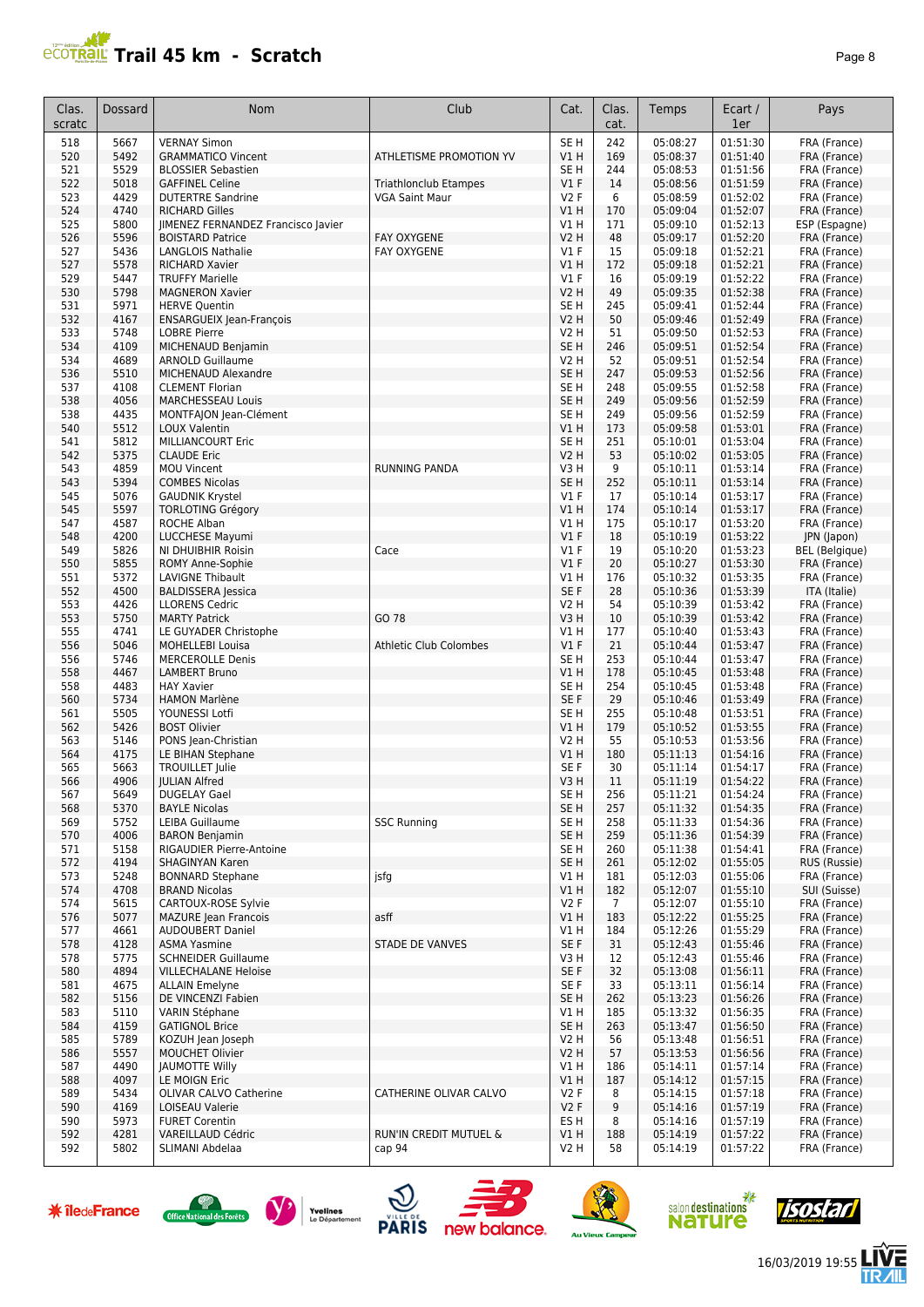#### **AP Trail 45 km - Scratch Page 9 Page 9 Page 9 Page 9 Page 9 Page 9 Page 9 Page 9 Page 9 Page 9 Page 9**

|                | r aye ə                      |
|----------------|------------------------------|
| art /<br>er    | Pays                         |
| 57:23<br>57:26 | FRA (France)<br>FRA (France) |
| 57.26          | <b>FRA</b> (France)          |

| Clas.<br>scratc | Dossard      | Nom                                                   | Club                                       | Cat.                    | Clas.<br>cat. | Temps                | Ecart /<br>1er       | Pays                           |
|-----------------|--------------|-------------------------------------------------------|--------------------------------------------|-------------------------|---------------|----------------------|----------------------|--------------------------------|
| 594             | 4463         | <b>VAIE Elise</b>                                     | XVeme athletic club                        | V1F                     | 22            | 05:14:20             | 01:57:23             | FRA (France)                   |
| 595             | 4048         | YAN Muly                                              |                                            | SE F                    | 34            | 05:14:23             | 01:57:26             | FRA (France)                   |
| 595             | 5995         | <b>MARTIN</b> Jeremy                                  | <b>SBR Triathlon</b>                       | V1H                     | 189           | 05:14:23             | 01:57:26             | FRA (France)                   |
| 597<br>598      | 5357<br>5237 | <b>GRYNSZPAN Mikael</b>                               | <b>TOS</b>                                 | SE <sub>H</sub><br>V2 H | 264<br>59     | 05:14:25<br>05:14:28 | 01:57:28<br>01:57:31 | FRA (France)                   |
| 599             | 5415         | <b>JATTIOT Bertrand</b><br><b>CHEVALIER Guillaume</b> | <b>ISSY TRI</b>                            | SE <sub>H</sub>         | 265           | 05:14:42             | 01:57:45             | FRA (France)<br>FRA (France)   |
| 600             | 5852         | <b>LETURQUE Nicolas</b>                               |                                            | V2 H                    | 60            | 05:14:56             | 01:57:59             | FRA (France)                   |
| 601             | 5870         | <b>NETZER Emmanuelle</b>                              | US Créteil triathlon                       | $VI$ F                  | 23            | 05:14:57             | 01:58:00             | FRA (France)                   |
| 602             | 5197         | <b>ROGER Tristan</b>                                  |                                            | SE <sub>H</sub>         | 266           | 05:14:58             | 01:58:01             | FRA (France)                   |
| 603             | 5184         | <b>PETIT Laurent</b>                                  |                                            | VIH                     | 190           | 05:15:03             | 01:58:06             | FRA (France)                   |
| 604             | 5261         | DE SURY Stanislas                                     |                                            | V1 H                    | 191           | 05:15:10             | 01:58:13             | FRA (France)                   |
| 604             | 5262         | DE SURY Aurélie                                       |                                            | $VI$ F                  | 24            | 05:15:10             | 01:58:13             | FRA (France)                   |
| 606<br>607      | 4031<br>4926 | <b>PROFINET Arnaud</b><br><b>MANGIN Frederic</b>      |                                            | V1 H<br>V1H             | 192<br>193    | 05:15:19<br>05:15:26 | 01:58:22<br>01:58:29 | FRA (France)                   |
| 607             | 5467         | HERNANDEZ MONTER Victor Daniel                        | AO charenton                               | V1 H                    | 193           | 05:15:26             | 01:58:29             | FRA (France)<br>MEX (Mexique)  |
| 609             | 4518         | <b>BARAT Julien</b>                                   | Asphalte 94                                | SE <sub>H</sub>         | 267           | 05:15:27             | 01:58:30             | FRA (France)                   |
| 610             | 5987         | DE FRANCE Geoffroy                                    |                                            | V1 H                    | 195           | 05:15:28             | 01:58:31             | FRA (France)                   |
| 611             | 4486         | YAMAMOTO Atsushi                                      |                                            | V2 H                    | 61            | 05:15:35             | 01:58:38             | JPN (Japon)                    |
| 612             | 5724         | PIOGER Kevin                                          |                                            | SE H                    | 268           | 05:15:38             | 01:58:41             | FRA (France)                   |
| 613             | 4239         | LEFEVRE Julien                                        |                                            | SE <sub>H</sub>         | 269           | 05:15:42             | 01:58:45             | FRA (France)                   |
| 614             | 4238<br>4285 | DUGUAY Stéphane<br><b>MARTY Sebastien</b>             |                                            | V1 H<br>VIH             | 196           | 05:15:43<br>05:16:01 | 01:58:46<br>01:59:04 | FRA (France)                   |
| 615<br>616      | 4919         | <b>LIME Bernard</b>                                   | Marty                                      | SE <sub>H</sub>         | 197<br>270    | 05:16:07             | 01:59:10             | FRA (France)<br>FRA (France)   |
| 617             | 5723         | <b>FEVRIER Benjamin</b>                               |                                            | SE <sub>H</sub>         | 271           | 05:16:10             | 01:59:13             | FRA (France)                   |
| 618             | 5301         | LE FLOCH Nicolas                                      | LZ CAP NATURE                              | V1 H                    | 198           | 05:16:11             | 01:59:14             | FRA (France)                   |
| 619             | 4007         | <b>LEROY Céline</b>                                   | <b>STADE DE VANVES</b>                     | SE F                    | 35            | 05:16:15             | 01:59:18             | FRA (France)                   |
| 620             | 4079         | SEZNEC Joris                                          |                                            | SE <sub>H</sub>         | 272           | 05:16:17             | 01:59:20             | FRA (France)                   |
| 621             | 5607         | <b>BUSSON Frederic</b>                                |                                            | VIH                     | 199           | 05:16:21             | 01:59:24             | FRA (France)                   |
| 622             | 5836         | <b>AOURAGH Mehdi</b>                                  |                                            | SE <sub>H</sub>         | 273           | 05:16:22             | 01:59:25             | FRA (France)                   |
| 623<br>624      | 5917<br>5783 | <b>BAPTISTE Néthanëel</b><br>LE FUR Loïc              | <b>CA LISIEUX</b>                          | SE <sub>H</sub><br>V1 H | 274<br>200    | 05:16:32<br>05:16:59 | 01:59:35<br>02:00:02 | FRA (France)<br>FRA (France)   |
| 625             | 4182         | PARIENTE David                                        |                                            | V1 H                    | 201           | 05:17:06             | 02:00:09             | FRA (France)                   |
| 625             | 4220         | SINEUX Sandra                                         | Running et Marathon Boi                    | <b>V2F</b>              | 10            | 05:17:06             | 02:00:09             | FRA (France)                   |
| 627             | 4832         | <b>MONTA Raynald</b>                                  |                                            | SE <sub>H</sub>         | 275           | 05:17:07             | 02:00:10             | FRA (France)                   |
| 627             | 5323         | DU MANOIR Regis                                       |                                            | V1 H                    | 202           | 05:17:07             | 02:00:10             | FRA (France)                   |
| 629             | 4078         | RICHARD Véronique                                     |                                            | $VI$ F                  | 25            | 05:17:13             | 02:00:16             | FRA (France)                   |
| 630             | 4397         | SAVY Julien                                           |                                            | V1 H                    | 203           | 05:17:18             | 02:00:21             | FRA (France)                   |
| 631<br>631      | 4901<br>4979 | <b>FABRE Luc</b><br>REY Jean-François                 |                                            | SE <sub>H</sub><br>V1 H | 276<br>204    | 05:17:23<br>05:17:23 | 02:00:26<br>02:00:26 | FRA (France)<br>FRA (France)   |
| 631             | 5274         | <b>HERZECKE Charles</b>                               |                                            | SE <sub>H</sub>         | 276           | 05:17:23             | 02:00:26             | FRA (France)                   |
| 634             | 4073         | <b>THOMAS Dominique</b>                               |                                            | V2 H                    | 62            | 05:17:24             | 02:00:27             | FRA (France)                   |
| 634             | 4883         | <b>PRECHEUR Nicolas</b>                               |                                            | SE <sub>H</sub>         | 278           | 05:17:24             | 02:00:27             | FRA (France)                   |
| 636             | 4994         | <b>DUGIMONT Claire</b>                                | Chaville athlétisme                        | SE F                    | 36            | 05:17:26             | 02:00:29             | FRA (France)                   |
| 637             | 4125         | <b>ALTHERR Thierry</b>                                |                                            | V2 H                    | 63            | 05:17:28             | 02:00:31             | FRA (France)                   |
| 638             | 5534<br>5102 | <b>TRAVESSAS Sandra</b>                               | Turbulentos                                | $VI$ F<br>$VI$ F        | 26<br>27      | 05:17:29<br>05:17:35 | 02:00:32<br>02:00:38 | POR (Portugal)<br>FRA (France) |
| 639<br>640      | 4608         | <b>AGAT Denise</b><br><b>VIGNES Thibault</b>          | Xrun                                       | V1 H                    | 205           | 05:17:38             | 02:00:41             | FRA (France)                   |
| 641             | 5014         | <b>RENOUL François</b>                                |                                            | SE <sub>H</sub>         | 279           | 05:17:46             | 02:00:49             | FRA (France)                   |
| 64 L            | 5015         | RENOUL Benoît                                         |                                            | SE H                    | 279           | 05:17:46             | 02:00:49             | FRA (France)                   |
| 643             | 5495         | LEDOUBLEE Vincent                                     |                                            | V1 H                    | 206           | 05:17:50             | 02:00:53             | FRA (France)                   |
| 644             | 4252         | <b>BELAID Laurent</b>                                 |                                            | SE <sub>H</sub>         | 281           | 05:17:53             | 02:00:56             | FRA (France)                   |
| 644             | 5947         | FILLOCQUE Yoann                                       |                                            | SE <sub>H</sub>         | 281           | 05:17:53<br>05:18:02 | 02:00:56             | FRA (France)                   |
| 646<br>647      | 5288<br>5657 | <b>BATORI Frédéric</b><br><b>COURTET Benoît</b>       |                                            | V2 H<br>SE <sub>H</sub> | 64<br>283     | 05:18:47             | 02:01:05<br>02:01:50 | SUI (Suisse)<br>FRA (France)   |
| 648             | 5658         | <b>COURTET Olivier</b>                                |                                            | SE H                    | 284           | 05:18:49             | 02:01:52             | FRA (France)                   |
| 649             | 4072         | <b>LAPART Lionel</b>                                  |                                            | V2 H                    | 65            | 05:18:53             | 02:01:56             | FRA (France)                   |
| 650             | 4481         | CALLAREC Agnès                                        |                                            | $VI$ F                  | 28            | 05:19:12             | 02:02:15             | FRA (France)                   |
| 651             | 5605         | <b>LHOIR François</b>                                 |                                            | SE H                    | 285           | 05:19:21             | 02:02:24             | FRA (France)                   |
| 652             | 5489         | <b>GOSSELIN Pierre</b>                                |                                            | SE <sub>H</sub>         | 286           | 05:19:24             | 02:02:27             | FRA (France)                   |
| 653<br>653      | 4390<br>4687 | <b>MARTINI Guillaume</b><br>CHICAUD Christophe        |                                            | SE <sub>H</sub><br>V1 H | 287<br>207    | 05:19:26<br>05:19:26 | 02:02:29<br>02:02:29 | FRA (France)<br>FRA (France)   |
| 655             | 4937         | <b>LELIEVRE Eric</b>                                  | <b>UAV</b>                                 | V1 H                    | 208           | 05:19:27             | 02:02:30             | FRA (France)                   |
| 656             | 4601         | LABOUCHE Clément                                      |                                            | SE <sub>H</sub>         | 288           | 05:19:34             | 02:02:37             | FRA (France)                   |
| 657             | 4910         | CAJOLY Eric                                           |                                            | V2 H                    | 66            | 05:19:35             | 02:02:38             | FRA (France)                   |
| 658             | 4372         | <b>BOITEAU Alexandre</b>                              |                                            | SE <sub>H</sub>         | 289           | 05:19:37             | 02:02:40             | FRA (France)                   |
| 659             | 4183         | <b>MARQUIS Olivier</b>                                |                                            | V2 H                    | 67            | 05:19:41             | 02:02:44             | FRA (France)                   |
| 659             | 4373         | <b>ESCOFFIER Florian</b>                              |                                            | SE H                    | 290           | 05:19:41             | 02:02:44             | FRA (France)                   |
| 661             | 5653<br>4999 | <b>DURIEUX Guillaume</b><br>PRUVOT Clemence           | <b>Guillaume Durieux</b><br>POIX TRIATHLON | V2 H<br>SE F            | 68<br>37      | 05:19:43             | 02:02:46<br>02:02:48 | FRA (France)                   |
| 662<br>663      | 4998         | RENAUX Jonathan                                       | POIX TRIATHLON                             | SE H                    | 291           | 05:19:45<br>05:19:46 | 02:02:49             | FRA (France)<br>FRA (France)   |
| 664             | 4569         | <b>TASTET Julien</b>                                  |                                            | SE H                    | 292           | 05:19:49             | 02:02:52             | FRA (France)                   |
| 665             | 4466         | <b>LAVOCAT Pascal</b>                                 | <b>BUSSY RUNNING</b>                       | V1 H                    | 209           | 05:19:55             | 02:02:58             | FRA (France)                   |
| 666             | 5984         | PRIME Benjamin                                        |                                            | SE H                    | 293           | 05:19:57             | 02:03:00             | FRA (France)                   |
| 667             | 5509         | <b>BOUTILLIER Boris</b>                               | YRPL SAINT CYR TRIATHLO                    | VIH                     | 210           | 05:20:02             | 02:03:05             | FRA (France)                   |
| 668             | 4265         | <b>THOREL Michel</b>                                  |                                            | V4 H                    | 1             | 05:20:04             | 02:03:07             | FRA (France)                   |
|                 |              |                                                       |                                            |                         |               |                      |                      |                                |















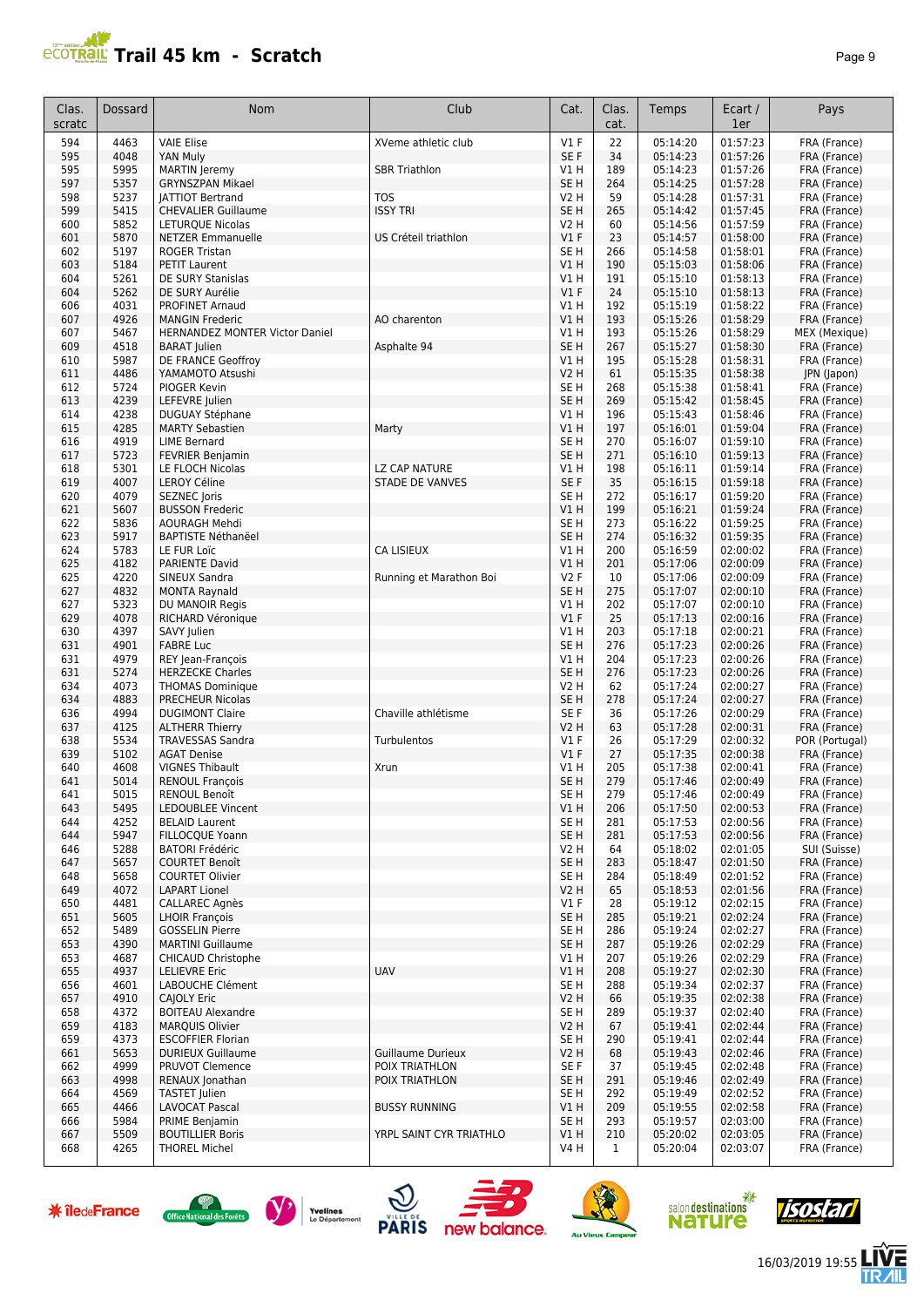# **PRAIL Trail 45 km - Scratch**

| age |  |  |
|-----|--|--|
|-----|--|--|

| Clas.<br>scratc | Dossard      | <b>Nom</b>                                                | Club                          | Cat.                               | Clas.<br>cat. | Temps                | Ecart /<br>1er       | Pays                         |
|-----------------|--------------|-----------------------------------------------------------|-------------------------------|------------------------------------|---------------|----------------------|----------------------|------------------------------|
| 669             | 4257         | <b>CADRAN Rose Aimee</b>                                  | <b>AC DRAVEIL</b>             | V3F                                | $\mathbf{1}$  | 05:20:11             | 02:03:14             | FRA (France)                 |
| 669             | 5528         | <b>BILLOIR Guillaume</b>                                  |                               | SE <sub>H</sub>                    | 294           | 05:20:11             | 02:03:14             | FRA (France)                 |
| 671             | 5141         | <b>CALVET Alain</b>                                       |                               | V2 H                               | 69            | 05:20:12             | 02:03:15             | FRA (France)                 |
| 672<br>673      | 4583<br>5722 | <b>MERCIER Denis</b><br><b>SLAMA Alain</b>                |                               | V2 H<br>V1 H                       | 70<br>211     | 05:20:23<br>05:20:32 | 02:03:26<br>02:03:35 | FRA (France)<br>FRA (France) |
| 674             | 4113         | <b>GIROUD Mathilde</b>                                    | <b>Team Trail Paris</b>       | SE F                               | 38            | 05:20:48             | 02:03:51             | FRA (France)                 |
| 674             | 4949         | <b>LAFITTE Louis</b>                                      |                               | SE <sub>H</sub>                    | 295           | 05:20:48             | 02:03:51             | FRA (France)                 |
| 676             | 4506         | <b>BLANCHON Thierry</b>                                   |                               | V1H                                | 212           | 05:20:52             | 02:03:55             | FRA (France)                 |
| 677             | 5124         | <b>MAIORE Stephane</b>                                    |                               | V1H                                | 213           | 05:20:55             | 02:03:58             | FRA (France)                 |
| 678<br>679      | 5114<br>4225 | <b>BURGEVIN Pascal</b><br>NEVICATO Jérôme                 | Issy Triathlon                | V3H<br>V1H                         | 13<br>214     | 05:20:57<br>05:20:59 | 02:04:00<br>02:04:02 | FRA (France)<br>FRA (France) |
| 679             | 5140         | <b>BOUSRAOU Hicham</b>                                    |                               | SE <sub>H</sub>                    | 296           | 05:20:59             | 02:04:02             | MAR (Maroc)                  |
| 681             | 5902         | <b>BELLERET Baptiste</b>                                  |                               | SE <sub>H</sub>                    | 297           | 05:21:00             | 02:04:03             | FRA (France)                 |
| 682             | 4873         | <b>RACINE Dominique</b>                                   | <b>UA SOCIETE GENERALE</b>    | V2 H                               | 71            | 05:21:06             | 02:04:09             | FRA (France)                 |
| 683             | 5346         | <b>LECOINTE Camille</b>                                   |                               | SE H                               | 298           | 05:21:07             | 02:04:10             | FRA (France)                 |
| 684             | 4442<br>4399 | <b>BARRIER Dominique</b>                                  |                               | V2 H<br>SE <sub>H</sub>            | 72<br>299     | 05:21:13<br>05:21:20 | 02:04:16<br>02:04:23 | FRA (France)                 |
| 685<br>686      | 4066         | <b>MARION Raphael</b><br><b>HANNEBICQUE Marion</b>        |                               | SE F                               | 39            | 05:21:27             | 02:04:30             | FRA (France)<br>FRA (France) |
| 687             | 5092         | <b>LANCEAU Helene</b>                                     | <b>TEAM TRAIL PARIS</b>       | SE <sub>F</sub>                    | 40            | 05:21:32             | 02:04:35             | FRA (France)                 |
| 688             | 5369         | <b>CESBRON Mathieu</b>                                    | <b>ASPTT Marseille / Free</b> | SE <sub>H</sub>                    | 300           | 05:21:35             | 02:04:38             | FRA (France)                 |
| 689             | 5450         | SENHAJI Cédric                                            | VAUX LE PENIL ATHLETISM       | V1H                                | 215           | 05:21:39             | 02:04:42             | FRA (France)                 |
| 690             | 4301         | <b>JAHAN Renaud</b>                                       |                               | V1H                                | 216           | 05:21:44             | 02:04:47             | FRA (France)                 |
| 690<br>692      | 5912<br>4959 | JUIN DE FAUCAL Francois<br><b>LEVARLET Olivier</b>        |                               | SE <sub>H</sub><br>V1H             | 301<br>217    | 05:21:44<br>05:21:51 | 02:04:47<br>02:04:54 | FRA (France)<br>FRA (France) |
| 693             | 5644         | <b>MARGERTE Philippe</b>                                  | ATHLETIC BRUNOY CLUB          | <b>V2 H</b>                        | 73            | 05:21:52             | 02:04:55             | FRA (France)                 |
| 694             | 5729         | DESPREZ Julien                                            | Team holnon                   | V1H                                | 218           | 05:22:18             | 02:05:21             | FRA (France)                 |
| 695             | 4059         | <b>JEANNELLE Jean Paul</b>                                |                               | V1 H                               | 219           | 05:22:28             | 02:05:31             | FRA (France)                 |
| 695             | 5442         | <b>CHOMET Fabien</b>                                      |                               | SE <sub>H</sub>                    | 302           | 05:22:28             | 02:05:31             | FRA (France)                 |
| 697             | 5874         | <b>DAMOUR Nicolas</b>                                     |                               | SE <sub>H</sub>                    | 303           | 05:22:49             | 02:05:52             | FRA (France)                 |
| 697<br>699      | 5875<br>5384 | <b>BOUDOU Vincent</b><br>LOLLIEROU Camille                |                               | SE <sub>H</sub><br>SE <sub>H</sub> | 303<br>305    | 05:22:49<br>05:22:57 | 02:05:52<br>02:06:00 | FRA (France)<br>FRA (France) |
| 700             | 5292         | <b>BOUGES Nicolas</b>                                     |                               | SE <sub>H</sub>                    | 306           | 05:22:59             | 02:06:02             | FRA (France)                 |
| 700             | 5669         | <b>CHARLET Téo</b>                                        |                               | SE <sub>H</sub>                    | 306           | 05:22:59             | 02:06:02             | FRA (France)                 |
| 702             | 5584         | <b>LETASSEY Eric</b>                                      | Triathlète Attitude Vin       | V1 H                               | 220           | 05:23:08             | 02:06:11             | FRA (France)                 |
| 702             | 5585         | <b>LETASSEY Laetitia</b>                                  |                               | $VI$ F                             | 29            | 05:23:08             | 02:06:11             | FRA (France)                 |
| 704             | 5842         | <b>DELAFON Hugues</b>                                     |                               | V1H                                | 221           | 05:23:17             | 02:06:20             | FRA (France)                 |
| 705<br>706      | 4323<br>4212 | <b>LECOLLE Edouard</b><br><b>VAUTIER Guylaine</b>         |                               | SE <sub>H</sub><br>V1F             | 308<br>30     | 05:23:24<br>05:23:26 | 02:06:27<br>02:06:29 | FRA (France)<br>FRA (France) |
| 707             | 5095         | <b>GLINKOWSKI Jean-Charles</b>                            |                               | V1H                                | 222           | 05:23:33             | 02:06:36             | FRA (France)                 |
| 708             | 4348         | <b>DUFOUR Fabien</b>                                      |                               | V2 H                               | 74            | 05:23:53             | 02:06:56             | FRA (France)                 |
| 709             | 4761         | LEBAS Pierre-Henri                                        |                               | SE H                               | 309           | 05:23:57             | 02:07:00             | FRA (France)                 |
| 710             | 5498         | <b>GUEZIEC Edouard</b>                                    |                               | V1H                                | 223           | 05:24:08             | 02:07:11             | FRA (France)                 |
| 711<br>712      | 4750<br>4580 | <b>FALGUIERES Christophe</b><br><b>GAUTHIER Guillaume</b> |                               | V1H<br><b>V1 H</b>                 | 224<br>225    | 05:24:13<br>05:24:17 | 02:07:16<br>02:07:20 | FRA (France)<br>FRA (France) |
| 713             | 4509         | <b>JACO Kévin</b>                                         |                               | SE <sub>H</sub>                    | 310           | 05:24:19             | 02:07:22             | FRA (France)                 |
| 714             | 5903         | <b>AMIRAT Abderrahmane</b>                                |                               | V2 H                               | 75            | 05:24:24             | 02:07:27             | FRA (France)                 |
| 715             | 4415         | <b>AVISOU Aymeric</b>                                     |                               | SE <sub>H</sub>                    | 311           | 05:24:26             | 02:07:29             | FRA (France)                 |
| 715             | 4416         | <b>AVISOU Alexandre</b>                                   |                               | SE <sub>H</sub>                    | 311           | 05:24:26             | 02:07:29             | FRA (France)                 |
| 717<br>717      | 4020<br>5885 | LI Jintian<br><b>PICARD Franck</b>                        | <b>RUNNING PANDA</b>          | SE <sub>H</sub><br>SE <sub>H</sub> | 313<br>313    | 05:24:33<br>05:24:33 | 02:07:36<br>02:07:36 | FRA (France)<br>FRA (France) |
| 719             | 4924         | <b>DESTRIBOIS François</b>                                |                               | V1 H                               | 226           | 05:24:36             | 02:07:39             | FRA (France)                 |
| 720             | 4093         | <b>THEVENET Christophe</b>                                | asbf                          | <b>V2 H</b>                        | 76            | 05:24:39             | 02:07:42             | FRA (France)                 |
| 721             | 4484         | LEGRAS Sabah                                              | <b>XRT RAMBOUILLET</b>        | V1 F                               | 31            | 05:24:42             | 02:07:45             | FRA (France)                 |
| 722             | 4824         | <b>LEONE Simona</b>                                       | ROAD RUNNES CLUB MILANO       | $VI$ F                             | 32            | 05:24:43             | 02:07:46             | ITA (Italie)                 |
| 723             | 4825<br>5872 | <b>FRIGERIO Marco Ernesto</b>                             | ROAD RUNNERS CLUB MILAN       | V1 H                               | 227           | 05:24:44<br>05:24:44 | 02:07:47<br>02:07:47 | ITA (Italie)                 |
| 723<br>725      | 4842         | <b>SOULACROUP Marc</b><br><b>FANJEAUX Emmanuel</b>        |                               | <b>V2 H</b><br>SE <sub>H</sub>     | 77<br>315     | 05:24:48             | 02:07:51             | FRA (France)<br>FRA (France) |
| 726             | 4022         | LE BRAS Olivier                                           | <b>OLIVIER LE BRAS</b>        | <b>V2 H</b>                        | 78            | 05:24:53             | 02:07:56             | FRA (France)                 |
| 727             | 5239         | <b>BONNEAU Charles</b>                                    | AS TOTAL NORMANDIE            | V1 H                               | 228           | 05:24:56             | 02:07:59             | FRA (France)                 |
| 728             | 4333         | <b>RAEBIGER Rainer</b>                                    |                               | V1 H                               | 229           | 05:25:02             | 02:08:05             | GER (Allemagne)              |
| 729             | 5709         | <b>BARBAUD Emmanuel</b>                                   |                               | V1 H                               | 230           | 05:25:05             | 02:08:08             | FRA (France)                 |
| 730<br>731      | 5863<br>5862 | <b>CZERNEK Lucas</b><br><b>CZERNEK Nicolas</b>            |                               | SE <sub>H</sub><br>SE H            | 316<br>317    | 05:25:09<br>05:25:11 | 02:08:12<br>02:08:14 | FRA (France)<br>FRA (France) |
| 732             | 4154         | <b>BUCAMP Sandrine</b>                                    | Sandrine BUCAMP               | V2F                                | 11            | 05:25:14             | 02:08:17             | FRA (France)                 |
| 733             | 5388         | TISSERAND Benjamin                                        |                               | SE H                               | 318           | 05:25:16             | 02:08:19             | FRA (France)                 |
| 734             | 4646         | <b>BAHI Younesse</b>                                      |                               | V1H                                | 231           | 05:25:23             | 02:08:26             | FRA (France)                 |
| 734             | 4714         | <b>JOURDAN Nathalie</b>                                   | KIKOUROU                      | V2F                                | 12            | 05:25:23             | 02:08:26             | FRA (France)                 |
| 736             | 5992         | <b>ALLEMAN Denis</b>                                      |                               | <b>V2 H</b>                        | 79            | 05:25:24<br>05:25:26 | 02:08:27<br>02:08:29 | FRA (France)                 |
| 737<br>738      | 4036<br>5785 | <b>BERGERAT Frédéric</b><br>LEBOUCHER Loïc                | Chistolles                    | <b>V2 H</b><br>V1H                 | 80<br>232     | 05:25:30             | 02:08:33             | FRA (France)<br>FRA (France) |
| 739             | 4775         | <b>DUPERAL Brice</b>                                      | Nord Vendée Athlétisme        | SE H                               | 319           | 05:25:33             | 02:08:36             | FRA (France)                 |
| 740             | 4075         | LE GRAND Jeremie                                          |                               | SE H                               | 320           | 05:25:42             | 02:08:45             | FRA (France)                 |
| 741             | 5761         | SERVAL Sylvain                                            |                               | V1 H                               | 233           | 05:25:49             | 02:08:52             | FRA (France)                 |
| 742             | 5071         | <b>AUBERT Jerome</b>                                      |                               | <b>V2 H</b>                        | 81            | 05:25:52             | 02:08:55             | FRA (France)                 |
| 743             | 4083         | <b>GASTE Arnaud</b>                                       |                               | V1 H                               | 234           | 05:25:54             | 02:08:57             | FRA (France)                 |

















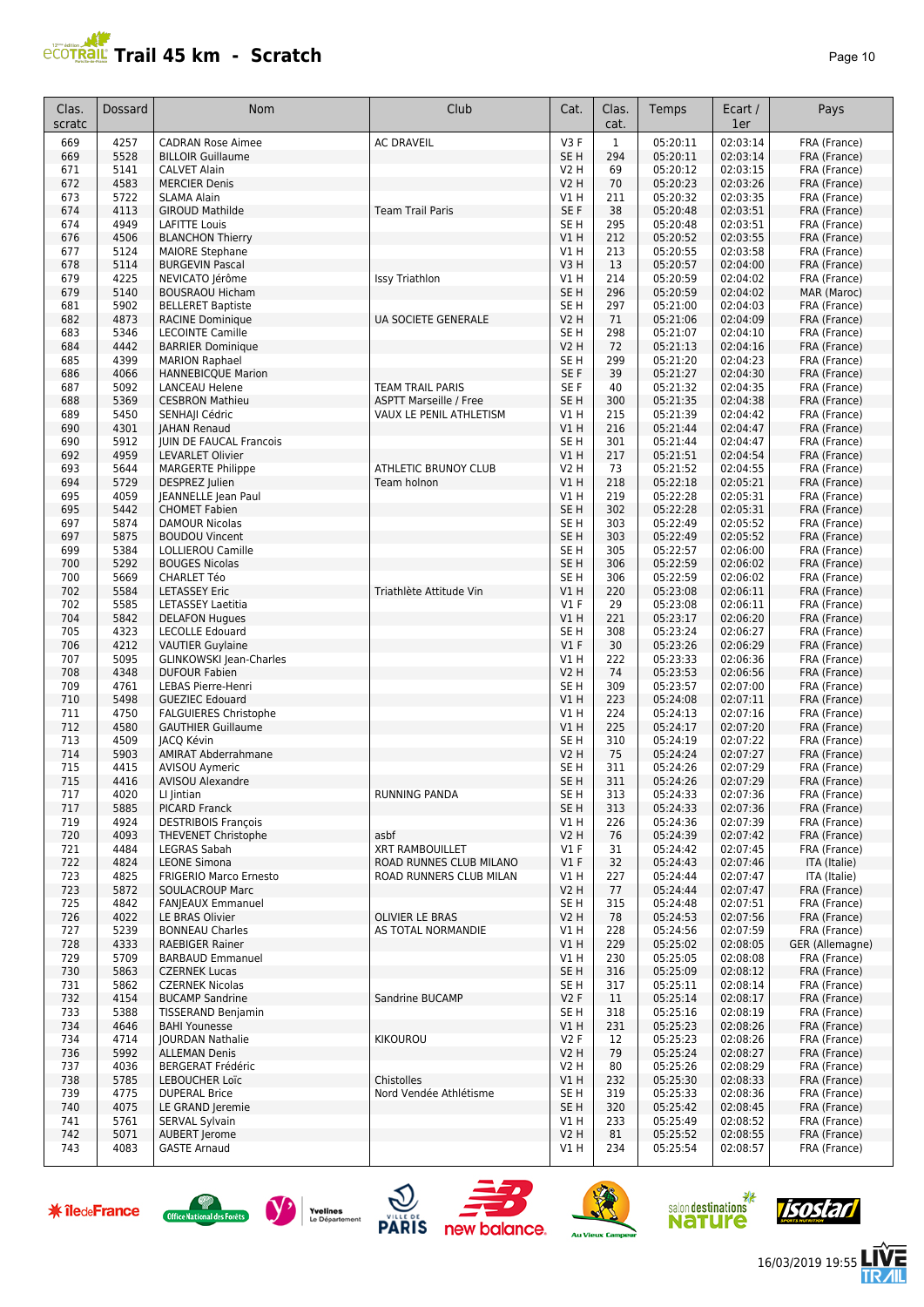# **Trail 45 km - Scratch Page 11 Page 11 Page 11 Page 11**

| Clas.<br>scratc | Dossard      | Nom                                                                | Club                    | Cat.                               | Clas.<br>cat.  | Temps                | Ecart /<br>1er       | Pays                         |
|-----------------|--------------|--------------------------------------------------------------------|-------------------------|------------------------------------|----------------|----------------------|----------------------|------------------------------|
| 744             | 5620         | <b>BERAULT Pierre</b>                                              |                         | V1H                                | 235            | 05:25:55             | 02:08:58             | FRA (France)                 |
| 745             | 4184         | <b>AH-KANG Pierre</b>                                              |                         | SE <sub>H</sub>                    | 321            | 05:25:58             | 02:09:01             | FRA (France)                 |
| 746             | 4838         | <b>DUPONT</b> Édouard                                              |                         | V1 H                               | 236            | 05:25:59             | 02:09:02             | FRA (France)                 |
| 747<br>748      | 5664<br>4977 | <b>COUDRIN Laure</b><br><b>FLAHAULT David</b>                      | Biches&Run              | SE F<br>V1 H                       | 41<br>237      | 05:26:12<br>05:26:17 | 02:09:15<br>02:09:20 | FRA (France)<br>FRA (France) |
| 749             | 5010         | <b>SIMON Carine</b>                                                | <b>CSAD LA VALBONNE</b> | SE F                               | 42             | 05:26:19             | 02:09:22             | FRA (France)                 |
| 750             | 4930         | <b>SABIN Emmanuel</b>                                              |                         | V1 H                               | 238            | 05:26:34             | 02:09:37             | FRA (France)                 |
| 751             | 4469         | <b>PERNEY Stanislas</b>                                            |                         | SE <sub>H</sub>                    | 322            | 05:26:40             | 02:09:43             | FRA (France)                 |
| 752             | 4441         | SANZ Jonathan                                                      |                         | V1 H                               | 239            | 05:26:47             | 02:09:50             | FRA (France)                 |
| 753             | 4371         | <b>GUEGUEN Matthieu</b>                                            |                         | SE <sub>H</sub>                    | 323            | 05:26:48             | 02:09:51             | FRA (France)                 |
| 754<br>755      | 5313<br>4573 | LE GOUAREGUER Maxime<br><b>DOUIN Patrick</b>                       |                         | SE <sub>H</sub><br>V2 H            | 324<br>82      | 05:26:49<br>05:26:50 | 02:09:52<br>02:09:53 | FRA (France)<br>FRA (France) |
| 756             | 4560         | <b>CORNUT Guillaume</b>                                            |                         | SE <sub>H</sub>                    | 325            | 05:26:51             | 02:09:54             | FRA (France)                 |
| 756             | 5309         | LE GOUAREGUER Julien                                               | <b>Team Henaff</b>      | SE <sub>H</sub>                    | 325            | 05:26:51             | 02:09:54             | FRA (France)                 |
| 758             | 4705         | CHERRIER Agnès                                                     |                         | SE F                               | 43             | 05:26:53             | 02:09:56             | FRA (France)                 |
| 759             | 5892         | DE GRAAF Matthijs                                                  |                         | VIH                                | 240            | 05:26:54             | 02:09:57             | NED (Pays-Bas)               |
| 760             | 4948         | <b>ELIOT Solveig</b>                                               | MASC                    | $VI$ F                             | 33             | 05:27:02             | 02:10:05             | FRA (France)                 |
| 761             | 4479         | <b>MARIN-PACHE Gregory</b>                                         |                         | VIH                                | 241            | 05:27:04             | 02:10:07             | FRA (France)                 |
| 762<br>763      | 5012<br>5105 | POUPARD Gilles<br><b>MORET Xavier</b>                              | aviron bayonnais triath | V2 H<br><b>V2 H</b>                | 83<br>84       | 05:27:07<br>05:27:12 | 02:10:10<br>02:10:15 | FRA (France)<br>FRA (France) |
| 764             | 5271         | <b>DURU Christophe</b>                                             | <b>GECA ADN</b>         | V2 H                               | 85             | 05:27:15             | 02:10:18             | FRA (France)                 |
| 765             | 5856         | <b>LACROIX Charlotte</b>                                           | charlotte lacroix       | SE <sub>F</sub>                    | 44             | 05:27:17             | 02:10:20             | FRA (France)                 |
| 766             | 5410         | <b>POULY Romain</b>                                                |                         | SE <sub>H</sub>                    | 327            | 05:27:39             | 02:10:42             | FRA (France)                 |
| 767             | 4594         | <b>CHOPLAIN Benoit</b>                                             | julie choplain          | V1 H                               | 242            | 05:27:40             | 02:10:43             | FRA (France)                 |
| 768             | 4453         | <b>JAILLON Matthieu</b>                                            | <b>BUSSY RUNNING</b>    | V2 H                               | 86             | 05:27:44             | 02:10:47             | FRA (France)                 |
| 768<br>770      | 5552<br>5858 | <b>DESVERONNIERES Desveronnieres</b><br><b>DHERBECOURT Yannick</b> | APY-Buc                 | V1H<br>V1 H                        | 243<br>244     | 05:27:44<br>05:27:54 | 02:10:47<br>02:10:57 | FRA (France)<br>FRA (France) |
| 771             | 4393         | <b>SAMUEL Damien</b>                                               | MBDA SPORT ATHLETISME   | V1H                                | 245            | 05:28:06             | 02:11:09             | FRA (France)                 |
| 772             | 5196         | <b>DUBOY Jean-Francois</b>                                         |                         | SE <sub>H</sub>                    | 328            | 05:28:10             | 02:11:13             | FRA (France)                 |
| 773             | 4681         | <b>GERMAIN Francois</b>                                            |                         | <b>V2 H</b>                        | 87             | 05:28:23             | 02:11:26             | FRA (France)                 |
| 774             | 5754         | <b>LEBEURRE Anthony</b>                                            | <b>SSC Running</b>      | V1 H                               | 246            | 05:28:27             | 02:11:30             | FRA (France)                 |
| 775             | 5523         | <b>MOREAU Charles</b>                                              |                         | SE <sub>H</sub>                    | 329            | 05:28:28             | 02:11:31             | FRA (France)                 |
| 776             | 5127         | <b>HUIBAN Yann</b>                                                 |                         | VIH                                | 247            | 05:28:33             | 02:11:36             | FRA (France)                 |
| 776<br>778      | 5249<br>5238 | <b>BEN AMAR Julien</b><br><b>GUILLOTIN Luc</b>                     |                         | SE <sub>H</sub><br>SE <sub>H</sub> | 330<br>331     | 05:28:33<br>05:28:35 | 02:11:36<br>02:11:38 | FRA (France)<br>FRA (France) |
| 779             | 5171         | <b>MENIGAUX Christophe</b>                                         |                         | V2 H                               | 88             | 05:28:38             | 02:11:41             | FRA (France)                 |
| 779             | 5721         | LIEGEOIS Gil                                                       |                         | $VI$ F                             | 34             | 05:28:38             | 02:11:41             | FRA (France)                 |
| 781             | 5719         | <b>LIEGEOIS Fabien</b>                                             |                         | VIH                                | 248            | 05:28:40             | 02:11:43             | FRA (France)                 |
| 782             | 5894         | <b>MENARD Francois</b>                                             | La Maison du Running -  | V1 H                               | 249            | 05:28:47             | 02:11:50             | FRA (France)                 |
| 783             | 5250         | CAILLEAU Arnaud                                                    | SMM Judo                | V1H                                | 250            | 05:28:57             | 02:12:00             | FRA (France)                 |
| 784             | 5118<br>5787 | <b>THEVENOT Stephane</b>                                           |                         | V1 H                               | 251            | 05:29:00             | 02:12:03<br>02:12:03 | FRA (France)                 |
| 784<br>786      | 4267         | <b>HENG Chanthou</b><br><b>BOUCHE Alain</b>                        |                         | V1H<br>V1 H                        | 251<br>253     | 05:29:00<br>05:29:12 | 02:12:15             | FRA (France)<br>FRA (France) |
| 787             | 4294         | <b>DEMEYER Sebastien</b>                                           |                         | V1H                                | 254            | 05:29:15             | 02:12:18             | FRA (France)                 |
| 788             | 4254         | <b>FERRY Pascal</b>                                                |                         | V1 H                               | 255            | 05:29:21             | 02:12:24             | FRA (France)                 |
| 789             | 4584         | POUTIER Wilfried                                                   | <b>TEAM RIMPLAS</b>     | V1 H                               | 256            | 05:29:26             | 02:12:29             | FRA (France)                 |
| 790             | 5778         | EL GUERRAOUI Karima                                                | MAUVES ATTITUDES RUNNIN | $VI$ F                             | 35             | 05:29:31             | 02:12:34             | FRA (France)                 |
| 791             | 4938         | <b>GARBACCIO Bruno</b>                                             |                         | V1 H                               | 257            | 05:29:43             | 02:12:46             | FRA (France)                 |
| 792<br>793      | 5316<br>5696 | PAZIAUD Olivier<br>CUVILLIEZ Jean-Pierre                           | Saint denis emotion     | V2 H<br>V1 H                       | 89<br>258      | 05:29:44<br>05:29:45 | 02:12:47<br>02:12:48 | FRA (France)<br>FRA (France) |
| 794             | 4068         | <b>SYBILLIN Thibaud</b>                                            |                         | SE <sub>H</sub>                    | 332            | 05:29:48             | 02:12:51             | FRA (France)                 |
| 794             | 4727         | FRIGIERE Johann                                                    |                         | SE H                               | 332            | 05:29:48             | 02:12:51             | FRA (France)                 |
| 796             | 5284         | <b>HENNEQUIN Florian</b>                                           |                         | SE H                               | 334            | 05:29:50             | 02:12:53             | FRA (France)                 |
| 797             | 4813         | <b>JUILLARD Laurent</b>                                            | ACBB                    | V2 H                               | 90             | 05:29:51             | 02:12:54             | FRA (France)                 |
| 797             | 5517         | <b>BERNAJUSANG Fabien</b>                                          |                         | V1 H                               | 259            | 05:29:51             | 02:12:54             | FRA (France)                 |
| 799             | 4237         | <b>AUSSOURD Camille</b>                                            |                         | SE F                               | 45             | 05:29:53             | 02:12:56             | FRA (France)                 |
| 800<br>801      | 4369<br>5200 | <b>GUEMARD Guillaume</b><br><b>AZAVANT Fabien</b>                  |                         | SE <sub>H</sub><br>V1 H            | 335<br>260     | 05:29:55<br>05:30:01 | 02:12:58<br>02:13:04 | FRA (France)<br>FRA (France) |
| 802             | 5333         | <b>MUSSARD Eric</b>                                                |                         | V1 H                               | 261            | 05:30:02             | 02:13:05             | FRA (France)                 |
| 803             | 4908         | DESBOIS Josette                                                    | ASBA                    | V3F                                | $\overline{2}$ | 05:30:08             | 02:13:11             | FRA (France)                 |
| 804             | 4234         | <b>BRACCO</b> Jerome                                               | cap entrange            | SE H                               | 336            | 05:30:09             | 02:13:12             | FRA (France)                 |
| 804             | 4235         | <b>FONDEUR Thierry</b>                                             | courir a bousse         | V1 H                               | 262            | 05:30:09             | 02:13:12             | FRA (France)                 |
| 804             | 4404         | SELLIER Clément                                                    |                         | SE H                               | 336            | 05:30:09             | 02:13:12             | FRA (France)                 |
| 807             | 4211         | <b>MORET Delphine</b>                                              |                         | SE F                               | 46             | 05:30:11             | 02:13:14             | FRA (France)                 |
| 808<br>809      | 5646<br>4931 | LETIZIA Dario<br><b>RAMOS Guilherme</b>                            |                         | V2 H<br>SE H                       | 91<br>338      | 05:30:15<br>05:30:18 | 02:13:18<br>02:13:21 | ITA (Italie)<br>BRA (Brésil) |
| 810             | 5780         | MOZE Bruno                                                         |                         | V2 H                               | 92             | 05:30:19             | 02:13:22             | FRA (France)                 |
| 811             | 4266         | <b>CROLY LABOURDETTE Pascal</b>                                    |                         | V1 H                               | 263            | 05:30:21             | 02:13:24             | FRA (France)                 |
| 812             | 5542         | LE GAL Alexandre                                                   |                         | SE H                               | 339            | 05:30:23             | 02:13:26             | FRA (France)                 |
| 813             | 4552         | KOOPMAN Michael                                                    |                         | V1 H                               | 264            | 05:30:45             | 02:13:48             | FRA (France)                 |
| 814             | 4849         | <b>DEREMBLE Bruno</b>                                              |                         | SE H                               | 340            | 05:31:03             | 02:14:06             | FRA (France)                 |
| 815             | 5350         | JEM Denis                                                          |                         | V2 H                               | 93             | 05:31:08             | 02:14:11             | FRA (France)                 |
| 816<br>817      | 5049<br>5671 | <b>GARNAUD Antonin</b><br><b>DESHAYES Laurent</b>                  |                         | SE H<br>V2 H                       | 341<br>94      | 05:31:15<br>05:31:16 | 02:14:18<br>02:14:19 | FRA (France)<br>FRA (France) |
| 818             | 4139         | DE SAINT LOUVENT Hubert                                            |                         | SE H                               | 342            | 05:31:18             | 02:14:21             | FRA (France)                 |
|                 |              |                                                                    |                         |                                    |                |                      |                      |                              |















信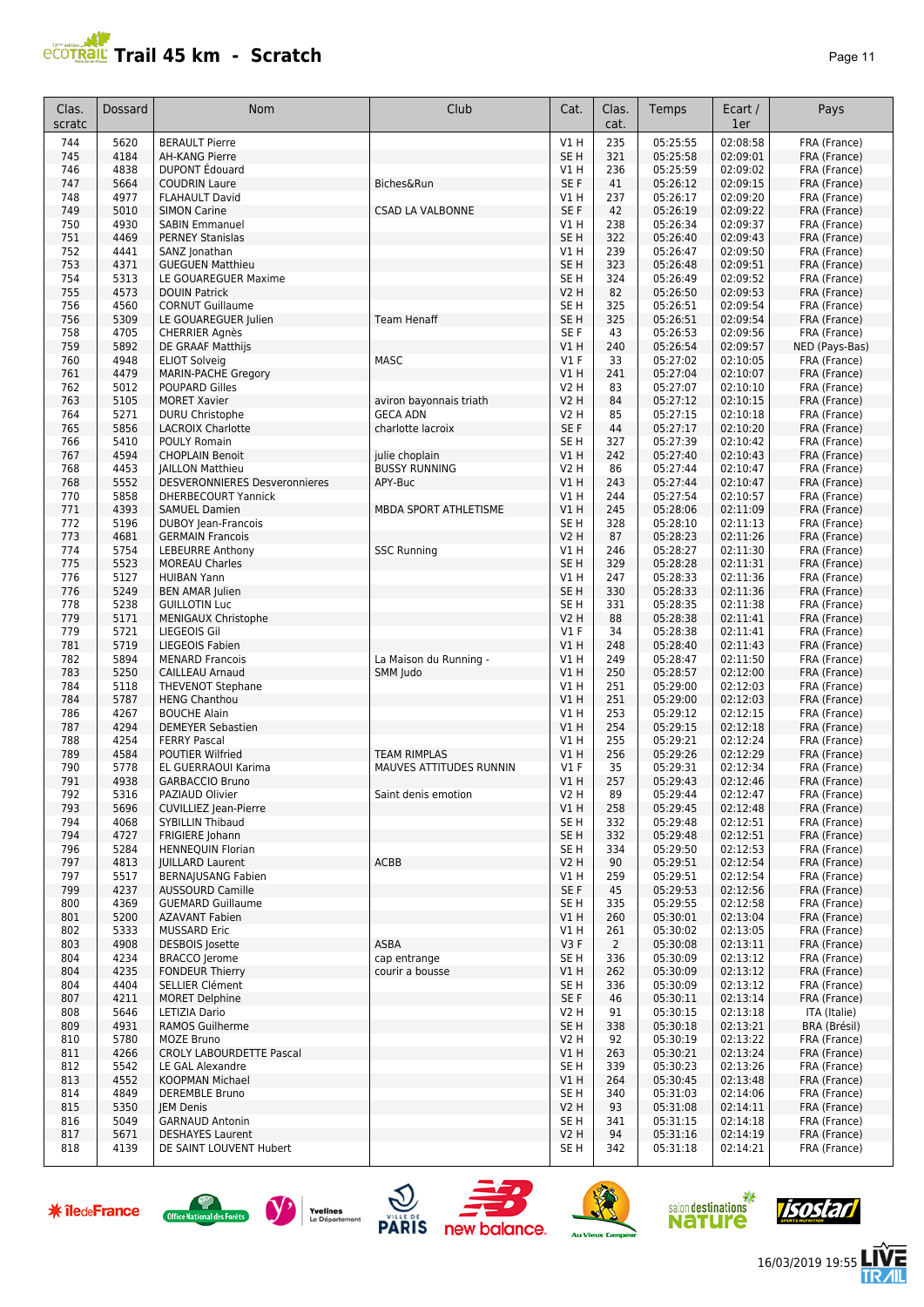# **Trail 45 km - Scratch Page 12 Page 12 Page 12 Page 12**

| Clas.<br>scratc | <b>Dossard</b> | Nom                                                 | Club                    | Cat.                       | Clas.<br>cat. | Temps                | Ecart /<br>1er       | Pays                         |
|-----------------|----------------|-----------------------------------------------------|-------------------------|----------------------------|---------------|----------------------|----------------------|------------------------------|
| 819             | 4103           | PERONA Edouard                                      |                         | SE <sub>H</sub>            | 343           | 05:31:20             | 02:14:23             | FRA (France)                 |
| 820             | 4668           | PICHARD Remy                                        |                         | SE <sub>H</sub>            | 344           | 05:31:26             | 02:14:29             | FRA (France)                 |
| 821             | 5497           | <b>PAULIK Stephane</b>                              |                         | <b>V2 H</b>                | 95            | 05:31:28             | 02:14:31             | FRA (France)                 |
| 822             | 5419           | <b>RONVEL Xavier</b>                                | S/L FRANCONVILLE ATHLET | <b>V2 H</b>                | 96            | 05:31:38             | 02:14:41             | FRA (France)                 |
| 823             | 4370           | <b>TRACOL Pierre</b>                                | favo                    | V2 H                       | 97            | 05:31:41             | 02:14:44             | FRA (France)                 |
| 824             | 5725           | <b>HEBET Christophe</b>                             |                         | V1H                        | 265           | 05:31:53             | 02:14:56             | FRA (France)                 |
| 825<br>826      | 5639<br>4615   | LEPERCHE Anne Laure                                 |                         | $VI$ F<br>SE <sub>H</sub>  | 36<br>345     | 05:32:02<br>05:32:07 | 02:15:05<br>02:15:10 | FRA (France)                 |
| 827             | 4726           | THOMAS Jean-Philippe<br><b>VERHAEGE Christian</b>   |                         | V3H                        | 14            | 05:32:19             | 02:15:22             | FRA (France)<br>FRA (France) |
| 828             | 4692           | <b>BOUCHER Pascal</b>                               |                         | V1 H                       | 266           | 05:32:27             | 02:15:30             | FRA (France)                 |
| 829             | 5718           | <b>ALLIX Erwan</b>                                  |                         | SE H                       | 346           | 05:32:28             | 02:15:31             | FRA (France)                 |
| 830             | 4196           | <b>BIZOUARD Paul</b>                                | Sport Etude IDEMIA      | SE <sub>H</sub>            | 347           | 05:32:31             | 02:15:34             | FRA (France)                 |
| 831             | 5045           | <b>LACAM Bertrand</b>                               | <b>DASSAULT SPORTS</b>  | V1H                        | 267           | 05:32:48             | 02:15:51             | FRA (France)                 |
| 832             | 5032           | <b>ETIENNE Emilien</b>                              |                         | SE <sub>H</sub>            | 348           | 05:32:50             | 02:15:53             | FRA (France)                 |
| 833             | 4444           | <b>EFFRAY Romuald</b>                               |                         | SE <sub>H</sub>            | 349           | 05:32:59             | 02:16:02             | FRA (France)                 |
| 834             | 4823           | VAN HAUWAERT Romain                                 |                         | SE <sub>H</sub>            | 350           | 05:33:01             | 02:16:04             | FRA (France)                 |
| 834             | 5904           | <b>BOULIER Philippe</b>                             |                         | <b>V2 H</b>                | 98            | 05:33:01             | 02:16:04             | FRA (France)                 |
| 836             | 4407           | <b>MONDO Denis</b>                                  |                         | VIH                        | 268           | 05:33:08             | 02:16:11             | FRA (France)                 |
| 837             | 5763           | <b>VANCINA Guillaume</b>                            |                         | SE <sub>H</sub>            | 351           | 05:33:10             | 02:16:13             | FRA (France)                 |
| 838             | 4975<br>4445   | <b>COLIN Paul</b>                                   |                         | SE <sub>H</sub>            | 352<br>269    | 05:33:16<br>05:33:20 | 02:16:19             | FRA (France)                 |
| 839<br>840      | 4836           | CHEREAU David<br><b>DABON Didier</b>                |                         | V1 H<br>SE <sub>H</sub>    | 353           | 05:33:24             | 02:16:23<br>02:16:27 | FRA (France)<br>FRA (France) |
| 840             | 5269           | <b>SUC Bernard</b>                                  |                         | V2 H                       | 99            | 05:33:24             | 02:16:27             | FRA (France)                 |
| 842             | 5738           | <b>BERNHARD Nicolas</b>                             | Nicolas BERNHARD        | SE <sub>H</sub>            | 354           | 05:33:26             | 02:16:29             | FRA (France)                 |
| 843             | 4826           | <b>DERIAN Frédéric</b>                              |                         | SE <sub>H</sub>            | 355           | 05:33:27             | 02:16:30             | FRA (France)                 |
| 844             | 5176           | <b>LIZAMBARD Romain</b>                             |                         | SE <sub>H</sub>            | 356           | 05:33:37             | 02:16:40             | FRA (France)                 |
| 845             | 4858           | <b>TOMMASINI Alberto</b>                            |                         | V1H                        | 270           | 05:33:43             | 02:16:46             | ITA (Italie)                 |
| 846             | 5126           | FERRERO Jeremy                                      | ASC BNP PARIBAS PARIS   | SE <sub>H</sub>            | 357           | 05:33:47             | 02:16:50             | FRA (France)                 |
| 847             | 5857           | <b>BELKADI Driss</b>                                |                         | SE <sub>H</sub>            | 358           | 05:33:50             | 02:16:53             | FRA (France)                 |
| 848             | 5806           | <b>EL MHARRAF Magbule</b>                           |                         | $VI$ F                     | 37            | 05:33:51             | 02:16:54             | FRA (France)                 |
| 849             | 4702           | <b>ANGELI Stephane</b>                              |                         | <b>V2 H</b>                | 100           | 05:33:59             | 02:17:02             | FRA (France)                 |
| 850             | 4508           | <b>DENAT Line</b>                                   |                         | SE F                       | 47            | 05:34:05             | 02:17:08             | FRA (France)                 |
| 851             | 5606           | <b>COIGNARD Pierre</b>                              | Courbevoie triathlon    | VIH                        | 271           | 05:34:06             | 02:17:09             | FRA (France)                 |
| 852             | 5452           | <b>BOBONY Yvon</b>                                  |                         | V2 H                       | 101           | 05:34:07             | 02:17:10             | FRA (France)                 |
| 853<br>854      | 5755<br>4324   | <b>DESNOYER Barbara</b>                             | Athlétisme oléronais    | $VI$ F                     | 38<br>272     | 05:34:17<br>05:34:21 | 02:17:20<br>02:17:24 | FRA (France)                 |
| 855             | 5017           | <b>PAVEAU Gilles</b><br><b>AUBERT Daniel</b>        |                         | <b>V1 H</b><br><b>V2 H</b> | 102           | 05:34:28             | 02:17:31             | FRA (France)<br>FRA (France) |
| 856             | 4448           | <b>BERGER Vivien</b>                                |                         | SE <sub>H</sub>            | 359           | 05:34:32             | 02:17:35             | FRA (France)                 |
| 856             | 4799           | <b>LAURENT Aude</b>                                 |                         | $VI$ F                     | 39            | 05:34:32             | 02:17:35             | FRA (France)                 |
| 858             | 4084           | <b>BERNARD Philippe</b>                             |                         | V1H                        | 273           | 05:34:39             | 02:17:42             | FRA (France)                 |
| 858             | 4760           | <b>BERTHO Alban</b>                                 |                         | V1H                        | 273           | 05:34:39             | 02:17:42             | FRA (France)                 |
| 860             | 4080           | <b>DATH Nicolas</b>                                 |                         | V1H                        | 275           | 05:34:43             | 02:17:46             | <b>BEL</b> (Belgique)        |
| 861             | 4626           | <b>THEMOIN Eric</b>                                 |                         | SE <sub>H</sub>            | 360           | 05:34:48             | 02:17:51             | FRA (France)                 |
| 862             | 5501           | <b>LUGAN Thomas</b>                                 | <b>VITAGV</b>           | V2 H                       | 103           | 05:34:52             | 02:17:55             | FRA (France)                 |
| 863             | 4706           | VIEZ Sébastien                                      |                         | SE <sub>H</sub>            | 361           | 05:35:16             | 02:18:19             | FRA (France)                 |
| 864             | 5822           | <b>JOUANNIC Cyril</b>                               |                         | V1 H                       | 276           | 05:35:18             | 02:18:21             | FRA (France)                 |
| 865             | 5024           | <b>GOURAUD Magali</b>                               | Acbb                    | V1 F                       | 40            | 05:35:19             | 02:18:22             | FRA (France)                 |
| 866             | 4862           | CISZEWSKI Manon                                     |                         | SE F                       | 48            | 05:35:25             | 02:18:28             | FRA (France)                 |
| 867             | 4155           | <b>BUCAMP Luc</b>                                   |                         | V2 H<br>SE <sub>H</sub>    | 104           | 05:35:26             | 02:18:29             | FRA (France)                 |
| 868<br>869      | 5398<br>4800   | <b>ALGOET Hugues</b><br><b>CASALA Charles-Henri</b> |                         | V1H                        | 362<br>277    | 05:35:27<br>05:35:30 | 02:18:30<br>02:18:33 | FRA (France)<br>FRA (France) |
| 869             | 5614           | DA SILVA Gabriel                                    | Corinne Lohier          | SE <sub>H</sub>            | 363           | 05:35:30             | 02:18:33             | FRA (France)                 |
| 871             | 4719           | <b>ROUILLON David</b>                               |                         | V1 H                       | 278           | 05:35:31             | 02:18:34             | FRA (France)                 |
| 872             | 4801           | <b>SCHMIDT Antoine</b>                              |                         | V1 H                       | 279           | 05:35:34             | 02:18:37             | FRA (France)                 |
| 873             | 4489           | Paucellier ROMARIC                                  | les pas pressés         | V1 H                       | 280           | 05:35:38             | 02:18:41             | FRA (France)                 |
| 874             | 5603           | PREAUD Emmanuel                                     | LES PASSPARTOUT TRAILER | V1H                        | 281           | 05:35:46             | 02:18:49             | FRA (France)                 |
| 875             | 5005           | <b>LLOBERA VILA Esteve</b>                          |                         | SE H                       | 364           | 05:36:02             | 02:19:05             | ESP (Espagne)                |
| 876             | 5247           | <b>TARDIVO Sylvain</b>                              | ATHLETIC COEUR DE FOND  | V3H                        | 15            | 05:36:05             | 02:19:08             | FRA (France)                 |
| 877             | 4244           | OLIVO Lucie                                         |                         | SE F                       | 49            | 05:36:06             | 02:19:09             | FRA (France)                 |
| 878             | 4943           | <b>BRAS Cyrille</b>                                 |                         | V1 H                       | 282           | 05:36:12             | 02:19:15             | FRA (France)                 |
| 879             | 5735           | LE PAGE Clémence                                    |                         | SE F                       | 50            | 05:36:15             | 02:19:18             | FRA (France)                 |
| 880             | 5403           | SKENDEROFF Hervé                                    |                         | V2 H                       | 105           | 05:36:17             | 02:19:20             | FRA (France)                 |
| 881             | 5280           | <b>BLAGHMI Youssef</b>                              |                         | <b>V2 H</b>                | 106           | 05:36:18             | 02:19:21             | FRA (France)                 |
| 882<br>883      | 5399<br>4474   | <b>TOMCZAK Romain</b><br><b>JAULIN Antoine</b>      | courir à Iyon           | SE <sub>H</sub>            | 365<br>366    | 05:36:27             | 02:19:30<br>02:19:32 | FRA (France)<br>FRA (France) |
| 884             | 5916           | <b>MARKOVIC Nicolas</b>                             |                         | SE H<br>SE <sub>H</sub>    | 367           | 05:36:29<br>05:36:34 | 02:19:37             | FRA (France)                 |
| 885             | 5779           | Renata ROMANIUK                                     |                         | SE F                       | 51            | 05:36:52             | 02:19:55             | POL (Pologne)                |
| 886             | 5439           | <b>BLOOMFIELD Valerie</b>                           |                         | V1F                        | 41            | 05:37:01             | 02:20:04             | FRA (France)                 |
| 887             | 4546           | <b>BOIVIN Cloé</b>                                  |                         | SE F                       | 52            | 05:37:03             | 02:20:06             | FRA (France)                 |
| 888             | 4545           | DUPIN Gaëtan                                        |                         | SE H                       | 368           | 05:37:04             | 02:20:07             | FRA (France)                 |
| 889             | 5491           | DURAND Joan                                         | <b>SSC Running</b>      | SE H                       | 369           | 05:37:07             | 02:20:10             | FRA (France)                 |
| 890             | 5568           | DOGUET Celine                                       |                         | $VI$ F                     | 42            | 05:37:09             | 02:20:12             | FRA (France)                 |
| 891             | 4570           | <b>MARTEL Christophe</b>                            |                         | V1 H                       | 283           | 05:37:18             | 02:20:21             | FRA (France)                 |
| 892             | 5386           | <b>REVEL Sophie</b>                                 | Stade francais          | V1F                        | 43            | 05:37:21             | 02:20:24             | FRA (France)                 |
| 893             | 4860           | <b>HEURTAULT Stéphane</b>                           |                         | SE H                       | 370           | 05:37:26             | 02:20:29             | FRA (France)                 |

















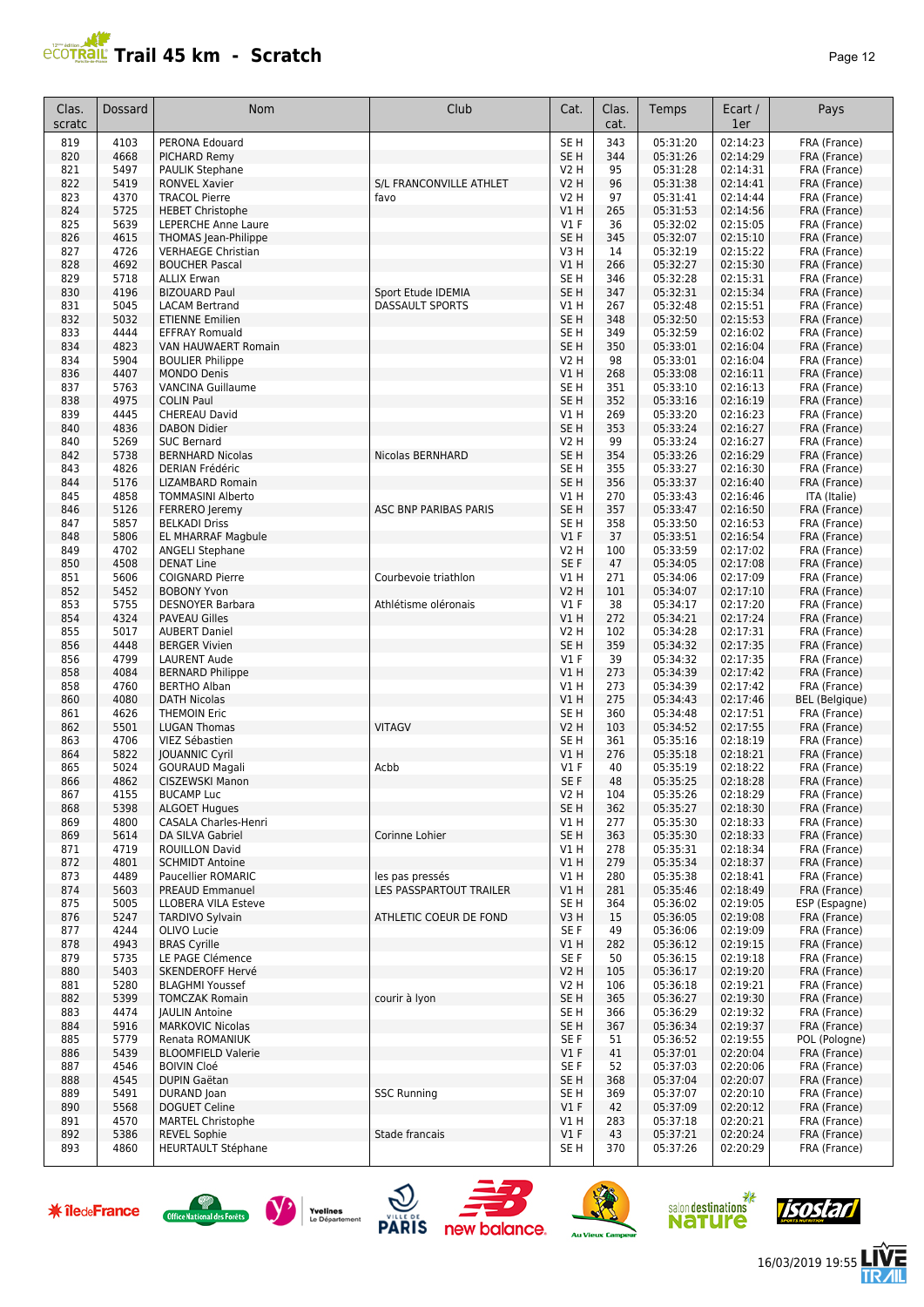# **PROTRAIL Trail 45 km - Scratch**

| ane |  |  |
|-----|--|--|
|-----|--|--|

| Clas.<br>scratc | Dossard      | <b>Nom</b>                                          | Club                        | Cat.                               | Clas.<br>cat. | Temps                | Ecart /<br>1er       | Pays                         |
|-----------------|--------------|-----------------------------------------------------|-----------------------------|------------------------------------|---------------|----------------------|----------------------|------------------------------|
| 893             | 5665         | <b>BESTIEN Julie</b>                                | CS ternes                   | SE F                               | 53            | 05:37:26             | 02:20:29             | FRA (France)                 |
| 895             | 4052         | LOVAGLIO Julien                                     | <b>STADE DE VANVES</b>      | V1H                                | 284           | 05:37:31             | 02:20:34             | FRA (France)                 |
| 895             | 4635         | <b>HAYE Antoine</b>                                 |                             | SE <sub>H</sub>                    | 371           | 05:37:31             | 02:20:34             | FRA (France)                 |
| 897             | 4026<br>4044 | <b>BEDEL Benedicte</b>                              | Stade de Vanves             | $VI$ F                             | 44            | 05:37:32             | 02:20:35<br>02:20:38 | FRA (France)                 |
| 898<br>899      | 5496         | <b>BARREIRA Maria-Luisa</b><br><b>BLONDEEL Nina</b> | Stade de vanves<br>Vafa     | V1F<br>SE <sub>F</sub>             | 45<br>54      | 05:37:35<br>05:37:37 | 02:20:40             | FRA (France)<br>FRA (France) |
| 900             | 5160         | DE SOUANCE Edouard                                  |                             | SE <sub>H</sub>                    | 372           | 05:37:38             | 02:20:41             | FRA (France)                 |
| 901             | 4792         | KWIATOSZYNSKI Jerome                                |                             | SE <sub>H</sub>                    | 373           | 05:37:39             | 02:20:42             | FRA (France)                 |
| 902             | 5469         | ZOUZOWSKI Matthieu                                  |                             | V1 H                               | 285           | 05:37:40             | 02:20:43             | FRA (France)                 |
| 902             | 5610         | <b>MAUBANC Cédric</b>                               | Stoppage                    | SE <sub>H</sub>                    | 374           | 05:37:40             | 02:20:43             | FRA (France)                 |
| 904             | 5832         | <b>VOGLEY Mathieu</b>                               |                             | SE H                               | 375           | 05:37:44             | 02:20:47             | FRA (France)                 |
| 905             | 5443         | <b>NALINE Thibault</b>                              |                             | SE <sub>H</sub>                    | 376           | 05:37:56             | 02:20:59             | FRA (France)                 |
| 906             | 4045         | PEDROSA Serafin                                     | Stade de Vanves             | <b>V2 H</b>                        | 107           | 05:37:58             | 02:21:01             | FRA (France)                 |
| 906<br>908      | 4082<br>4400 | <b>CANET Julien</b><br>MARQUES Frédéric             |                             | SE <sub>H</sub><br>VIH             | 377<br>286    | 05:37:58<br>05:38:01 | 02:21:01<br>02:21:04 | FRA (France)<br>FRA (France) |
| 909             | 4009         | <b>THIBAULT Frederic</b>                            |                             | <b>V1 H</b>                        | 287           | 05:38:02             | 02:21:05             | FRA (France)                 |
| 910             | 4603         | PLANTADE Veronique                                  | Macadam Gournay sur Mar     | V1F                                | 46            | 05:38:03             | 02:21:06             | FRA (France)                 |
| 910             | 4754         | <b>CHARRUYER Nicolas</b>                            |                             | <b>V2 H</b>                        | 108           | 05:38:03             | 02:21:06             | FRA (France)                 |
| 912             | 4634         | <b>CARROLL Frank</b>                                | Frank carroll               | V1H                                | 288           | 05:38:05             | 02:21:08             | IRL (Irlande)                |
| 913             | 5352         | PLESSIS Benjamin                                    | 100% TRAIL ANGERS           | SE <sub>H</sub>                    | 378           | 05:38:07             | 02:21:10             | FRA (France)                 |
| 914             | 5873         | MOLFESSIS Sylvain                                   |                             | V1 H                               | 289           | 05:38:15             | 02:21:18             | FRA (France)                 |
| 915             | 4055         | <b>BERTRAND Fabien</b>                              |                             | V1H                                | 290           | 05:38:23             | 02:21:26             | FRA (France)                 |
| 916<br>916      | 4686<br>5318 | <b>BRACHET Florence</b><br><b>LOUVRIER Bertrand</b> |                             | $VI$ F<br>VIH                      | 47<br>291     | 05:38:29<br>05:38:29 | 02:21:32<br>02:21:32 | FRA (France)<br>FRA (France) |
| 918             | 4766         | <b>DELONGLE Romain</b>                              |                             | SE <sub>H</sub>                    | 379           | 05:38:33             | 02:21:36             | FRA (France)                 |
| 919             | 5833         | <b>AUSSOURD Philippe</b>                            |                             | <b>V2 H</b>                        | 109           | 05:38:34             | 02:21:37             | FRA (France)                 |
| 920             | 5078         | <b>RAYMOND Elena</b>                                |                             | V3F                                | 3             | 05:38:38             | 02:21:41             | FRA (France)                 |
| 921             | 4593         | <b>HOFFMANN Marc</b>                                |                             | V1H                                | 292           | 05:38:43             | 02:21:46             | FRA (France)                 |
| 922             | 4367         | <b>BENARD David</b>                                 |                             | SE <sub>H</sub>                    | 380           | 05:38:53             | 02:21:56             | FRA (France)                 |
| 923             | 4636         | <b>VARET Ludovic</b>                                |                             | V1H                                | 293           | 05:38:58             | 02:22:01             | FRA (France)                 |
| 923             | 4713         | KOLLMANNSBERGER Vincent                             |                             | V1 H                               | 293           | 05:38:58             | 02:22:01             | FRA (France)                 |
| 923<br>926      | 5157<br>5228 | <b>TONNELIER Thierry</b><br><b>EVENAS Lucie</b>     |                             | V3H<br>SE F                        | 16<br>55      | 05:38:58             | 02:22:01<br>02:22:10 | FRA (France)                 |
| 927             | 4065         | <b>CHANSON Frédéric</b>                             |                             | <b>V2 H</b>                        | 110           | 05:39:07<br>05:39:29 | 02:22:32             | FRA (France)<br>FRA (France) |
| 928             | 5121         | <b>JOUFFROY Martial</b>                             | Ferrière sport athlé        | V2 H                               | 111           | 05:39:31             | 02:22:34             | FRA (France)                 |
| 929             | 4174         | <b>BLANCHE Christelle</b>                           | <b>FAY OXYGENE</b>          | $VI$ F                             | 48            | 05:39:33             | 02:22:36             | FRA (France)                 |
| 930             | 4016         | <b>HERRAULT Basile</b>                              |                             | SE <sub>H</sub>                    | 381           | 05:39:36             | 02:22:39             | FRA (France)                 |
| 930             | 5310         | <b>JOUFFROY Baptiste</b>                            |                             | V1H                                | 295           | 05:39:36             | 02:22:39             | FRA (France)                 |
| 932             | 4455         | PETITJEAN Jean-Christophe                           |                             | <b>V2 H</b>                        | 112           | 05:39:55             | 02:22:58             | FRA (France)                 |
| 933             | 5417<br>5630 | <b>BERMOND Carol</b>                                | Xtrem trail senlis          | V1H                                | 296<br>56     | 05:39:59<br>05:40:11 | 02:23:02<br>02:23:14 | FRA (France)                 |
| 934<br>935      | 4025         | <b>MECHAUSSIE Marion</b><br><b>FENELON Ludovic</b>  | chaville athlétisme         | SE <sub>F</sub><br>SE <sub>H</sub> | 382           | 05:40:20             | 02:23:23             | FRA (France)<br>FRA (France) |
| 936             | 4966         | <b>FRANK Anja</b>                                   | AEA                         | $VI$ F                             | 49            | 05:40:25             | 02:23:28             | GER (Allemagne)              |
| 937             | 4116         | <b>MARANDIN David</b>                               |                             | VIH                                | 297           | 05:40:33             | 02:23:36             | FRA (France)                 |
| 937             | 4172         | <b>BLANCHE Olivier</b>                              | Fay oxygene                 | <b>V2 H</b>                        | 113           | 05:40:33             | 02:23:36             | FRA (France)                 |
| 939             | 5575         | OLLIVIER Stéphane                                   |                             | VIH                                | 298           | 05:40:36             | 02:23:39             | FRA (France)                 |
| 940             | 4085         | <b>GIBOUIN Stephane</b>                             | <b>WILD REAM TRIATHLON</b>  | V2 H                               | 114           | 05:40:44             | 02:23:47             | FRA (France)                 |
| 941             | 4087         | <b>JOST Jerome</b>                                  | <b>WILD TEAM TRIATHLON</b>  | V3H                                | 17            | 05:40:45             | 02:23:48             | FRA (France)                 |
| 942<br>943      | 4340<br>4229 | <b>DELPECH Gregory</b><br><b>NICOLLET François</b>  | Wasquehal Triathlon         | SE H<br>SE <sub>H</sub>            | 383<br>384    | 05:40:49<br>05:40:53 | 02:23:52<br>02:23:56 | FRA (France)<br>FRA (France) |
| 944             | 5036         | <b>DUTROU Maud</b>                                  | S/L ESME US DEUIL           | $VI$ F                             | 50            | 05:40:56             | 02:23:59             | FRA (France)                 |
| 945             | 4716         | WISSOCQ Julien                                      |                             | SE <sub>H</sub>                    | 385           | 05:40:57             | 02:24:00             | FRA (France)                 |
| 946             | 4201         | <b>MATHIOT Nicolas</b>                              |                             | V1 H                               | 299           | 05:41:00             | 02:24:03             | FRA (France)                 |
| 947             | 4287         | <b>TONON Arnaud</b>                                 |                             | SE <sub>H</sub>                    | 386           | 05:41:01             | 02:24:04             | FRA (France)                 |
| 948             | 5070         | <b>TATIBOUET Annabelle</b>                          | S/L ESME US DEUIL           | $VI$ F                             | 51            | 05:41:05             | 02:24:08             | FRA (France)                 |
| 949<br>949      | 5951<br>5952 | <b>JANNET Arnaud</b><br><b>LABBAY Vincent</b>       |                             | V1H<br>V1 H                        | 300<br>300    | 05:41:09<br>05:41:09 | 02:24:12<br>02:24:12 | FRA (France)<br>FRA (France) |
| 951             | 4063         | LE VAGUERESSE Eric                                  | <b>CO Fleurines</b>         | V1H                                | 302           | 05:41:40             | 02:24:43             | FRA (France)                 |
| 952             | 5494         | <b>BERARD Tanguy</b>                                |                             | V1 H                               | 303           | 05:41:49             | 02:24:52             | FRA (France)                 |
| 952             | 5905         | MAUGER-TABELLION Carole                             | AC ST GRATIEN-SANNOIS       | V2F                                | 13            | 05:41:49             | 02:24:52             | FRA (France)                 |
| 954             | 5631         | <b>BARRE Aymeric</b>                                |                             | SE <sub>H</sub>                    | 387           | 05:42:00             | 02:25:03             | FRA (France)                 |
| 955             | 4578         | <b>GADRET Raphaël</b>                               |                             | ES H                               | 9             | 05:42:07             | 02:25:10             | FRA (France)                 |
| 955             | 4776         | <b>GADRET Madeleine</b>                             |                             | SE F                               | 57            | 05:42:07             | 02:25:10             | FRA (France)                 |
| 957             | 4311         | <b>DUCLOS Fabrice</b>                               |                             | V1 H                               | 304           | 05:42:10             | 02:25:13             | FRA (France)                 |
| 958<br>959      | 5797<br>5799 | <b>FLAVION Stephane</b><br>AIT HAMADOUCHE Nacera    | rajasport<br>rajasport      | <b>V2 H</b><br>$VI$ F              | 115<br>52     | 05:42:35<br>05:42:38 | 02:25:38<br>02:25:41 | FRA (France)<br>FRA (France) |
| 960             | 5307         | <b>AUBEL Thierry</b>                                | Ccr92                       | V2 H                               | 116           | 05:42:40             | 02:25:43             | FRA (France)                 |
| 961             | 4449         | <b>MENDES Alice</b>                                 | <b>Adidas Runners Paris</b> | V1F                                | 53            | 05:42:47             | 02:25:50             | POR (Portugal)               |
| 962             | 4358         | LANDRU Jeremy                                       |                             | SE <sub>H</sub>                    | 388           | 05:42:55             | 02:25:58             | FRA (France)                 |
| 963             | 4356         | <b>QUENET Eddy</b>                                  |                             | VIH                                | 305           | 05:42:56             | 02:25:59             | FRA (France)                 |
| 964             | 4343         | <b>BOSSUAT Lionel</b>                               |                             | V1 H                               | 306           | 05:42:59             | 02:26:02             | FRA (France)                 |
| 965             | 5289         | <b>CLEMENTZ Stephane</b>                            |                             | VIH                                | 307           | 05:43:01             | 02:26:04             | FRA (France)                 |
| 966<br>967      | 5572<br>5069 | <b>BELLATI Giorgio</b><br>KALIFA Jean-Louis         |                             | V2 H<br>VIH                        | 117<br>308    | 05:43:02<br>05:43:05 | 02:26:05<br>02:26:08 | ITA (Italie)<br>FRA (France) |
| 968             | 4682         | <b>MORCANT Frank</b>                                |                             | V2 H                               | 118           | 05:43:10             | 02:26:13             | FRA (France)                 |
|                 |              |                                                     |                             |                                    |               |                      |                      |                              |













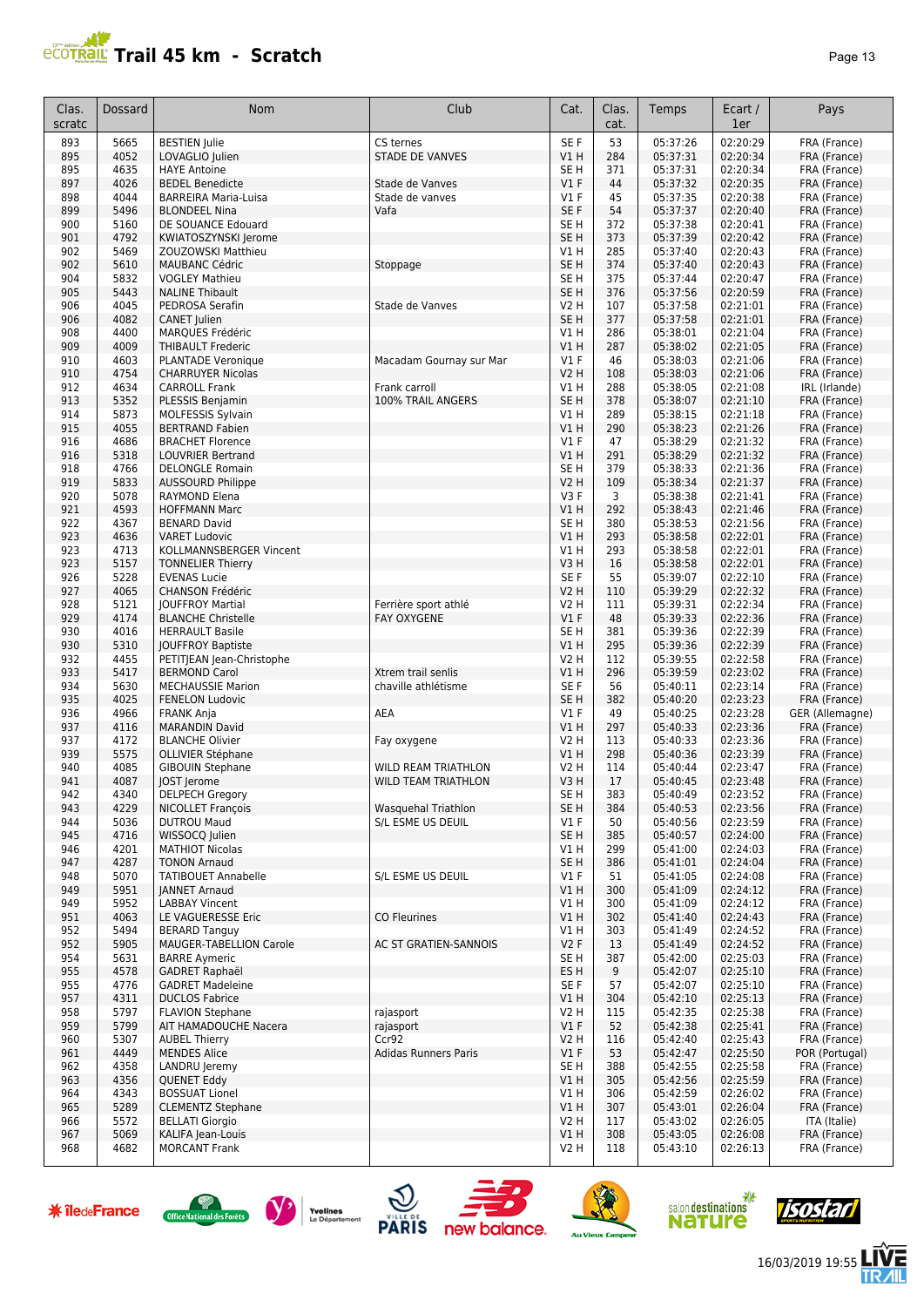# **Trail 45 km - Scratch Page 14** Page 14

| Clas.<br>scratc | Dossard      | Nom                                              | Club                               | Cat.                      | Clas.<br>cat.         | Temps                | Ecart /<br>1er       | Pays                         |
|-----------------|--------------|--------------------------------------------------|------------------------------------|---------------------------|-----------------------|----------------------|----------------------|------------------------------|
| 969             | 5107         | <b>BIENCOURT Christophe</b>                      |                                    | SE <sub>H</sub>           | 389                   | 05:43:16             | 02:26:19             | FRA (France)                 |
| 970             | 4969         | <b>VILASECA Axel</b>                             |                                    | V2 H                      | 119                   | 05:43:17             | 02:26:20             | FRA (France)                 |
| 971             | 5179         | PHILIPPOT Nicolas                                |                                    | SE H                      | 390                   | 05:43:24             | 02:26:27             | FRA (France)                 |
| 972             | 4316         | <b>CORLOSOUET Mikael</b>                         |                                    | V1H                       | 309                   | 05:43:26             | 02:26:29             | FRA (France)                 |
| 972<br>974      | 5106<br>4647 | REIBEL Frédéric                                  |                                    | V1H                       | 309<br>311            | 05:43:26<br>05:43:34 | 02:26:29<br>02:26:37 | FRA (France)                 |
| 975             | 4710         | <b>GRAMMONT Cédrick</b><br>VIGNAU Morgane        |                                    | <b>V1 H</b><br>SE F       | 58                    | 05:43:37             | 02:26:40             | FRA (France)<br>FRA (France) |
| 976             | 4709         | GIROT Jonathan                                   |                                    | SE <sub>H</sub>           | 391                   | 05:43:39             | 02:26:42             | FRA (France)                 |
| 977             | 5888         | DELANNOY Adam                                    |                                    | SE H                      | 392                   | 05:43:41             | 02:26:44             | FRA (France)                 |
| 978             | 5453         | <b>EL GOURCH Nadia</b>                           |                                    | SE <sub>F</sub>           | 59                    | 05:43:48             | 02:26:51             | FRA (France)                 |
| 979             | 5153         | <b>JACKISCH Meike</b>                            |                                    | SE F                      | 60                    | 05:43:59             | 02:27:02             | GER (Allemagne)              |
| 980             | 5246         | DE SAINT PALAIS Alain                            | Autour du trail                    | V1 H                      | 312                   | 05:44:00             | 02:27:03             | FRA (France)                 |
| 981             | 5152         | <b>JACKISCH Florian</b>                          |                                    | SE <sub>H</sub>           | 393                   | 05:44:03             | 02:27:06             | GER (Allemagne)              |
| 982             | 4089         | <b>Bridoux KEVIN</b>                             |                                    | SE <sub>H</sub>           | 394                   | 05:44:11             | 02:27:14             | FRA (France)                 |
| 983             | 5854         | <b>SANS Sophie</b>                               |                                    | SE F                      | 61                    | 05:44:14             | 02:27:17             | FRA (France)                 |
| 984             | 4878         | <b>MENDELSOHN Arnaud</b>                         |                                    | V1 H                      | 313                   | 05:44:19             | 02:27:22             | FRA (France)                 |
| 985             | 4753         | RAFFOUX Emmanuel                                 | Raffoux                            | <b>V2 H</b>               | 120                   | 05:44:27             | 02:27:30             | FRA (France)                 |
| 986             | 4900         | <b>GUILLEMETTE Thomas</b>                        |                                    | SE <sub>H</sub>           | 395                   | 05:44:39             | 02:27:42             | FRA (France)                 |
| 987<br>988      | 5059<br>5590 | <b>STEFANCIC Corinne</b>                         | Run in Metz/CCC                    | $VI$ F<br>SE <sub>H</sub> | 54<br>396             | 05:45:24<br>05:45:26 | 02:28:27<br>02:28:29 | FRA (France)<br>FRA (France) |
| 989             | 5413         | MINEBOIS Jean-Francois<br><b>BEYLOT Bertrand</b> |                                    | V1 H                      | 314                   | 05:45:45             | 02:28:48             | FRA (France)                 |
| 990             | 4202         | <b>BRACAMONTES Alice</b>                         | <b>CHAVILLE ATHLETISME</b>         | SE <sub>F</sub>           | 62                    | 05:45:46             | 02:28:49             | FRA (France)                 |
| 990             | 5414         | <b>PICAND Emily</b>                              |                                    | $VI$ F                    | 55                    | 05:45:46             | 02:28:49             | FRA (France)                 |
| 992             | 4845         | <b>BATTILANA Debora</b>                          | Runners Valbossa Azzate            | SE F                      | 63                    | 05:45:47             | 02:28:50             | ITA (Italie)                 |
| 993             | 5670         | <b>RABUT Emmanuel</b>                            |                                    | <b>V2 H</b>               | 121                   | 05:45:48             | 02:28:51             | FRA (France)                 |
| 994             | 4582         | SOULAT Aurélie                                   | Foulées St Germain en l            | V1F                       | 56                    | 05:45:49             | 02:28:52             | FRA (France)                 |
| 995             | 4853         | <b>LEBRUN Pierre</b>                             |                                    | SE <sub>H</sub>           | 397                   | 05:45:53             | 02:28:56             | FRA (France)                 |
| 996             | 5990         | <b>GUILLET Laurent</b>                           | <b>POISSY TRIATHLON</b>            | V1H                       | 315                   | 05:45:54             | 02:28:57             | FRA (France)                 |
| 997             | 5295         | <b>BOTTE David</b>                               | Littoral Fécampois Athl            | SE <sub>H</sub>           | 398                   | 05:45:58             | 02:29:01             | FRA (France)                 |
| 997             | 5652         | <b>NICOLAS Pascal</b>                            |                                    | <b>V2 H</b>               | 122                   | 05:45:58             | 02:29:01             | FRA (France)                 |
| 999             | 5809         | <b>HEAS Romain</b>                               |                                    | SE H                      | 399                   | 05:46:00             | 02:29:03             | FRA (France)                 |
| 1000            | 4088         | <b>BERTO Bruno</b>                               | CA MANTES LA VILLE                 | <b>V2 H</b>               | 123                   | 05:46:03             | 02:29:06             | FRA (France)                 |
| 1000            | 4683         | <b>VIGNES Emmanuel</b>                           |                                    | V2 H                      | 123                   | 05:46:03             | 02:29:06             | FRA (France)                 |
| 1002<br>1003    | 5519<br>5547 | <b>DESMET Stephane</b><br><b>BERTRAND Marine</b> | desmet stephane<br><b>Bertrand</b> | <b>V2 H</b><br>$VI$ F     | 125<br>57             | 05:46:06<br>05:46:12 | 02:29:09<br>02:29:15 | FRA (France)<br>FRA (France) |
| 1004            | 5230         | NAVARRO Juan                                     |                                    | V1H                       | 316                   | 05:46:13             | 02:29:16             | ECU (Equateur)               |
| 1005            | 4427         | TRIBOURDEAU Jean-Luc                             | <b>SCAB</b>                        | <b>V2 H</b>               | 126                   | 05:46:15             | 02:29:18             | FRA (France)                 |
| 1006            | 4143         | <b>MOYEN Bruno</b>                               |                                    | <b>V2 H</b>               | 127                   | 05:46:26             | 02:29:29             | FRA (France)                 |
| 1007            | 4144         | <b>BLITEK Alain</b>                              | Footing loisir guignico            | <b>V2 H</b>               | 128                   | 05:46:28             | 02:29:31             | FRA (France)                 |
| 1008            | 4061         | FERARD Frédéric                                  |                                    | SE <sub>H</sub>           | 400                   | 05:46:39             | 02:29:42             | FRA (France)                 |
| 1008            | 4915         | <b>BRANCO David</b>                              |                                    | SE <sub>H</sub>           | 400                   | 05:46:39             | 02:29:42             | FRA (France)                 |
| 1010            | 4944         | <b>HAOCAS Priscille</b>                          |                                    | V1F                       | 58                    | 05:46:53             | 02:29:56             | FRA (France)                 |
| 1011            | 5804         | <b>TOUGNE Chantal</b>                            |                                    | V3F                       | 4                     | 05:47:03             | 02:30:06             | SUI (Suisse)                 |
| 1012            | 4778         | <b>DUNGLER Clément</b>                           |                                    | SE <sub>H</sub>           | 402                   | 05:47:12             | 02:30:15             | FRA (France)                 |
| 1013            | 4544         | <b>ROLLAND Pierre</b>                            | Pierre ROLLAND                     | <b>V2 H</b>               | 129                   | 05:47:20             | 02:30:23             | FRA (France)                 |
| 1013            | 5913         | <b>CHARPENTIER Philippe</b>                      | LE CHESNAY 78 AS                   | V3 H                      | 18                    | 05:47:20             | 02:30:23             | FRA (France)                 |
| 1015            | 5655         | <b>LOUTRE Eric</b>                               |                                    | V2 H                      | 130                   | 05:47:26             | 02:30:29             | FRA (France)                 |
| 1016            | 5743         | ROGGERO Adrien                                   |                                    | SE <sub>H</sub>           | 403                   | 05:47:31             | 02:30:34             | FRA (France)                 |
| 1017            | 4951         | PERESSIN Anne-Laure                              |                                    | SE F                      | 64                    | 05:47:48             | 02:30:51             | FRA (France)<br>FRA (France) |
| 1018<br>1019    | 4850<br>5758 | LE GUILLOU Christophe<br>LE SERVIGET Yannick     | Tobesport                          | V1H<br>V1 H               | 317<br>318            | 05:48:04<br>05:48:14 | 02:31:07<br>02:31:17 | FRA (France)                 |
| 1020            | 5643         | <b>ZUMER Yves</b>                                |                                    | V1H                       | 319                   | 05:48:19             | 02:31:22             | FRA (France)                 |
| 1021            | 4126         | <b>GRASSIN Stephane</b>                          |                                    | V2 H                      | 131                   | 05:48:22             | 02:31:25             | FRA (France)                 |
| 1022            | 4963         | <b>DROULERS Laurent</b>                          |                                    | <b>V2 H</b>               | 132                   | 05:48:27             | 02:31:30             | FRA (France)                 |
| 1023            | 5177         | <b>KERSANTE Bertrand</b>                         |                                    | V1H                       | 320                   | 05:48:30             | 02:31:33             | FRA (France)                 |
| 1024            | 4680         | LAUMONERIE Frederic                              |                                    | V1H                       | 321                   | 05:48:39             | 02:31:42             | FRA (France)                 |
| 1025            | 4122         | POGGIO Pascal                                    |                                    | SE H                      | 404                   | 05:48:44             | 02:31:47             | FRA (France)                 |
| 1026            | 5354         | <b>BRETHES Eric</b>                              |                                    | V1 H                      | 322                   | 05:48:50             | 02:31:53             | FRA (France)                 |
| 1027            | 4585         | RAUX Fabrice                                     |                                    | V1 H                      | 323                   | 05:48:54             | 02:31:57             | FRA (France)                 |
| 1028            | 5299         | <b>LASSAUCE Charles</b>                          |                                    | <b>V2 H</b>               | 133                   | 05:48:55             | 02:31:58             | SUI (Suisse)                 |
| 1029            | 5408         | <b>GOREZ Sebastien</b>                           |                                    | SE H                      | 405                   | 05:49:06             | 02:32:09             | FRA (France)                 |
| 1030            | 5803         | PRADAS CADENAS Fracisco Javier                   |                                    | V1H                       | 324                   | 05:49:07             | 02:32:10             | ESP (Espagne)                |
| 1031            | 5066         | <b>COUTARD Gilles</b>                            |                                    | V2 H                      | 134                   | 05:49:12             | 02:32:15             | FRA (France)                 |
| 1032            | 4246         | <b>BOUYSSOU Camille</b>                          | Nice Métropole Athétism            | SE F                      | 65                    | 05:49:15             | 02:32:18             | FRA (France)                 |
| 1033            | 4275         | <b>LENEN Damien</b>                              |                                    | SE H                      | 406                   | 05:49:16             | 02:32:19             | FRA (France)                 |
| 1034<br>1035    | 5300<br>4857 | PILISI Giancarlo<br><b>MOUGET Yves</b>           | TYPE 1 RUNNING TEAM                | V1 H<br>V4 H              | 325<br>$\overline{2}$ | 05:49:35<br>05:49:36 | 02:32:38<br>02:32:39 | ITA (Italie)<br>FRA (France) |
| 1036            | 5217         | <b>GACHE Herve</b>                               |                                    | V1H                       | 326                   | 05:49:40             | 02:32:43             | FRA (France)                 |
| 1037            | 5353         | <b>RICHARD Benoit</b>                            |                                    | V1 H                      | 327                   | 05:49:43             | 02:32:46             | FRA (France)                 |
| 1038            | 5540         | <b>LAVEST Robin</b>                              |                                    | ES H                      | 10                    | 05:49:44             | 02:32:47             | FRA (France)                 |
| 1039            | 4783         | GOURLAOUEN Julien                                |                                    | SE H                      | 407                   | 05:49:46             | 02:32:49             | FRA (France)                 |
| 1040            | 5853         | LABORIE Clément                                  | Perigueux running                  | SE H                      | 408                   | 05:49:47             | 02:32:50             | FRA (France)                 |
| 1041            | 4419         | MEUNIER Jean-Côme                                |                                    | V1 H                      | 328                   | 05:49:53             | 02:32:56             | FRA (France)                 |
| 1042            | 5088         | <b>BORDONNE David</b>                            |                                    | V1H                       | 329                   | 05:50:04             | 02:33:07             | FRA (France)                 |
| 1043            | 5838         | DEGRUGILLIER Arnaud                              | LAIDS DEJANTES                     | SE H                      | 409                   | 05:50:17             | 02:33:20             | FRA (France)                 |















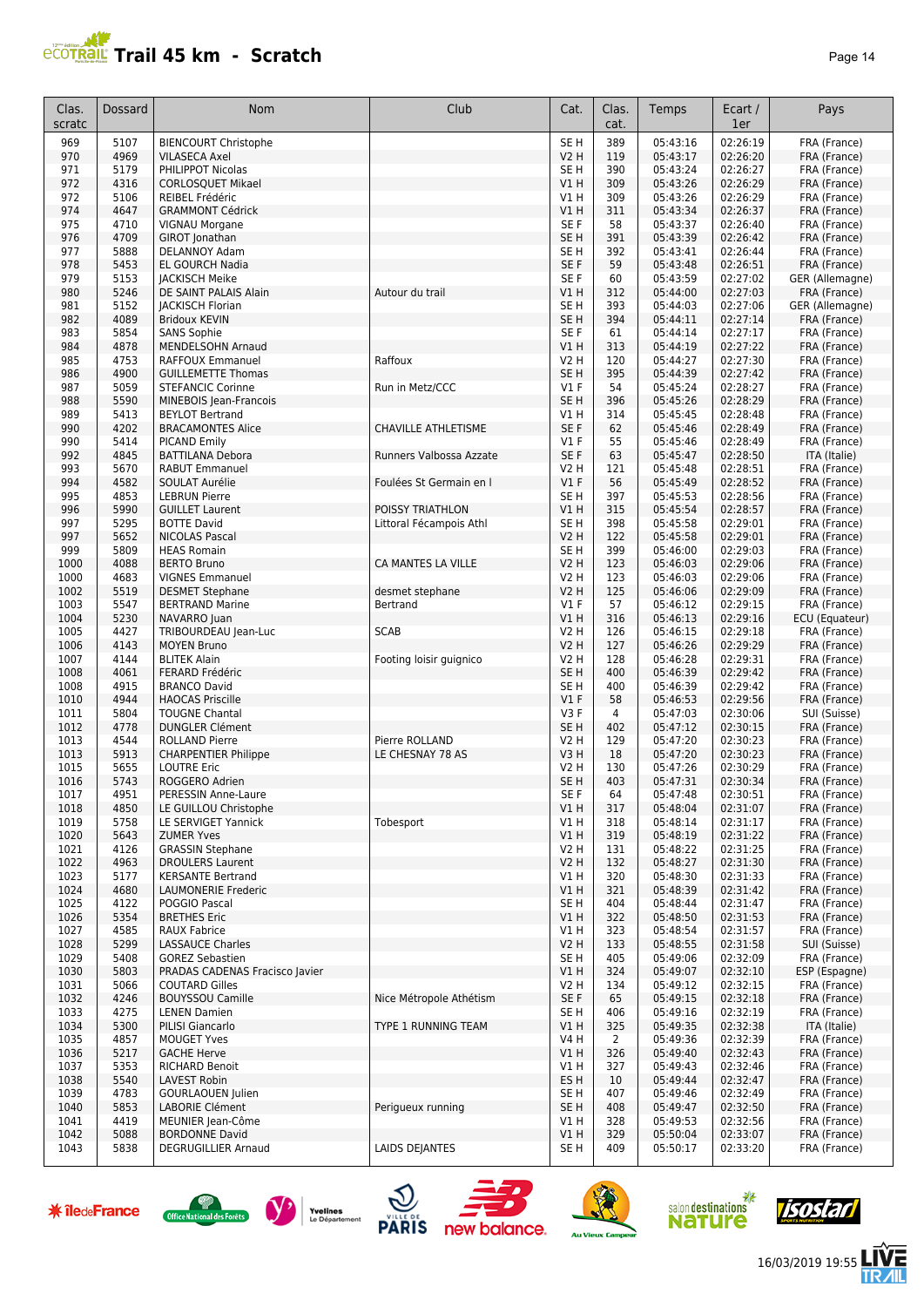# **PCOTRAL Trail 45 km - Scratch**

| 'ane | , |  |
|------|---|--|
|------|---|--|

| Clas.<br>scratc | Dossard      | Nom                                                  | Club                           | Cat.                           | Clas.<br>cat. | Temps                | Ecart /<br>1er       | Pays                         |
|-----------------|--------------|------------------------------------------------------|--------------------------------|--------------------------------|---------------|----------------------|----------------------|------------------------------|
| 1044            | 4942         | <b>BARLATIER Eric</b>                                |                                | V2 H                           | 135           | 05:50:40             | 02:33:43             | FRA (France)                 |
| 1045            | 5204         | <b>DUTERTRE Christian</b>                            |                                | <b>V2 H</b>                    | 136           | 05:50:43             | 02:33:46             | FRA (France)                 |
| 1046<br>1047    | 5463<br>5571 | <b>COUDERT Thomas</b><br><b>MARQUET Paul</b>         | Copains d abord                | V1 H<br><b>V2 H</b>            | 330<br>137    | 05:50:47<br>05:50:48 | 02:33:50<br>02:33:51 | FRA (France)<br>FRA (France) |
| 1048            | 5583         | <b>LE VACON Emmanuel</b>                             | <b>Entre Dunes et Bouchots</b> | V1 H                           | 331           | 05:50:49             | 02:33:52             | FRA (France)                 |
| 1049            | 4788         | <b>GEORGE Hazal</b>                                  |                                | SE F                           | 66            | 05:50:56             | 02:33:59             | FRA (France)                 |
| 1050            | 5570         | <b>COATMEUR Killian</b>                              |                                | SE <sub>H</sub>                | 410           | 05:51:01             | 02:34:04             | FRA (France)                 |
| 1051            | 4010         | LI Jiayi                                             | Running Panda                  | SE <sub>H</sub>                | 411           | 05:51:02             | 02:34:05             | CHN (Chine)                  |
| 1052            | 5154         | DOBMANN Sascha                                       |                                | V1H                            | 332           | 05:51:19             | 02:34:22             | GER (Allemagne)              |
| 1053<br>1054    | 5712<br>5009 | <b>LACORRE Marc</b><br><b>PERA Alexis</b>            |                                | <b>V2 H</b><br>SE <sub>H</sub> | 138<br>412    | 05:51:20<br>05:51:23 | 02:34:23<br>02:34:26 | FRA (France)                 |
| 1055            | 5580         | POUTIER James                                        | <b>TEAM MONTREUIL VERSAILL</b> | V1 H                           | 333           | 05:51:36             | 02:34:39             | FRA (France)<br>FRA (France) |
| 1056            | 4868         | <b>WATSON Sarah</b>                                  |                                | SE <sub>F</sub>                | 67            | 05:51:45             | 02:34:48             | FRA (France)                 |
| 1057            | 5635         | <b>CHEVALIER Sabrina</b>                             |                                | SE F                           | 68            | 05:51:47             | 02:34:50             | FRA (France)                 |
| 1058            | 5186         | ZIBERI Arsim                                         |                                | V1 H                           | 334           | 05:51:48             | 02:34:51             | FRA (France)                 |
| 1058            | 5190         | RAMASSAMY Teddy                                      |                                | V1H                            | 334           | 05:51:48             | 02:34:51             | FRA (France)                 |
| 1060            | 5091<br>5563 | <b>PIPART David</b>                                  |                                | V1H                            | 336           | 05:51:49             | 02:34:52             | FRA (France)                 |
| 1061<br>1062    | 5861         | <b>KUNZE Rodolphe</b><br><b>COMBOT Maxime</b>        | rodolphe KUNZE                 | V1H<br>SE <sub>H</sub>         | 337<br>413    | 05:51:50<br>05:51:55 | 02:34:53<br>02:34:58 | FRA (France)<br>FRA (France) |
| 1063            | 4556         | <b>BOIRE Alex</b>                                    |                                | V1 H                           | 338           | 05:52:06             | 02:35:09             | FRA (France)                 |
| 1064            | 5259         | NARDOT Stéphane                                      | <b>RUMBA</b>                   | V1H                            | 339           | 05:52:09             | 02:35:12             | FRA (France)                 |
| 1065            | 4921         | <b>CALLIES Guillemette</b>                           |                                | V1F                            | 59            | 05:52:11             | 02:35:14             | FRA (France)                 |
| 1066            | 5258         | DUFOUR-MORO Véronique                                | <b>RUMBA</b>                   | V2F                            | 14            | 05:52:12             | 02:35:15             | FRA (France)                 |
| 1067            | 5048         | <b>STAWICKI Christophe</b>                           | Chaville Athletisme            | V2 H                           | 139           | 05:52:15             | 02:35:18             | FRA (France)                 |
| 1068            | 4391         | <b>MESCOFF Pascal</b>                                |                                | V1 H                           | 340           | 05:52:16             | 02:35:19             | FRA (France)                 |
| 1069            | 5311         | <b>FLEURY Raphael</b>                                |                                | VIH                            | 341           | 05:52:34             | 02:35:37             | FRA (France)                 |
| 1069            | 5637         | <b>CREDOT Patrice</b><br><b>MARTIN Lionel</b>        | <b>DSA ANTONY</b>              | V1 H                           | 341           | 05:52:34             | 02:35:37             | FRA (France)                 |
| 1071<br>1072    | 4715<br>5424 | <b>ESPANET Sylvain</b>                               |                                | VIH<br>V1 H                    | 343<br>344    | 05:52:49<br>05:52:52 | 02:35:52<br>02:35:55 | FRA (France)<br>FRA (France) |
| 1073            | 4385         | <b>GUERY Sylvain</b>                                 |                                | SE <sub>H</sub>                | 414           | 05:52:58             | 02:36:01             | FRA (France)                 |
| 1073            | 5764         | LE STER Stephane                                     |                                | V2 H                           | 140           | 05:52:58             | 02:36:01             | FRA (France)                 |
| 1073            | 5766         | CARO Jacky                                           |                                | <b>V2 H</b>                    | 140           | 05:52:58             | 02:36:01             | FRA (France)                 |
| 1076            | 4364         | <b>COLLARD Hervé</b>                                 |                                | V2 H                           | 142           | 05:52:59             | 02:36:02             | FRA (France)                 |
| 1077            | 4074         | <b>DUPUY Pascal</b>                                  | <b>CSMR</b>                    | <b>V2 H</b>                    | 143           | 05:53:00             | 02:36:03             | FRA (France)                 |
| 1078            | 5389         | <b>REYBEL Raphael</b>                                |                                | <b>V2 H</b>                    | 144           | 05:53:01             | 02:36:04             | FRA (France)                 |
| 1079            | 5192<br>4828 | <b>BARBEOCH Marguerite</b>                           | <b>GALOUPERIEN BRIEC</b>       | V2F                            | 15            | 05:53:09             | 02:36:12<br>02:36:16 | FRA (France)                 |
| 1080<br>1081    | 5979         | BURGOS ALVA Jonathan<br><b>WAGREZ Pierre-Charles</b> |                                | SE H<br>V1H                    | 415<br>345    | 05:53:13<br>05:53:18 | 02:36:21             | FRA (France)<br>FRA (France) |
| 1082            | 5662         | <b>DALMAIS Baptiste</b>                              |                                | SE <sub>H</sub>                | 416           | 05:53:20             | 02:36:23             | FRA (France)                 |
| 1083            | 5484         | <b>GELOT Xavier</b>                                  |                                | <b>V2 H</b>                    | 145           | 05:53:21             | 02:36:24             | FRA (France)                 |
| 1084            | 4700         | RINAUDO Stéphane                                     |                                | <b>V2 H</b>                    | 146           | 05:53:22             | 02:36:25             | FRA (France)                 |
| 1085            | 4956         | <b>AUBERT Arthur</b>                                 | <b>OUEST ESSONNE ATHLETISM</b> | ES <sub>H</sub>                | 11            | 05:53:31             | 02:36:34             | FRA (France)                 |
| 1086            | 4040         | <b>VICENTE Pedro</b>                                 |                                | V2 H                           | 147           | 05:53:39             | 02:36:42             | POR (Portugal)               |
| 1087            | 4216         | LATY Jean-François                                   |                                | SE <sub>H</sub>                | 417           | 05:53:44             | 02:36:47             | FRA (France)                 |
| 1087<br>1089    | 5471<br>4997 | ANFRIANI Jonathan<br><b>GUERNALEC Franck</b>         |                                | SE <sub>H</sub><br>V1 H        | 417<br>346    | 05:53:44<br>05:53:50 | 02:36:47<br>02:36:53 | FRA (France)<br>FRA (France) |
| 1090            | 4941         | <b>CROCHARD Julien</b>                               |                                | SE H                           | 419           | 05:53:51             | 02:36:54             | FRA (France)                 |
| 1091            | 4985         | <b>FATH Delphine</b>                                 | <b>IE COURS POUR TOI</b>       | $VI$ F                         | 60            | 05:53:58             | 02:37:01             | FRA (France)                 |
| 1092            | 4447         | <b>MARTIMORT Christophe</b>                          |                                | V1 H                           | 347           | 05:54:00             | 02:37:03             | FRA (France)                 |
| 1093            | 4673         | <b>ENOS Olivier</b>                                  |                                | SE <sub>H</sub>                | 420           | 05:54:02             | 02:37:05             | FRA (France)                 |
| 1093            | 5029         | <b>DARDENNE Nicolas</b>                              |                                | SE H                           | 420           | 05:54:02             | 02:37:05             | FRA (France)                 |
| 1093            | 5038         | <b>DIKTAS Binali</b>                                 |                                | V2 H                           | 148           | 05:54:02             | 02:37:05             | FRA (France)                 |
| 1096<br>1097    | 4981<br>4382 | PIERRU Julien<br><b>HALLER Laurence</b>              | <b>US METRO TRANSPORT</b>      | SE H<br>V2F                    | 422<br>16     | 05:54:03<br>05:54:06 | 02:37:06<br>02:37:09 | FRA (France)<br>FRA (France) |
| 1098            | 4655         | <b>ORSINI Celia</b>                                  |                                | $VI$ F                         | 61            | 05:54:08             | 02:37:11             | FRA (France)                 |
| 1099            | 5650         | <b>KERDILES Eric</b>                                 | Asm bouyques                   | <b>V2 H</b>                    | 149           | 05:54:11             | 02:37:14             | FRA (France)                 |
| 1100            | 5183         | <b>PACINI lean-Eric</b>                              | Béatrice Pacini                | <b>V2 H</b>                    | 150           | 05:54:12             | 02:37:15             | FRA (France)                 |
| 1101            | 4755         | <b>VEGA Diego</b>                                    |                                | SE <sub>H</sub>                | 423           | 05:54:17             | 02:37:20             | FRA (France)                 |
| 1102            | 5991         | DE FREITAS MORNA Jean Paul                           |                                | V2 H                           | 151           | 05:54:28             | 02:37:31             | FRA (France)                 |
| 1103            | 5213         | GUILBERT lérôme                                      | Run pour tous                  | <b>V2 H</b>                    | 152           | 05:54:32             | 02:37:35             | FRA (France)                 |
| 1104            | 5215         | <b>GUILBERT Valérie</b>                              | Guilbert                       | $VI$ F                         | 62            | 05:54:33             | 02:37:36             | FRA (France)                 |
| 1105<br>1106    | 4656<br>4870 | <b>ABADIE Guillaume</b><br><b>GEORGE Florent</b>     |                                | SE <sub>H</sub><br>V1H         | 424<br>348    | 05:54:35<br>05:54:44 | 02:37:38<br>02:37:47 | FRA (France)<br>FRA (France) |
| 1106            | 4971         | <b>PERRIER Marc</b>                                  |                                | V1H                            | 348           | 05:54:44             | 02:37:47             | FRA (France)                 |
| 1108            | 5348         | <b>FAURE Guillaume</b>                               | Levallois                      | SE <sub>H</sub>                | 425           | 05:54:53             | 02:37:56             | FRA (France)                 |
| 1109            | 5972         | <b>PROST Maxence</b>                                 |                                | ES H                           | 12            | 05:54:59             | 02:38:02             | FRA (France)                 |
| 1110            | 5378         | <b>MARTY Thierry</b>                                 |                                | V2 H                           | 153           | 05:55:02             | 02:38:05             | FRA (France)                 |
| 1111            | 4834         | D ADDA Arnaud                                        |                                | SE <sub>H</sub>                | 426           | 05:55:06             | 02:38:09             | FRA (France)                 |
| 1112            | 5706         | <b>BARRY Arnaud</b>                                  |                                | SE H                           | 427           | 05:55:09             | 02:38:12             | FRA (France)                 |
| 1113            | 5705         | RENOUT Julien<br><b>DELETTRE Yohan</b>               | <b>RCTAT</b>                   | SE H                           | 428           | 05:55:11             | 02:38:14<br>02:38:19 | FRA (France)                 |
| 1114<br>1115    | 5257<br>5254 | <b>MINEAU Daniel</b>                                 | <b>RCTAT</b>                   | V1 H<br>V3H                    | 350<br>19     | 05:55:16<br>05:55:19 | 02:38:22             | FRA (France)<br>FRA (France) |
| 1116            | 4954         | IBAGNEZ Marie.                                       |                                | V2F                            | 17            | 05:55:28             | 02:38:31             | FRA (France)                 |
| 1117            | 4138         | <b>DALMAIS Mathieu</b>                               |                                | SE <sub>H</sub>                | 429           | 05:55:31             | 02:38:34             | FRA (France)                 |
| 1118            | 4023         | <b>BENEDETTI Nicolas</b>                             |                                | SE H                           | 430           | 05:55:35             | 02:38:38             | FRA (France)                 |

















人<br>儿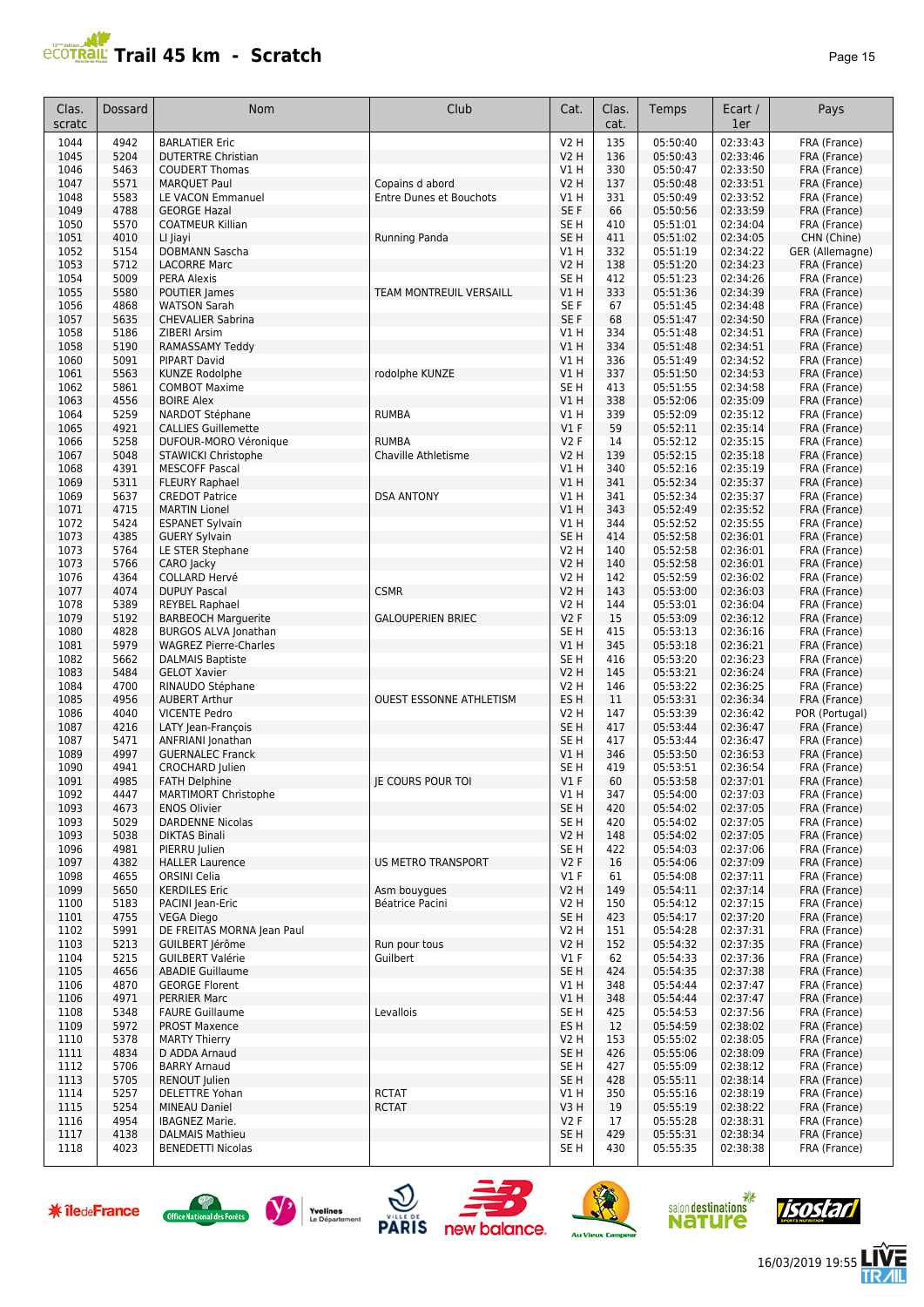# **Trail 45 km - Scratch Page 16** Page 16

| Clas.<br>scratc | Dossard      | Nom                                                   | Club                           | Cat.                           | Clas.<br>cat. | Temps                | Ecart /<br>1er       | Pays                         |
|-----------------|--------------|-------------------------------------------------------|--------------------------------|--------------------------------|---------------|----------------------|----------------------|------------------------------|
| 1119            | 4092         | <b>BRISSET Frederic</b>                               |                                | SE H                           | 431           | 05:55:51             | 02:38:54             | FRA (France)                 |
| 1119            | 4106         | <b>VIEILLARD Thibaut</b>                              |                                | V1 H                           | 351           | 05:55:51             | 02:38:54             | FRA (France)                 |
| 1119            | 5611         | <b>GILLET Olivier</b>                                 |                                | SE H                           | 431           | 05:55:51             | 02:38:54             | FRA (France)                 |
| 1122            | 4142         | <b>BOLOPION Carole</b>                                |                                | V1F                            | 63            | 05:55:54             | 02:38:57             | FRA (France)                 |
| 1123            | 5843         | VELAZQUEZ COLLADO Daniel                              |                                | SE <sub>H</sub>                | 433           | 05:56:01             | 02:39:04             | MEX (Mexique)                |
| 1124            | 4403         | <b>FABING Pierre</b>                                  |                                | SE <sub>H</sub>                | 434           | 05:56:07             | 02:39:10             | FRA (France)                 |
| 1125            | 5548         | LEFEVRE Anne-Gaëlle                                   |                                | $VI$ F                         | 64            | 05:56:10             | 02:39:13             | FRA (France)                 |
| 1126<br>1127    | 4177<br>4306 | <b>MAIRESSE Pierre</b><br><b>THEVENIN Myriam</b>      | cosma arcueil                  | <b>V2 H</b><br>SE <sub>F</sub> | 154<br>69     | 05:56:11<br>05:56:12 | 02:39:14<br>02:39:15 | FRA (France)<br>FRA (France) |
| 1128            | 5028         | <b>DAMIENS Michel</b>                                 | US NEMOURS ST PIERRE AT        | V3H                            | 20            | 05:56:16             | 02:39:19             | FRA (France)                 |
| 1129            | 5586         | <b>GIRAUD Alice</b>                                   |                                | SE <sub>F</sub>                | 70            | 05:56:18             | 02:39:21             | FRA (France)                 |
| 1130            | 4780         | <b>TUROTTE Eliott</b>                                 |                                | SE <sub>H</sub>                | 435           | 05:56:28             | 02:39:31             | FRA (France)                 |
| 1131            | 4460         | <b>FOURNIER Laurent</b>                               |                                | <b>V2 H</b>                    | 155           | 05:56:29             | 02:39:32             | FRA (France)                 |
| 1132            | 5395         | LE CORRE Marion                                       | les foulées de saint ge        | $VI$ F                         | 65            | 05:56:30             | 02:39:33             | FRA (France)                 |
| 1133            | 5362         | <b>LEROY Guy</b>                                      |                                | V1H                            | 352           | 05:56:42             | 02:39:45             | FRA (France)                 |
| 1134            | 4060         | <b>MOUTTOU Govine</b>                                 |                                | <b>V2 H</b>                    | 156           | 05:56:47             | 02:39:50             | FRA (France)                 |
| 1135            | 5298         | <b>MUSSILLON TAILLIEZ Aurore</b>                      | Sam paris 12                   | SE <sub>F</sub>                | 71            | 05:56:49             | 02:39:52             | FRA (France)                 |
| 1136<br>1137    | 4005<br>4028 | <b>VELU Ludovic</b><br><b>BAILLEUL Lucile</b>         |                                | VIH<br>SE <sub>F</sub>         | 353<br>72     | 05:56:56<br>05:57:01 | 02:39:59<br>02:40:04 | FRA (France)<br>FRA (France) |
| 1138            | 4029         | <b>BAILLEUL Pierre</b>                                |                                | SE <sub>H</sub>                | 436           | 05:57:02             | 02:40:05             | FRA (France)                 |
| 1139            | 4230         | <b>VANNIER Bruno</b>                                  | <b>FREE RUNNERS CLUB</b>       | V3H                            | 21            | 05:57:10             | 02:40:13             | FRA (France)                 |
| 1140            | 5209         | <b>CHAPLAIS Caroline</b>                              |                                | SE F                           | 73            | 05:57:15             | 02:40:18             | FRA (France)                 |
| 1141            | 4992         | <b>MAUMY Margot</b>                                   |                                | SE F                           | 74            | 05:57:19             | 02:40:22             | FRA (France)                 |
| 1142            | 5072         | <b>BEYT Matthieu</b>                                  |                                | SE <sub>H</sub>                | 437           | 05:57:25             | 02:40:28             | FRA (France)                 |
| 1143            | 4450         | <b>BILLE Emmanuelle</b>                               | <b>Issy Triathlon</b>          | $VI$ F                         | 66            | 05:57:26             | 02:40:29             | FRA (France)                 |
| 1143            | 4461         | <b>ATTALI Ofer</b>                                    | <b>ISSY TRIATHLON</b>          | V1 H                           | 354           | 05:57:26             | 02:40:29             | FRA (France)                 |
| 1145            | 4718         | <b>BLANC Christian</b>                                |                                | V2 H                           | 157           | 05:57:48             | 02:40:51             | FRA (France)                 |
| 1146<br>1147    | 4096<br>5055 | COUILLAUD Mickaël<br><b>VILLEVAL Eric</b>             |                                | VIH<br>V1H                     | 355<br>356    | 05:57:49<br>05:58:00 | 02:40:52<br>02:41:03 | FRA (France)<br>FRA (France) |
| 1147            | 5308         | <b>MIR Sebastien</b>                                  |                                | <b>V1 H</b>                    | 356           | 05:58:00             | 02:41:03             | FRA (France)                 |
| 1149            | 4770         | <b>DARIC Xavier</b>                                   | Xavier Daric                   | VIH                            | 358           | 05:58:03             | 02:41:06             | FRA (France)                 |
| 1150            | 4173         | PENE Nayen                                            |                                | VIH                            | 359           | 05:58:05             | 02:41:08             | FRA (France)                 |
| 1151            | 5150         | <b>KRAUS Matthias</b>                                 |                                | SE <sub>H</sub>                | 438           | 05:58:18             | 02:41:21             | GER (Allemagne)              |
| 1152            | 5151         | <b>FEIGEL Daniela</b>                                 |                                | SE F                           | 75            | 05:58:19             | 02:41:22             | GER (Allemagne)              |
| 1153            | 5825         | CAMMARATA Jean                                        |                                | V2 H                           | 158           | 05:58:23             | 02:41:26             | FRA (France)                 |
| 1154            | 5616         | <b>BARON Grégory</b>                                  |                                | SE <sub>H</sub>                | 439           | 05:58:27             | 02:41:30             | FRA (France)                 |
| 1155            | 4353         | <b>LAHAYE Cyrille</b>                                 | Cyrille Lahaye                 | V1 H                           | 360           | 05:58:31             | 02:41:34             | FRA (France)                 |
| 1156<br>1157    | 5189<br>4067 | <b>BROUTIN Didier</b><br><b>CHAPIN Sophie</b>         | <b>OCCBA</b>                   | <b>V2 H</b><br>SE F            | 159<br>76     | 05:58:33<br>05:58:35 | 02:41:36<br>02:41:38 | FRA (France)<br>FRA (France) |
| 1157            | 5187         | AMAR Jerome                                           | Occba                          | V1 H                           | 361           | 05:58:35             | 02:41:38             | FRA (France)                 |
| 1157            | 5945         | <b>DELIAS Guillaume</b>                               |                                | SE <sub>H</sub>                | 440           | 05:58:35             | 02:41:38             | FRA (France)                 |
| 1160            | 4621         | <b>BLONDIN Cyril</b>                                  | <b>COURBEVOIE ATHLETISME C</b> | <b>V2 H</b>                    | 160           | 05:58:47             | 02:41:50             | FRA (France)                 |
| 1161            | 4413         | <b>MARIE Aurélien</b>                                 |                                | SE <sub>H</sub>                | 441           | 05:58:48             | 02:41:51             | FRA (France)                 |
| 1162            | 4041         | <b>ISAMBERT Elsa</b>                                  | PASSPARTOUT TRAILERS DU        | SE F                           | 77            | 05:58:49             | 02:41:52             | FRA (France)                 |
| 1162            | 5579         | <b>WINCKEL Antoine</b>                                | <b>WINCKEL</b>                 | V1 H                           | 362           | 05:58:49             | 02:41:52             | FRA (France)                 |
| 1164            | 5050<br>5906 | <b>GUIET Marie</b>                                    |                                | SE F<br>SE <sub>H</sub>        | 78            | 05:58:57<br>05:59:02 | 02:42:00             | FRA (France)                 |
| 1165<br>1166    | 4564         | <b>MARTIN Emilien</b><br><b>GUILLAUME Sandrine</b>    | CYT91                          | $VI$ F                         | 442<br>67     | 05:59:12             | 02:42:05<br>02:42:15 | FRA (France)<br>FRA (France) |
| 1167            | 4357         | <b>GIL Line</b>                                       | Line GIL                       | $VI$ F                         | 68            | 05:59:13             | 02:42:16             | FRA (France)                 |
| 1168            | 4648         | <b>BORNON Maxime</b>                                  |                                | V1 H                           | 363           | 05:59:18             | 02:42:21             | FRA (France)                 |
| 1168            | 5628         | <b>WILLIAMS Stuart</b>                                |                                | V1H                            | 363           | 05:59:18             | 02:42:21             | GBR (Royaume-Uni)            |
| 1170            | 4589         | <b>DELPIERRE Eric</b>                                 |                                | V2 H                           | 161           | 05:59:22             | 02:42:25             | FRA (France)                 |
| 1171            | 5807         | <b>HOUZELOT Marc</b>                                  | DASSAULT SPORT SURESNES        | V2 H                           | 162           | 05:59:27             | 02:42:30             | FRA (France)                 |
| 1172            | 4302         | POZZO DI BORGO Laetitia                               | LAETITIA POZZO DI BORGO        | $VI$ F                         | 69            | 05:59:28             | 02:42:31             | FRA (France)                 |
| 1173            | 5827<br>5619 | <b>FONTAINE Richard</b><br><b>CONZELMANN Bertrand</b> | dassault sport suresnes        | V3 H<br>V2F                    | 22            | 05:59:30             | 02:42:33             | FRA (France)                 |
| 1174<br>1175    | 5483         | <b>SACQUEPEE Francois</b>                             | <b>FRANCOIS SACQUEPEE</b>      | V1 H                           | 18<br>365     | 05:59:31<br>05:59:35 | 02:42:34<br>02:42:38 | FRA (France)<br>FRA (France) |
| 1176            | 4071         | <b>MOUTTOU Madivanane</b>                             |                                | <b>V2 H</b>                    | 163           | 05:59:46             | 02:42:49             | FRA (France)                 |
| 1176            | 4312         | LAVAL Sophie                                          |                                | V1F                            | 70            | 05:59:46             | 02:42:49             | FRA (France)                 |
| 1178            | 4794         | <b>FRAIOLI Maxime</b>                                 |                                | SE <sub>H</sub>                | 443           | 05:59:51             | 02:42:54             | FRA (France)                 |
| 1179            | 4268         | <b>BREUT Pascal</b>                                   |                                | V1 H                           | 366           | 05:59:59             | 02:43:02             | FRA (France)                 |
| 1180            | 4398         | <b>DENIAU Romuald</b>                                 |                                | SE <sub>H</sub>                | 444           | 06:00:09             | 02:43:12             | FRA (France)                 |
| 1181            | 4729         | <b>DEGOIS Matthieu</b>                                | ASC BNP PARIBAS PARIS          | V1 H                           | 367           | 06:00:13             | 02:43:16             | FRA (France)                 |
| 1182            | 5067         | <b>CORABOEUF Emilie</b>                               |                                | SE F                           | 79            | 06:00:17             | 02:43:20             | FRA (France)                 |
| 1183<br>1184    | 4198<br>4651 | <b>LEROY Aurore</b>                                   |                                | SE F<br>V1H                    | 80<br>368     | 06:00:30<br>06:00:40 | 02:43:33<br>02:43:43 | FRA (France)<br>FRA (France) |
| 1185            | 5757         | JOUNAULT Raphaël<br>GARRIGUES Agnès                   | <b>Tri 91</b>                  | $VI$ F                         | 71            | 06:00:41             | 02:43:44             | FRA (France)                 |
| 1186            | 5879         | <b>LEMONNIER Pascal</b>                               | TEAM 77 / GUERIDUNCANCE        | SE <sub>H</sub>                | 445           | 06:00:50             | 02:43:53             | FRA (France)                 |
| 1187            | 4839         | <b>CROCHEMORE Marie</b>                               |                                | SE F                           | 81            | 06:01:01             | 02:44:04             | FRA (France)                 |
| 1188            | 5828         | <b>TISSANDIER William</b>                             |                                | SE H                           | 446           | 06:01:02             | 02:44:05             | FRA (France)                 |
| 1189            | 4120         | <b>BARON Frederic</b>                                 |                                | SE H                           | 447           | 06:01:04             | 02:44:07             | FRA (France)                 |
| 1190            | 5878         | <b>BARBRY Frederic</b>                                |                                | V1 H                           | 369           | 06:01:05             | 02:44:08             | FRA (France)                 |
| 1191            | 4896         | MARETTE Jérôme                                        |                                | V1 H                           | 370           | 06:01:06             | 02:44:09             | FRA (France)                 |
| 1192<br>1193    | 4657<br>4568 | <b>SARDENT Thibault</b><br><b>CASIER Frederic</b>     | <b>AS MEUDON</b><br>as meudon  | VIH                            | 371<br>372    | 06:01:57<br>06:01:58 | 02:45:00<br>02:45:01 | FRA (France)<br>FRA (France) |
|                 |              |                                                       |                                | V1 H                           |               |                      |                      |                              |

















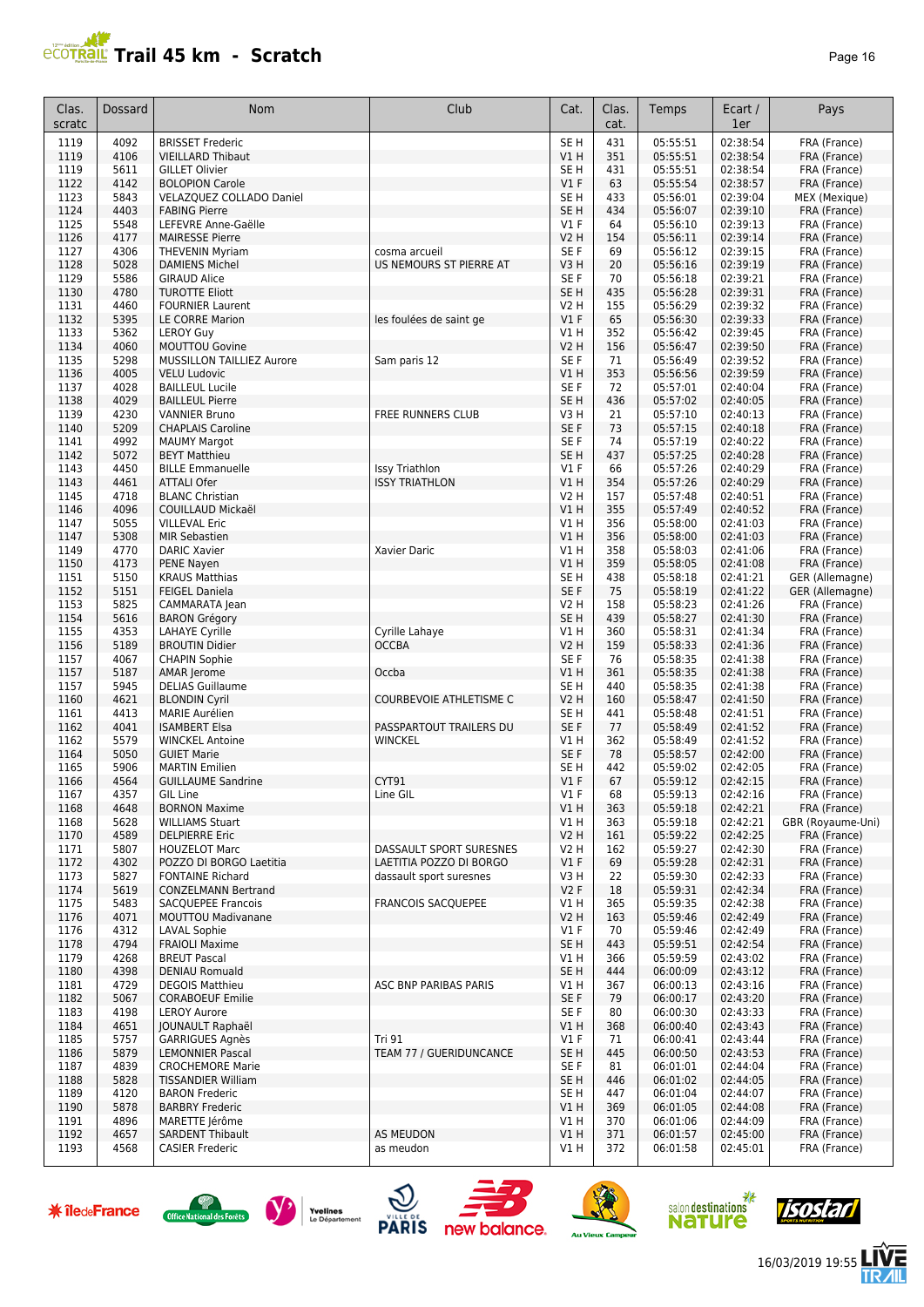# **PROTRAIL Trail 45 km - Scratch**

| c<br>н |  |
|--------|--|
|--------|--|

| Clas.<br>scratc | Dossard      | <b>Nom</b>                                             | Club                                      | Cat.                    | Clas.<br>cat. | Temps                | Ecart /<br>1er       | Pays                          |
|-----------------|--------------|--------------------------------------------------------|-------------------------------------------|-------------------------|---------------|----------------------|----------------------|-------------------------------|
| 1194            | 5303         | <b>JAGLA Aurélien</b>                                  |                                           | SE <sub>H</sub>         | 448           | 06:02:07             | 02:45:10             | FRA (France)                  |
| 1195            | 4779         | <b>AUBRIOT Marjorie</b>                                |                                           | V1F                     | 72            | 06:02:09             | 02:45:12             | FRA (France)                  |
| 1196            | 4361         | PERU Stephanie                                         |                                           | $VI$ F                  | 73            | 06:02:10             | 02:45:13             | FRA (France)                  |
| 1197<br>1198    | 4480<br>4659 | <b>HACQUIN Léa</b><br><b>SCHEPENS Cedric</b>           | <b>TEAM TRAIL PARIS</b>                   | SE F<br>SE <sub>H</sub> | 82<br>449     | 06:02:18<br>06:02:19 | 02:45:21<br>02:45:22 | FRA (France)<br>FRA (France)  |
| 1199            | 5285         | <b>PALLOT Antoine</b>                                  |                                           | SE H                    | 450           | 06:02:33             | 02:45:36             | FRA (France)                  |
| 1200            | 5402         | <b>ROUGE Camille</b>                                   |                                           | SE F                    | 83            | 06:02:50             | 02:45:53             | FRA (France)                  |
| 1200            | 5406         | <b>NICOLAS Estelle</b>                                 | Adidas Runners Champs E                   | SE F                    | 83            | 06:02:50             | 02:45:53             | FRA (France)                  |
| 1202            | 5409         | <b>GRAS</b> Jean-Michel                                |                                           | V1H                     | 373           | 06:02:51             | 02:45:54             | FRA (France)                  |
| 1202            | 5830         | <b>ROUET Antoine</b>                                   | Free Runners le Club                      | V1H                     | 373           | 06:02:51             | 02:45:54             | FRA (France)                  |
| 1204<br>1205    | 5737<br>5679 | <b>DREUX Hervé</b><br><b>BEAUVAIS Leslie</b>           | Us Belhomert                              | V2 H<br>SE F            | 164<br>85     | 06:02:52<br>06:02:53 | 02:45:55<br>02:45:56 | FRA (France)<br>FRA (France)  |
| 1206            | 4313         | <b>CAMBE Eric</b>                                      |                                           | V1H                     | 375           | 06:03:02             | 02:46:05             | FRA (France)                  |
| 1207            | 5231         | <b>ROY Lionel</b>                                      | Dassault Sports Suresne                   | <b>V2 H</b>             | 165           | 06:03:18             | 02:46:21             | FRA (France)                  |
| 1208            | 4473         | <b>CLADEL Philippe</b>                                 |                                           | V1 H                    | 376           | 06:03:21             | 02:46:24             | FRA (France)                  |
| 1208            | 5195         | <b>D'YVOIRE Gabriel</b>                                |                                           | SE <sub>H</sub>         | 451           | 06:03:21             | 02:46:24             | FRA (France)                  |
| 1210            | 4293         | <b>HAUSER Sebastien</b>                                |                                           | V1 H                    | 377<br>166    | 06:03:27             | 02:46:30             | FRA (France)                  |
| 1211<br>1212    | 4118<br>5122 | PEYRADE Serge<br>RAZAFITSIFEHERA Jean-Marc             | APSAD93<br><b>GLOBE TRAILERS</b>          | <b>V2 H</b><br>V3H      | 23            | 06:03:47<br>06:03:49 | 02:46:50<br>02:46:52 | FRA (France)<br>FRA (France)  |
| 1213            | 4827         | <b>ANTONSEN Kenneth</b>                                | SK Rye / Hey'di AS                        | <b>V1 H</b>             | 378           | 06:03:58             | 02:47:01             | NOR (Norvège)                 |
| 1214            | 5125         | <b>LAMBERT Mathias</b>                                 |                                           | V1H                     | 379           | 06:04:15             | 02:47:18             | FRA (France)                  |
| 1215            | 4622         | <b>MULLER Christian</b>                                | <b>USO L'OREAL</b>                        | V1H                     | 380           | 06:04:25             | 02:47:28             | FRA (France)                  |
| 1216            | 5073         | <b>ESTEVE Jean Paul</b>                                | <b>EA CREIL</b>                           | <b>V2 H</b>             | 167           | 06:04:34             | 02:47:37             | FRA (France)                  |
| 1217            | 5431         | <b>DECATOIRE Franck</b>                                | <b>NOA</b>                                | <b>V2 H</b>             | 168           | 06:04:37             | 02:47:40<br>02:47:45 | FRA (France)                  |
| 1218<br>1219    | 4936<br>5608 | <b>VIEILHESCAZE Pierre</b><br><b>GONTHIER Philippe</b> | Wasquehal Triathlon<br>M.rolande Fontaine | V1H<br>V1H              | 381<br>382    | 06:04:42<br>06:04:50 | 02:47:53             | FRA (France)<br>FRA (France)  |
| 1220            | 5801         | <b>BOIS Gregoire</b>                                   |                                           | SE <sub>H</sub>         | 452           | 06:05:02             | 02:48:05             | FRA (France)                  |
| 1221            | 4695         | <b>BIDAULT Pascal</b>                                  |                                           | <b>V2 H</b>             | 169           | 06:05:11             | 02:48:14             | FRA (France)                  |
| 1221            | 4918         | <b>COUFFIGNAL Eric</b>                                 |                                           | V2 H                    | 169           | 06:05:11             | 02:48:14             | FRA (France)                  |
| 1221            | 5136         | <b>LEROUX Yann</b>                                     |                                           | V1 H                    | 383           | 06:05:11             | 02:48:14             | FRA (France)                  |
| 1221            | 5715         | <b>LUCZAK Franck</b>                                   |                                           | V2 H                    | 169           | 06:05:11             | 02:48:14             | FRA (France)                  |
| 1225<br>1226    | 5268<br>5379 | <b>VEYRINES Benoît</b><br><b>FLINOIS Martin</b>        | <b>Olympique Bailly Noisy</b>             | V1 H<br>SE <sub>H</sub> | 384<br>453    | 06:05:12<br>06:05:22 | 02:48:15<br>02:48:25 | FRA (France)<br>FRA (France)  |
| 1227            | 4185         | <b>DEMARTA Fabienne</b>                                |                                           | V2F                     | 19            | 06:05:30             | 02:48:33             | FRA (France)                  |
| 1228            | 4077         | <b>BLONDEEL Benoit</b>                                 |                                           | V1 H                    | 385           | 06:05:36             | 02:48:39             | FRA (France)                  |
| 1229            | 4464         | LE BRAS Mickael                                        |                                           | SE <sub>H</sub>         | 454           | 06:05:44             | 02:48:47             | FRA (France)                  |
| 1229            | 5500         | <b>MOTREFF Arnaud</b>                                  |                                           | V1 H                    | 386           | 06:05:44             | 02:48:47             | FRA (France)                  |
| 1231            | 4050         | <b>DEBIEE Silvia</b>                                   | Val d orge athletic                       | $VI$ F                  | 74            | 06:05:45             | 02:48:48             | FRA (France)                  |
| 1232<br>1233    | 4051<br>4547 | <b>DEBIEE Olivier</b><br>KOWALCZYK Katarzyna           | VAL D'ORGE ATHETIC                        | V1 H<br>SE F            | 387<br>86     | 06:05:47<br>06:05:50 | 02:48:50<br>02:48:53 | FRA (France)<br>POL (Pologne) |
| 1234            | 5473         | <b>MOUGENOT Xavier</b>                                 |                                           | V1 H                    | 388           | 06:05:57             | 02:49:00             | FRA (France)                  |
| 1235            | 4351         | <b>GALLETTI Andrea</b>                                 |                                           | V2 H                    | 172           | 06:05:58             | 02:49:01             | ITA (Italie)                  |
| 1236            | 4250         | <b>DEGEMBE Myriam</b>                                  |                                           | SE F                    | 87            | 06:06:04             | 02:49:07             | FRA (France)                  |
| 1237            | 4632         | LIU Jérôme                                             |                                           | SE <sub>H</sub>         | 455           | 06:06:14             | 02:49:17             | FRA (France)                  |
| 1238            | 4510         | DE KERAUTEM Tugdual                                    |                                           | <b>V2 H</b>             | 173           | 06:06:24             | 02:49:27             | FRA (France)                  |
| 1239<br>1240    | 4290<br>4477 | <b>SECKERT Frank</b><br>VIEILLARD-BARON Pierre-Andre   | Pauline Seckert                           | <b>V2 H</b><br>V1 H     | 174<br>389    | 06:06:29<br>06:06:45 | 02:49:32<br>02:49:48 | FRA (France)<br>FRA (France)  |
| 1241            | 4784         | <b>COLIN Laurent</b>                                   |                                           | VIH                     | 390           | 06:06:52             | 02:49:55             | FRA (France)                  |
| 1242            | 5847         | <b>TEODOSIO Filipe</b>                                 |                                           | $VI$ H                  | 391           | 06:06:56             | 02:49:59             | FRA (France)                  |
| 1243            | 4652         | PERES Kévin                                            |                                           | SE <sub>H</sub>         | 456           | 06:06:57             | 02:50:00             | FRA (France)                  |
| 1244            | 4654         | <b>FLOURENT Pierre</b>                                 |                                           | SE <sub>H</sub>         | 457           | 06:06:58             | 02:50:01             | FRA (France)                  |
| 1245            | 4815         | <b>BENDELAC Jacky</b>                                  | <b>RUMBA</b>                              | V2 H                    | 175           | 06:07:03             | 02:50:06             | FRA (France)                  |
| 1246<br>1247    | 5893<br>5245 | <b>OUCHENE Karine</b><br><b>DELETREZ Fabien</b>        | karine OUCHENE<br>AC WAMBRECHIES          | SE F<br>V1 H            | 88<br>392     | 06:07:11<br>06:07:43 | 02:50:14<br>02:50:46 | FRA (France)<br>FRA (France)  |
| 1248            | 5144         | <b>SIMON Guillaume</b>                                 |                                           | V <sub>2</sub> H        | 176           | 06:07:57             | 02:51:00             | FRA (France)                  |
| 1249            | 5982         | <b>DUHAMEL Sonia</b>                                   |                                           | SE F                    | 89            | 06:08:11             | 02:51:14             | FRA (France)                  |
| 1250            | 5981         | <b>FOURNOT Nicolas</b>                                 |                                           | SE H                    | 458           | 06:08:16             | 02:51:19             | FRA (France)                  |
| 1251            | 5441         | <b>HODENCQ Sebastien</b>                               |                                           | SE <sub>H</sub>         | 459           | 06:08:52             | 02:51:55             | FRA (France)                  |
| 1252            | 4599         | <b>BIORET Emmanuelle</b>                               | Emmanuelle BIORET                         | SE F                    | 90            | 06:08:54             | 02:51:57             | FRA (France)                  |
| 1252<br>1254    | 5713<br>5142 | POULARD Armelle<br><b>GUILLUY Séverine</b>             | Séverine GUILLUY                          | SE F<br>V1F             | 90<br>75      | 06:08:54<br>06:09:14 | 02:51:57<br>02:52:17 | FRA (France)<br>FRA (France)  |
| 1255            | 4462         | <b>ARNAUD Benoit</b>                                   |                                           | SE <sub>H</sub>         | 460           | 06:09:15             | 02:52:18             | FRA (France)                  |
| 1256            | 4494         | <b>TASSEL Denis</b>                                    |                                           | V1 H                    | 393           | 06:09:33             | 02:52:36             | FRA (France)                  |
| 1257            | 4115         | <b>UGUEN Thierry</b>                                   |                                           | V1H                     | 394           | 06:10:09             | 02:53:12             | FRA (France)                  |
| 1258            | 5191         | <b>FONTET Erik</b>                                     |                                           | VIH                     | 395           | 06:10:11             | 02:53:14             | FRA (France)                  |
| 1259            | 5162         | <b>BELLOUARD Julie</b>                                 |                                           | SE F                    | 92            | 06:10:24             | 02:53:27             | FRA (France)                  |
| 1260<br>1261    | 5320<br>5321 | <b>MARGUET Sophie</b><br><b>FOURCART Maxence</b>       |                                           | SE F<br>SE <sub>H</sub> | 93<br>461     | 06:10:29<br>06:10:33 | 02:53:32<br>02:53:36 | FRA (France)<br>FRA (France)  |
| 1262            | 5921         | <b>TIBERGHIEN Aude</b>                                 |                                           | V3F                     | 5             | 06:10:45             | 02:53:48             | FRA (France)                  |
| 1263            | 5964         | LEGLAND Jean-Jacques                                   |                                           | <b>V2 H</b>             | 177           | 06:10:53             | 02:53:56             | FRA (France)                  |
| 1264            | 5716         | <b>CHEVRIE Antoine</b>                                 |                                           | <b>V2 H</b>             | 178           | 06:10:54             | 02:53:57             | FRA (France)                  |
| 1265            | 5458         | DE CARVALHO Dominico                                   |                                           | V1H                     | 396           | 06:11:22             | 02:54:25             | FRA (France)                  |
| 1266            | 4478         | <b>DEBAINS Victor</b>                                  |                                           | SE H                    | 462           | 06:11:40             | 02:54:43             | FRA (France)                  |
| 1267<br>1268    | 4488<br>4511 | <b>LOISON Valentin</b><br><b>CHAMBON Hervé</b>         |                                           | SE <sub>H</sub><br>SE H | 463<br>464    | 06:11:41<br>06:11:53 | 02:54:44<br>02:54:56 | FRA (France)<br>FRA (France)  |
|                 |              |                                                        |                                           |                         |               |                      |                      |                               |















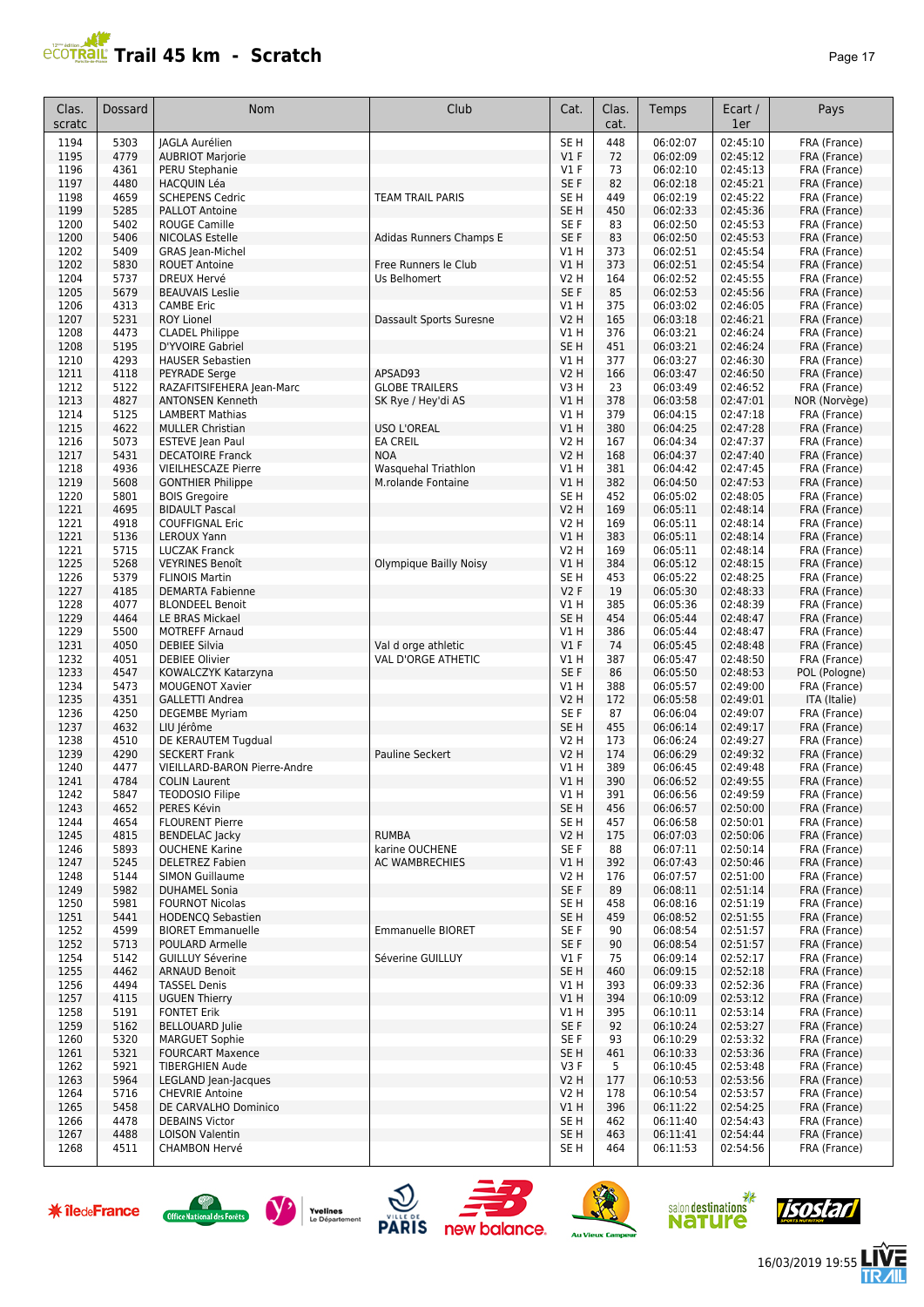# **Trail 45 km - Scratch Page 18** Page 18

| Clas.<br>scratc | Dossard      | Nom                                                   | Club                                               | Cat.                      | Clas.<br>cat. | Temps                | Ecart /<br>1er       | Pays                         |
|-----------------|--------------|-------------------------------------------------------|----------------------------------------------------|---------------------------|---------------|----------------------|----------------------|------------------------------|
| 1269            | 5203         | <b>RITTER Laurent</b>                                 |                                                    | V1 H                      | 397           | 06:11:56             | 02:54:59             | FRA (France)                 |
| 1270            | 4660         | <b>REGAZZONI Silvio</b>                               |                                                    | V1H                       | 398           | 06:12:11             | 02:55:14             | FRA (France)                 |
| 1270            | 4663         | <b>SPECHT Christelle</b>                              |                                                    | V1F                       | 76            | 06:12:11             | 02:55:14             | FRA (France)                 |
| 1272            | 5087         | <b>BINET Jeremy</b>                                   |                                                    | SE <sub>H</sub>           | 465           | 06:12:12             | 02:55:15             | FRA (France)                 |
| 1273            | 5227         | <b>AIMAR Clément</b>                                  |                                                    | SE <sub>H</sub>           | 466           | 06:12:39             | 02:55:42             | FRA (France)                 |
| 1273<br>1275    | 5869<br>5435 | <b>GAUDICHON Olivier</b>                              |                                                    | VIH<br>SE <sub>H</sub>    | 399           | 06:12:39<br>06:12:47 | 02:55:42<br>02:55:50 | FRA (France)                 |
| 1276            | 5039         | <b>VITOUR Corentin</b><br><b>MINNE Corinne</b>        | esme us deuil                                      | <b>V2F</b>                | 467<br>20     | 06:12:56             | 02:55:59             | FRA (France)<br>FRA (France) |
| 1276            | 5794         | <b>TOROSSIAN Serge</b>                                |                                                    | SE <sub>H</sub>           | 468           | 06:12:56             | 02:55:59             | FRA (France)                 |
| 1278            | 5214         | <b>DELRIEU Fabienne</b>                               | <b>ESME US DEUIL</b>                               | <b>V2F</b>                | 21            | 06:12:57             | 02:56:00             | FRA (France)                 |
| 1279            | 4389         | <b>HANTZ Elodie</b>                                   |                                                    | $VI$ F                    | 77            | 06:13:00             | 02:56:03             | FRA (France)                 |
| 1280            | 5302         | <b>MACK Thierry</b>                                   | ROUTE109                                           | V2 H                      | 179           | 06:13:05             | 02:56:08             | FRA (France)                 |
| 1281            | 4129         | <b>THOUVENOT Vincent</b>                              |                                                    | SE <sub>H</sub>           | 469           | 06:13:06             | 02:56:09             | FRA (France)                 |
| 1282            | 4162         | <b>TATIN Nicolas</b>                                  |                                                    | SE <sub>H</sub>           | 470           | 06:13:09             | 02:56:12             | FRA (France)                 |
| 1283            | 4482         | <b>CARPENTIER Olivier</b>                             |                                                    | V1H                       | 400           | 06:13:26             | 02:56:29             | FRA (France)                 |
| 1284            | 4271         | <b>BAGUR Estelle</b>                                  | AVIA CLUB ATHLETISM                                | SE F                      | 94            | 06:13:28             | 02:56:31             | FRA (France)                 |
| 1284            | 4331         | <b>CARPENTIER Nadege</b>                              |                                                    | SE <sub>F</sub>           | 94            | 06:13:28             | 02:56:31             | FRA (France)                 |
| 1286<br>1286    | 5084<br>5085 | PROU Stephane<br>PROU Helene                          | asff<br>asff                                       | VIH<br>$VI$ F             | 401<br>78     | 06:13:37<br>06:13:37 | 02:56:40<br>02:56:40 | FRA (France)<br>FRA (France) |
| 1288            | 5296         | <b>GUEVEL Remy</b>                                    | team humblezh                                      | <b>V2 H</b>               | 180           | 06:13:46             | 02:56:49             | FRA (France)                 |
| 1289            | 5109         | PERROT Christophe                                     |                                                    | V1H                       | 402           | 06:14:03             | 02:57:06             | FRA (France)                 |
| 1290            | 5143         | <b>GENEST Pierre</b>                                  |                                                    | <b>V2 H</b>               | 181           | 06:14:05             | 02:57:08             | FRA (France)                 |
| 1291            | 5472         | <b>MOULIN</b> Jean Charles                            |                                                    | V2 H                      | 182           | 06:14:07             | 02:57:10             | FRA (France)                 |
| 1292            | 5266         | <b>BOURSAUS Geraldine</b>                             |                                                    | <b>V2F</b>                | 22            | 06:14:08             | 02:57:11             | FRA (France)                 |
| 1293            | 4916         | <b>WU Quentin</b>                                     |                                                    | SE H                      | 471           | 06:14:17             | 02:57:20             | FRA (France)                 |
| 1294            | 4402         | <b>VALLARINO Nicolas</b>                              |                                                    | SE <sub>H</sub>           | 472           | 06:14:22             | 02:57:25             | FRA (France)                 |
| 1295            | 4152         | <b>NIVET Gabrielle</b>                                |                                                    | SE F                      | 96            | 06:14:26             | 02:57:29             | FRA (France)                 |
| 1295            | 5349         | PERIO Loic                                            |                                                    | SE <sub>H</sub>           | 473           | 06:14:26             | 02:57:29             | FRA (France)                 |
| 1297            | 4150         | <b>GIRARD Clément</b>                                 |                                                    | SE <sub>H</sub>           | 474           | 06:14:27             | 02:57:30             | FRA (France)                 |
| 1298<br>1299    | 5057<br>4798 | <b>BOULARES Odete</b>                                 | Asptt                                              | <b>V2F</b>                | 23<br>79      | 06:14:29             | 02:57:32<br>02:57:36 | POR (Portugal)               |
| 1300            | 4738         | <b>PRE Pascaline</b><br><b>MARQUET-ELLIS Nathalie</b> | Carquefour Athlatique C<br>AC LA CHAPELLE SUR ERDR | $VI$ F<br><b>V2F</b>      | 24            | 06:14:33<br>06:14:34 | 02:57:37             | FRA (France)<br>FRA (France) |
| 1301            | 4757         | <b>JOUMIER Adeline</b>                                | AC La Chapelle s/ erdre                            | SE <sub>F</sub>           | 97            | 06:14:36             | 02:57:39             | FRA (France)                 |
| 1302            | 4735         | <b>LACROIX Sabine</b>                                 | AC LA CHAPELLE/ERDRE                               | <b>V2F</b>                | 25            | 06:14:38             | 02:57:41             | FRA (France)                 |
| 1303            | 5427         | <b>FONTAINE Arnaud</b>                                |                                                    | V1 H                      | 403           | 06:14:40             | 02:57:43             | FRA (France)                 |
| 1304            | 5418         | <b>OUINEZ Ali</b>                                     | Berck ACO                                          | <b>V2 H</b>               | 183           | 06:15:03             | 02:58:06             | FRA (France)                 |
| 1305            | 4696         | <b>ROUILLON Laurent</b>                               |                                                    | V1 H                      | 404           | 06:15:08             | 02:58:11             | FRA (France)                 |
| 1306            | 4527         | <b>GUILLAUME Nicolas</b>                              |                                                    | VIH                       | 405           | 06:15:13             | 02:58:16             | FRA (France)                 |
| 1306            | 5278         | BENARD Jean Frédéric                                  |                                                    | V1H                       | 405           | 06:15:13             | 02:58:16             | FRA (France)                 |
| 1308            | 4282         | <b>DUBOIS Sophie</b>                                  | <b>USM OLIVET</b>                                  | V1F                       | 80            | 06:15:23             | 02:58:26             | FRA (France)                 |
| 1309<br>1310    | 4283<br>4468 | PELESZEZAK Valérie<br><b>JANVIER Geoffrey</b>         | Cap running igny                                   | $VI$ F<br>SE <sub>H</sub> | 81<br>475     | 06:15:24<br>06:15:29 | 02:58:27<br>02:58:32 | FRA (France)                 |
| 1310            | 5090         | <b>CAMPOS Claire</b>                                  |                                                    | <b>V2F</b>                | 26            | 06:15:29             | 02:58:32             | FRA (France)<br>FRA (France) |
| 1310            | 5674         | <b>GENEYTON Orville</b>                               |                                                    | SE <sub>H</sub>           | 475           | 06:15:29             | 02:58:32             | FRA (France)                 |
| 1313            | 4339         | PEQUIGNOT Laurent                                     |                                                    | SE <sub>H</sub>           | 477           | 06:15:30             | 02:58:33             | FRA (France)                 |
| 1314            | 4346         | <b>BRETONS Benjamin</b>                               | Benjamin Breton                                    | SE <sub>H</sub>           | 478           | 06:15:31             | 02:58:34             | FRA (France)                 |
| 1314            | 4581         | STERNBERG Jonathan                                    | <b>IONATHAN STERNBERG</b>                          | SE H                      | 478           | 06:15:31             | 02:58:34             | FRA (France)                 |
| 1316            | 4401         | <b>FLORET Eric</b>                                    |                                                    | V2 H                      | 184           | 06:15:42             | 02:58:45             | FRA (France)                 |
| 1317            | 4978         | <b>MAS Laurent</b>                                    |                                                    | V1 H                      | 407           | 06:15:56             | 02:58:59             | FRA (France)                 |
| 1318            | 4516         | ROUSSET Carole                                        |                                                    | V1F                       | 82            | 06:16:14             | 02:59:17             | FRA (France)                 |
| 1319            | 5279         | <b>BADALATO Romain</b>                                |                                                    | SE H                      | 480           | 06:16:15             | 02:59:18             | FRA (France)                 |
| 1320<br>1321    | 5914<br>4008 | CASTEIGNAU Yann<br><b>GOURDEL Marion</b>              |                                                    | V2 H<br>SE F              | 185<br>98     | 06:16:17<br>06:16:19 | 02:59:20<br>02:59:22 | FRA (France)<br>FRA (France) |
| 1322            | 4797         | <b>GILLIBRAND Olivia</b>                              |                                                    | $VI$ F                    | 83            | 06:16:20             | 02:59:23             | <b>BEL</b> (Belgique)        |
| 1323            | 4796         | COUTAS Olivier                                        |                                                    | V1 H                      | 408           | 06:16:22             | 02:59:25             | FRA (France)                 |
| 1324            | 4515         | <b>SENG Emilie</b>                                    |                                                    | SE F                      | 99            | 06:16:50             | 02:59:53             | FRA (France)                 |
| 1325            | 4513         | <b>DESBORDES</b> Julien                               |                                                    | SE <sub>H</sub>           | 481           | 06:16:53             | 02:59:56             | FRA (France)                 |
| 1326            | 5123         | LAGNEAU-YMONET Paul                                   |                                                    | V1 H                      | 409           | 06:16:57             | 03:00:00             | FRA (France)                 |
| 1327            | 4895         | <b>HARMANT Guillaume</b>                              |                                                    | SE H                      | 482           | 06:16:59             | 03:00:02             | FRA (France)                 |
| 1328            | 5283         | <b>GUERIN Jerome</b>                                  |                                                    | SE <sub>H</sub>           | 483           | 06:17:01             | 03:00:04             | FRA (France)                 |
| 1329            | 4192         | PILLIARD Eric                                         | <b>UA VERSAILLES</b>                               | V1 H                      | 410           | 06:17:30             | 03:00:33             | FRA (France)                 |
| 1330            | 4363         | LI Yang                                               |                                                    | VIH                       | 411           | 06:17:37             | 03:00:40             | CHN (Chine)                  |
| 1330            | 5717         | <b>THOMAS Stephane</b>                                | SAVIGNY ATHLETISME 91                              | V2 H                      | 186           | 06:17:37             | 03:00:40             | FRA (France)                 |
| 1332<br>1333    | 4664<br>4837 | <b>FOURCAULX Jessy</b><br>PLOUZEAU Roselyne           | <b>AS CEIDF</b>                                    | $VI$ F<br>V2F             | 84<br>27      | 06:17:46<br>06:17:52 | 03:00:49<br>03:00:55 | FRA (France)<br>FRA (France) |
| 1334            | 4107         | <b>CASTILLE Bernard</b>                               |                                                    | V3H                       | 24            | 06:17:54             | 03:00:57             | FRA (France)                 |
| 1335            | 4514         | <b>CREMOUX Nicolas</b>                                | <b>ASBF MLV</b>                                    | V1 H                      | 412           | 06:17:56             | 03:00:59             | FRA (France)                 |
| 1336            | 4004         | <b>VIA Mathias</b>                                    | Tri Team St Germain                                | V1H                       | 413           | 06:18:03             | 03:01:06             | FRA (France)                 |
| 1337            | 4875         | REKLAOUI Azar                                         |                                                    | V1 H                      | 414           | 06:18:26             | 03:01:29             | FRA (France)                 |
| 1338            | 4790         | <b>BROSSARD Loïc</b>                                  |                                                    | V1H                       | 415           | 06:18:36             | 03:01:39             | FRA (France)                 |
| 1339            | 4789         | POULON Veronique                                      |                                                    | V2F                       | 28            | 06:18:39             | 03:01:42             | FRA (France)                 |
| 1340            | 4386         | PENIN Pascal                                          |                                                    | <b>V2 H</b>               | 187           | 06:19:14             | 03:02:17             | FRA (France)                 |
| 1341            | 5967         | <b>LHOTE Bruno</b>                                    |                                                    | V2 H                      | 188           | 06:19:20             | 03:02:23             | FRA (France)                 |
| 1342            | 5702         | <b>HAMON Romain</b>                                   |                                                    | SE H                      | 484           | 06:19:26             | 03:02:29             | FRA (France)                 |
| 1343            | 5749         | <b>OULEHRI Tarik</b>                                  |                                                    | V2 H                      | 189           | 06:19:31             | 03:02:34             | MAR (Maroc)                  |















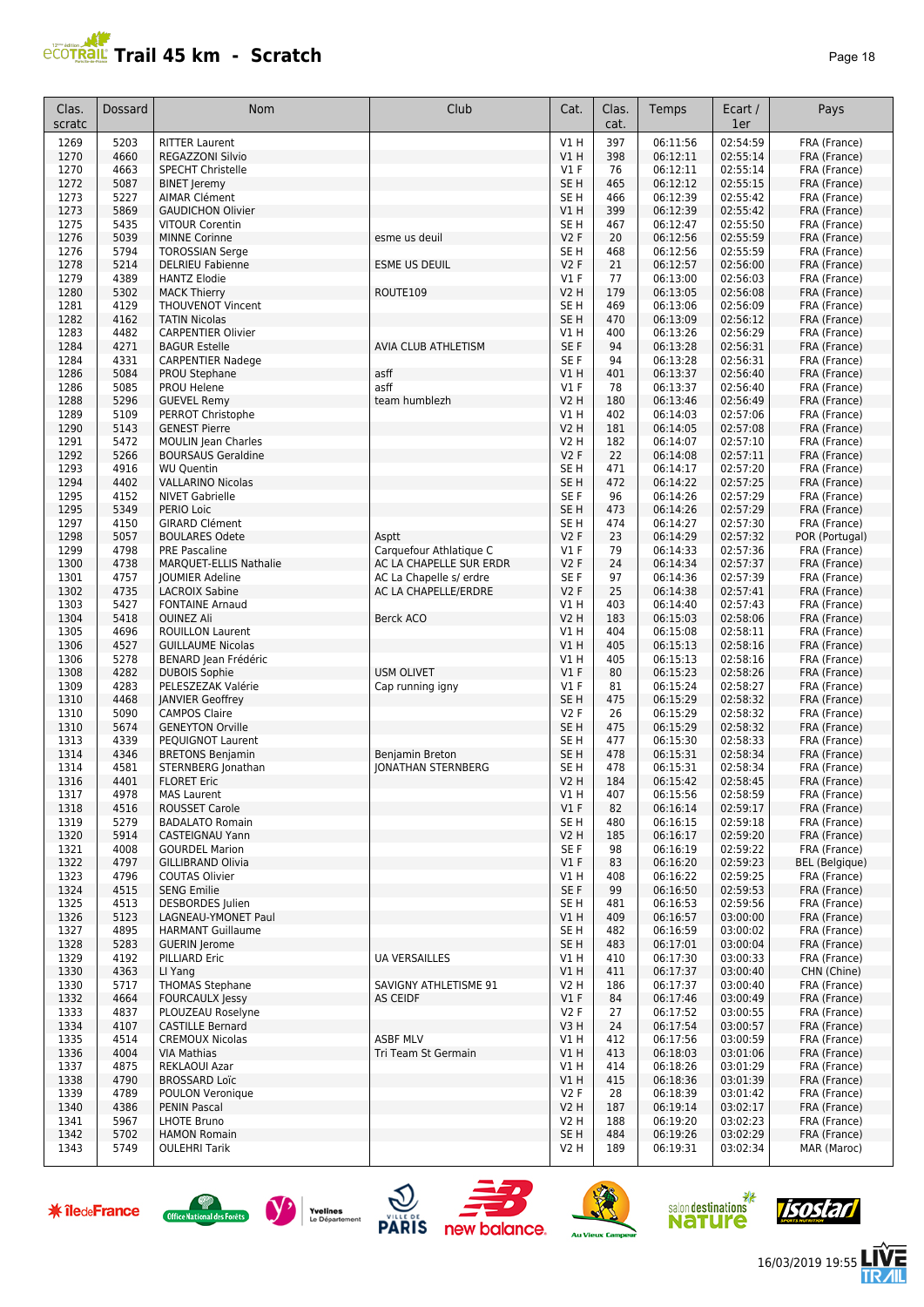# **PROTRAIL Trail 45 km - Scratch**

| aae |  |  |
|-----|--|--|
|-----|--|--|

| Clas.<br>scratc | Dossard      | <b>Nom</b>                                          | Club                          | Cat.                          | Clas.<br>cat. | Temps                | Ecart /<br>1er       | Pays                                  |
|-----------------|--------------|-----------------------------------------------------|-------------------------------|-------------------------------|---------------|----------------------|----------------------|---------------------------------------|
| 1344            | 4535         | PAULAT Olivier                                      |                               | SE <sub>H</sub>               | 485           | 06:19:32             | 03:02:35             | FRA (France)                          |
| 1345            | 5342         | <b>BUSNEL Nicolas</b>                               |                               | V1H                           | 416           | 06:19:36             | 03:02:39             | FRA (France)                          |
| 1346            | 5751         | <b>HEROUART Yann</b>                                |                               | V1H                           | 417           | 06:19:37             | 03:02:40             | FRA (France)                          |
| 1347<br>1348    | 5708<br>5004 | MAUJARET Cyril<br><b>BROSSARD Pierre-Yves</b>       |                               | SE <sub>H</sub><br>VIH        | 486<br>418    | 06:19:42<br>06:19:48 | 03:02:45<br>03:02:51 | FRA (France)<br>FRA (France)          |
| 1349            | 5007         | <b>CASSO Alexandre</b>                              |                               | VIH                           | 419           | 06:19:50             | 03:02:53             | FRA (France)                          |
| 1349            | 5027         | <b>ANDRILLON Nicolas</b>                            |                               | V1H                           | 419           | 06:19:50             | 03:02:53             | FRA (France)                          |
| 1351            | 4897         | Letellier VINCENT                                   |                               | V1H                           | 421           | 06:20:16             | 03:03:19             | FRA (France)                          |
| 1352            | 5065         | <b>TEMMAR Cecile</b>                                | <b>ASPTT Nice Cote d'azur</b> | $VI$ F                        | 85            | 06:20:19             | 03:03:22             | FRA (France)                          |
| 1353            | 5226         | <b>DURAND Benoit</b>                                | <b>XRun</b>                   | <b>V2 H</b>                   | 190           | 06:20:22             | 03:03:25             | FRA (France)                          |
| 1353<br>1353    | 5390<br>5604 | <b>MEURICE Isabelle</b><br><b>VANDAME Sebastien</b> |                               | <b>V2F</b><br>SE <sub>H</sub> | 29<br>487     | 06:20:22<br>06:20:22 | 03:03:25<br>03:03:25 | <b>BEL</b> (Belgique)<br>FRA (France) |
| 1356            | 4188         | <b>YOU Feiran</b>                                   |                               | SE <sub>H</sub>               | 488           | 06:20:39             | 03:03:42             | FRA (France)                          |
| 1357            | 5986         | <b>ROTSEN Pierre</b>                                |                               | V1H                           | 422           | 06:20:45             | 03:03:48             | FRA (France)                          |
| 1358            | 5513         | <b>HAIRIE Mathilde</b>                              | Savigny Athlétisme 91         | SE <sub>F</sub>               | 100           | 06:20:48             | 03:03:51             | FRA (France)                          |
| 1359            | 4148         | <b>COLOMBEL Jeremy</b>                              |                               | SE <sub>H</sub>               | 489           | 06:20:49             | 03:03:52             | FRA (France)                          |
| 1360            | 4561         | <b>BURTIN Rémi</b>                                  |                               | SE <sub>H</sub>               | 490           | 06:20:52             | 03:03:55             | FRA (France)                          |
| 1361            | 4563         | <b>CABON-LUNEL Erwan</b>                            |                               | SE <sub>H</sub>               | 491           | 06:20:54             | 03:03:57             | FRA (France)                          |
| 1362<br>1363    | 4332<br>4914 | <b>SELLIER Gerald</b><br>LIU Qi                     | ASC BNP PARIBAS PARIS         | V1H<br>SE F                   | 423<br>101    | 06:20:57<br>06:21:37 | 03:04:00<br>03:04:40 | FRA (France)<br>CHN (Chine)           |
| 1364            | 4296         | <b>TELLIER Patricia</b>                             |                               | $VI$ F                        | 86            | 06:21:49             | 03:04:52             | FRA (France)                          |
| 1365            | 5374         | <b>REBIFFE Alexandre</b>                            |                               | SE <sub>H</sub>               | 492           | 06:21:50             | 03:04:53             | FRA (France)                          |
| 1366            | 5297         | <b>KERDRAON</b> Jerome                              | team humblezh                 | SE <sub>H</sub>               | 493           | 06:21:56             | 03:04:59             | FRA (France)                          |
| 1367            | 5675         | <b>VERZOTTI Didier</b>                              |                               | <b>V2 H</b>                   | 191           | 06:22:30             | 03:05:33             | FRA (France)                          |
| 1368            | 5768         | <b>DEBEAUVAIS Gaelle</b>                            | LES SEMELLES DE VENT          | SE <sub>F</sub>               | 102           | 06:22:39             | 03:05:42             | FRA (France)                          |
| 1369            | 5767         | <b>CABON Alban</b>                                  | <b>US IVRY TRIATHLON</b>      | SE <sub>H</sub>               | 494           | 06:22:40             | 03:05:43             | FRA (France)                          |
| 1370<br>1371    | 4326<br>4809 | COUILLARD Mehdi                                     |                               | SE <sub>H</sub><br>V2F        | 495<br>30     | 06:23:03<br>06:23:39 | 03:06:06<br>03:06:42 | FRA (France)<br>GBR (Royaume-Uni)     |
| 1372            | 4607         | <b>TARPLEE Katy</b><br><b>NAVARRE Christelle</b>    |                               | <b>V2F</b>                    | 31            | 06:23:41             | 03:06:44             | FRA (France)                          |
| 1373            | 4808         | <b>DUSTERHOFF Nicola</b>                            |                               | $VI$ F                        | 87            | 06:23:42             | 03:06:45             | GBR (Royaume-Uni)                     |
| 1374            | 4606         | <b>NAVARRE Patrick</b>                              |                               | V3H                           | 25            | 06:23:44             | 03:06:47             | FRA (France)                          |
| 1375            | 4190         | RECEVEUR Christophe                                 |                               | V <sub>2</sub> H              | 192           | 06:23:46             | 03:06:49             | FRA (France)                          |
| 1376            | 5022         | <b>SIBILLE Diane</b>                                |                               | SE <sub>F</sub>               | 103           | 06:23:54             | 03:06:57             | FRA (France)                          |
| 1377            | 4374         | NAZE Mary-Elodie                                    |                               | SE F                          | 104           | 06:23:55             | 03:06:58             | FRA (France)                          |
| 1378            | 4874         | PINTO Céline                                        |                               | $VI$ F                        | 88            | 06:24:02             | 03:07:05             | FRA (France)                          |
| 1379<br>1380    | 5736<br>4939 | PINTO Antoni<br><b>CHARDON Antoine</b>              |                               | V1H<br>SE <sub>H</sub>        | 424<br>496    | 06:24:04<br>06:24:06 | 03:07:07<br>03:07:09 | FRA (France)                          |
| 1380            | 5074         | <b>ADANI Franck</b>                                 |                               | <b>V2 H</b>                   | 193           | 06:24:06             | 03:07:09             | FRA (France)<br>FRA (France)          |
| 1382            | 4496         | <b>TROUILLET Lucie</b>                              | Into the Wild                 | SE <sub>F</sub>               | 105           | 06:24:07             | 03:07:10             | FRA (France)                          |
| 1383            | 4335         | <b>GIRARDIN Romain</b>                              |                               | SE <sub>H</sub>               | 497           | 06:24:08             | 03:07:11             | FRA (France)                          |
| 1384            | 5814         | <b>GIRAUD Vincent</b>                               |                               | V2 H                          | 194           | 06:24:33             | 03:07:36             | FRA (France)                          |
| 1385            | 4160         | <b>SAMYN Nicolas</b>                                |                               | SE <sub>H</sub>               | 498           | 06:24:46             | 03:07:49             | FRA (France)                          |
| 1386            | 4507         | <b>DRUET Gabriel</b>                                |                               | V1H                           | 425           | 06:25:10             | 03:08:13             | FRA (France)                          |
| 1387            | 4722<br>5229 | <b>LANDEGREN Catherine</b>                          | ACC LA CHAPELLE SUR ERD       | <b>V2F</b><br>SE <sub>F</sub> | 32<br>106     | 06:25:18<br>06:25:19 | 03:08:21<br>03:08:22 | FRA (France)                          |
| 1388<br>1389    | 4810         | <b>LEGRAND Floriane</b><br><b>MORENO Isabelle</b>   |                               | <b>V2F</b>                    | 33            | 06:25:21             | 03:08:24             | FRA (France)<br>FRA (France)          |
| 1390            | 4035         | <b>HEYSER Manuelle</b>                              | sarreguemines triathlon       | <b>V2F</b>                    | 34            | 06:25:31             | 03:08:34             | FRA (France)                          |
| 1391            | 5699         | <b>EYENGUE Christian</b>                            |                               | <b>V1 H</b>                   | 426           | 06:25:40             | 03:08:43             | FRA (France)                          |
| 1392            | 5593         | <b>CAILLE Diane</b>                                 |                               | SE F                          | 107           | 06:25:56             | 03:08:59             | FRA (France)                          |
| 1393            | 5697         | <b>PERRIN Laurence</b>                              | LES TRAILERS DE PARIS         | V2F                           | 35            | 06:26:14             | 03:09:17             | FRA (France)                          |
| 1394            | 5638         | <b>GINIER GILLET Alain</b>                          |                               | V3H                           | 26            | 06:26:20             | 03:09:23             | FRA (France)                          |
| 1395            | 4262         | UNG Ka                                              |                               | SE <sub>H</sub>               | 499           | 06:26:37             | 03:09:40             | FRA (France)                          |
| 1396<br>1397    | 4251<br>5159 | <b>BODART Karine</b><br>RAKDI Laura                 |                               | $VI$ F<br>V2F                 | 89<br>36      | 06:26:41<br>06:26:42 | 03:09:44<br>03:09:45 | FRA (France)<br>FRA (France)          |
| 1397            | 5223         | <b>MASSEI Frederic</b>                              |                               | V2 H                          | 195           | 06:26:42             | 03:09:45             | FRA (France)                          |
| 1399            | 4378         | <b>VIALLE Benjamin</b>                              |                               | SE H                          | 500           | 06:26:54             | 03:09:57             | FRA (France)                          |
| 1400            | 5193         | <b>DEPRE Francoise</b>                              |                               | $VI$ F                        | 90            | 06:26:56             | 03:09:59             | FRA (France)                          |
| 1401            | 5840         | <b>TOMAS José</b>                                   |                               | VIH                           | 427           | 06:27:02             | 03:10:05             | FRA (France)                          |
| 1402            | 5744         | LE ROUSSEAU Hervé                                   |                               | V2 H                          | 196           | 06:27:21             | 03:10:24             | FRA (France)                          |
| 1403            | 5166         | <b>LERCH Eric</b>                                   |                               | <b>V2 H</b>                   | 197           | 06:27:23             | 03:10:26             | FRA (France)                          |
| 1404<br>1405    | 5225<br>5083 | LEIEUNE Stephane<br><b>MACE Regis</b>               | asff                          | V1 H<br>VIH                   | 428<br>429    | 06:27:26<br>06:27:35 | 03:10:29<br>03:10:38 | FRA (France)<br>FRA (France)          |
| 1406            | 5235         | DELACHAUX Celine                                    |                               | $VI$ F                        | 91            | 06:27:37             | 03:10:40             | FRA (France)                          |
| 1407            | 4811         | <b>JONES Matthew</b>                                |                               | VIH                           | 430           | 06:28:20             | 03:11:23             | GBR (Royaume-Uni)                     |
| 1408            | 5164         | SERVIN Jean                                         |                               | SE <sub>H</sub>               | 501           | 06:28:27             | 03:11:30             | FRA (France)                          |
| 1409            | 4693         | SALEK Jean-Christophe                               |                               | <b>V2 H</b>                   | 198           | 06:29:08             | 03:12:11             | FRA (France)                          |
| 1410            | 4553         | <b>DEMAILLY Emmanuel</b>                            |                               | V1 H                          | 431           | 06:29:22             | 03:12:25             | FRA (France)                          |
| 1411            | 4213         | <b>GROB Eric</b>                                    |                               | V1H                           | 432           | 06:29:29             | 03:12:32             | FRA (France)                          |
| 1412<br>1413    | 5459<br>4375 | KASONGO Mputu Alain<br><b>OCCOLIER Marcel</b>       | franconville                  | SE <sub>H</sub><br>V2H        | 502<br>199    | 06:29:43             | 03:12:46             | <b>BEL</b> (Belgique)<br>FRA (France) |
| 1414            | 4871         | <b>BARTHE Jean-Francois</b>                         |                               | <b>V2 H</b>                   | 200           | 06:30:05<br>06:30:18 | 03:13:08<br>03:13:21 | FRA (France)                          |
| 1415            | 5457         | RAMAEKERS Isabelle                                  |                               | V2F                           | 37            | 06:30:24             | 03:13:27             | <b>BEL</b> (Belgique)                 |
| 1416            | 4814         | <b>BARJOT Valérie</b>                               |                               | V2F                           | 38            | 06:30:27             | 03:13:30             | FRA (France)                          |
| 1417            | 4443         | KITAYAMA Koji                                       |                               | V2H                           | 201           | 06:30:43             | 03:13:46             | JPN (Japon)                           |
| 1418            | 5762         | <b>GONCALVES Tony</b>                               | Villepinte triathlon          | SE H                          | 503           | 06:30:57             | 03:14:00             | FRA (France)                          |
|                 |              |                                                     |                               |                               |               |                      |                      |                                       |















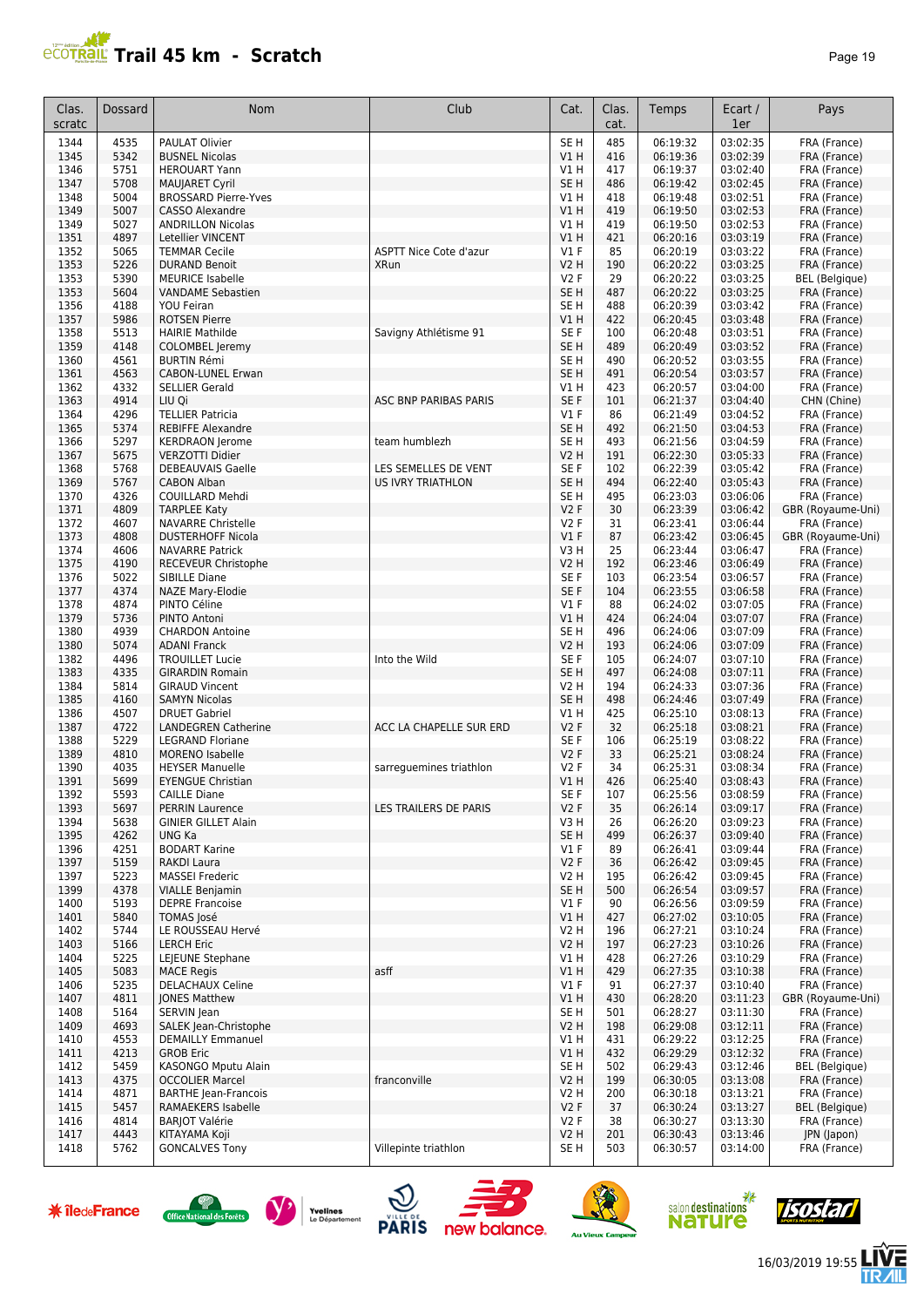

| Clas.<br>scratc | Dossard      | <b>Nom</b>                                          | Club                                   | Cat.                               | Clas.<br>cat.          | Temps                | Ecart /<br>1er       | Pays                         |
|-----------------|--------------|-----------------------------------------------------|----------------------------------------|------------------------------------|------------------------|----------------------|----------------------|------------------------------|
| 1419            | 5760         | <b>LEROUX Ingrid</b>                                |                                        | SE F                               | 108                    | 06:30:59             | 03:14:02             | FRA (France)                 |
| 1420            | 5416         | <b>NAKACHE Celia</b>                                |                                        | SE F                               | 109                    | 06:31:03             | 03:14:06             | FRA (France)                 |
| 1420            | 5420         | <b>FORMIGA Sophie</b>                               |                                        | <b>V1 F</b>                        | 92                     | 06:31:03             | 03:14:06             | FRA (France)                 |
| 1420<br>1423    | 5448<br>4207 | <b>BARBEDETTE Muriel</b><br><b>DUBERNARD Sylvie</b> | S/L EA CREIL<br><b>ASPTT COMPIEGNE</b> | <b>V2F</b><br><b>V1 F</b>          | 39<br>93               | 06:31:03<br>06:31:22 | 03:14:06<br>03:14:25 | FRA (France)<br>FRA (France) |
| 1424            | 5275         | <b>VERIN Eric</b>                                   |                                        | V <sub>2</sub> H                   | 202                    | 06:31:35             | 03:14:38             | FRA (France)                 |
| 1424            | 5276         | <b>VERIN Alexandre</b>                              |                                        | SE <sub>H</sub>                    | 504                    | 06:31:35             | 03:14:38             | FRA (France)                 |
| 1426            | 4742         | <b>GALTAT Lise</b>                                  |                                        | SE <sub>F</sub>                    | 110                    | 06:31:36             | 03:14:39             | FRA (France)                 |
| 1427            | 5168         | <b>DUPIN Ludovic</b>                                |                                        | V1 H                               | 433                    | 06:31:38             | 03:14:41             | FRA (France)                 |
| 1428            | 5946         | <b>BRILLET Sebastien</b>                            |                                        | V1H                                | 434                    | 06:32:04             | 03:15:07             | FRA (France)                 |
| 1429<br>1430    | 4431<br>4186 | <b>BOULAHIA Estelle</b><br><b>SAKETE Vanessa</b>    |                                        | SE <sub>F</sub><br>SE <sub>F</sub> | 111<br>112             | 06:32:18<br>06:32:21 | 03:15:21<br>03:15:24 | FRA (France)<br>FRA (France) |
| 1431            | 5753         | <b>FRASELLE Gilles</b>                              |                                        | V1H                                | 435                    | 06:32:28             | 03:15:31             | FRA (France)                 |
| 1432            | 4791         | VOLCOVICI Jean-Luc                                  | <b>AS MEUDON</b>                       | V1 H                               | 436                    | 06:32:38             | 03:15:41             | FRA (France)                 |
| 1433            | 4707         | <b>BRAND Sophie</b>                                 |                                        | SE F                               | 113                    | 06:32:40             | 03:15:43             | SUI (Suisse)                 |
| 1434            | 4950         | PRAT Christophe                                     |                                        | V2 H                               | 203                    | 06:32:50             | 03:15:53             | FRA (France)                 |
| 1435            | 4540         | <b>GUILBAUD Mathieu</b>                             |                                        | <b>V2 H</b>                        | 204                    | 06:33:25             | 03:16:28             | FRA (France)                 |
| 1436            | 5824         | <b>BERGERE Sébastien</b>                            |                                        | V1H                                | 437                    | 06:33:36             | 03:16:39             | FRA (France)                 |
| 1437<br>1437    | 5098<br>5103 | <b>DARTOIS Olivier</b><br><b>MABY Patrice</b>       | O BAILLY-NOISY LE ROI                  | <b>V2 H</b><br>V1H                 | 205<br>438             | 06:33:38<br>06:33:38 | 03:16:41<br>03:16:41 | FRA (France)<br>FRA (France) |
| 1439            | 5062         | <b>MAGRON Frédéric</b>                              |                                        | <b>V2 H</b>                        | 206                    | 06:33:41             | 03:16:44             | FRA (France)                 |
| 1440            | 4605         | VANLAETHEM Dominique                                |                                        | <b>V2 H</b>                        | 207                    | 06:34:06             | 03:17:09             | FRA (France)                 |
| 1441            | 5331         | DOVERGNE Jean                                       |                                        | V3H                                | 27                     | 06:34:23             | 03:17:26             | FRA (France)                 |
| 1442            | 5207         | <b>VEGA Martin</b>                                  |                                        | V1H                                | 439                    | 06:34:28             | 03:17:31             | FRA (France)                 |
| 1443            | 5208         | <b>CLAUDE Thierry</b>                               | Pass Running                           | <b>V2 H</b>                        | 208                    | 06:34:31             | 03:17:34             | FRA (France)                 |
| 1444            | 5819         | <b>DANELLO Fabien</b>                               | Ambérieu marathon                      | VIH                                | 440                    | 06:34:34             | 03:17:37             | FRA (France)                 |
| 1445            | 4318         | <b>GARRIGUE Emmanuel</b>                            |                                        | <b>V2 H</b>                        | 209                    | 06:34:39             | 03:17:42             | FRA (France)                 |
| 1446<br>1447    | 5622<br>5817 | <b>GIRAUD Noé</b><br><b>GIRAUD Luc</b>              |                                        | ES <sub>H</sub><br>V2 H            | 13<br>210              | 06:34:54<br>06:34:55 | 03:17:57<br>03:17:58 | FRA (France)<br>FRA (France) |
| 1448            | 5293         | <b>OUINIO Catherine</b>                             |                                        | $VI$ F                             | 94                     | 06:34:57             | 03:18:00             | FRA (France)                 |
| 1449            | 4492         | <b>GRIFFON Vincent</b>                              |                                        | SE <sub>H</sub>                    | 505                    | 06:34:59             | 03:18:02             | FRA (France)                 |
| 1450            | 4493         | <b>VERJAT Adrien</b>                                |                                        | SE <sub>H</sub>                    | 506                    | 06:35:00             | 03:18:03             | FRA (France)                 |
| 1451            | 5461         | Pierga FABRICE                                      |                                        | V2 H                               | 211                    | 06:35:13             | 03:18:16             | FRA (France)                 |
| 1452            | 5351         | <b>CARLIER Daniel</b>                               |                                        | SE <sub>H</sub>                    | 507                    | 06:35:16             | 03:18:19             | FRA (France)                 |
| 1453            | 4609         | <b>DUBREUX Charles</b>                              |                                        | SE <sub>H</sub>                    | 508                    | 06:35:18             | 03:18:21             | FRA (France)                 |
| 1454            | 4602         | <b>BENARD Philippe</b>                              |                                        | <b>V2 H</b>                        | 212                    | 06:35:19             | 03:18:22             | FRA (France)                 |
| 1455<br>1456    | 4101<br>4756 | <b>TORSET Stephane</b><br><b>DENOYELLE Cyril</b>    |                                        | <b>V2 H</b><br><b>V2 H</b>         | 213<br>214             | 06:35:29<br>06:35:38 | 03:18:32<br>03:18:41 | FRA (France)<br>FRA (France) |
| 1457            | 5382         | <b>MONTIGNY Arnaud</b>                              |                                        | V1 H                               | 441                    | 06:35:45             | 03:18:48             | FRA (France)                 |
| 1458            | 4013         | <b>BARROS FERREIRA Paulo</b>                        |                                        | VIH                                | 442                    | 06:35:49             | 03:18:52             | FRA (France)                 |
| 1458            | 5130         | <b>LAGACHE Franck</b>                               |                                        | V1 H                               | 442                    | 06:35:49             | 03:18:52             | FRA (France)                 |
| 1460            | 5487         | DOS SANTOS Manuel                                   |                                        | V3H                                | 28                     | 06:35:59             | 03:19:02             | FRA (France)                 |
| 1461            | 5493         | PASQUET Helene                                      | ST JACQUES FOOTING                     | V3F                                | 6                      | 06:36:00             | 03:19:03             | FRA (France)                 |
| 1462            | 4526         | <b>LEQUIN Franck</b>                                |                                        | SE <sub>H</sub>                    | 509                    | 06:36:19             | 03:19:22             | FRA (France)                 |
| 1463<br>1464    | 4612<br>4613 | LAPLANCHE Audrey<br><b>LAPLANCHE Daniel</b>         |                                        | SE <sub>F</sub><br>V3H             | 114<br>29              | 06:36:30<br>06:36:34 | 03:19:33<br>03:19:37 | FRA (France)<br>FRA (France) |
| 1465            | 5577         | <b>DUBOURDEAUX Matthieu</b>                         | LES PAS PRESSES                        | V1 H                               | 444                    | 06:36:35             | 03:19:38             | FRA (France)                 |
| 1466            | 5181         | SUELVES Jean-François                               |                                        | <b>V1 H</b>                        | 445                    | 06:36:55             | 03:19:58             | FRA (France)                 |
| 1467            | 4595         | <b>NORCIA Xavier</b>                                |                                        | V1H                                | 446                    | 06:37:01             | 03:20:04             | FRA (France)                 |
| 1468            | 4970         | <b>VILASECA Sylvie</b>                              |                                        | V1F                                | 95                     | 06:37:19             | 03:20:22             | FRA (France)                 |
| 1469            | 5683         | <b>NDOUR Lamine</b>                                 |                                        | SE H                               | 510                    | 06:37:30             | 03:20:33             | FRA (France)                 |
| 1470            | 4011         | <b>LIEBAERT Guillaume</b>                           |                                        | SE H                               | 511                    | 06:37:35             | 03:20:38             | FRA (France)                 |
| 1470<br>1472    | 5282<br>5687 | RIBOULEAU Pascal<br><b>TESNIERES Remi</b>           |                                        | V2 H<br>V2 H                       | 215<br>216             | 06:37:35<br>06:37:36 | 03:20:38<br>03:20:39 | FRA (France)<br>FRA (France) |
| 1473            | 4529         | <b>GROELL Nicolas</b>                               | TEAM CHRONORUNNING                     | V1 H                               | 447                    | 06:38:08             | 03:21:11             | FRA (France)                 |
| 1474            | 4158         | <b>BOON Guillaume</b>                               |                                        | <b>V2 H</b>                        | 217                    | 06:38:49             | 03:21:52             | FRA (France)                 |
| 1475            | 4379         | <b>NOVAK Ludovic</b>                                |                                        | SE H                               | 512                    | 06:38:54             | 03:21:57             | FRA (France)                 |
| 1476            | 4123         | <b>BAUDOIN Raymond</b>                              | AS Muséum                              | V4 H                               | 3                      | 06:39:26             | 03:22:29             | FRA (France)                 |
| 1477            | 5376         | ROUX COMOLI Philippe                                | ASC PERSONNEL DU SENAT                 | V2 H                               | 218                    | 06:39:43             | 03:22:46             | FRA (France)                 |
| 1478            | 4298         | <b>DEBARD Samuel</b>                                | ASC personnel du sénat                 | V1 H                               | 448                    | 06:39:45             | 03:22:48             | FRA (France)                 |
| 1479            | 4662         | <b>BUI XUAN HY Daniel</b>                           |                                        | V2 H                               | 219                    | 06:40:02             | 03:23:05             | FRA (France)                 |
| 1480<br>1481    | 4786<br>5672 | <b>GUILLOUET Stephane</b><br>FERIR Gaëtan           |                                        | <b>V2 H</b><br>V1H                 | 220<br>449             | 06:40:03<br>06:40:12 | 03:23:06<br>03:23:15 | FRA (France)<br>FRA (France) |
| 1482            | 5536         | <b>TARON David</b>                                  |                                        | V1H                                | 450                    | 06:40:14             | 03:23:17             | FRA (France)                 |
| 1483            | 5466         | <b>JADAS Vincent</b>                                |                                        | SE H                               | 513                    | 06:40:32             | 03:23:35             | FRA (France)                 |
| 1484            | 4039         | <b>KLOCK Yannick</b>                                |                                        | V2 H                               | 221                    | 06:40:38             | 03:23:41             | FRA (France)                 |
| 1485            | 4249         | <b>CAUMON Caroline</b>                              | <b>CS TERNES PARIS</b>                 | V2F                                | 40                     | 06:40:44             | 03:23:47             | FRA (France)                 |
| 1485            | 5173         | <b>DUBESSET Olivier</b>                             |                                        | VIH                                | 451                    | 06:40:44             | 03:23:47             | FRA (France)                 |
| 1487            | 5621         | <b>GIRAUD Christophe</b>                            |                                        | <b>V2 H</b>                        | 222                    | 06:40:48             | 03:23:51             | FRA (France)                 |
| 1488            | 4054         | <b>BRAULIO BASTIDA Berenice</b>                     | Versailles Triathlon                   | SE F                               | 115                    | 06:40:50             | 03:23:53             | MEX (Mexique)                |
| 1489<br>1490    | 5444<br>4929 | VAUDOUR Rémy<br><b>LEMAIRE Beatrice</b>             | Rémy Vaudour<br>Xrun                   | <b>V2 H</b><br>V3F                 | 223<br>$7\overline{ }$ | 06:40:58<br>06:41:39 | 03:24:01<br>03:24:42 | FRA (France)<br>FRA (France) |
| 1491            | 4187         | <b>BERTHELON Louis</b>                              |                                        | SE H                               | 514                    | 06:41:45             | 03:24:48             | FRA (France)                 |
| 1492            | 5623         | <b>LEANG Christophe</b>                             | <b>CSAKB</b>                           | SE <sub>H</sub>                    | 515                    | 06:41:46             | 03:24:49             | FRA (France)                 |
| 1493            | 5470         | <b>VILLEGAS Ignacio</b>                             |                                        | V1 H                               | 452                    | 06:41:54             | 03:24:57             | FRA (France)                 |

**米 îledeFrance** 













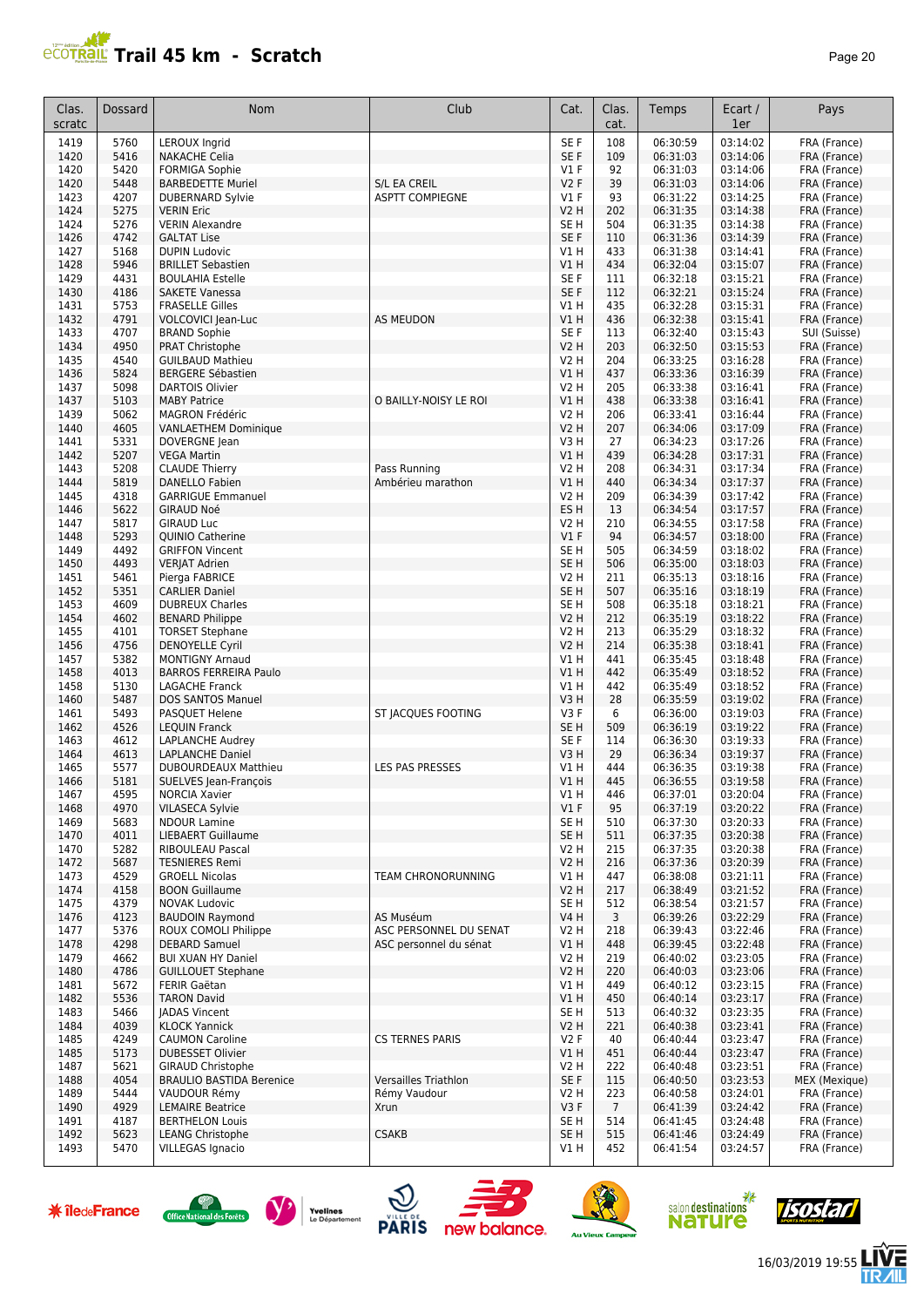

| Clas.<br>scratc | Dossard      | Nom                                                 | Club                           | Cat.                               | Clas.<br>cat. | Temps                | Ecart /<br>1er       | Pays                         |
|-----------------|--------------|-----------------------------------------------------|--------------------------------|------------------------------------|---------------|----------------------|----------------------|------------------------------|
| 1494            | 4899         | <b>BEAUDIAU Christophe</b>                          |                                | SE <sub>H</sub>                    | 516           | 06:42:06             | 03:25:09             | FRA (France)                 |
| 1495            | 4337         | <b>MORCANT Christophe</b>                           |                                | V1H                                | 453           | 06:42:14             | 03:25:17             | FRA (France)                 |
| 1496            | 4932         | <b>TEPPAZ Bruno</b>                                 |                                | <b>V2 H</b>                        | 224           | 06:42:22             | 03:25:25             | FRA (France)                 |
| 1497<br>1498    | 5844<br>4881 | <b>MALATERRE Herve</b>                              | Levallois triathlon            | V1H<br><b>V2F</b>                  | 454           | 06:42:28<br>06:42:32 | 03:25:31<br>03:25:35 | FRA (France)                 |
| 1499            | 5661         | <b>GOLDCZER Arielle</b><br><b>LOMON Fabrice</b>     |                                | V3H                                | 41<br>30      | 06:42:36             | 03:25:39             | FRA (France)<br>FRA (France) |
| 1500            | 4773         | <b>CASSETTO Bernard</b>                             |                                | V <sub>3</sub> H                   | 31            | 06:42:45             | 03:25:48             | FRA (France)                 |
| 1501            | 4524         | <b>VANHOYE Damien</b>                               |                                | VIH                                | 455           | 06:42:52             | 03:25:55             | FRA (France)                 |
| 1502            | 5198         | <b>IAVARONE Pascal</b>                              | <b>SMAC</b>                    | V3H                                | 32            | 06:42:53             | 03:25:56             | FRA (France)                 |
| 1503            | 5633         | <b>JORE Yannick</b>                                 |                                | <b>V2 H</b>                        | 225           | 06:42:55             | 03:25:58             | FRA (France)                 |
| 1504            | 4528         | PAPON Jean-François                                 |                                | <b>V2 H</b>                        | 226           | 06:43:08             | 03:26:11             | FRA (France)                 |
| 1505            | 4559         | <b>DJOUAHER Liza</b>                                |                                | SE <sub>F</sub>                    | 116           | 06:43:10             | 03:26:13             | FRA (France)                 |
| 1505            | 4566         | <b>CUVILLIEZ Alexandra</b>                          |                                | $VI$ F                             | 96            | 06:43:10             | 03:26:13             | FRA (France)                 |
| 1507            | 4259         | PAKULA Marie Odile                                  |                                | V2F                                | 42            | 06:43:31             | 03:26:34             | FRA (France)                 |
| 1508<br>1509    | 5233<br>4749 | <b>JAEGLIN Emmanuelle</b><br><b>DAVIGNON Sylvie</b> | Coeur de Runneuses             | <b>V2F</b><br>V2F                  | 43<br>44      | 06:43:43<br>06:43:46 | 03:26:46<br>03:26:49 | FRA (France)                 |
| 1510            | 5206         | <b>BAZIN Guylaine</b>                               | tri aventure                   | <b>V2F</b>                         | 45            | 06:43:47             | 03:26:50             | FRA (France)<br>FRA (France) |
| 1511            | 4720         | <b>SALAUN Michel</b>                                |                                | VIH                                | 456           | 06:43:50             | 03:26:53             | FRA (France)                 |
| 1512            | 4712         | <b>LITOU Morgane</b>                                |                                | SE <sub>F</sub>                    | 117           | 06:43:54             | 03:26:57             | FRA (France)                 |
| 1513            | 4685         | <b>DONZEL Romain</b>                                |                                | SE H                               | 517           | 06:44:11             | 03:27:14             | FRA (France)                 |
| 1514            | 4940         | <b>BRABANT Lyderic</b>                              |                                | SE <sub>H</sub>                    | 518           | 06:44:45             | 03:27:48             | FRA (France)                 |
| 1515            | 5044         | <b>LEON Philippe</b>                                | Courir-en-duo                  | <b>V2 H</b>                        | 227           | 06:44:48             | 03:27:51             | FRA (France)                 |
| 1516            | 5113         | <b>KERVELLA Annick</b>                              |                                | SE <sub>F</sub>                    | 118           | 06:44:49             | 03:27:52             | AUS (Australie)              |
| 1517            | 5219         | <b>BENAJAM Lhoussain</b>                            |                                | V1H                                | 457           | 06:44:56             | 03:27:59             | FRA (France)                 |
| 1518            | 4557         | <b>SENE Emmanuel</b>                                |                                | <b>V2 H</b>                        | 228           | 06:45:35             | 03:28:38             | FRA (France)                 |
| 1519<br>1520    | 4961<br>4830 | <b>COURTOIS Thibault</b><br><b>COURTOIS Emilie</b>  |                                | SE <sub>H</sub><br>SE <sub>F</sub> | 519<br>119    | 06:45:36<br>06:45:49 | 03:28:39<br>03:28:52 | FRA (France)<br>FRA (France) |
| 1520            | 4967         | COURTOIS Julien                                     |                                | V1H                                | 458           | 06:45:49             | 03:28:52             | FRA (France)                 |
| 1522            | 4330         | <b>MORISOT-PAGNON Caroline</b>                      |                                | SE <sub>F</sub>                    | 120           | 06:45:59             | 03:29:02             | FRA (France)                 |
| 1523            | 4219         | <b>BUCHOU Laurent</b>                               | Sandra Buchou                  | V1H                                | 459           | 06:46:03             | 03:29:06             | FRA (France)                 |
| 1524            | 5020         | <b>JAQUET Hugo</b>                                  |                                | SE <sub>H</sub>                    | 520           | 06:46:29             | 03:29:32             | FRA (France)                 |
| 1525            | 5019         | JAQUET Juliette                                     |                                | SE <sub>F</sub>                    | 121           | 06:46:31             | 03:29:34             | FRA (France)                 |
| 1526            | 4104         | <b>BRIBARD Clément</b>                              |                                | V1 H                               | 460           | 06:46:32             | 03:29:35             | FRA (France)                 |
| 1527            | 5839         | <b>GONZALEZ Mariana</b>                             |                                | SE <sub>F</sub>                    | 122           | 06:46:36             | 03:29:39             | VEN (Venezuela)              |
| 1528            | 4278         | <b>METENIER Eloise</b>                              |                                | SE <sub>F</sub>                    | 123           | 06:46:44             | 03:29:47             | FRA (France)                 |
| 1529            | 4280<br>5359 | <b>COCHEREAU Louise</b>                             |                                | SE <sub>F</sub>                    | 124           | 06:46:45<br>06:48:55 | 03:29:48             | FRA (France)<br>FRA (France) |
| 1530<br>1531    | 5865         | NETZER-JOLY Philippe<br><b>JENSEN Peder</b>         |                                | V1H<br><b>V2 H</b>                 | 461<br>229    | 06:49:28             | 03:31:58<br>03:32:31 | DEN (Danemark)               |
| 1532            | 4517         | LASNE Stéphane                                      |                                | <b>V2 H</b>                        | 230           | 06:49:43             | 03:32:46             | FRA (France)                 |
| 1533            | 5041         | <b>GAILLARD Tanguy</b>                              | 41 RUE DE LA CITADELLE         | SE <sub>H</sub>                    | 521           | 06:49:44             | 03:32:47             | FRA (France)                 |
| 1534            | 4744         | <b>LATY Patricia</b>                                |                                | $VI$ F                             | 97            | 06:49:58             | 03:33:01             | FRA (France)                 |
| 1535            | 5714         | <b>HOSTACHY Christophe</b>                          | Géraldine                      | <b>V2 H</b>                        | 231           | 06:50:11             | 03:33:14             | FRA (France)                 |
| 1536            | 4140         | <b>DEVES Nicolas</b>                                |                                | SE <sub>H</sub>                    | 522           | 06:50:34             | 03:33:37             | FRA (France)                 |
| 1537            | 5317         | <b>TESSIER Guillaume</b>                            |                                | SE <sub>H</sub>                    | 523           | 06:50:58             | 03:34:01             | FRA (France)                 |
| 1538            | 5909         | <b>GERI Enrico</b>                                  | ASD NUOVA ATLETICA LAST        | SE <sub>H</sub>                    | 524           | 06:51:30             | 03:34:33             | ITA (Italie)                 |
| 1539            | 5079<br>5080 | <b>GERPHAGNON Camille</b>                           |                                | SE <sub>F</sub><br>SE <sub>H</sub> | 125<br>525    | 06:51:31             | 03:34:34             | FRA (France)<br>FRA (France) |
| 1539<br>1541    | 5216         | <b>NOUCHI Gerard</b><br><b>MARGUILLARD Chantal</b>  |                                | <b>V2F</b>                         | 46            | 06:51:31<br>06:51:35 | 03:34:34<br>03:34:38 | FRA (France)                 |
| 1542            | 4769         | CERNICKY Alana                                      |                                | SE F                               | 126           | 06:52:31             | 03:35:34             | SUI (Suisse)                 |
| 1543            | 5002         | <b>CUNTZ Olivier</b>                                |                                | V1H                                | 462           | 06:53:01             | 03:36:04             | FRA (France)                 |
| 1544            | 4258         | <b>MORIN Claude</b>                                 |                                | V2 H                               | 232           | 06:53:02             | 03:36:05             | FRA (France)                 |
| 1545            | 4996         | <b>FONTAN Laurence</b>                              |                                | SE F                               | 127           | 06:53:37             | 03:36:40             | FRA (France)                 |
| 1546            | 4292         | <b>GEORGET Brice</b>                                |                                | SE H                               | 526           | 06:53:43             | 03:36:46             | FRA (France)                 |
| 1547            | 4135         | <b>MARMIN Jean Christophe</b>                       |                                | <b>V2 H</b>                        | 233           | 06:53:45             | 03:36:48             | FRA (France)                 |
| 1547            | 4737         | <b>ANDRIEUX Maxime</b>                              |                                | SE H                               | 527           | 06:53:45             | 03:36:48             | FRA (France)                 |
| 1549            | 5365         | <b>FREY Laetitia</b>                                |                                | SE F                               | 128           | 06:54:02             | 03:37:05             | FRA (France)                 |
| 1550<br>1551    | 5252<br>5251 | MAHOUDEAUX Jean-Damien<br><b>ALEXANDRE Amandine</b> | LIVRY GARGAN ATHLETISME        | SE H<br>SE F                       | 528<br>129    | 06:54:03<br>06:54:04 | 03:37:06<br>03:37:07 | FRA (France)<br>FRA (France) |
| 1552            | 5896         | PABST Anika                                         |                                | $VI$ F                             | 98            | 06:54:20             | 03:37:23             | GER (Allemagne)              |
| 1552            | 5897         | <b>SCHULZ Michael</b>                               | LAG Saarbrücken                | <b>V2 H</b>                        | 234           | 06:54:20             | 03:37:23             | GER (Allemagne)              |
| 1554            | 5668         | THEBAULT Hubert                                     |                                | <b>V2 H</b>                        | 235           | 06:54:53             | 03:37:56             | FRA (France)                 |
| 1555            | 4476         | <b>FONTAINE Virginie</b>                            |                                | SE F                               | 130           | 06:54:57             | 03:38:00             | FRA (France)                 |
| 1556            | 4590         | <b>DOUCHET Hubert</b>                               | athletic club de dravei        | V3H                                | 33            | 06:55:04             | 03:38:07             | FRA (France)                 |
| 1557            | 4309         | JACOB OBST Marie Aude                               |                                | V2F                                | 47            | 06:55:54             | 03:38:57             | FRA (France)                 |
| 1558            | 4195         | <b>HEDARALY Nassir</b>                              | UA SOCIETE GENERALE            | V1 H                               | 463           | 06:55:59             | 03:39:02             | FRA (France)                 |
| 1559            | 4645         | <b>VILLAEYS Emmanuel</b>                            | <b>XRUN</b>                    | V3H                                | 34            | 06:56:41             | 03:39:44             | FRA (France)                 |
| 1560<br>1561    | 5478<br>5016 | <b>LAVAL Peggy</b><br><b>GIRARD Xavier</b>          |                                | $VI$ F<br>V <sub>2</sub> H         | 99<br>236     | 06:57:02<br>06:57:37 | 03:40:05<br>03:40:40 | FRA (France)<br>FRA (France) |
| 1562            | 4446         | <b>BONNET Christophe</b>                            |                                | V2 H                               | 237           | 06:57:38             | 03:40:41             | FRA (France)                 |
| 1563            | 5432         | <b>GIRARD David</b>                                 |                                | V1H                                | 464           | 06:57:40             | 03:40:43             | FRA (France)                 |
| 1564            | 5792         | <b>DUCARNE Lucile</b>                               | <b>Dassault Sport Suresnes</b> | SE F                               | 131           | 06:58:03             | 03:41:06             | FRA (France)                 |
| 1565            | 4384         | <b>RUPP Olivier</b>                                 | AVIA CLUB ATHLETISME           | <b>V2 H</b>                        | 238           | 06:58:08             | 03:41:11             | FRA (France)                 |
| 1566            | 5023         | <b>AMALIR Willy</b>                                 |                                | V1 H                               | 465           | 06:58:16             | 03:41:19             | FRA (France)                 |
| 1567            | 4165         | <b>PAULIN Nicolas</b>                               |                                | <b>V2 H</b>                        | 239           | 06:58:23             | 03:41:26             | AUS (Australie)              |
| 1568            | 4218         | <b>BUCHOU Sandra</b>                                | Laurent Buchou                 | $VI$ F                             | 100           | 06:59:04             | 03:42:07             | FRA (France)                 |